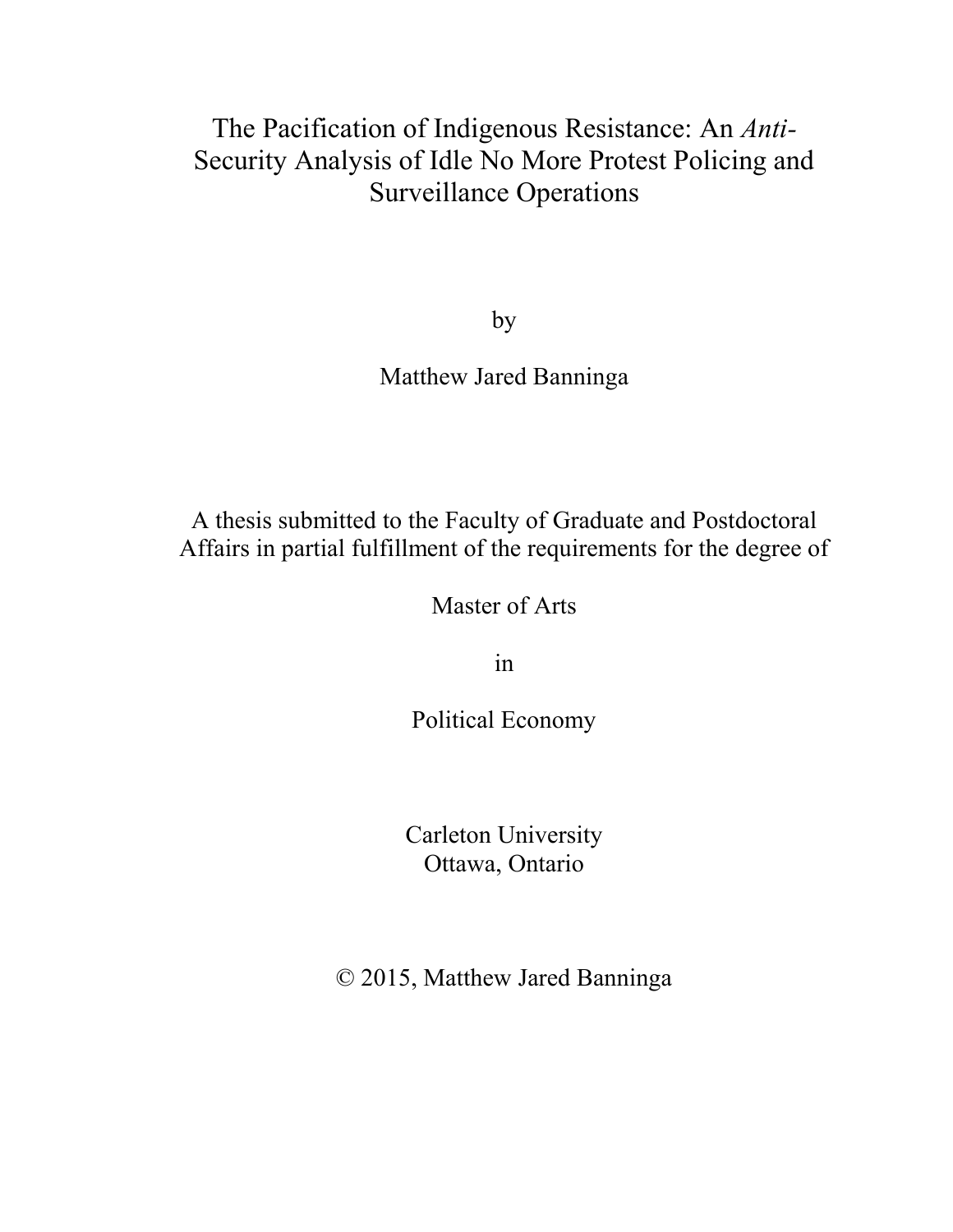## **Abstract**

This thesis investigates the Canadian state's response to the Idle No More movement and associated direct actions that took place between December 2012 and March 2013. I critically examine Idle No More protest policing and surveillance operations carried out by a wide range of Canadian institutions as strategies of settler-colonial pacification. I offer evidence that the pacification strategies employed by law enforcement agencies, Aboriginal Affairs and Northern Development Canada, the Canadian Security Intelligence Service, and the Canadian military were coordinated through the Government Operations Centre and guided, at least in part, by the production of integrated intelligence that framed Idle No More as a national security threat. By taking an "anti-security" approach, this thesis contributes to a larger political and analytical project that aims to challenge the securitization of discourse surrounding the policing and surveillance of dissent emanating from Indigenous struggles for self-determination.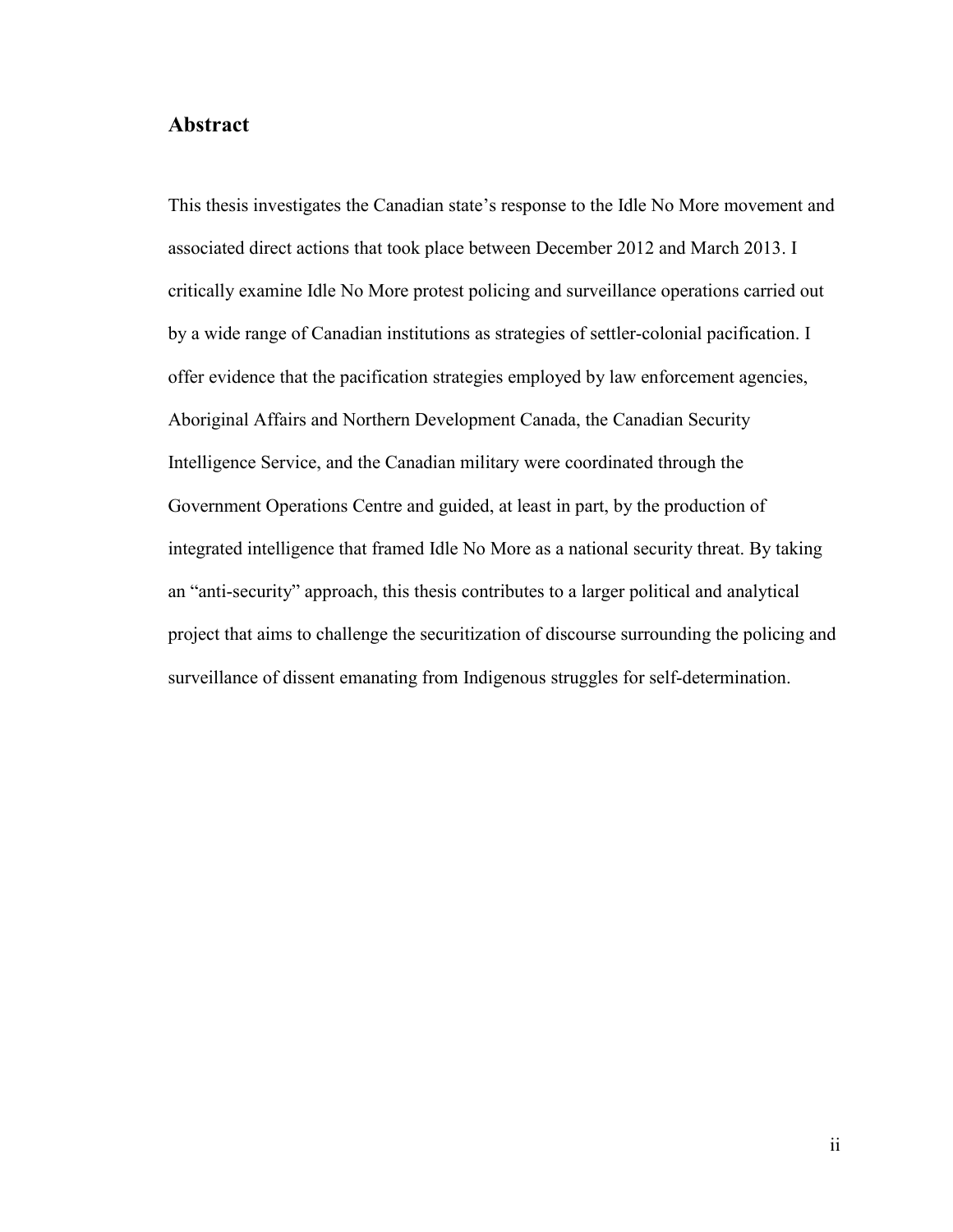## **Acknowledgements**

Thank you to Rebecca for you time, effort, and patience while working through this process with me as my thesis supervisor.

Thank you to my brothers – Justin and Jordan – and my "sisters" – Ashley and Jess – for understanding why I had no choice but to spend hours writing in solitary confinement at the cottage and during weekend get-togethers.

Thank you to my parents, Marty and Sheila, for keeping me on the straight and narrow, for your love and support, and for always being ready to talk me on the phone on the bus ride home after a long day.

Thank you to Juan for sitting with me for all of those hours at coffee shops across Ottawa and Toronto, for always believing in me, and above all, for being with me.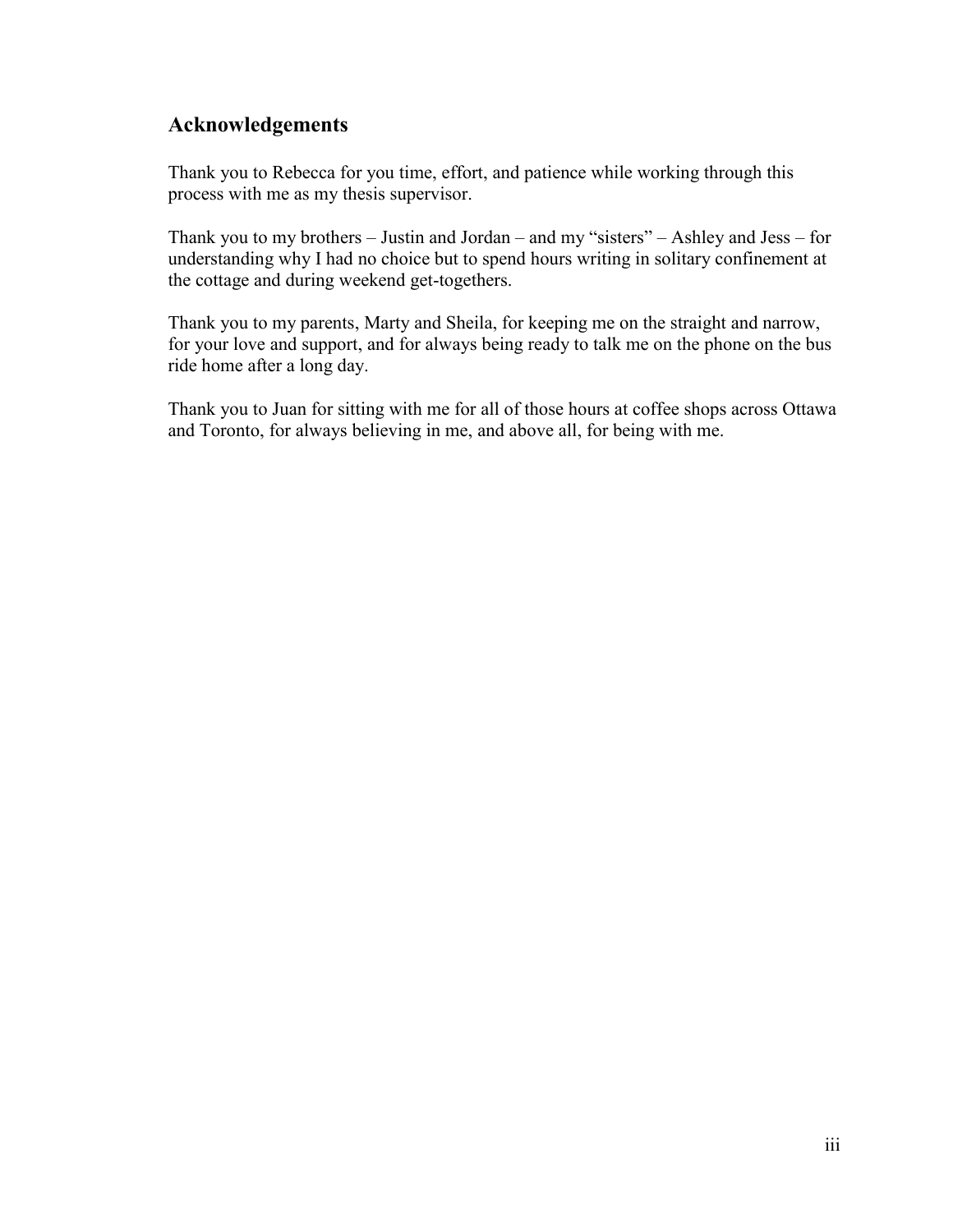## **Table of Contents**

| Chapter |  |  |
|---------|--|--|
| Chapter |  |  |
|         |  |  |
| Chapter |  |  |
| Chapter |  |  |
|         |  |  |
| Chapter |  |  |
| Chapter |  |  |
|         |  |  |
|         |  |  |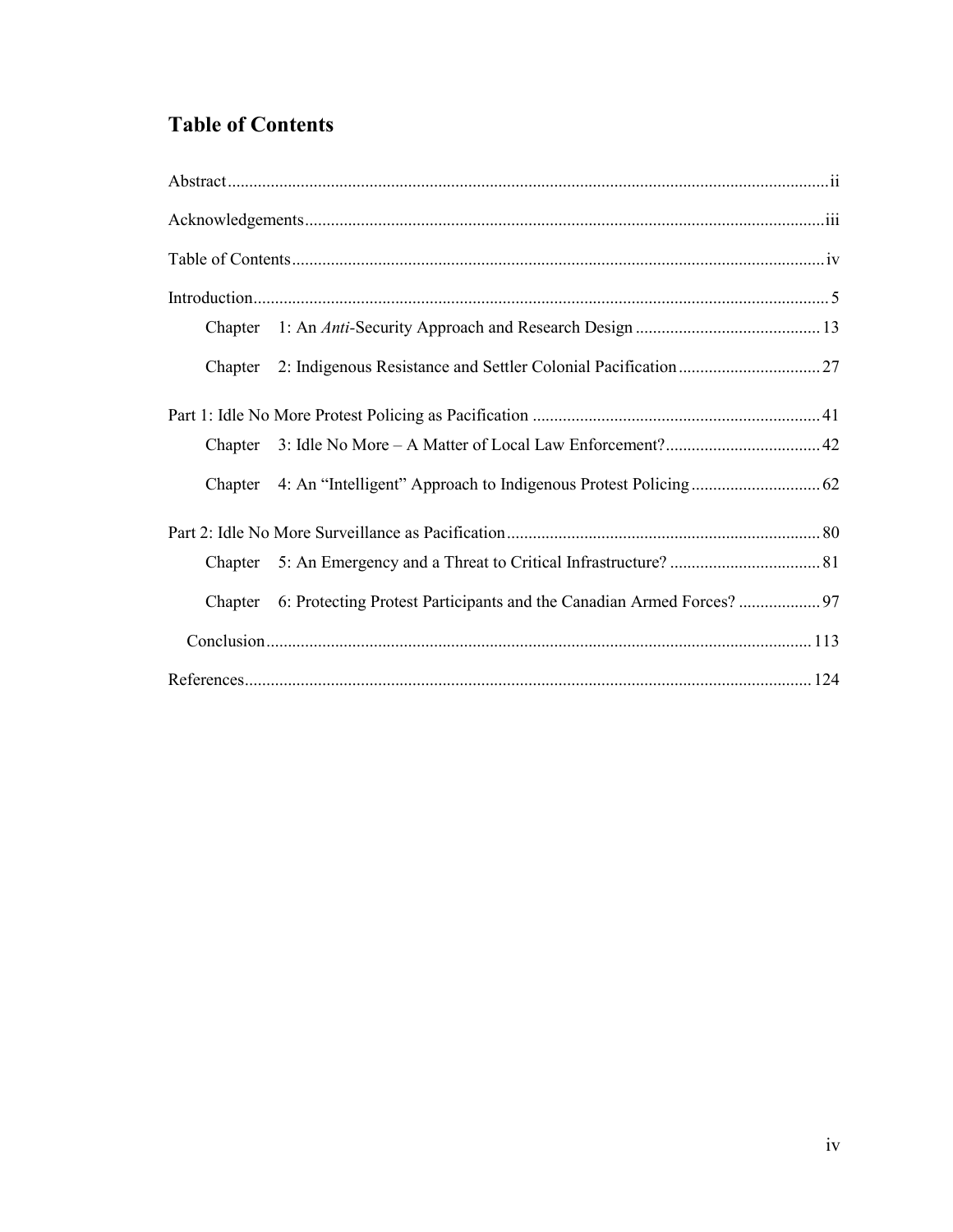## **Introduction**

*"This Idle No More movement is like bacteria, it has grown a life all of it's own across this Nation. It may be advisable for all, to have contingency plans in place, as this is one issue that is not going to go away."*

The above quote is taken from an email sent by Royal Canadian Mounted Police Cpl. Wayne Russett, the Aboriginal and Ethnic Liaison Officer for the national capital region. The email was sent to Insp. Mike LeSage, the acting director general for National Aboriginal Policing on December 24, 2012 and passed on a few hours later to Carrie Ann McPherson, a senior analyst with the RCMP's Operations Intelligence Analysis Section. This quote is drawn from Col. Russet's site report from Attawapiskat Chief Theresa Spence's camp, which had been set up during her liquids-only fast on Victoria Island, within sight of Parliament Hill and the Supreme Court of Canada.

In addition to providing real-time details of the situation at Chief Spence's camp, which had become a hub of activity between December 2012 and January 2013, the report included the Aboriginal and Ethnic Liaison Officer's comments on the Idle No More movement itself. "There is a high probability," Russet writes, "that we could see flash mobs, round dances and blockades become much less compliant to laws in an attempt to get their point across." "The escalation of violence," he warns, "is ever near." While particularly ominous in tone, Corporal Russet's email is just one illustrative example of the numerous reports and assessments produced and circulated by senior police officers and government officials that characterized Idle No More as a source of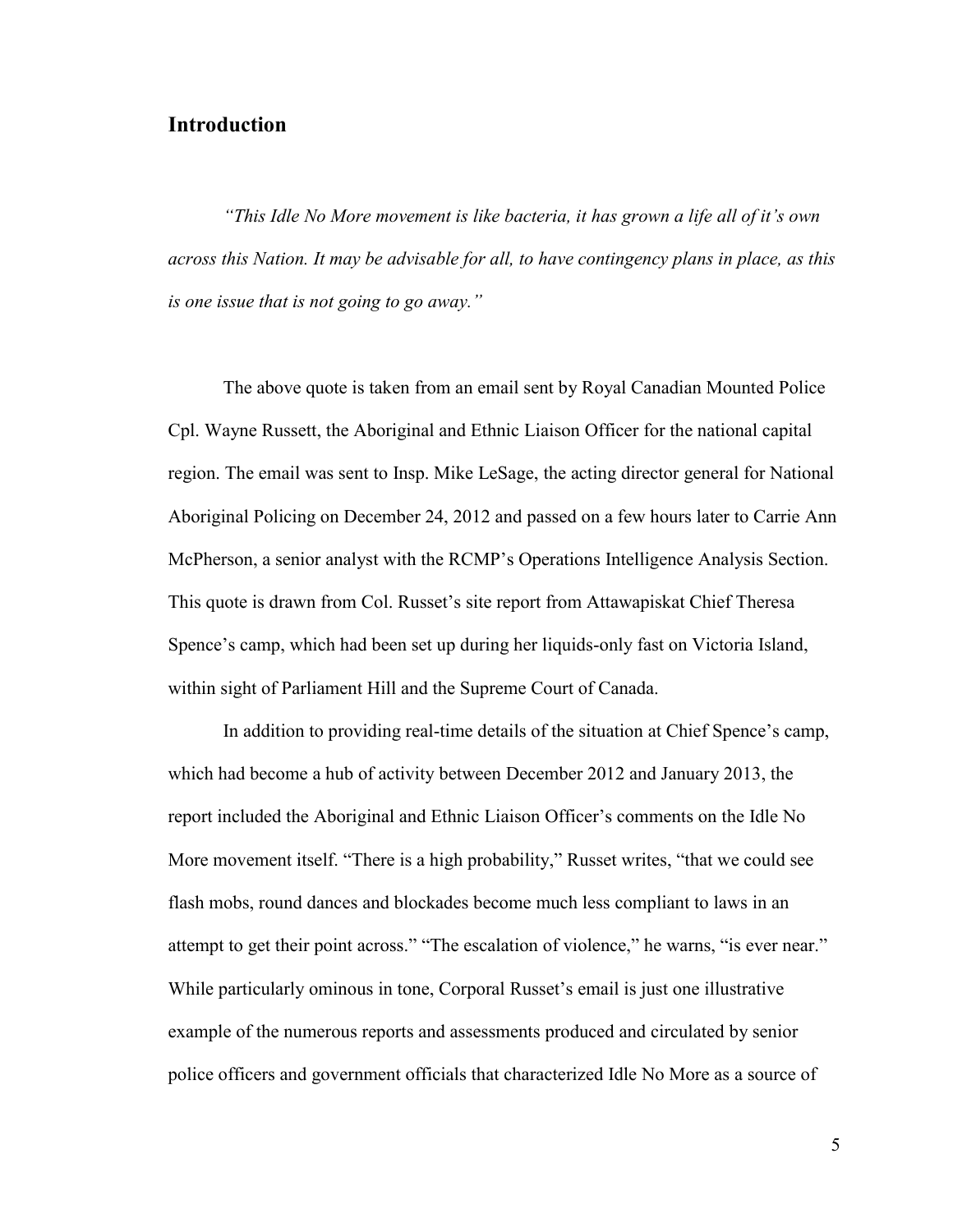potential violence and insecurity.

 $\overline{a}$ 

Chief Spence began her hunger strike on December 11, 2012 and vowed not to eat until both Prime Minister Stephen Harper and Governor General David Johnston attended a meeting to discuss Aboriginal rights.<sup>1</sup> Around this time, a grassroots and Indigenous-led social movement known as Idle No More started to gain momentum, spreading across Canada through social media and community-based networks. Founded in November 2012 by four women in Manitoba to oppose Bill C-45, an omnibus budget bill that gutted environmental protections and threatened to undermine Indigenous self-determination, Idle No More quickly grew to become one of the largest mass movements for Indigenous rights and self-determination in Canadian history.<sup>2</sup>

The spring of 2013 was marked by an evolution in terms of Indigenous protests, as Idle No More specific events abated and land and environmental protests not necessarily associated with Idle No More gained prominence. Although Idle No More continued to inspire efforts to protect Indigenous lands and waters, as well as struggles for Indigenous self-determination, the emergence of new solidarity groups, alliances, and movements, such as Sovereignty Summer, had largely blurred the line between Idle No More protests and activities associated with other groups or movements. Nevertheless,

<sup>1</sup> On January 23, after consuming only liquids for 44 days, Chief Spence ended her hunger strike. Although Chief Spence did not secure a meeting with the Prime Minister or Governor General, she agreed to end her strike after the federal NDP and Liberal caucuses, the Assembly of First Nations, the Native Women's Association of Canada and the leadership of other Aboriginal organizations agreed to support a declaration of commitment to carry on the struggle to protect Indigenous rights and self-determination.

<sup>&</sup>lt;sup>2</sup> Dayna Nadine Scott, "Commentary: The Forces That Conspire to Keep Us 'Idle,"" *Canadian Journal of Law and Society / Revue Canadienne Droit et Société,* vol. 28, no. 03 (October 14, 2013): 25; Fyre Jean Graveline, "Idle No More: Enough Is Enough!," *Canadian Social Work Review,* vol. 29, no. 2 (2013): 293.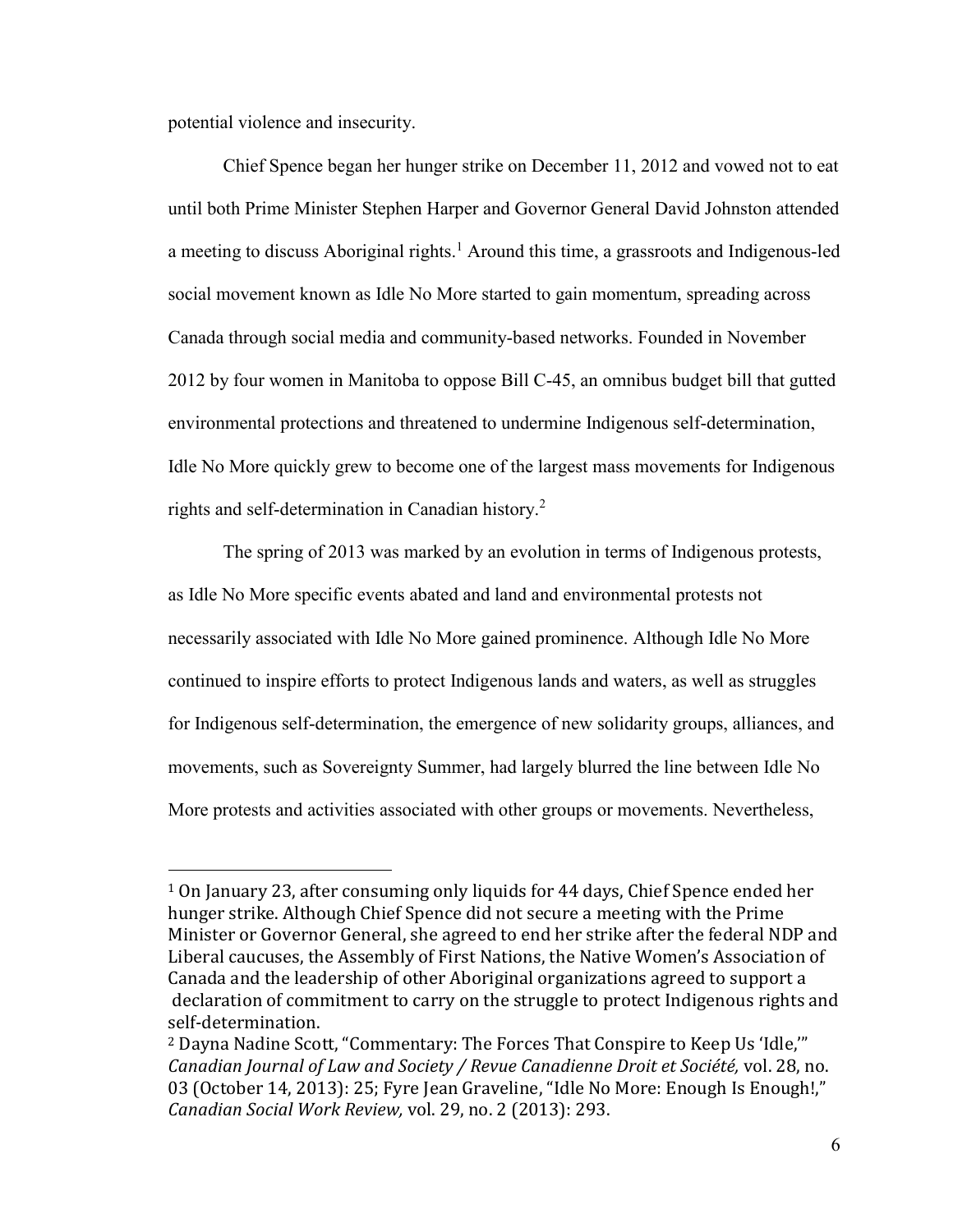between December 2012 and March 2013, Idle No More endured as a distinct, largely leaderless, and strictly non-violent movement that was further distinguished by its geographic scope and diversity of actions and participants.

Idle No More direct actions consisted primarily of flash mobs, round dances, peaceful gatherings in public spaces, and blockades targeting railways, highways and border crossings. On December 21, for example, Idle No More protestors from Aamjiwnaang First Nation set up tables, tents and vehicles on and around a CN Rail line that crosses their reserve near Sarnia, Ontario. The objectives of the blockade, according to the protestors, were to pressure Prime Minister Stephen Harper to meet with Chief Spence, to demonstrate support for the Idle No More movement, and to draw attention to Aboriginal issues. For thirteen days, they prevented an average of 450 cars a day of ethylene, polyethylene, butane, propane, ammonium nitrate, nitric acid, methanol, and other industrial freight from reaching the heart of Canada's "Chemical Valley," effectively starving the valley's petrochemical manufacturing plants of vital inputs.<sup>3</sup>

For the most part, Canadian authorities were applauded for their handling of Idle No More.<sup>4</sup> However, in some cases, such as the Aamjiwnaang railway blockade, police were sharply criticized for failing to maintain public order and uphold the law.<sup>5</sup> Recent media reports have also accused the Royal Canadian Mounted Police (RCMP), the Canadian Security Intelligence Service (CSIS), Aboriginal Affairs and Northern

<sup>&</sup>lt;sup>3</sup> Dayna Nadine Scott, "The Networked Infrastructure of Fossil Capitalism: Implications of the New Pipeline Debates for Environmental Justice in Canada," *Revue Generale de Droit,* vol. 3 (2013): 64.

<sup>&</sup>lt;sup>4</sup> Joe Warmington, "Cops acted properly at Sarnia rail blockade," Toronto Sun, January 8, 2013.

<sup>&</sup>lt;sup>5</sup> "Ontario police officer defends handling of Idle No More blockades on Youtube," *The Canadian Press,* January 15, 2013.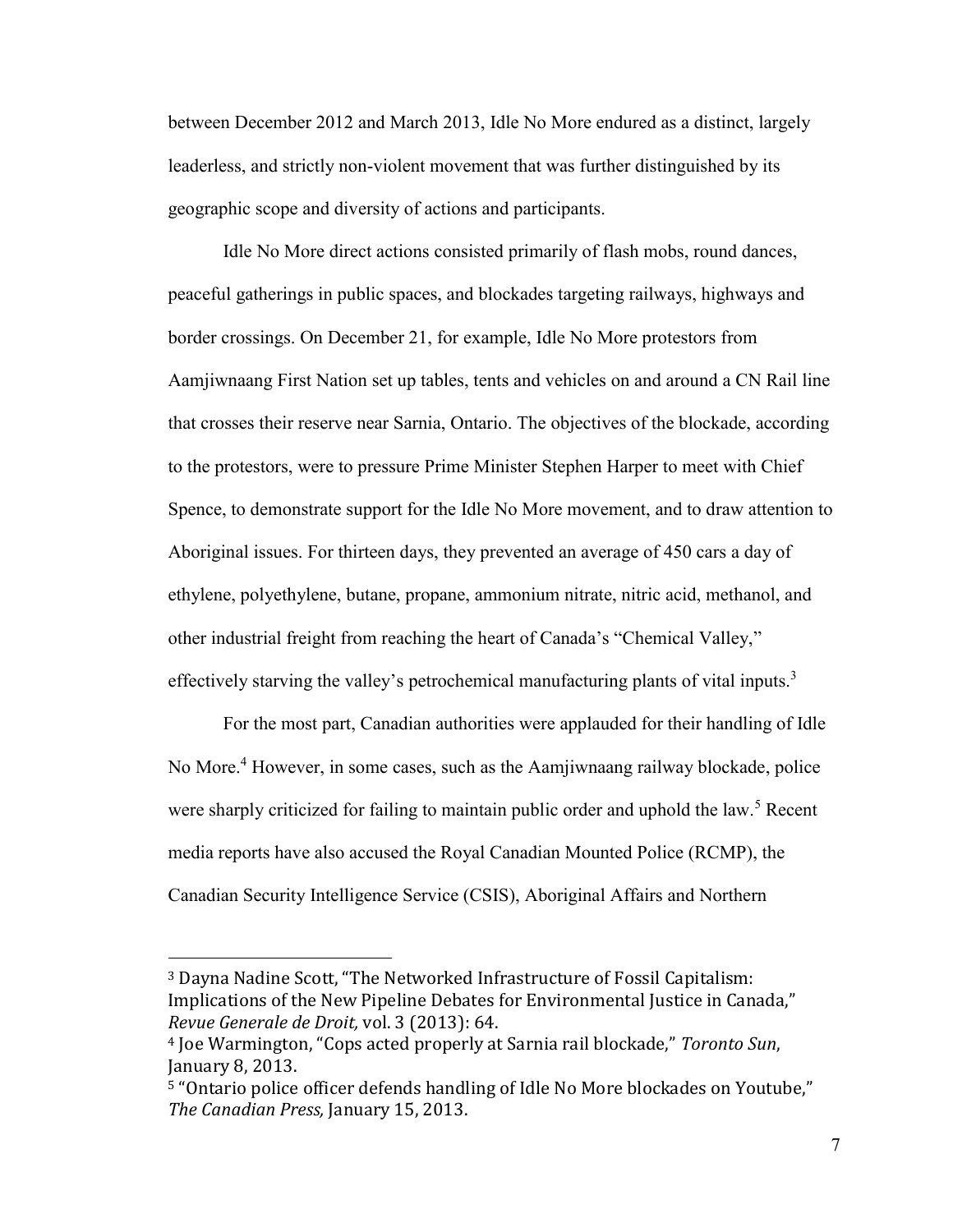Development Canada (AANDC) the Canadian Armed Forces (CAF), and a little known entity called the Government Operations Centre (GOC) of spying on Idle No More.<sup>6</sup>

Beyond defending and heralding the success of front-line operations, the Canadian Government has provided few public statements on its handling of Idle No More. When government officials have publicly responded to accusations that CSIS, AANDC, the CAF, and the GOC were spying on Idle No More, they denied or downplayed their involvement by claiming that Idle No More was merely captured in the routine monitoring and reporting activities carried out by most government organizations. Nevertheless, critical researchers, activists, and journalists have employed various methodological strategies to investigate the role that national security agencies, the military, and other departments and agencies played in the policing and surveillance of Idle No More. Notably, I and other researchers have collected and shared internal government records in the hopes of uncovering what was happening "behind the scenes."

Through an in-depth investigation of the state's responses to Idle No More, this thesis aims to build on the work of Dafnos and contribute to a larger "anti-security analysis" of the policing and surveillance of Indigenous activists and activism in Canada. This thesis makes the theoretical claim that the protest policing and surveillance operations surrounding Idle No More can be critically analyzed as strategies of settler colonial pacification. Using open source texts and records obtained through access to information and freedom of information (ATI/FOI) requests, I have pieced together a backdrop of the state's responses to Idle No More protests and blockades, a response that

<sup>&</sup>lt;sup>6</sup> Justin Ling, "Snooping Idle No More," *Maclean's*, September 2, 2013; Jorge Barrera, "RCMP tracked movements of Indigenous activist from 'extremist' group: documents," October 17, 2014.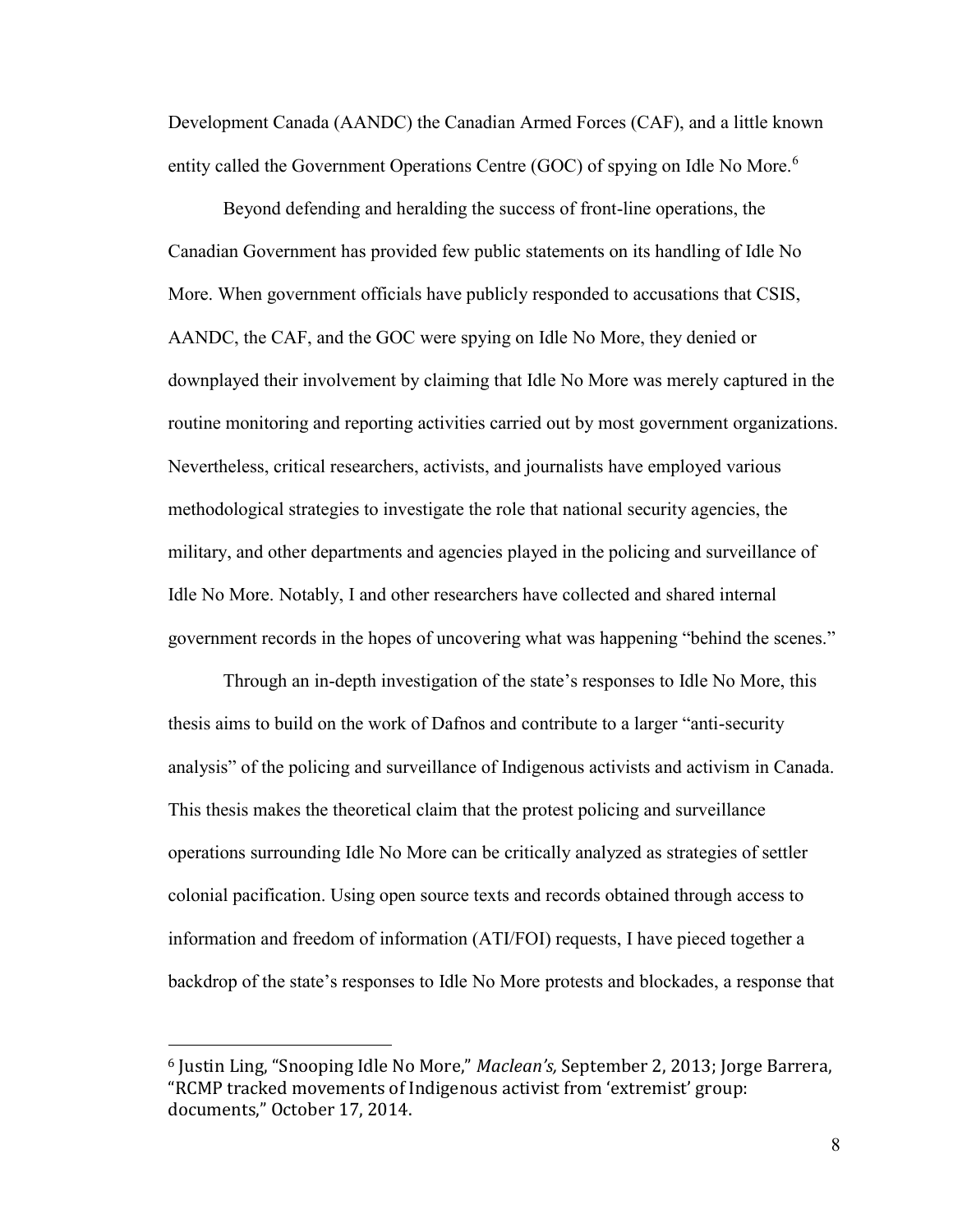involved law enforcement agencies as well as a number of state agencies not usually associated with the policing of Indigenous protests. I contend that the state's response framed Idle No More as a *national security threat* rather than as a matter of law enforcement or maintenance of public order. This securitized response to Idle No More, I argue, is reflected in: the production and use of intelligence by law enforcement agencies; the involvement of national security agencies and the Canadian military; and the direct involvement of government organizations that do not have explicit security or law enforcement mandates.

As Dafnos argues, the entities and processes involved in the policing and surveillance of Indigenous activists and activism are constantly changing.<sup>7</sup> Since the national security apparatus of the Canadian settler state is not static, this thesis also attempts to identify the particular state institutions and strategies involved in the Idle No More pacification project. Notably, I offer evidence that the GOC played a central role in the overall pacification of Idle No More by coordinating a nation-wide surveillance program and providing integrated security intelligence to law enforcement, emergency management, and national security agencies, other government departments and agencies not usually associated with policing, as well as private sector "stakeholders." Although each government agency or department provided their own institution-specific rationalizations for collecting information on Idle No More, I demonstrate that the production, sharing, and use of integrated intelligence by the Government Operations Center and its partners was enabled by Canada's emergency management legislation and

 $\frac{7}{1}$  Tia Dafnos, "First Nations in the Crosshairs: As Canada moves to protect resource extraction, agencies accelerate spying on Indigenous activists," Canadian Dimension vol. 29, issue 2 (March/April 2015).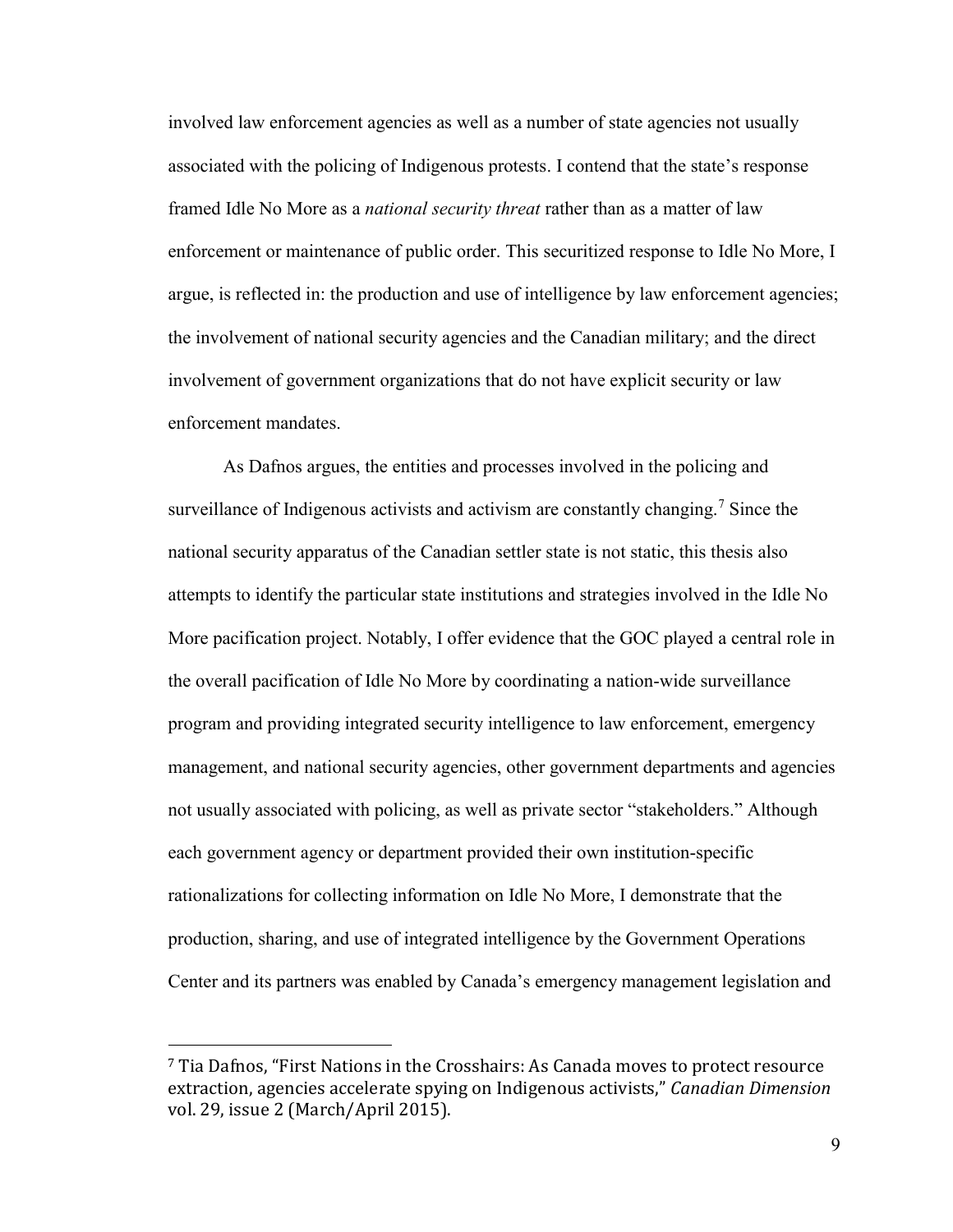justified primarily by emergency management and critical infrastructure discourses and legislation.

In order to show the scale and complexity of the state's responses, I consider the entities, processes, and relationships involved in the policing and surveillance of Idle No More at the federal, provincial, and municipal levels. Although I draw on other cases to strengthen my analysis, this thesis focuses on the state's responses to Idle No More protests that took place in and around Aamjiwnaang First Nation and Sarnia, Ontario. This geographic focus allows me to more easily highlight how coordinated and overlapping policing and surveillance practices blur the conventional scales of local law enforcement and national security.

This thesis is divided into 6 chapters. In chapter 1, I provide an overview of the anti-security approach and research design I use to examine Idle No More protest policing and surveillance operations. First, I explain why an anti-security approach is useful for critically engaging with security-related subject matter. Next, I describe Idle No More and the Aamjiwnaang railway blockade as the focus of my embedded case study on Indigenous protest policing and surveillance. Then, I discuss the primary method of data collection I employed to carry out my research: access to information (ATI) and freedom of information (FOI) requests.

In chapter 2, I develop settler-colonial pacification as the conceptual framework for my analysis of Idle No More protest policing and surveillance operations. First, I explain the conceptual utility of pacification and I establish settler colonialism as an appropriate lens for understanding the colonial and class relations that function primarily to repress, displace, and dispossess Indigenous peoples residing within the borders of the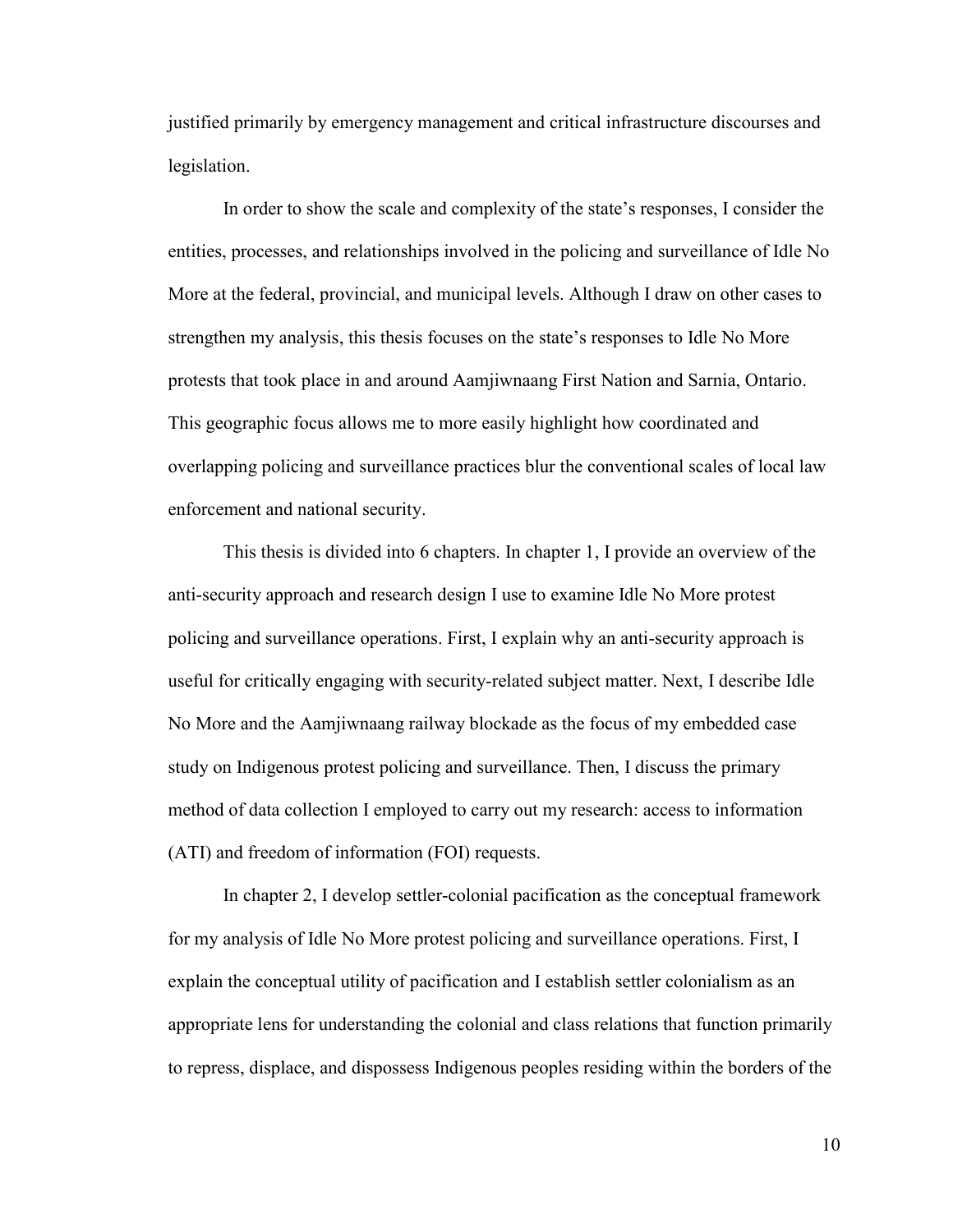nation-state now known as Canada. Drawing on Dafnos, I also consider how pacification's targets and political objectives are modified in the settler colonial context.

My analysis of the states' response to Idle No More is split into two parts. In the first part, I critically examine protest policing as a security mechanism through which threats to settler state sovereignty and capitalist accumulation are managed. In chapter 3, I consider the most visible aspect of the state's response to Idle No More: front-line Idle No More protest police operations. I offer evidence that federal, provincial, and municipal police deployed soft policing tactics when dealing with the vast majority of Idle No More protests. In chapter 4, I examine less visible aspects of the police response to Idle No More. I offer evidence that federal, provincial, and municipal law enforcement agencies gathered and shared intelligence on Idle No More. I contend that the soft approach taken by federal, provincial, and municipal police was backed up by the threat of coercive police intervention and guided by the use of intelligence produced through multi-agency collaborations that blurred conventional scales of Canadian law enforcement and national security.

In the second part of my investigation, I consider surveillance as a security mechanism through which threats to settler state sovereignty and capitalist accumulation are managed. I provide evidence that the Government Operations Centre, the little-known hub of Canada's emergency management system, was responsible for coordinating the state's overarching response to Idle No More and preparing for an "escalation" of Indigenous resistance. In chapter 5, I examine how the GOC and Aboriginal Affairs and Northern Development Canada responded to Idle No More protests as "emergencies" affecting or emanating from Indigenous communities and critical infrastructure. In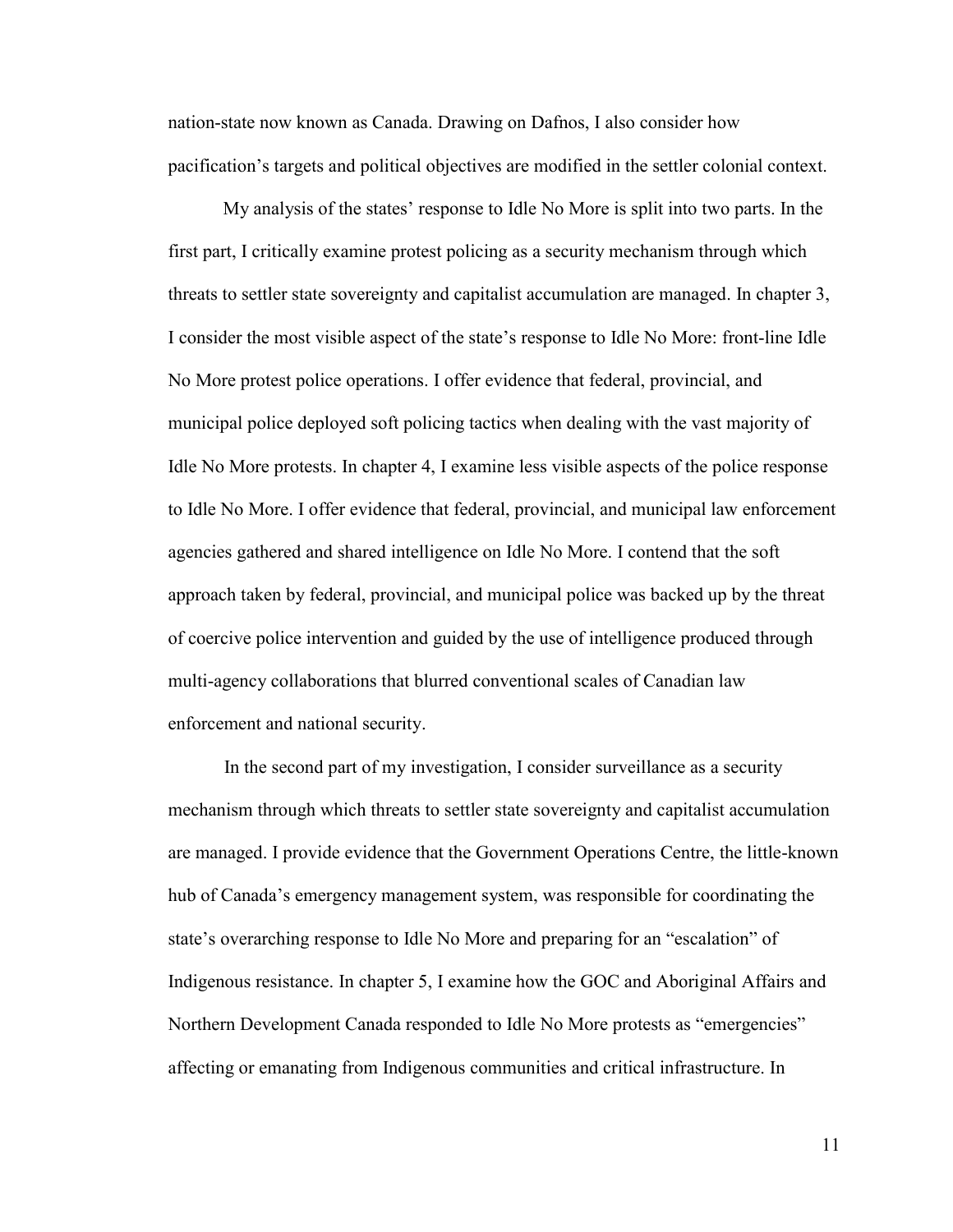chapter 6, I turn to examine how CSIS and the Canadian Armed Forces responded to Idle No More as a source of "Aboriginal extremism" and as a "threat" to domestic military operations.

In the final chapter, I share my concluding thoughts on the policing and surveillance of Idle No More. While keeping the political objectives of pacification in mind, I attempt to explain *why* police may have opted to use soft tactics when responding to Idle No More protests despite having demonstrated the willingness and capacity to forcefully end other peaceful, yet disruptive Indigenous protests. I also discuss the broader implications of my analysis for Indigenous struggles and dissent and highlight areas for future research on the policing and surveillance of Indigenous activists and activism.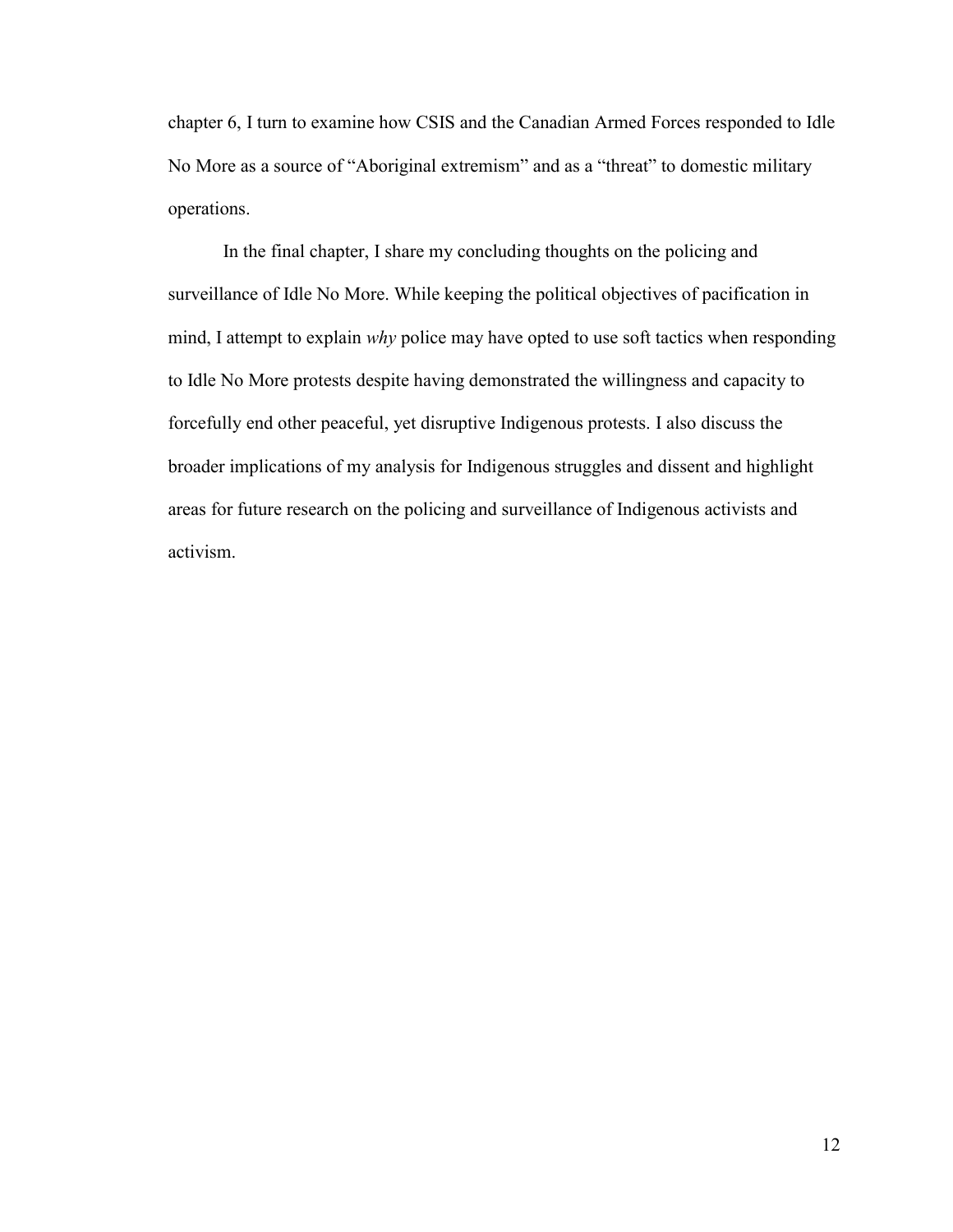#### **Chapter 1: An** *Anti-***Security Approach and Research Design**

In this chapter, I outline the anti-security approach that I take to analyze Idle No More protest policing and surveillance operations. I also describe my reflexive mode of inquiry, which is grounded in previous research on protest policing and surveillance and informed by anti-colonial sensibilities. Next, I describe my research design and I position Idle No More and the Aamjiwnaang railway blockade as two units within my embedded case study on Indigenous protest policing and surveillance. Finally, I discuss the primary method of data collection I employed to carry out my research: access to information (ATI) and freedom of information (FOI) requests.

#### *Anti-Security: A Critical Approach*

In this thesis, I adopt an *anti*-security approach in an effort to critically engage with the concept *security*. By adopting an anti-security approach, I am involving myself in a political project that stands against the hegemonic tendencies of security. More specifically, I aim to contribute to a larger anti-security project that challenges the securitization of discourse surrounding the policing and surveillance of dissent emanating from Indigenous struggles for self-determination.

Anti-security is not a subtle term. However, its directness speaks to a desire to move critical assessments and challenges of security forward. By setting itself up against something, anti-security creates space to talk about security while also reducing the risk of being taken over by security logic and succumbing to its discourse. Yet, to be against security, even from a critical perspective, seems almost unthinkable. After all, as Rigakos pointedly asks, "how can anyone be against *social* security, *job* security, *personal*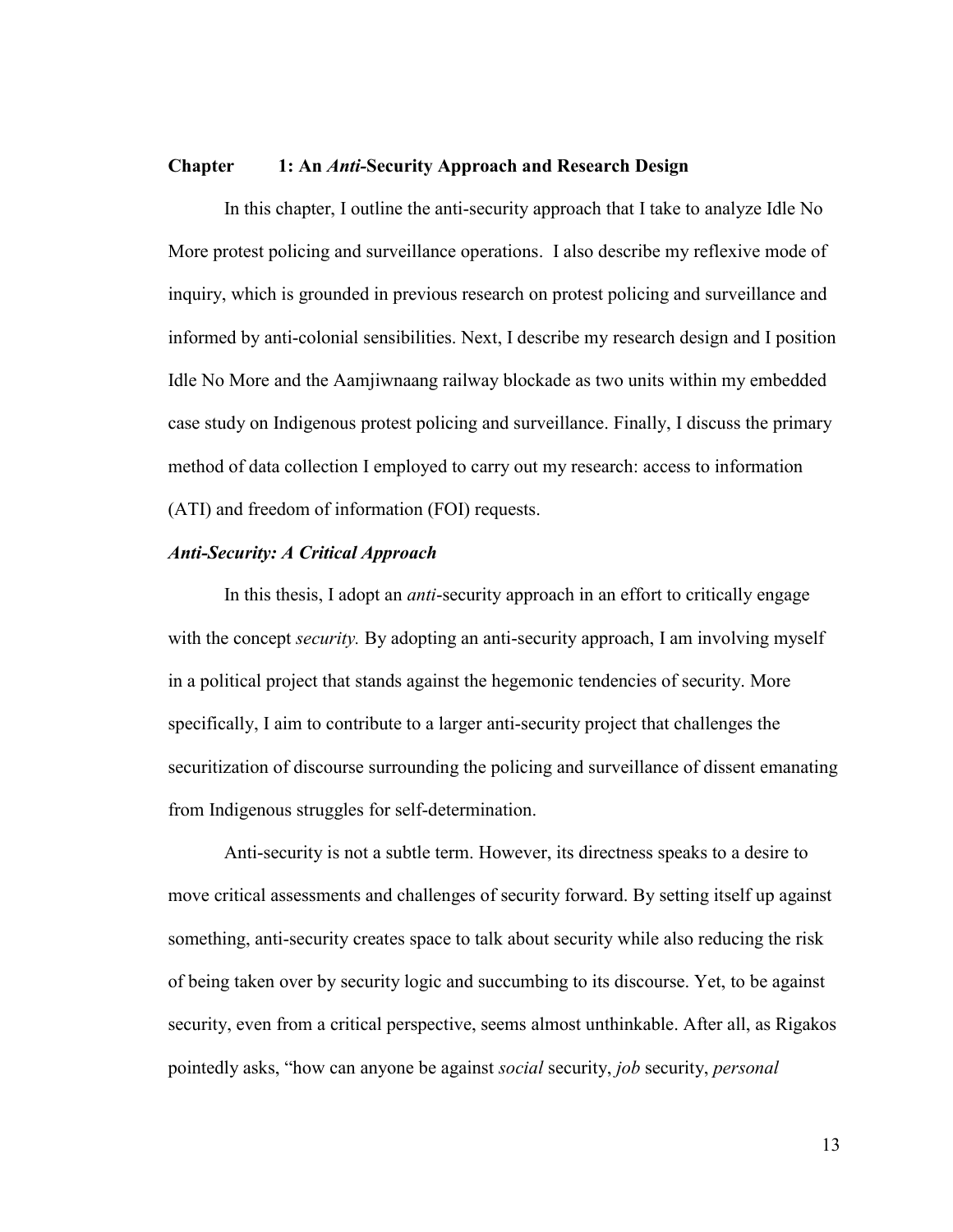security, or *health* security? What about *children's* security? How could anyone stand against *environmental* security?"<sup>8</sup> Even the most critical studies of security tend to treat security as a universal value or a fundamental human need. To understand why critical researchers should stand against security, it is helpful to critically assess security as a category of analysis and as it manifests itself under the capitalist mode of production.

The term security is not particularly useful for critical analyses. In their 2011 declaration of an anti-security political project, Neocleous and Rigakos even warn that security "is a dangerous illusion" that "has come to act as a blockage on politics."<sup>9</sup> Security acts as a blockage to critical analysis and politics by obscuring innumerable social relationships, de-politicizing discourse, and distracting us from the material conditions of various forms of oppression. Security functions as a hegemonic concept because it has a generally positive connotation – it is seen as something we should always want. Anything in the name of security appears to be for the greater good.

At the same time, there is no limit to the malleability of security or its ability to attach itself to human relationships. Once security colonizes a social issue, it is transformed into a technocratic problem with its own analytical neologism: hunger becomes 'food security,' globalization becomes 'supply chain security,' and imperialism becomes 'energy security.' Finally, once a social or communal problem has become "securitized," it becomes increasingly difficult to talk about imperialism, exploitation, and alienation.

 $8$  George Rigakos, "To extend the scope of productive labour': Pacification as a police project," Anti-Security, eds. Mark Neocleous & George Rigakos, Ottawa: Red Quill Books (2011): 59.

<sup>&</sup>lt;sup>9</sup> Mark Neocleous & George Rigakos, "Anti-Security: A Declaration," Anti-Security: 15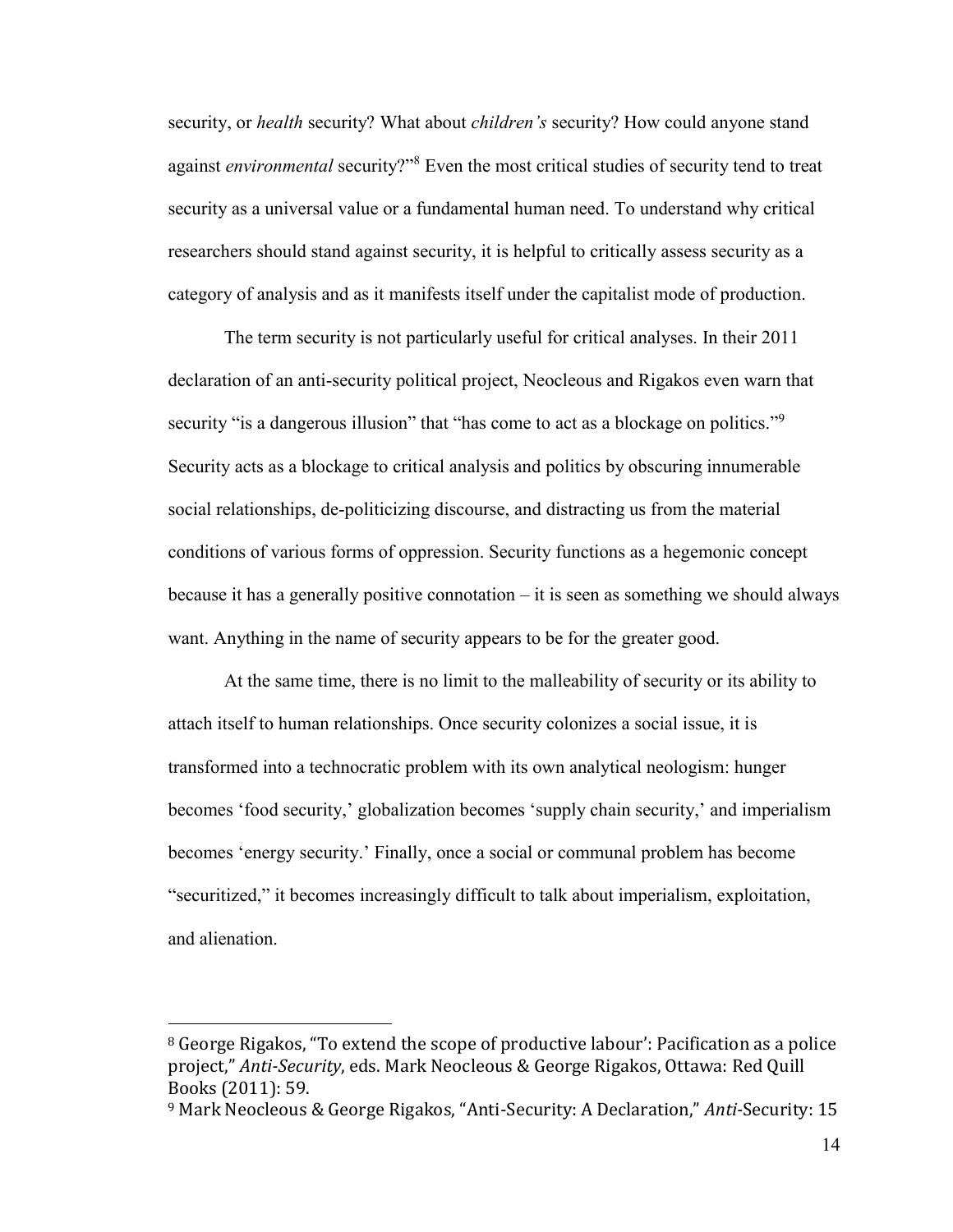Instead of viewing security as a universal need or transcendental value, as Neocleous and Rigakos argue, critical theorists and activists need to understand security, or what passes under the discursive banner of security, as a mode of governing and as a mechanism of police power. To see security as a technique deployed in the exercise of police power, they argue, is to read security as a mechanism for the production or "fabrication" of social order that is amenable to capitalist accumulation.<sup>10</sup> In this thesis, I conduct an "anti-security" analysis of Idle No More protest policing and surveillance operations in order to examine how security is mobilized as a productive power to reproduce settler colonialism as an order that is amenable to processes of capitalist accumulation.

#### *Reflexive mode of inquiry*

 $\overline{a}$ 

Throughout the process of carrying out my research, I have attempted to adopt a reflexive mode of inquiry. This has involved facing a self-critical mirror and interrogating three sources of potential bias that may influence my knowledge claims: my social origins and coordinates; my position in the intellectual field; and the intellectualist bias. The social origins and coordinates (class, gender, ethnicity, etc.) of the individual researcher, as Bourdieu suggests, are perhaps the most obvious biases that "blur the sociological gaze."<sup>11</sup> For this reason, it is important that I consider my own social location and acknowledge that I occupy a relatively privileged position in my everyday life in Canadian settler society as a young, white, middle-class, gay, and able-bodied cisgender man. This privileged status has played a major part in allowing me attain post-

<sup>&</sup>lt;sup>10</sup> Mark Neocleous, "Security as Pacification," Anti-Security: 26.

<sup>11</sup> Pierre Bourdieu and Loic J.D. Wacquant, *An Invitation to Reflexive Sociology,* Chicago: The University of Chicago Press (1992): 39.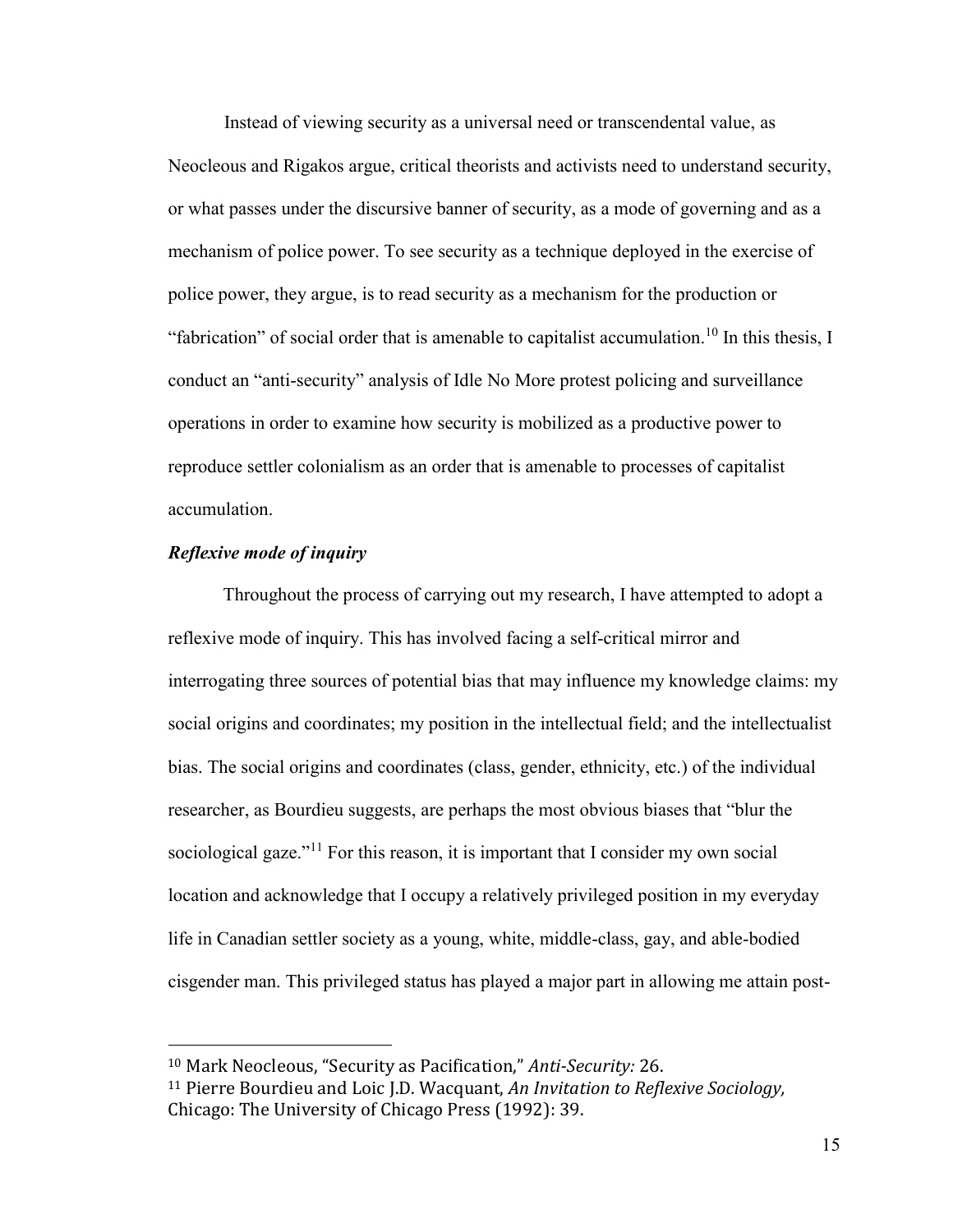secondary education, an opportunity that is less accessible for lower socioeconomic and marginalized groups and individuals.

For the purposes of this particular study, it is important to highlight how I relate to the structure of Canadian settler colonialism. I cannot ignore the identification and corresponding social privileges of being a white settler person. As much as I may seek to "decolonize" Canada, the dualistic divide between Settler and Indigenous identities persists because we continue to live in a settler-colonial present. After all, the multiple institutions operating in settler society, as Barker and Pickerill argue, confer upon me, without my explicit consent, colonial privileges that may be unattainable for Indigenous peoples.<sup>12</sup> As well, as a settler, I must be conscious of my role as a non-Indigenous scholar and the risks of drowning out Indigenous voices as experts on their own experiences. In an effort to minimize this risk, I have chosen to focus my analysis on settler-colonial strategies, rather than on Indigenous experiences of colonialism and resistance.

Bourdieu's understanding of reflexivity also involves the interrogation of the scholastic point of view. According to Bourdieu there are two dangers associated with the set of dispositions and perspectives that is produced within the academic field. The first is an *intellectual bias* that entices researchers to "construe the world as a *spectacle,* as a set of significations to be interpreted rather than as concrete problems to be solved practically."<sup>13</sup> The second is a kind forgetting and erasure, whereby the scholastic view is privileged and considered to be a natural and objective of view. A reflexive approach

<sup>&</sup>lt;sup>12</sup> Adam J. Barker & Jenny Pickerill, "Radicalizing Relationships To and Through Shared Geographies : Why Anarchists Need to Understand Indigenous Connections to Land and Place," Antipode 44, no. 5 (2012): 1710. 13 Bourdieu & Wacquant: 39.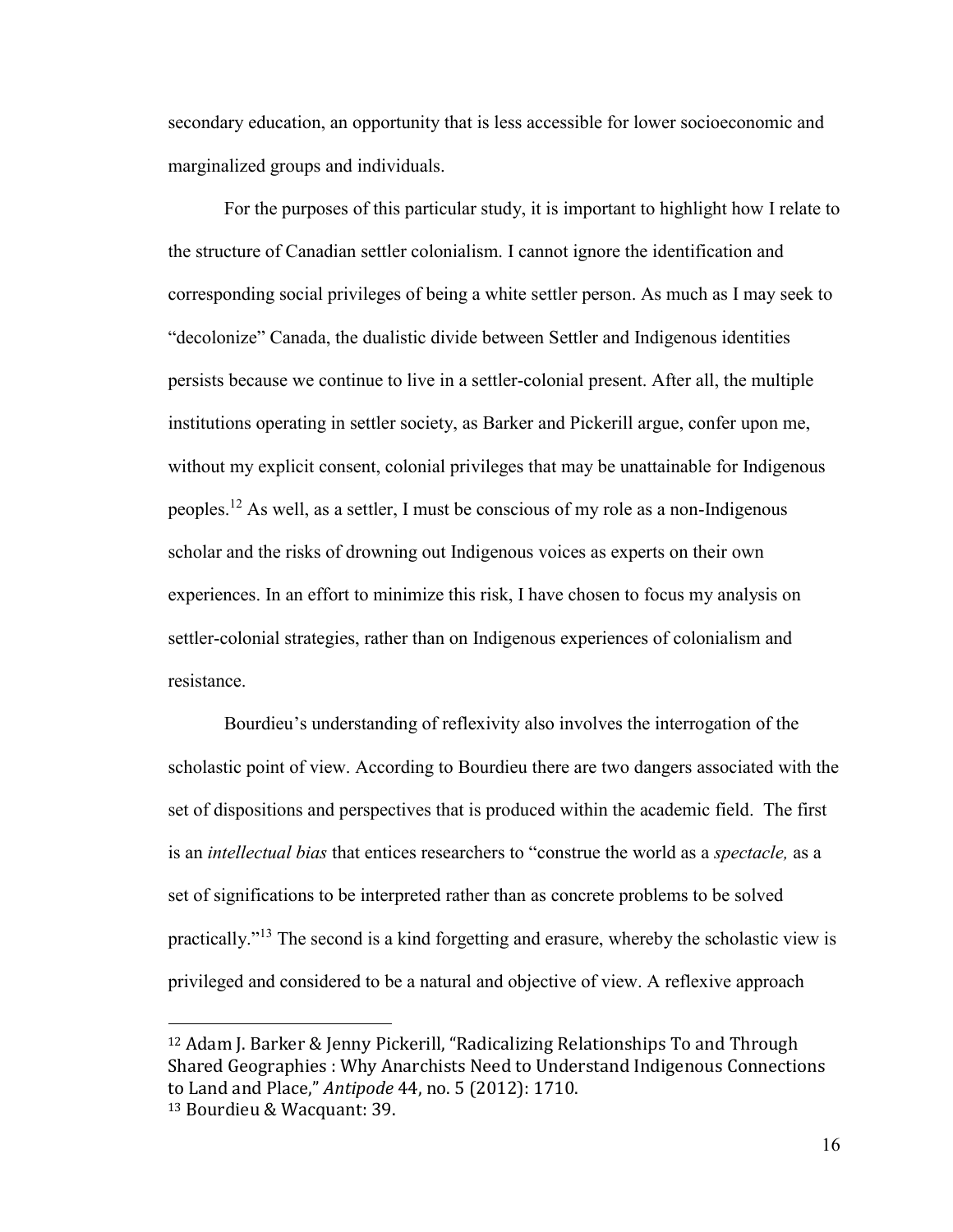then is oppositional towards the tendency of positivism, which requires that researchers ensure objective distance in order to produce "true" understandings about the particular social phenomenon being studied. Instead, a reflexive mode of inquiry encourages closeness and interaction with those under study.

Rather than distancing myself and claiming a stance of objectivity, I seek to intentionally blur the distinction between protestor-dissident and research-analyst. I have personally been a supporter of the Idle No More movement and its objectives. Although my involvement has been limited and peripheral, I have attempted to position myself as a settler-ally by attending protests and educational events surrounding Idle No More in Ottawa and Sarnia, Ontario. Although not directly related to Idle No More, I have also participated in protests against Bill C-51, an anti-terrorism bill tabled on January 30, 2015 that has already won the approval of the House of Commons.<sup>14</sup> I have participated in peaceful and lawful protests against Bill C-51 because I am concerned that the socalled Anti-Terrorism Act will increase government powers to monitor Canadian citizens and further securitize civil disobedience and protests movements, such as Idle No More.

#### *Idle No More: A Single Case Study with Embedded Units*

 $\overline{a}$ 

I use a case study methodology to examine the policing of Indigenous peoples in Canada. Below, I outline my approach by examining some common misunderstandings about in-depth case study research and identify my case study design: a single case study

<sup>14</sup> Bill C-51 would change the Criminal Code to give law enforcement officials broader powers to make arrests if they suspect terrorist activity "may be carried out" (changing the wording from "will be carried out") and increase the period of preventative detention to seven days from three. The bill would also expand the nofly list, bolster the Canadian Security Intelligence Service's (CSIS) abilities to "disrupt" suspected terrorist activities, make it illegal to "promote" terrorism, and make it easier for federal agencies to share information.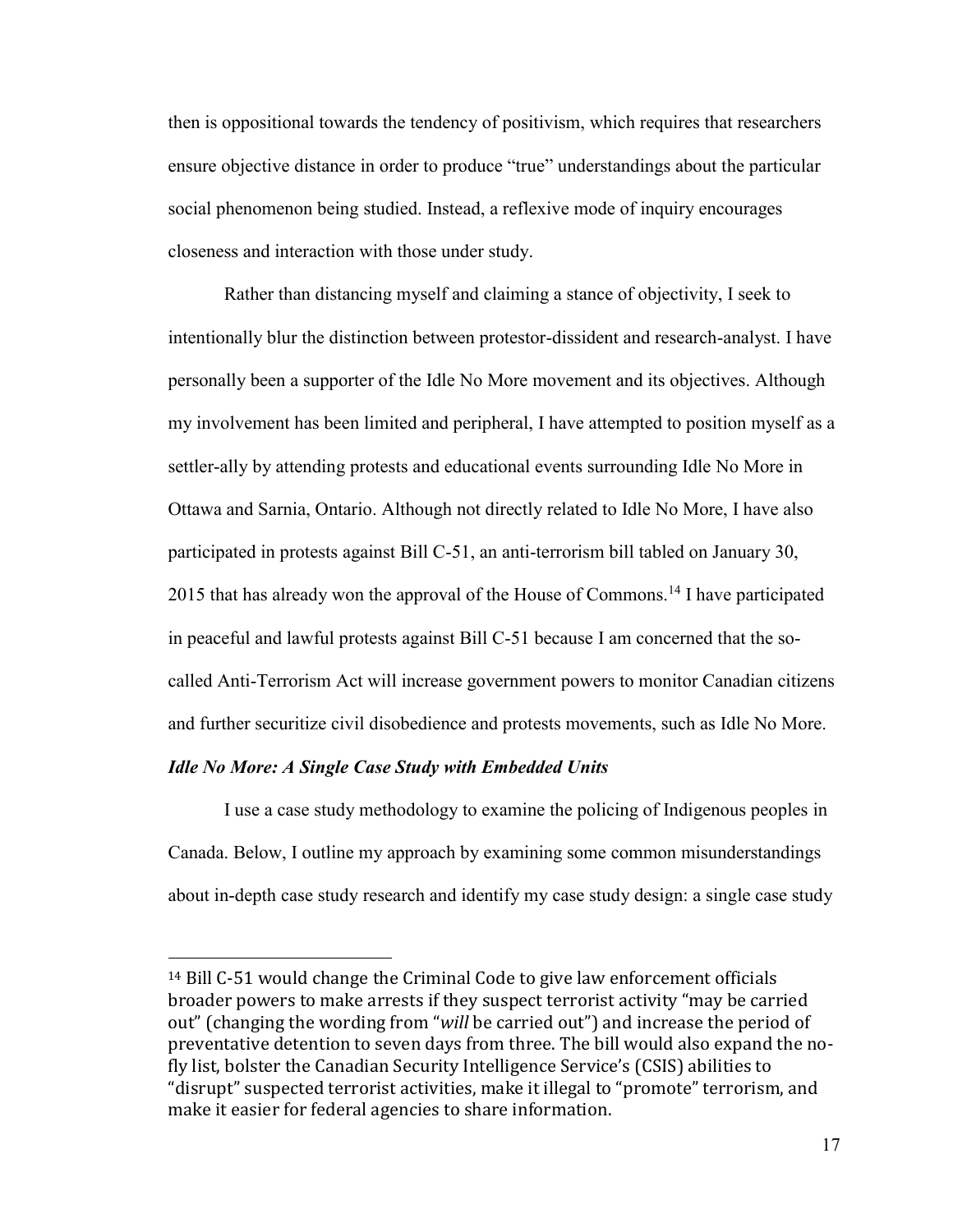with embedded units. Next, I consider why a single embedded case study is the most appropriate design for this research project. I then provide some historical context and briefly describe the two key elements of my embedded case study: the nation-wide policing of the Idle No More movement and the localized policing of the CN railway blockade at Aamjiwnaang First Nation near Sarnia, ON. I conclude by explicitly positioning myself in relation to my case study in an effort to reveal any hidden biases or assumptions and to make it possible for my knowledge claims to be assessed in terms of the situated aspects of my social self.

 I have chosen to use a case study methodology because, as Flyvberg argues, the social sciences could be strengthened by the execution of a greater number of good case studies. Despite several misunderstandings and oversimplifications that challenge the case study's status as a scientific methodology, I agree that the intensive, depth-oriented research of an event, process, or place is essential for building or explaining theories. As well, I believe that the context-specific knowledge produced through case studies is as valuable as the statistical and generalizable data produced by other means.<sup>15</sup> For the purpose of this study, I use context-specific to refer to the notion that knowledge is situated and makes the "knower accountable to his…position" in relation to the research undertaken.<sup>16</sup>

This study employs a case study with embedded units. In an embedded case study more than one unit of analysis is situated within a larger case study and incorporated into

<sup>&</sup>lt;sup>15</sup> Bent Flyvbjerg, "Five Misunderstandings About Case-Study Research," Qualitative *Inquiry,* 12, no. 2 (2006): 224.

<sup>&</sup>lt;sup>16</sup> J. Mansvelt &L.D. Berg, "Writing Qualitative Geographies, Constructing Geographical Knowledges," Qualitative Research Methods in Human Geography, ed. I. Hay, Don Mills, ON: Oxford University Press (2010), 338.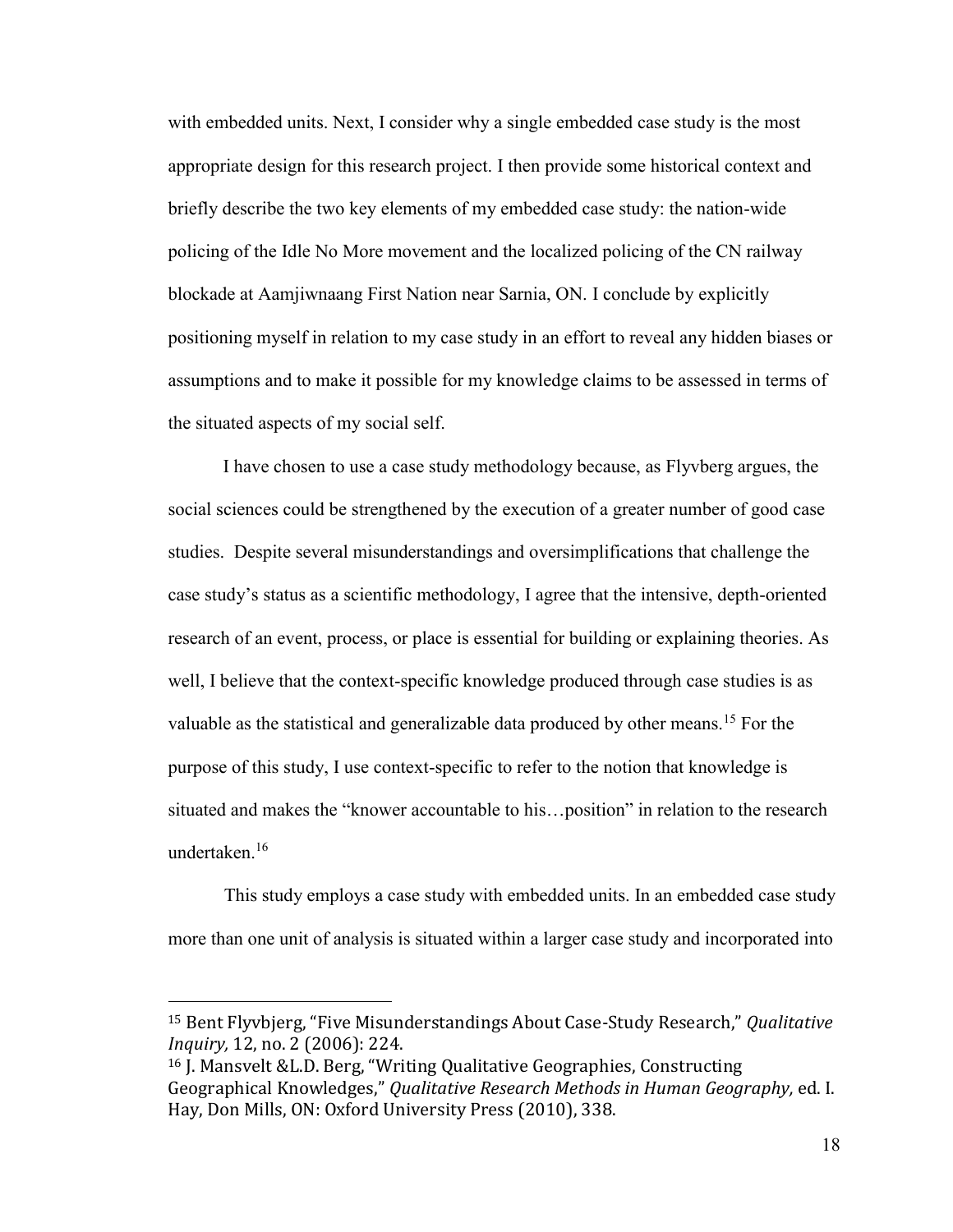the research design. The use of an embedded case study enables researchers to analyze data within the sub-units separately (within case analysis), between the different subunits (between case analysis), across subunits located at different positions on the same scale (cross-case analysis), across scales (cross-scale analysis) within a larger case study. By allowing for such rich analysis, an embedded case study may illuminate the phenomenon of interest better than a single case study that lacks embedded objects of analysis. However, as a novice researcher, I must avoid the common pitfall wherein researchers analyze an individual subunit and fail to return to the global issue that they initially set out to address.<sup>17</sup>

 Although my project examines the policing of Idle No More across the country, I have decided to complement my survey of Canadian settler-colonial policing practices by delving in-depth into a case study of the CN railway blockade at Aamjiwnaang First Nation near Sarnia, ON. I have chosen to include a case study because Idle No More was made up of a series of separate, albeit coordinated, direct actions. Given the movement's diversity and geographic scope, it is unlikely that each demonstration carried out under the banner of Idle No More would have elicited the same response from the same set of state institutions, especially when the scope of analysis is widened to include government departments and agencies that are not usually associated with the policing of Indigenous protests.

I have selected the demonstration at Aamjiwnaang as a potentially critical and extreme case. As a critical case that permits logical deductions, I have picked the CN railway blockade because it was one of a number of direct actions that targeted

<sup>17</sup> R. K., *Case study research: Design and Methods,* Thousand Oaks, CA: Sage (2003).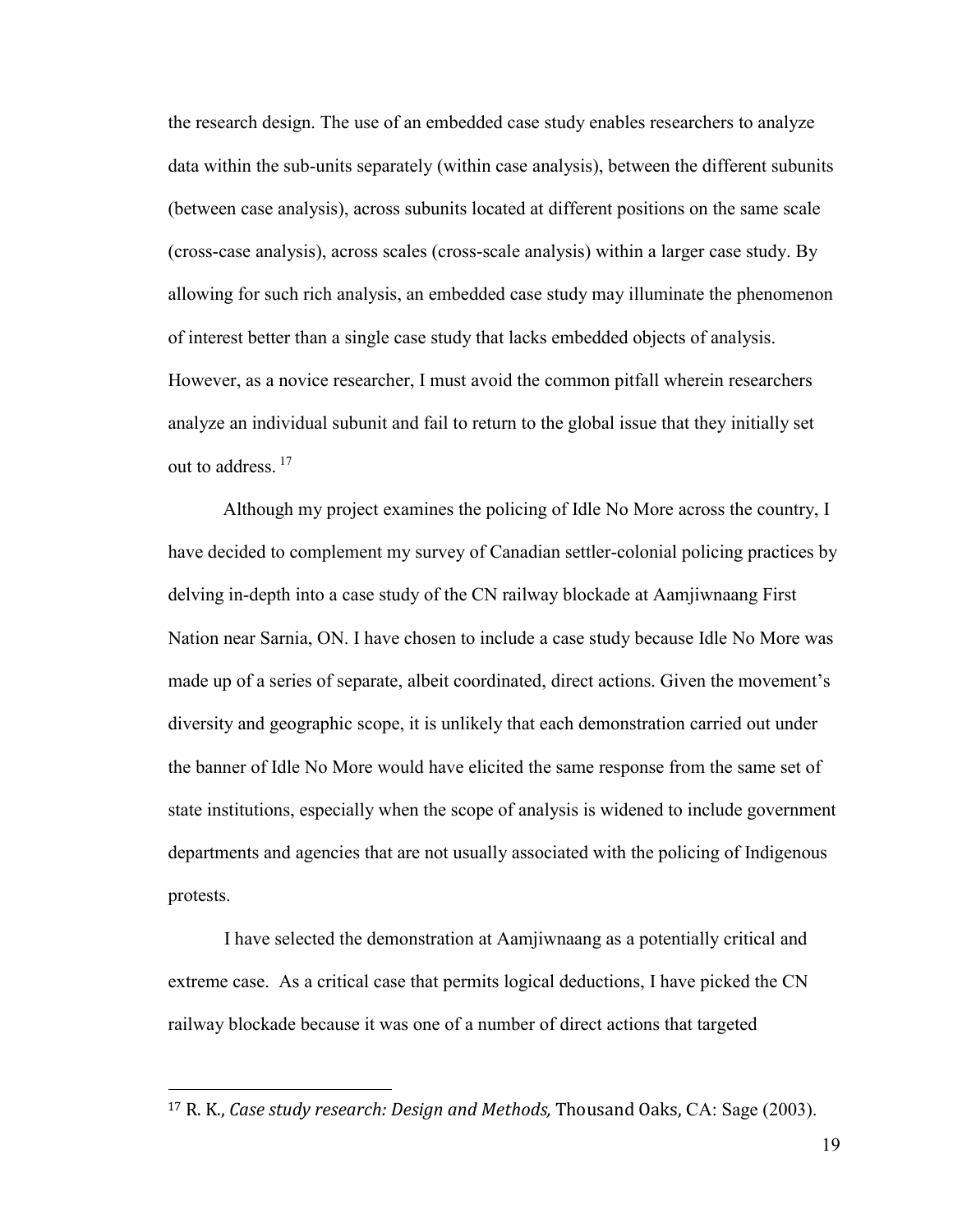infrastructure that plays an important role in the government's resource development agenda. As well, the railway blockade will allow me to explore how the language of 'critical infrastructure' was invoked by Canadian security agencies to justify the surveillance of Indigenous protestors as threats to private property. As a critical case, it may be possible to make generalizations about other disruptive actions that targeted privately owned infrastructure in Canada and it may highlight more general characteristics of contemporary pacification strategies.

As a potentially extreme case that may reveal more information than a 'typical' case, I have chosen the railway blockade at Aamjiwnaang because it offers an exceptional opportunity to examine how front-line police operations are entwined with less visible activities – or practices not commonly identified as policing. Despite the fact that CN had obtained two court injunctions from an Ontario judge granting police the power to end the blockade, local police and the OPP chose not to make any arrests and were reluctant to forcefully remove the barriers that the demonstrators had erected on the commercialrail corridor. Both Sarnia Police Chief Phil Nelson and Ontario Provincial Police Commissioner Chris Lewis were sharply criticized by CN and Ontario Superior Court Judge David Brown for their "passivity" in refusing to enforce injunctions. However, both Chief Nelson and Commissioner Lewis defended their decision by pointing to the "Framework for Police Preparedness for Aboriginal Critical Incidents" and stressing the importance of negotiation and the use of minimal force when dealing with Aboriginal protests. Using open source texts and records obtained through access to information requests, I examine how front-line police operations and the decision not to remove the blockade were entwined with the surveillance of demonstrators at Aamjiwnaang,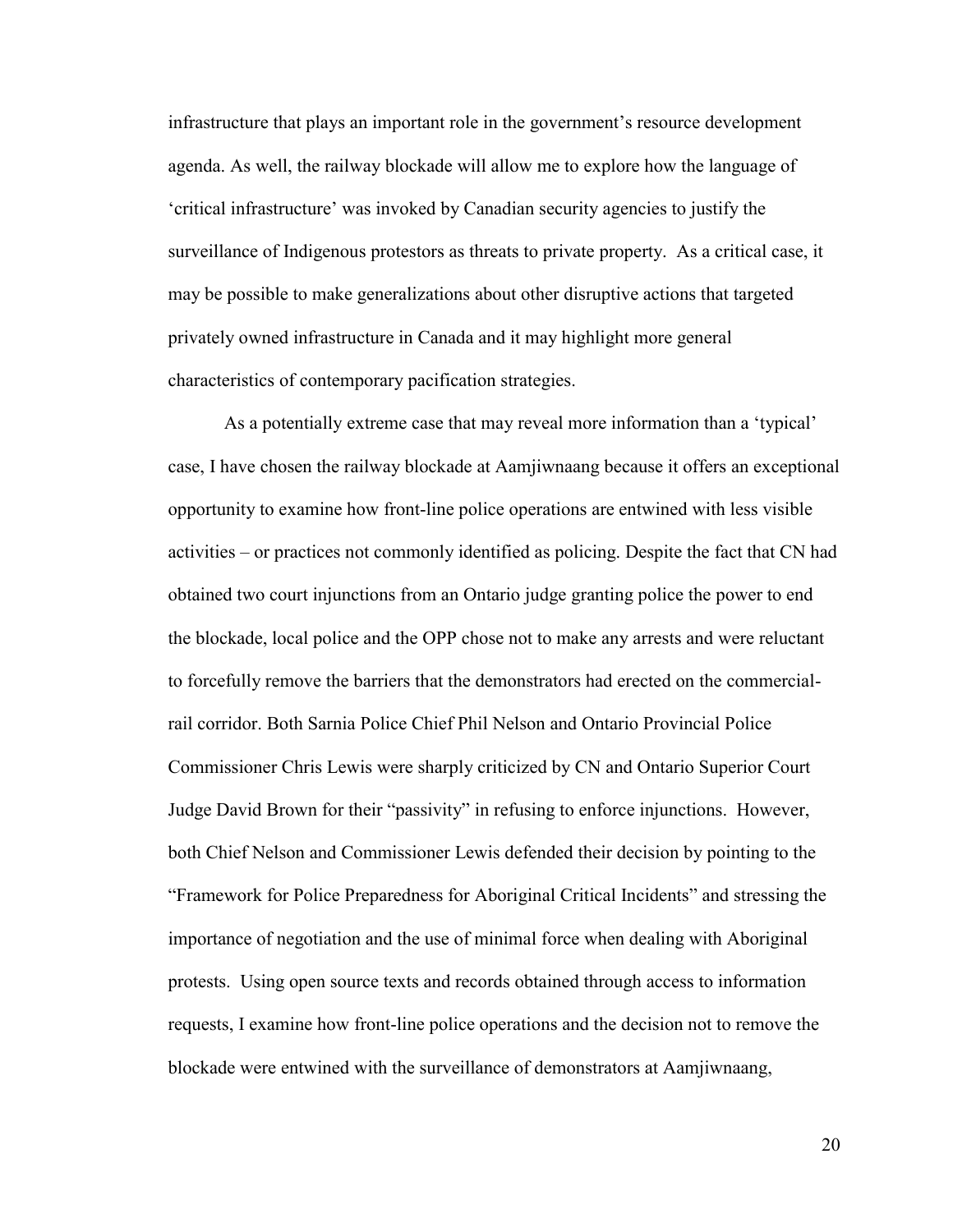information-sharing between Canadian policing, intelligence and non-security agencies, as well as the possible "behind the scenes" preparation of OPP paramilitary units.

As someone who was born and raised in Sarnia, I maintain a close personal attachment to the city. Although it is unlikely that I will ever permanently reside in Sarnia, most of my close friends and family still live there. My perspective on the Aamjiwnaang railway blockade and how this and future disruptive direct actions may affect neighbouring Sarnia is complex. On the one hand, I am concerned about the economic, social, and environmental health of the city and the quality of life it is able to provide for its citizens. My concerns are compounded by the fact that the city has been struggling economically for a number of years and remains highly dependent on the oil and petrochemical industries that encircle Aamjiwnaang. Disruptive direct actions that target these industries, such as the CN railway blockade, have a real impact on businesses in the area, workers' livelihoods, and the city's ability to generate revenue and provide vital public services. Despite my concern for the wellbeing of my hometown and its residents, I was and remain a supporter of the Aamjiwnaang community members who set up the railway blockade and participated in other demonstrations as a part of the Idle No More movement, because I believe these sort of disruptive direct actions can serve as an effective form of non-violent resistance.

#### *Access to, and Freedom of, Information Requests*

 $\overline{a}$ 

I used access to information and freedom of information requests (hereafter ATI/FOI) as my primary method of data production.<sup>18</sup> I use the term "data production,"

<sup>&</sup>lt;sup>18</sup> In Canada, 'access to information' (ATI) is often used to refer to requests made under the federal Access to Information Act, whereas 'freedom of information' (FOI) is often used to refer to requests made under the various provincial acts.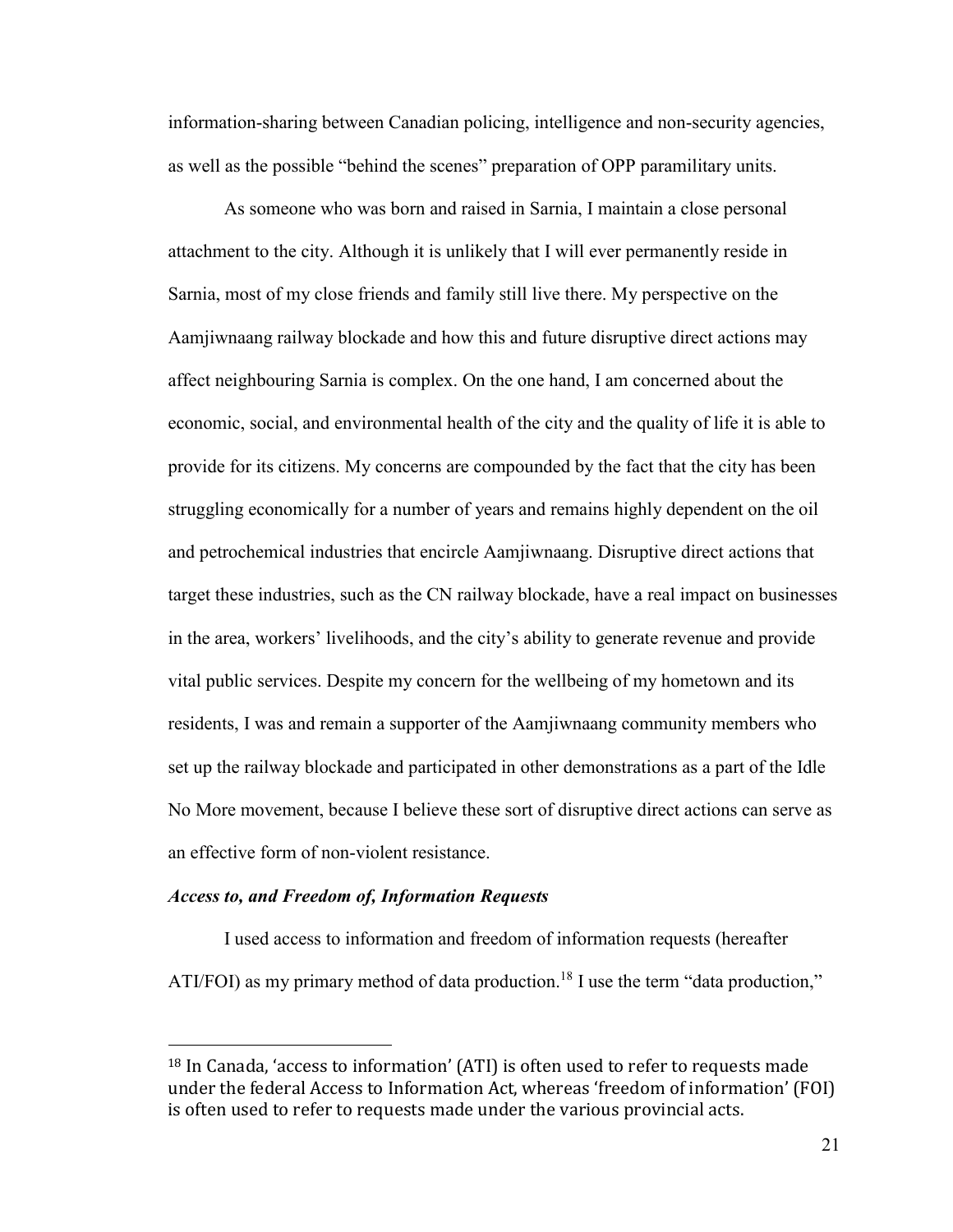as suggested by Larsen and Walby, to highlight the active role of the researcher (and other actors, such as ATI/FOI coordinators) in shaping the outcome of the ATI/FOI and the constructed nature of the textual data itself.<sup>19</sup> Although qualitative researchers often regard ATI/FOI research as a straightforward and noninteractive method, systemic ATI/FOI research is neither straightforward nor unobtrusive as it involves rapport building, negotiation and the occasional use of confrontational tactics to work with ATI/FOI coordinators or around denials of access.

ATI/FOI research typically involves submitting forms or a letter that describe the nature and scope of the records being sought. To initiate the search process, requesters may also have to pay a processing fee. Search and preparation fees may also be assessed while a request is in-progress. For example, there is a \$5 application fee that must be paid at the time a request is made for all formal federal ATI requests. Additional fees are also applied to federal ATI requests that require more than 5 hours of search and preparation time.

Formal ATI/FOI requests are received by government analysts that are responsible for identifying and contacting the office(s) that have control over the records being sought (typically referred to as Office(s) of Primary Interest or OPIs), receiving the records that are responsive to the request, and processing materials in accordance with the law. ATI/FOI research often involves extensive interaction between the requester and the assigned analyst. These interactions may include requests for clarification or negotiations regarding the scope of a request. Depending on the nature of the request, the dynamics of

<sup>&</sup>lt;sup>19</sup> Kevin Walby and Mike Larsen, "Access to Information and Freedom of Information Requests: Neglected Means of Data Production in the Social Sciences," *Qualitative Inquiry,* 18 (1), 2011.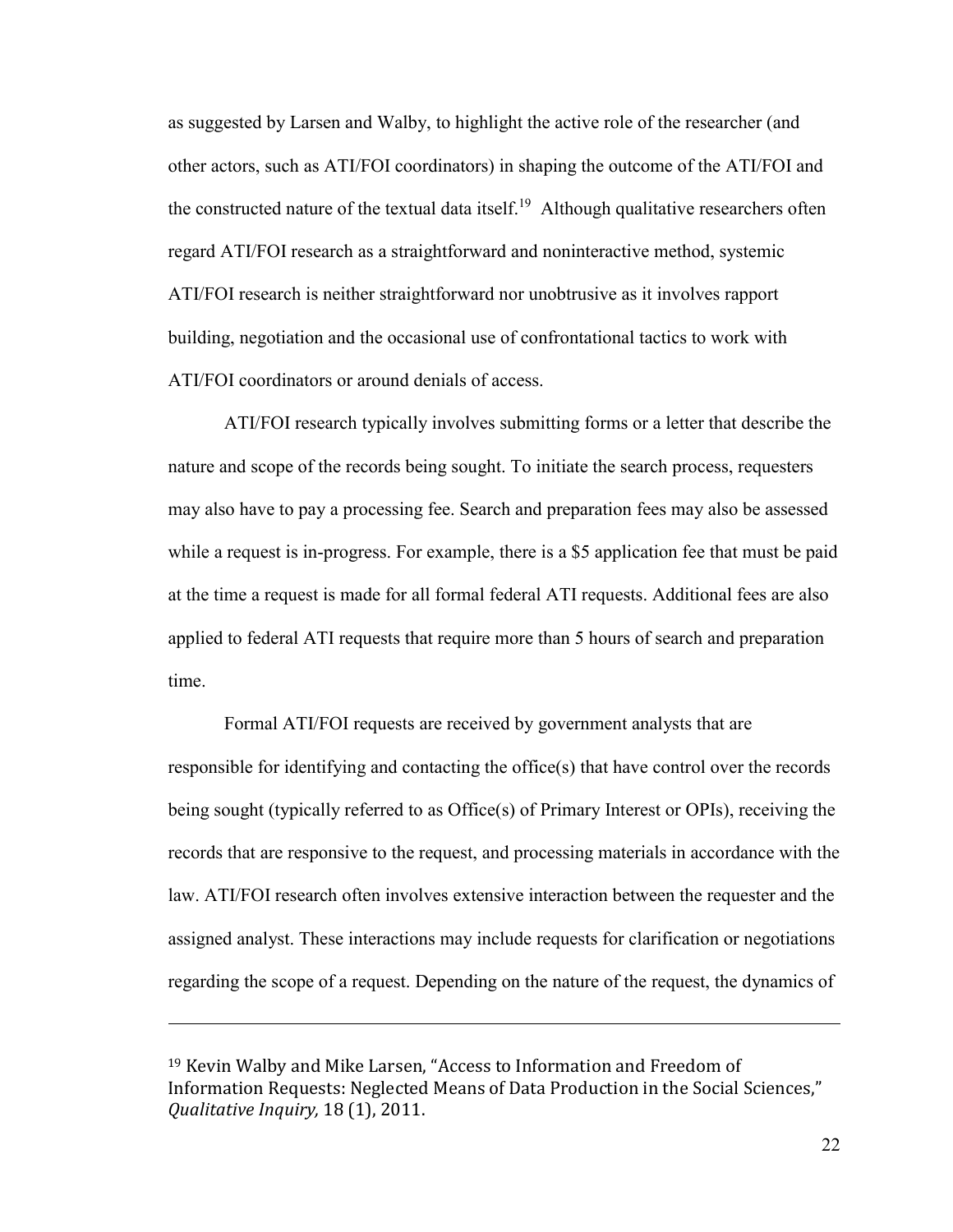the negotiation process, and various other factors, requests may be completed before the statutory deadline (typically 30 days) or be subject to extensions and delays. Released records may contain redactions or excluded pages, corresponding to various clauses within ATI/FOI laws that allow for the withholding of certain information.

After an ATI/FOI package has been released, some respondent government agencies will post a summary of the completed request on their website. The federal government also hosts an online platform for searching through completed requests from a number of agencies. Using the assigned reference number, researchers can request records that have previously been disclosed. These informal requests, depending on the jurisdiction, can be submitted without an application fee and are not subject to the same extensions and delays as formal requests.

Although often overlooked as a means of data production in sociology, political science, criminology, and related disciplines, ATI/FOI requests can be highly rewarding in producing textual data about the activities of government, especially when dealing with government agencies that do not allow researchers entry (such as some security and intelligence agencies). However, the right to request information does not necessarily translate into the timely or comprehensive release of records. A number of in-built governance mechanisms mitigate against full disclosure, including the application of various legal exemption and redaction clauses, to the design of information management and access software, to the response tactics of ATI/FOI coordinators and resistance from offices of primary interest (OPI). For example, ATI/FOI coordinators can limit access through techniques such as amber lighting and red filing. Amber lighting involves the tagging of a request or requester as politically contentions while red filing involves the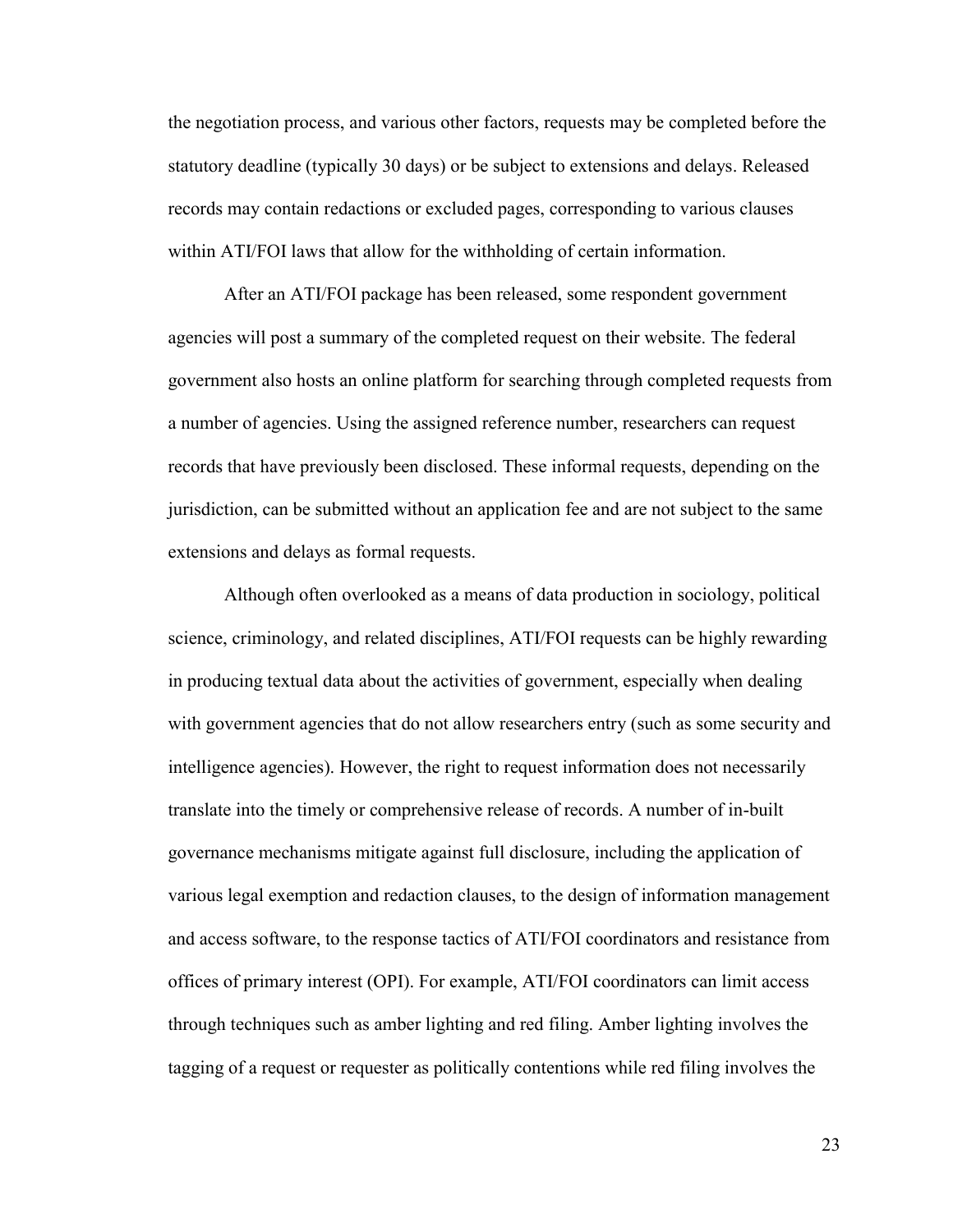stonewalling of request by the Minister or Prime Minister's Office who receive a weekly inventory of tagged requests.<sup>20</sup>

ATI/FOI requests also lend themselves naturally to an anti-security approach because they shed light on the activities of the security establishment itself, rather than on the activities of people that have been identified by the state as a security threat. This is important because research on Indigenous resistance and social movements could be accessed by security analysts and experts and used *against* Indigenous communities and protestors. Instead of inadvertently providing security experts and analysts with information about Indigenous protestors, in other words, ATI/FOI requests allow us to "spy on the spies."

I filed my first ever ATI/FOI requests in order to produce the data I thought was necessary to examine the policing of Idle No More. First, I consulted the Government of Canada's online portal for completed ATI requests. I made informal requests for copies of all records produced by federal government agencies or departments that had been previously released to the public relating to Idle No More. These agencies and departments included Public Safety Canada, the Royal Canadian Mounted Police, the Canadian Security Intelligence Service, Aboriginal Affairs and Northern Development Canada, the Department of National Defence and the Canadian Border Services Agency. Since these records had already been collected and approved for release, I was able to receive most of them in a timely fashion.

<sup>&</sup>lt;sup>20</sup> Ann Rees, "Sustaining Secrecy: Executive Branch Resistance to Access to Information in Canada," *Brokering Access: Power, Politics, and Freedom of Information Process in Canada,* eds. Mike Larsen & Kevin Walby, Vancouver: UBC Press (2012): 36-37.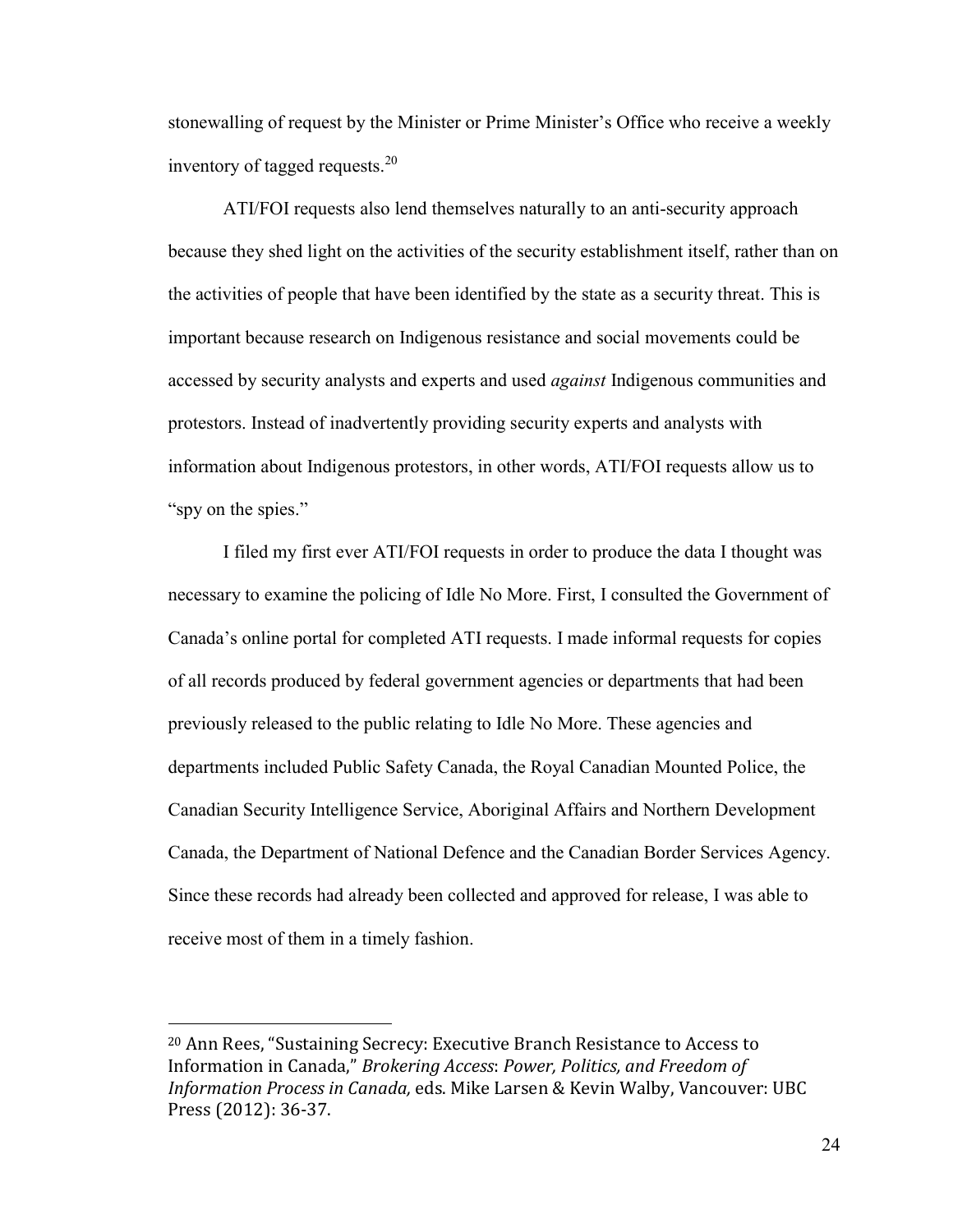These records included emails, media monitoring reports, intelligence reports, briefing notes, meeting minutes, and PowerPoint presentations. Although I received them quite quickly, there were still challenges involved in examining these documents. For example, many of these records, especially those dealing directly with Idle No More security matters, were heavily censored. As well, the release packages themselves were not organized in any logical fashion. Notably, the release packages did not specify what types of documents were included, when they were produced, or where they originated from within the department or agency. In order to make sense of each document, I had to do extra research just discern where they were produced and under what authority.

Next, I prepared my own formal FOI requests with the Sarnia Police Service and the Ontario Provincial Police. My requests with the Sarnia Police were relatively straightforward. On August 24, 2014 I submitted requests for any records from December 1, 2012 to December 1, 2013 concerning the policing of Idle No More and/or Aboriginal protests. In my request, I highlighted the CN rail blockade at Aamjiwnaang First Nation that occurred from December 21, 2012 to January 2, 2013 and the Bluewater Bridge blockade that occurred January 5, 2013. After a few months, I received incident reports, or field notes, that had been prepared by officers that were present at both Idle No More protests. Shortly after, I received a letter from the Sarnia Police Service indicating that intelligence records relating to Idle No More had also been created, but that these records could not be released under Ontario's Freedom of Information Act.

The FOI requests that I filed with the OPP were anything but straightforward. Instead, my experience with the OPP demonstrated that ATI/FOI requests can be highly obtrusive, interactive and mediated. In August 2014, filed five separate requests with the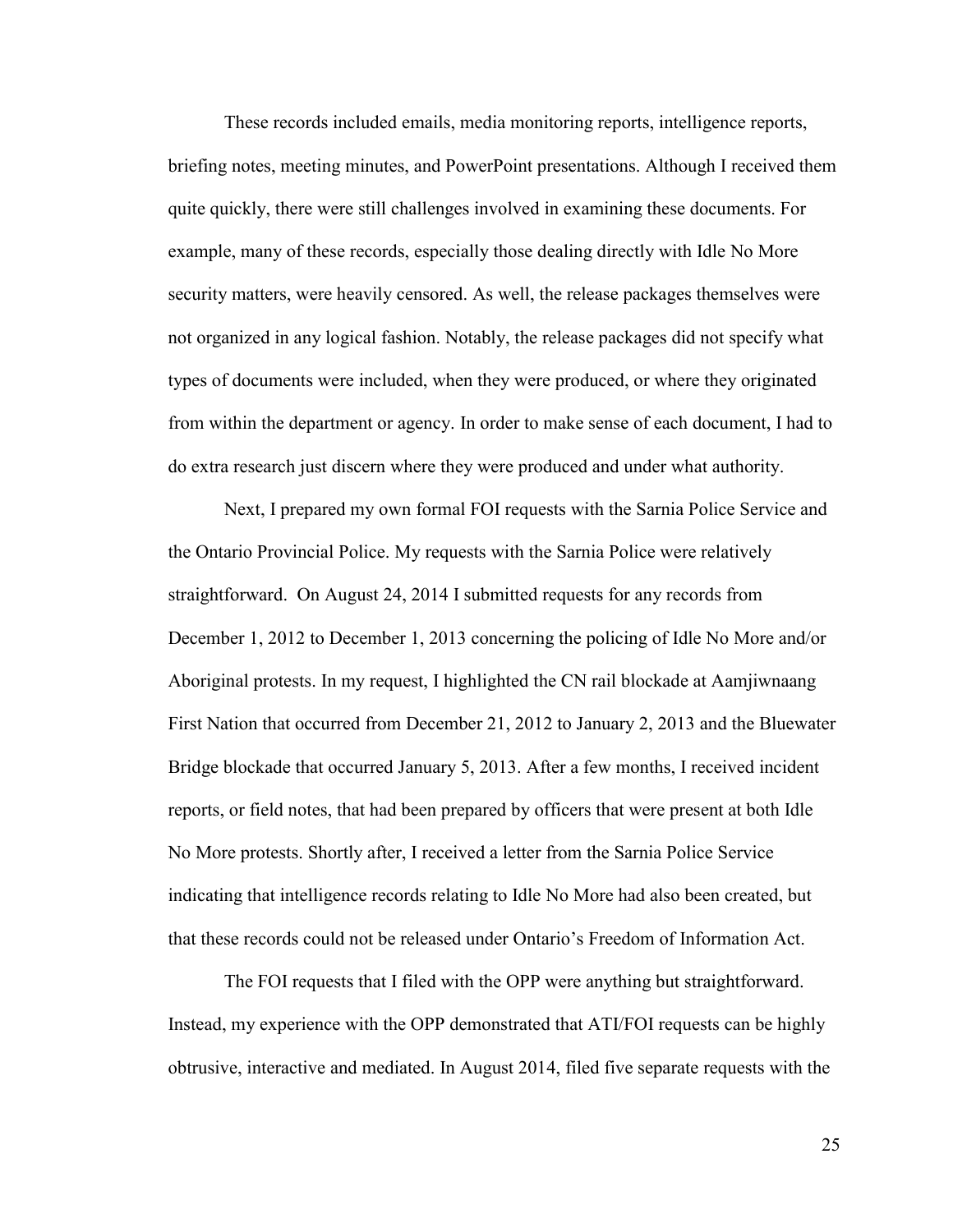OPP that each targeted different parts of the organization and different types of documents relating to Idle No More. Nearly three months later, I received a fee estimate of nearly \$40, 000 from the OPP to process these requests. I then embarked on a long negotiation process with the FOI coordinator responsible for my file.

This process involved extensive rapport building by email and over the phone. In the end, in order to reduce the cost of my request, I conceded to the coordinators demands and combined and revised my original requests. As a result, the scope of my request with the OPP was narrowed. Rather than requesting documents relating to the policing of Idle No More across the province as I had originally intended, I was forced to request a narrow set of documents from the Lambton OPP detachment, which is the closest detachment to Aamjiwnaang First Nation. Eventually I paid \$200 in order to obtain incident notes and a few emails relating to Idle No More from the Lambton OPP detachment. Although these documents were extremely useful, I can't help but think that – as a novice researcher – I was talked out of pursuing a few well-prepared requests and ultimately blocked from producing even more useful data.

 Despite the challenges of using formal ATI/FOI requests to produce data, I was still able to obtain a wide range of useful government records relating to Idle No More. Using these records, along with newspaper articles and publicly available policy and court documents, it became possible to piece together a backdrop of the state's response to Idle No More. In the next chapter, I describe the conceptual framework that I use to examine these records, to make sense of the state's response and to contextualize and politicize the policing and surveillance of Idle No More.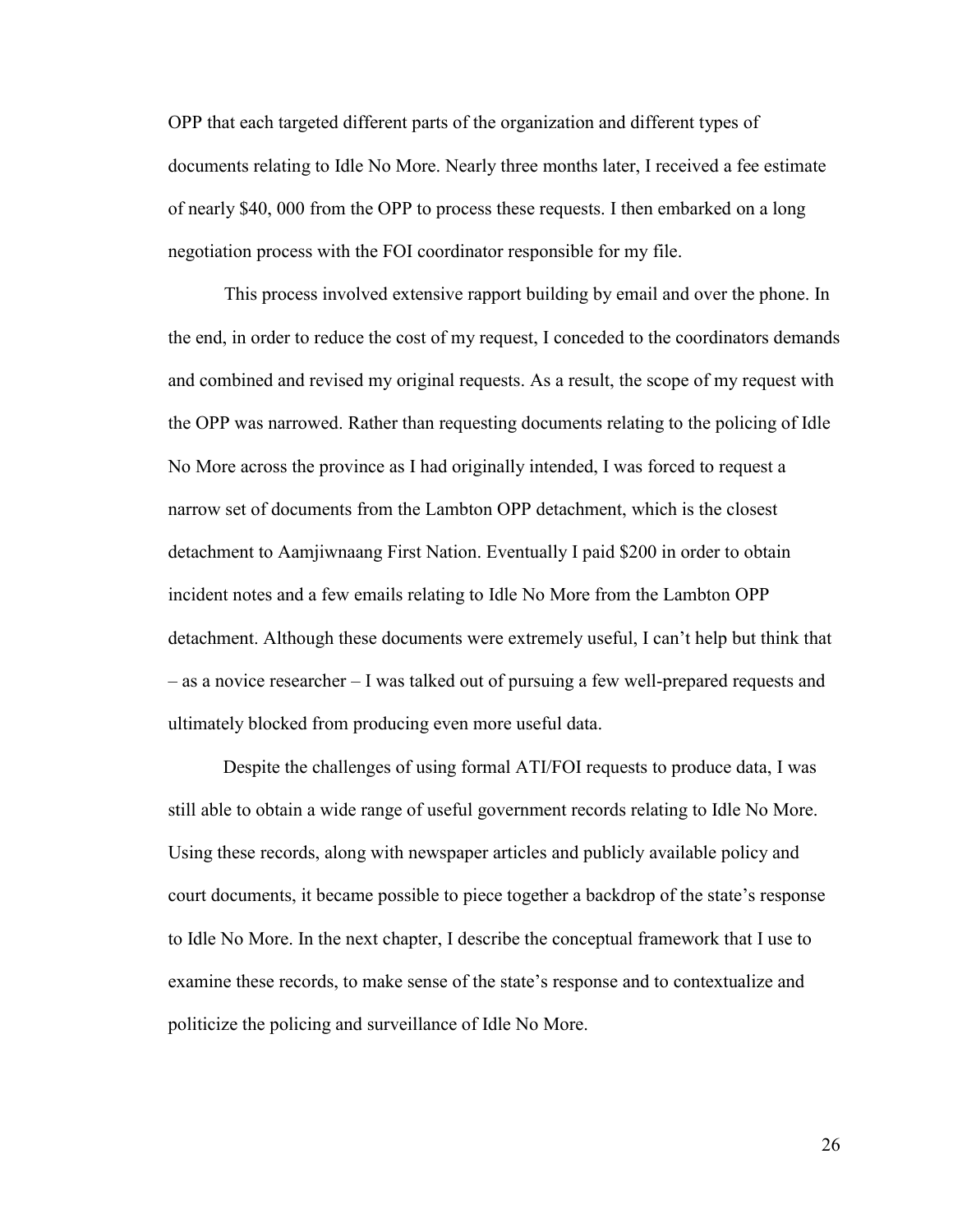#### **Chapter 2: Indigenous Resistance and Settler Colonial Pacification**

In this chapter, I demonstrate how anti-colonial researchers and activists could benefit from an anti-security approach and its analytical concept of pacification. More specifically, I suggest that there is a political and analytical value to studying Idle No More protest policing and surveillance operations through the lens of settler-colonial pacification. I also contend that Idle No More and the Canadian state's responses to the movement should be understood as a part of the larger, dialectical relationship between pacification and resistance that sustains the insecurity inherent to both capitalism and settler colonialism.

This chapter is divided into three sections. In the first section, I define and explain my use of the key concepts underlying my anti-security analysis. I demonstrate the utility of pacification as a concept for critically engaging with security-related subject matter and for examining the operation of police power. Next, I briefly consider the various ways in which the on-going processes of primitive accumulation are experienced and resisted in the context of settler colonialism. I also show how pacification vis-à-vis Indigenous peoples is ultimately grounded in a logic of elimination.

In the second section, I consider the wide range of strategies that have been deployed historically by the Canadian state and settlers in pacifying Indigenous peoples. I discuss the central role that physical violence played in the initial dispossession of Indigenous peoples and I highlight some of the policing and legal strategies that have been deployed to pacify Indigenous peoples over the centuries in order demonstrate the interconnectedness of seemingly unrelated policing practices across time and space.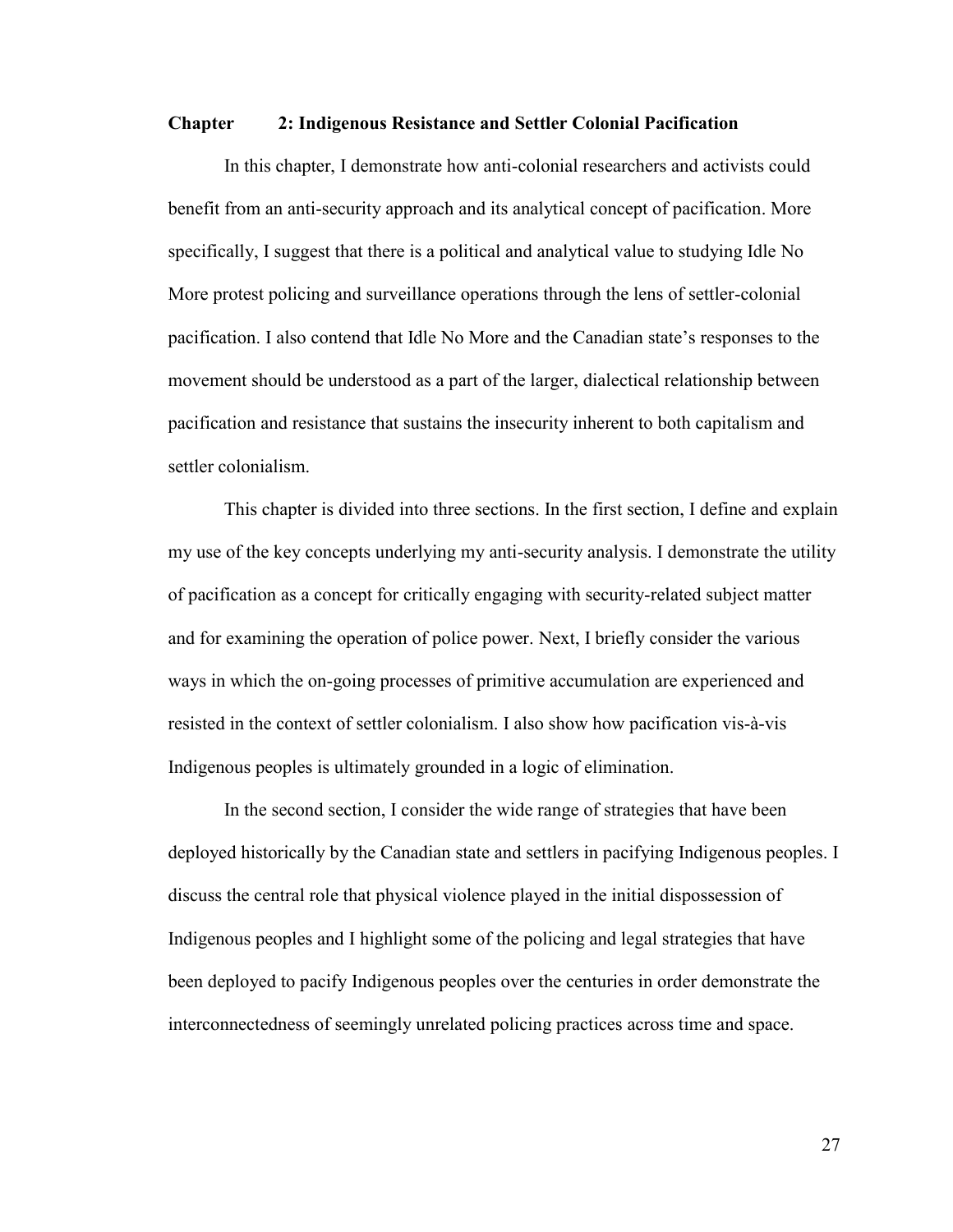#### *Settler Colonial Pacification – A Conceptual Framework*

Building on the work of Dafnos, I use settler colonial pacification as a conceptual framework to examine the policing and surveillance of Idle No More. In developing this framework, Dafnos herself draws on the works of Neocleous and Rigakos and their analytical concept of pacification. While recognizing that pacification has "an historicalmaterialist basis in imperialism and colonialism," Dafnos convincingly argues that pacification is modified in the settler-colonial context to operate in a manner consistent with the logic of elimination.<sup>21</sup> In this section, I unpack pacification as a concept for critically engaging with security-related subject matter and for examining the operation of police power. I also describe settler colonialism as a specific type of colonialism. Bringing these two strands together, I then explain how pacification in the settler colonial context aims to ultimately eradicate Indigenous societies in order to establish a new capitalist society on the expropriated land base, rather than transforming existing societies to achieve a permanent condition of management and exploitation.

#### *Pacification: Critically Engaging with Security*

 $\overline{a}$ 

 To avoid succumbing to the discourse of security and being taken over by its logic, Neocleous and Rigakos have re-appropriated and developed the concept of pacification. Pacification in this context is understood as the ongoing process through which police and war power, both of which exist along a continuum of state power, are deployed in the fabrication and maintenance of capitalist social relations. Pacification can be further understood as a form of "war" against domestic and imperial resistance. As both a destructive and productive process, pacification encompasses a wide range of

<sup>&</sup>lt;sup>21</sup> Tia Dafnos, "Pacification and Indigenous Struggles in Canada," Socialist Studies 9, no. 2 (2013): 58-59.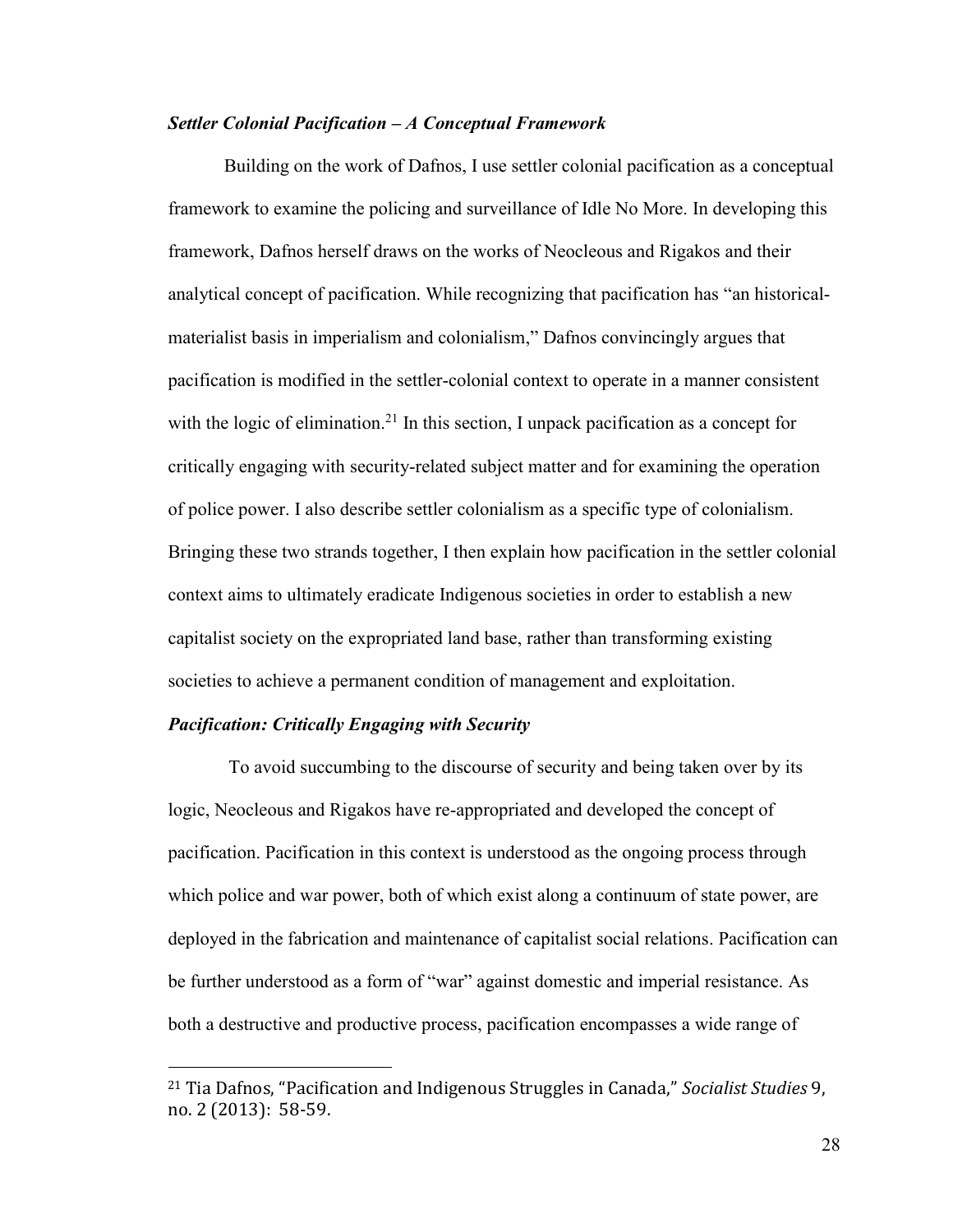strategies, which as Dafnos observes, include the simultaneous deployment of sovereign (repressive), disciplinary and governmental modalities of power.<sup>22</sup>

Pacification is not a new term, but it has come into new usage as a critical concept for grasping the nature of security politics. Indeed, Neocleous has effectively developed the genealogy of pacification as a project associated with the development of international relations as early as the sixteenth century, as the control of colonial subjects, and as a euphemism for conquest and the suppression of resistance during the Vietnam War. However, in re-appropriating the term, Rigakos and Neocleous place pacification at the core of an analytic project for anti-security.  $23$ 

Pacification, as Rigakos explains, has four characteristics that make it a particularly useful concept for critically engaging with security-related subject matter and for examining the operation of police power.  $^{24}$  First, pacification problematizes the objectives of security by opening space to consider *who* is being targeted for pacification and to consider *why* they are being pacified. Unlike security, which is seen as being universally desired, the term pacification presupposes a negative connotation. While rational individuals may want to be secured, would they necessarily want to be pacified?

Second, pacification builds analytical connections instead of masking them by emphasizing the interrelationship between a wide range of seemingly distinct policing institutions and practices and by exposing false binaries that security discourse has constructed. For example, pacification insists on conjoining war and police power in a way that is opposed to the mainstream tendency that thinks of war and policing as two

 $\overline{a}$ 

<sup>&</sup>lt;sup>22</sup> Dafnos, "Pacification and Indigenous Struggles," 59.

<sup>&</sup>lt;sup>23</sup> Neocleous & Rigakos, "Anti-Security: A Declaration," 15.

<sup>&</sup>lt;sup>24</sup> Rigakos, "To extend the scope," Anti-Security: 61-63.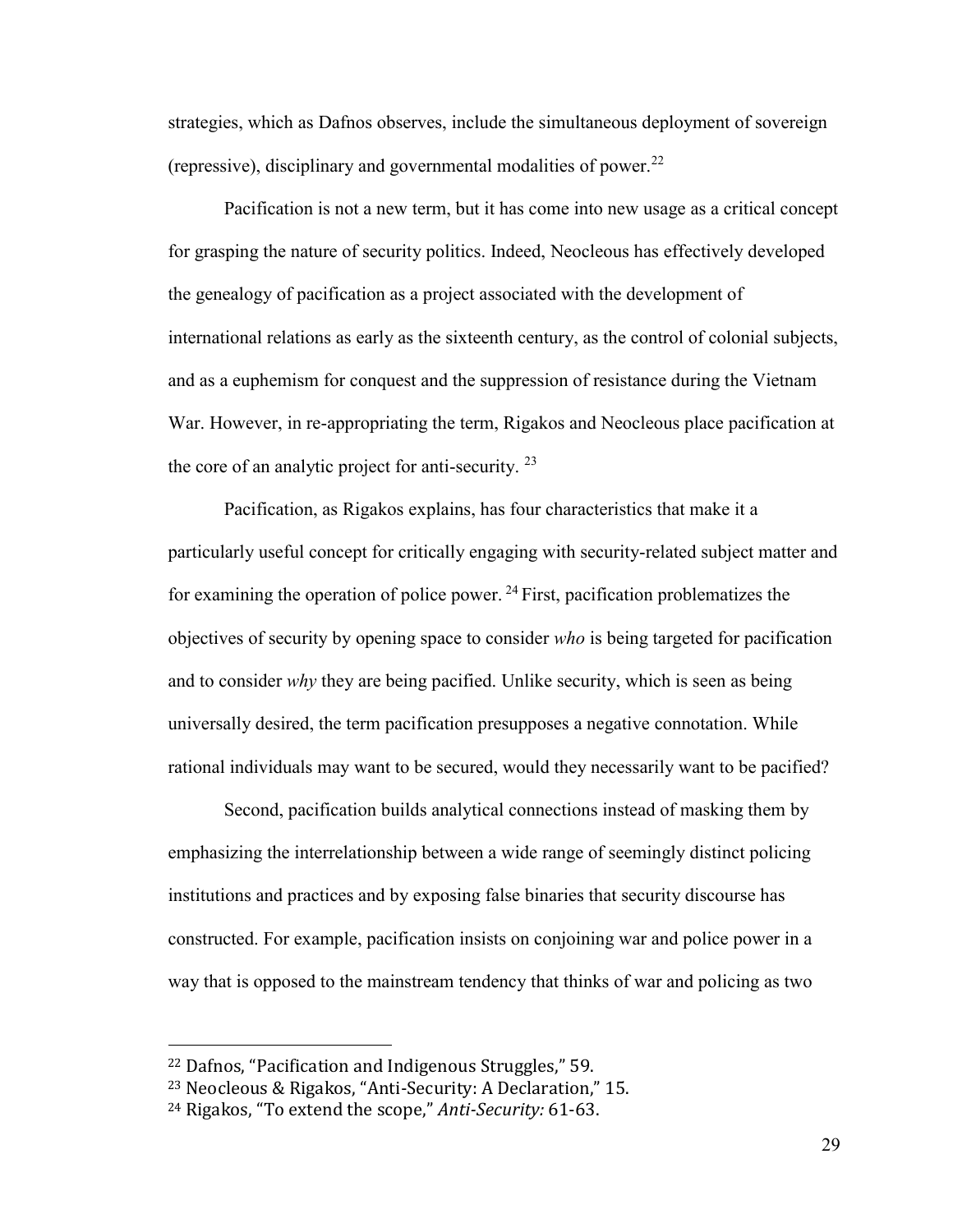separate activities, conducted by two separate institutions (*the* police and *the* military), and at two different levels (domestic and international). Since security constructs both internal domestic and external foreign enemies, pacification sees policing as occurring within and across state borders, or as "a continuous warfare that is both domestic and international."<sup>25</sup> By challenging these and other binaries in security discourse, such as "hard" vs. "soft" interventions and public vs. private, it becomes possible to see how a wide range of techniques and discourses have converged in particular historical contexts to crush or contain resistance and fabricate bourgeois order.

Third, pacification helps displace the reach of security because there are limits to security's ability to attach itself to human relationships and categories of investigation. While it has become commonplace to talk about food security, supply chain security, and energy security, there is no such thing as food pacification, supply chain pacification, or energy pacification. These analytical neologisms would be nonsensical because pacification resists the ubiquity of security discourse.

Finally, pacification presupposes war or at least an ongoing counter-insurgency against some sort of resistance. By presupposing war and resistance, pacification reveals what security seeks to mask: that security is concerned first and foremost with the protection and violent imposition of property relations. Unlike security, which presents itself as being passive or reactive to disorder, pacification makes it clear that we are studying police and military interventions aimed at rendering populations and territories more productive or exploitable to the benefit of capital.<sup>26</sup>

<sup>&</sup>lt;sup>25</sup> Rigakos, "To extend the scope," Anti-Security: 63.

<sup>&</sup>lt;sup>26</sup> Rigakos, "To extend the scope," Anti-Security: 61-63.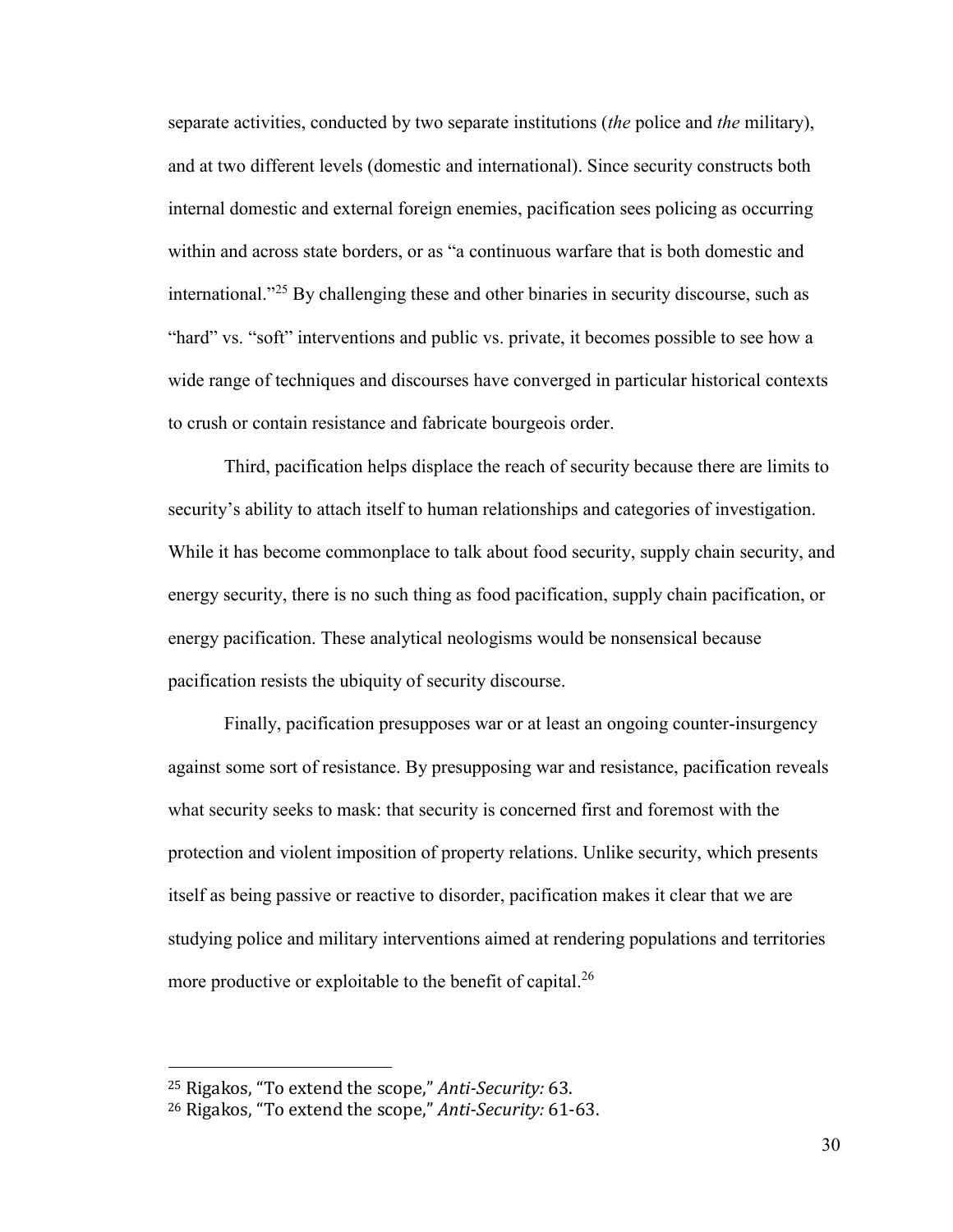Since capital is global, pacification should also be viewed as a global process. Although capital requires a global system of pacification to enable continued accumulation, the exact nature of pacification, its specific techniques, its modus operandi, its technologies, its justifications, will always vary from state to state but also within each state depending on the precise level and nature of resistance and how organized such resistance might be at any one time. Pacification, as Neocleous suggests, highlights the global or universal nature of the process but also allows some nuance for the particularities.<sup>27</sup>

#### *Settler Colonialism: Understanding the Canadian Context*

In order to examine the particularities of pacification in the Canadian context, particularly pacification vis-à-vis Indigenous peoples and nations, I draw on insights from the field of settler colonial studies. Settler colonial studies is a field of inquiry that examines a type of colonialism that is premised on land acquisition and population *replacement.*<sup>28</sup> Settler colonialism is a therefore a social formation that is distinct from colonialism, neo-colonialism, and post-colonialism. Whereas colonialism aims towards a permanent condition of management and exploitation of Indigenous labour and resources, settler colonialism aspires to acquire territory and erect a new colonial society on the expropriated land base. As Cavanagh and Veracini also point out, it is not (yet) possible to speak of neo-settler colonialism or post-settler colonialism because settler colonial

 $27$  Gülden Özcan and Ersin Vedat Elgür, "A Taste for the Secret: Interview for Neocleous," Critical Legal Thinking (October 6, 2014).

<sup>&</sup>lt;sup>28</sup> Patrick Wolfe, "Settler colonialism and the elimination of the native," *Journal of Genocide Research,* 8, no. 4 (2006): 388.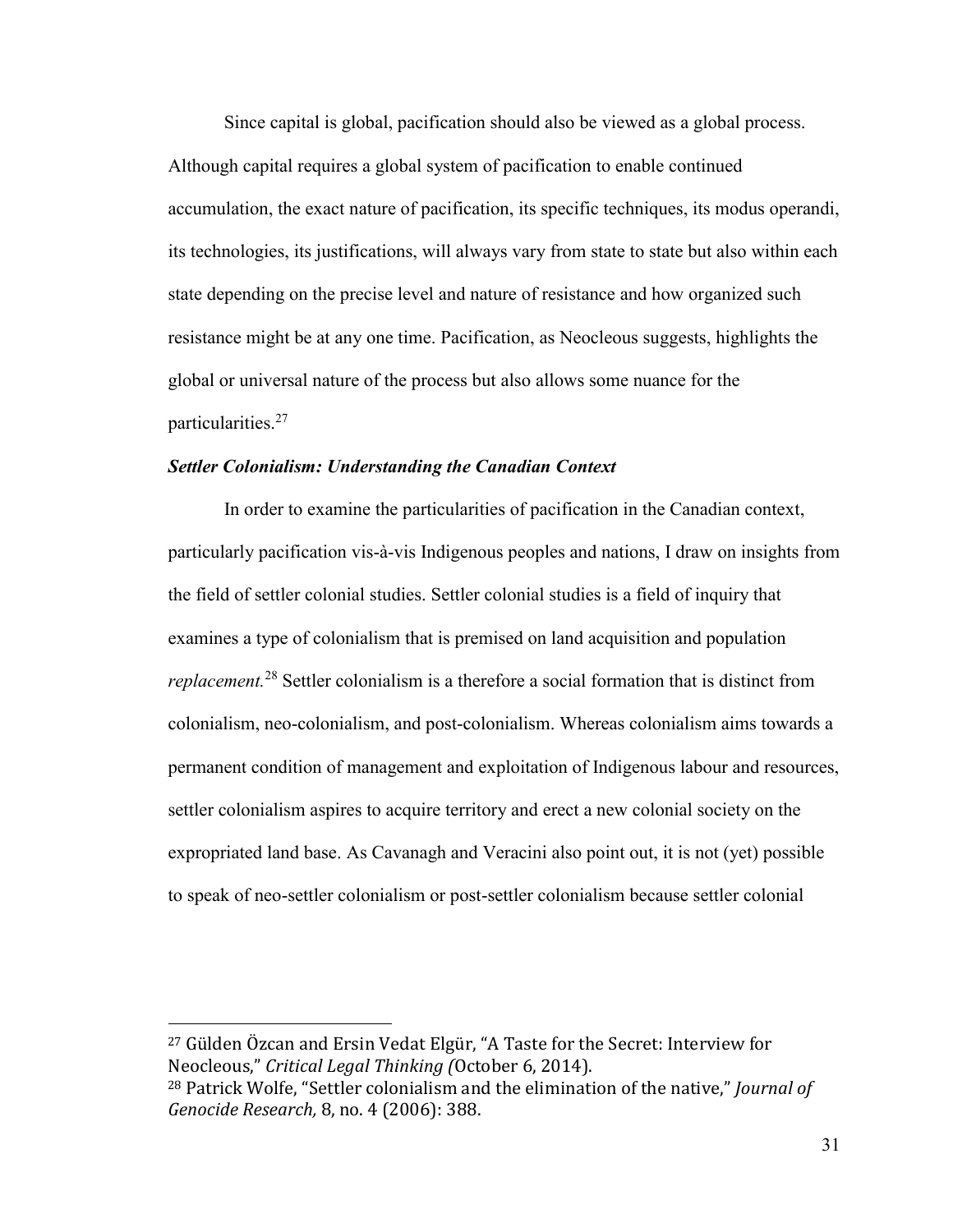formations rarely end and are as much a thing of the present as they are of the past.  $29$ After all, unlike colonials in South Asia and Africa, settlers in what is now known as Canada did not "return" to the metropole. Instead, settler colonizers stayed, and have sought to replace Indigenous societies with their own. Invasion, as Wolfe puts it, is a "structure, not an event."<sup>30</sup>

Wolfe uses the term "logic of elimination" to refer to a tendency specific to settler colonialism that seeks to eliminate a territory's owners or inhabitants in order to make way for colonial settlement.<sup>31</sup> This logic contains both negative and positive elements that operate in unison with each other. Negatively, it demands the liquidation of Indigenous societies and the erasure of their political existence. While the logic requires the elimination of a territory's original inhabitants, it does not prescribe any particular method to doing so. Elimination may therefore be carried out through a wide range of strategies reflecting the centrality of land, including termination, displacement, and assimilation, all of which have been favoured and pursued under particular historical circumstances by the Canadian state and settler society.<sup>32</sup>

Positively, settler colonialism strives to create a new society and establish an independent post-colonial state on the expropriated land base. However, since Indigenous people have survived and resisted the colonial project of land appropriation and settlement, the historical development of settler colonial society itself has been, and continues to be, informed by the logic of elimination. In other words, since settler

<sup>&</sup>lt;sup>29</sup> Edward Cavanagh and Lorenzo Veracini, "Editors statement," Settler Colonial *Studies* 3, no. 1 (2013): 1. <sup>30</sup> Wolfe: 388.

<sup>31</sup> Wolfe: 387.

<sup>32</sup> Wolfe: 388.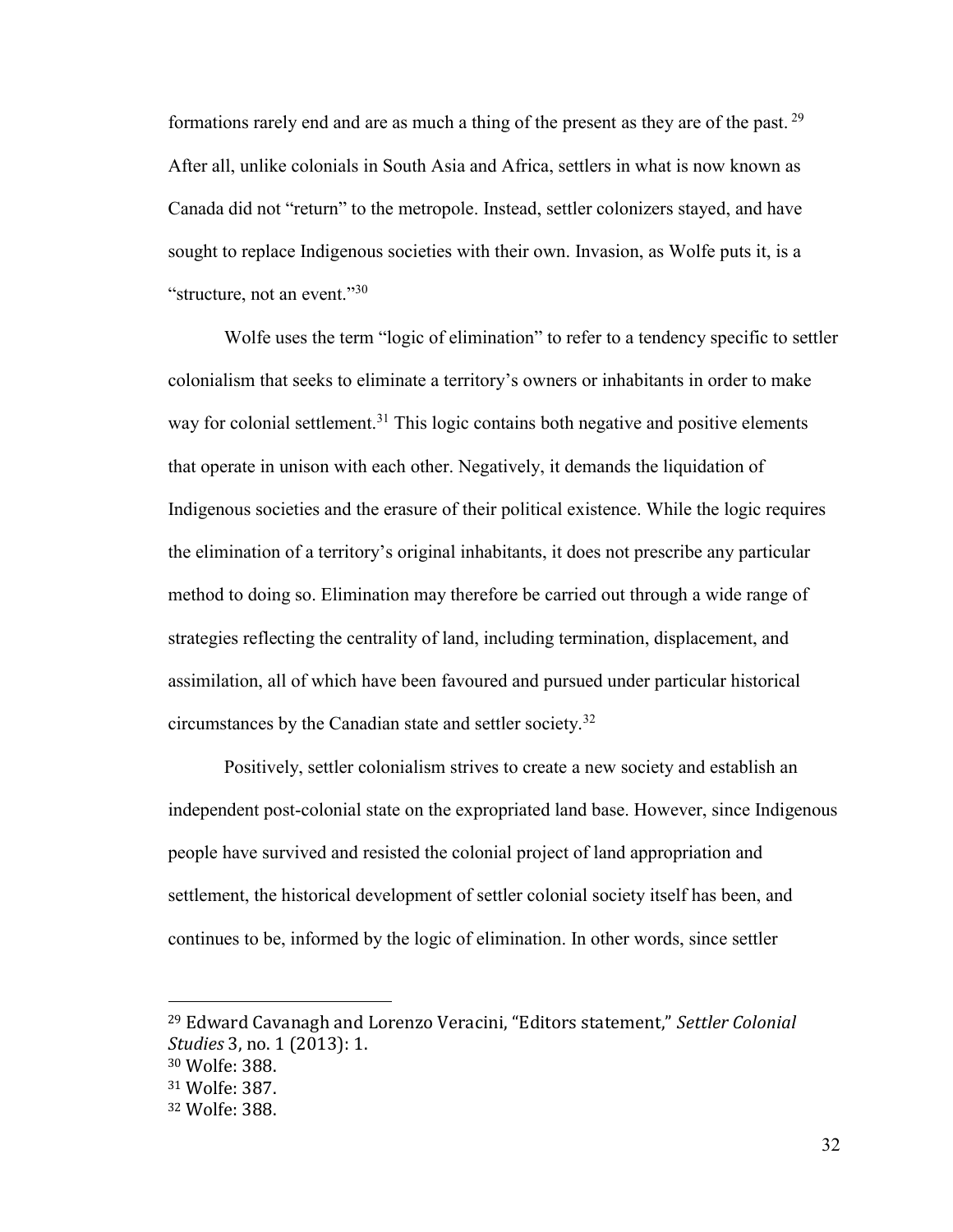colonialism is a "failed" or "incomplete" project, elimination should be viewed as an organizing principle of settler-colonial society, rather than a one-time, superseded occurrence. In Canada, the ongoing repression of Indigenous peoples and efforts to eliminate autonomous source of Indigineity continue to structure settler-colonial society.<sup>33</sup>

Since there is a significant amount of overlap between pacification and elimination, it is useful to make a clear distinction between these two processes. While pacification seeks to fabricate and maintain a social order conducive to the accumulation of capital, elimination aims to liquidate Indigenous societies and establish a new settlercolonial society on the expropriated land base. Pacification is inherently transformative, but not invariably eliminatory. In other words, pacification can be achieved without eliminating a territory's original inhabitants. At the same time, elimination does not *inevitably* or *necessarily* lead to the establishment of a new social order conducive to the accumulation of capital. To better understand how pacification operates in the settler colonial context, it is useful to consider how on-going processes of primitive accumulation are experienced and resisted by Indigenous peoples.

#### *Settler Colonial Order: An Order of Land Insecurity?*

At a fundamental level, as Neocleous reminds us, the order of capital is an order of social *insecurity* because the bourgeoisie cannot exist without constantly revolutionizing the instruments and relations of production and them the whole relations of society. This uninterrupted disturbance of social relations under capitalism gives rise to a *politics of security*, and it is through this politics of security, as Neocleous theorizes,

<sup>33</sup> Wolfe: 388.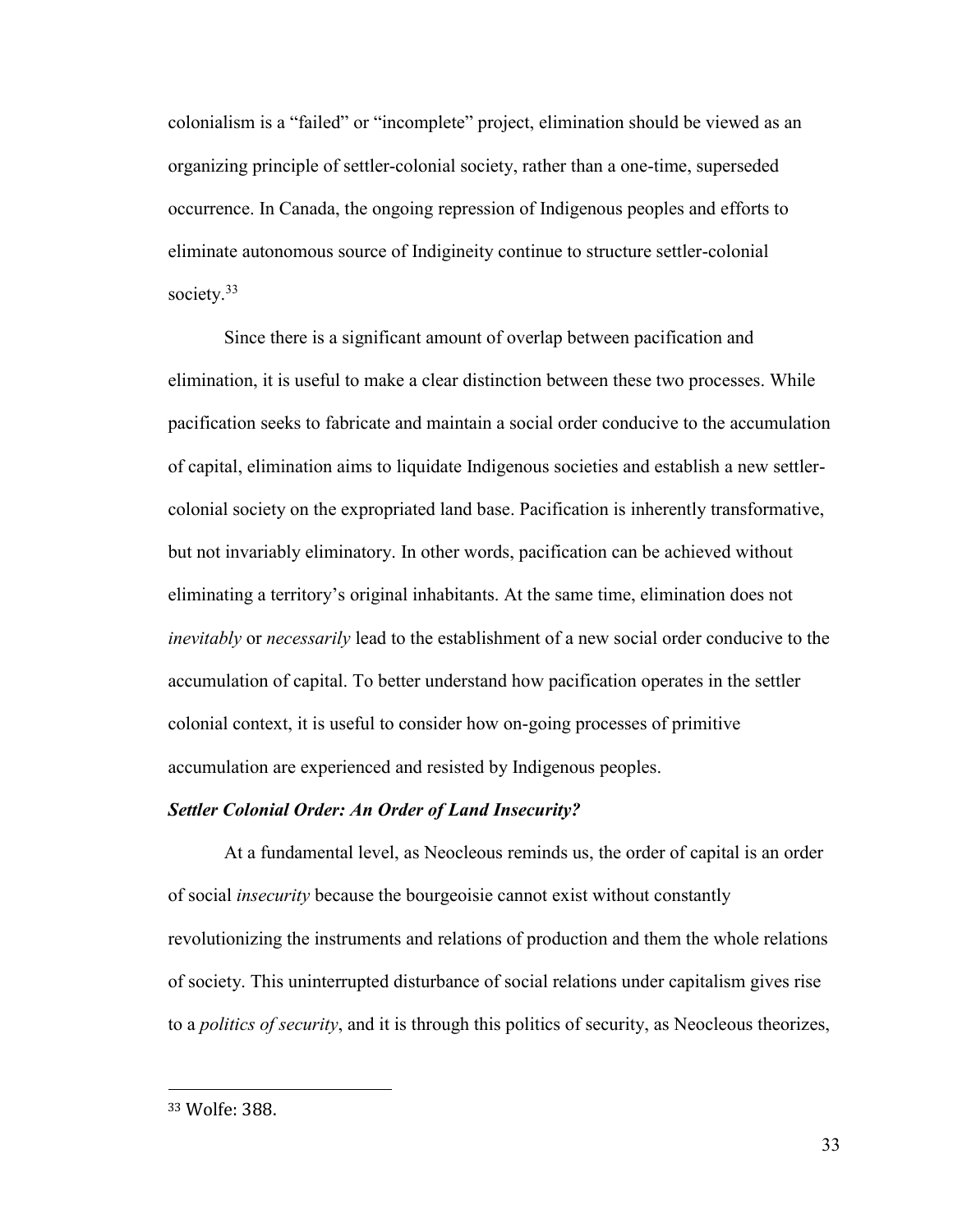"that the constant revolutionizing of production and uninterrupted disturbance of capitalist order is fabricated, structured and administered."34

In this thesis, I suggest that settler colonial order – like the order of capital – be understood as an order of *insecurity*. However, I contend that settler colonial order is above all an order of *land* insecurity since, as Brown observes, settler possession of land is *precarious*. <sup>35</sup> Although the settler state claims political and territorial authority over Indigenous peoples and their lands, as Geoman observes, dispossession has failed to "bind land to settler states" and "expunge Indigenous sense of place."<sup>36</sup> As a result, Indigenous peoples maintain an "ontological" or "inalienable relation to land" that constitutes an Indigenous subject position. As Moreton-Robinson explains:

> Our ontological relationship to land marks a radical, indeed incommensurable, difference between us and the non-Indigenous. This ontological relation to land constitutes a subject positions that we do not share, and which cannot be shared, with the postcolonial subject whose sense of belonging in this place is tied to migrancy…This subject position cannot be erased by colonizing processes which seek to position the Indigenous as object, inferior, other, and its origins are not tied to migration.<sup>37</sup>

This ontological relationship to land, she continues, "is omnipresent and continues to

unsettle non-Indigenous belonging based on illegal dispossession."<sup>38</sup> This unsettling

<sup>34</sup> Neocleous, "Security as Pacification": 24.

<sup>&</sup>lt;sup>35</sup> Nicholas Brown, "The Logic of settler accumulation in a landscape of perpetual vanishing," Settler Colonial Studies 4, no. 1 (2014): 6.

<sup>&</sup>lt;sup>36</sup> Mishuana Geoman, "From Place to Territories and Back Again: Centering Storied Land in the discussion of Indigenous Nation-building," International Journal of *Critical Indigenous Studies* 1, no. 1 (2008): 25.

 $37$  Aileen Moreton-Robinson, "I Still Call Australia Home: Indigenous Belonging and Place in a White Postcolonizing Society," Uprootings/Regroundings: Questions of *Home and Migration,* eds. Sara Ahmed, Claudia Castaneda, Anne-Marie Fortier, and Mimi Sheller, Oxford: Berg Publishers (2003): 31.

<sup>38</sup> Moreton-Robinson, "I Still Call Australia Home": 24.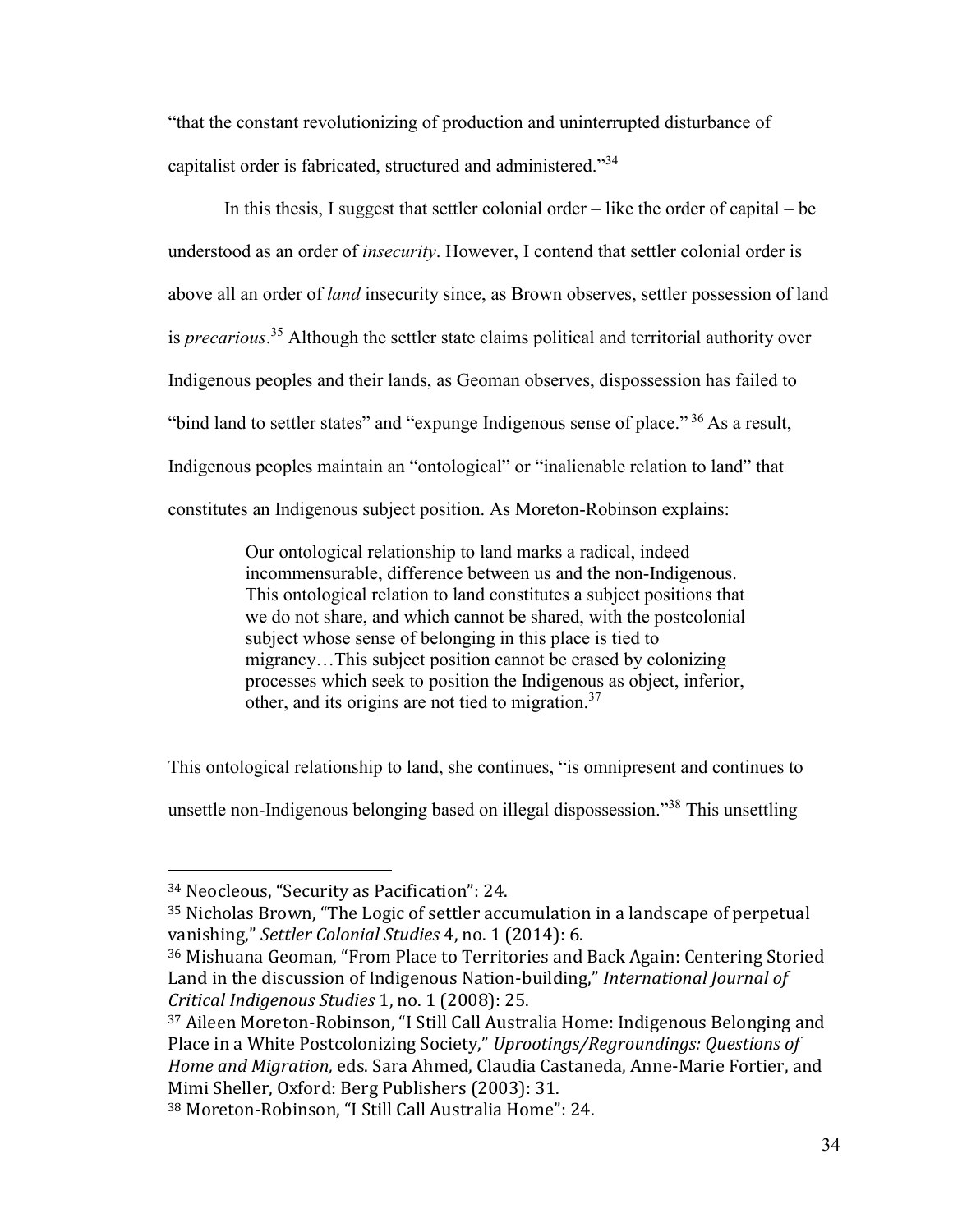effect on non-Indigenous belonging, she argues elsewhere, contributes to a constant settler anxiety about dispossession.<sup>39</sup>

 This constant anxiety about dispossession, or permanent insecurity, gives rise to a particular politics of security that is *centered on land*. In the context of Canadian settler colonialism, I contend that it is through this land-centered politics of security that the conjoined processes of Indigenous dispossession and settler repossession are managed. In this sense, as Brown argues, dispossession is better under as a structure rather than an event. $40$ 

To better grasp the operation of this land-centered politics of security, it is useful to consider how the interests of capital, settlers, and the state aligned in the moment of *initial* dispossession in Canada. As Harris argues in relation to the dispossession of Indigenous peoples in British Colombia, "combine capital's interest in uncluttered access to land and settlers' interest in land as livelihood and the principal momentum of settler colonialism comes into focus."<sup>41</sup> In British Colombia, and the rest of Canada, capital has been, and continues to be, far more attracted to opportunities of Indigenous land than to the surplus value of Indigenous labour. Of course, when labour is scarce, capital does seek out Indigenous workers. Ultimately though, capital's primary concern vis-à-vis Indigenous peoples has been to dispossess them of their land in order to gain unfettered

<sup>39</sup> Aileen Moreton-Robinson, *Sovereign Subjects: Indigenous Sovereignty Matters,*  Crows Nests, New South Wales: Allen & Unwin (2007): 96. <sup>40</sup> Brown: 3.

<sup>&</sup>lt;sup>41</sup> Cole Harris, "How Did Colonialism Dispossess? Comments from an Edge of Empire," Annals of the Association of American Geographers 94, no. 1 (2004): 179.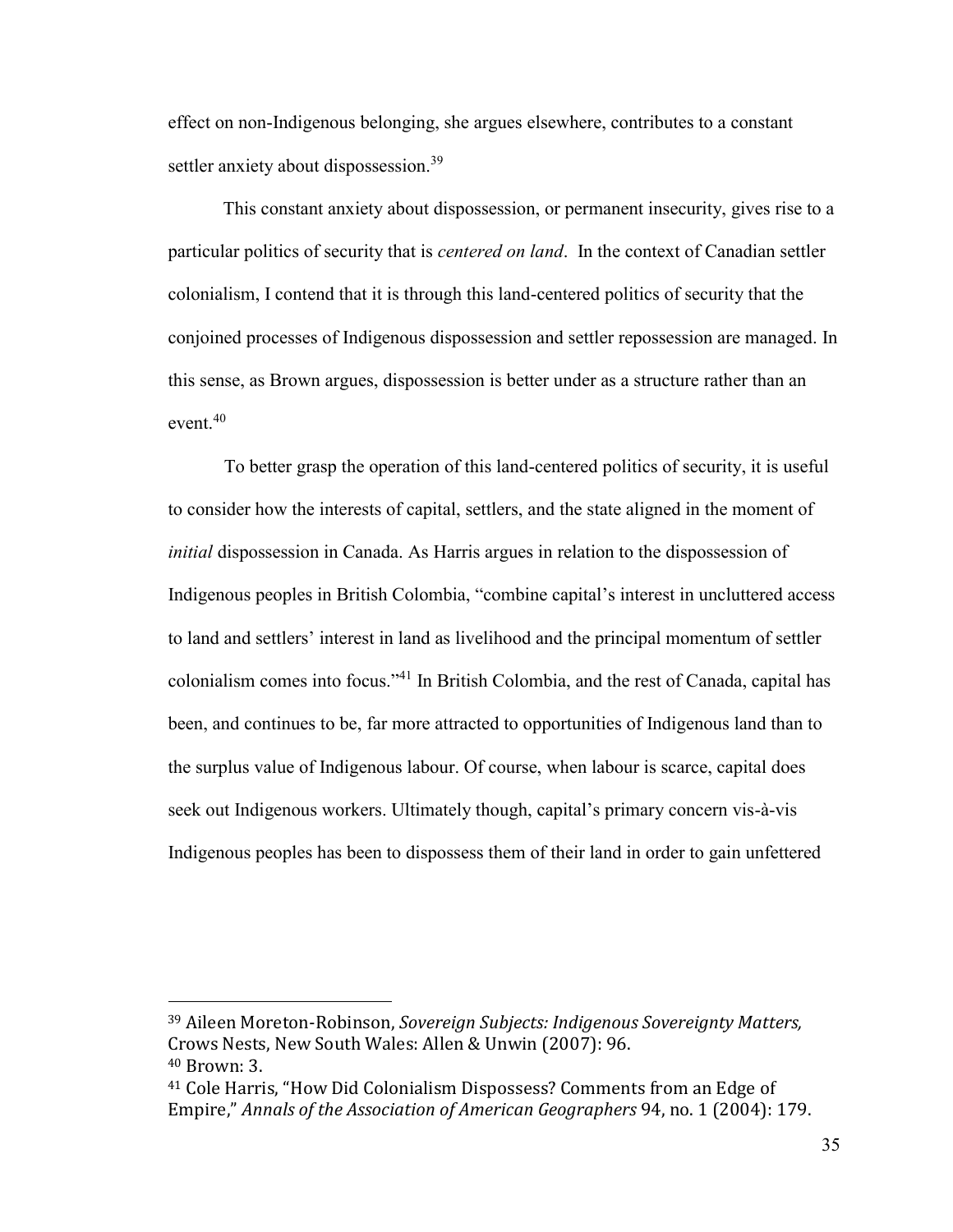access to the land, fish, forests, and minerals that form the basis of an industrial primary resource economy.<sup>42</sup>

Settlers also contributed in their own particular ways to the initial dispossession and repossession of Indigenous lands. Settler involvement in the theft of Indigenous lands can be understood as a direct and indirect function of capitalism's historical development at the colonial frontier and the imperial center. On the one hand, even though settler and capital interests were different and often antagonistic, many settlers were closely implicated with frontier capital. Some of these settlers were wage labourers dependent on employment on the industrial labour market. Others migrated to the colonies to try to become capitalists themselves. On the other hand, some settlers migrated to the colonies to avoid the work relations of industrial capital and to forge livelihoods associated with new, land-based opportunities. In some settler colonies, the availability of agricultural land allowed former wage earners to become independent producers who worked for themselves instead of capital.<sup>43</sup> In the end though, regardless of how deeply settlers were implicated with capital, the impetus for colonialism in Canada appears to be associated with the interest of capital and settlers in acquiring Indigenous lands.

While the momentum to dispossess in settler colonies derived from the interest of capital in profit and of settlers in forging new livelihoods, as Harris argues, "the initial ability to dispossess rested primarily on physical power and the supporting infrastructure of the state."<sup>44</sup> Before the creation of settler colonies in North America, physical violence had played a significant part in mediating the trade-based relationship between

<sup>42</sup> Harris : 173.

<sup>43</sup> Harris : 173.

<sup>44</sup> Harris : 179.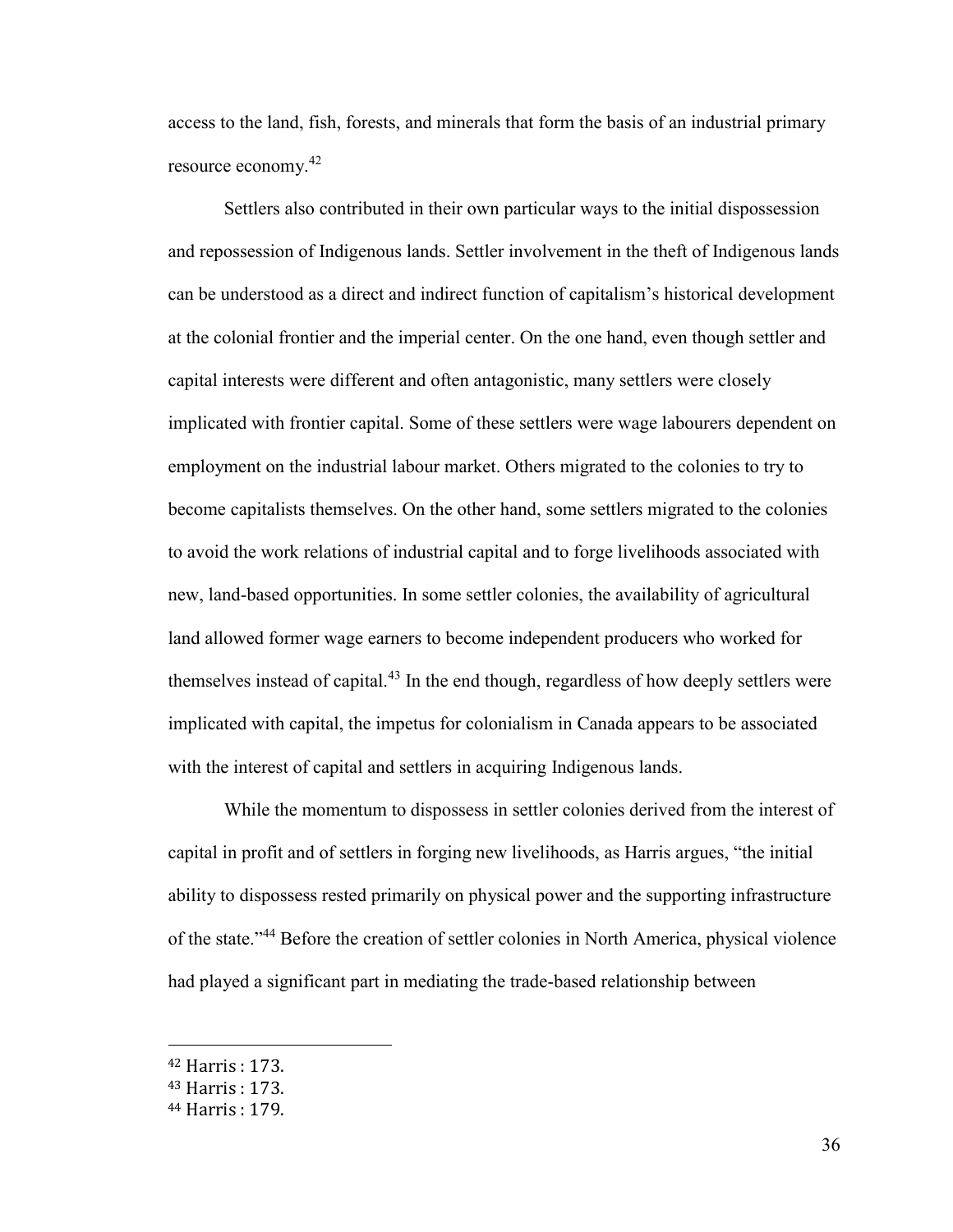Indigenous and non-Indigenous peoples. However, the creation of settler colonies brought a new level of organization and calculation into the equation of violence: the police and military institutions of the imperial – and eventually – settler state. Over time, the balance of power shifted decidedly to the state. From that point on, threats and ostentatious displays of police or military power were often sufficient for the state to impose a monopoly of violence.<sup>45</sup>

Once the power of violence had been demonstrated, the state took on a central role in fabricating, structuring, and administering a settler colonial order amenable to capitalist accumulation. In this role, the state imposed a framework for the "ordered" dispossession and repossession of land and strategically deployed and displayed police and military power to support the *elimination* Indigenous societies while simultaneously *transplanting* a capitalist society onto the territories over which it claimed authority.<sup>46</sup>

Although it would be ideal to present a brief summary on the political economy of Indigenous resistance in Canada from the moment of initial dispossession to today, such an over-arching narrative would over-simplify a complex political terrain, especially given the great diversity in Indigenous-settler contact histories and the reality that settler, state and capital interests have diverged and converged at different times and places. Nevertheless, as Pasternak argues, there is a continuity to settler colonialism in Canada that rests on the production of space under capitalism. In this context, pacification vis-àvis Indigenous peoples has functioned to repress, displace, dispossess – and ultimately

<sup>45</sup> Harris : 179.

<sup>46</sup> Harris : 169-170.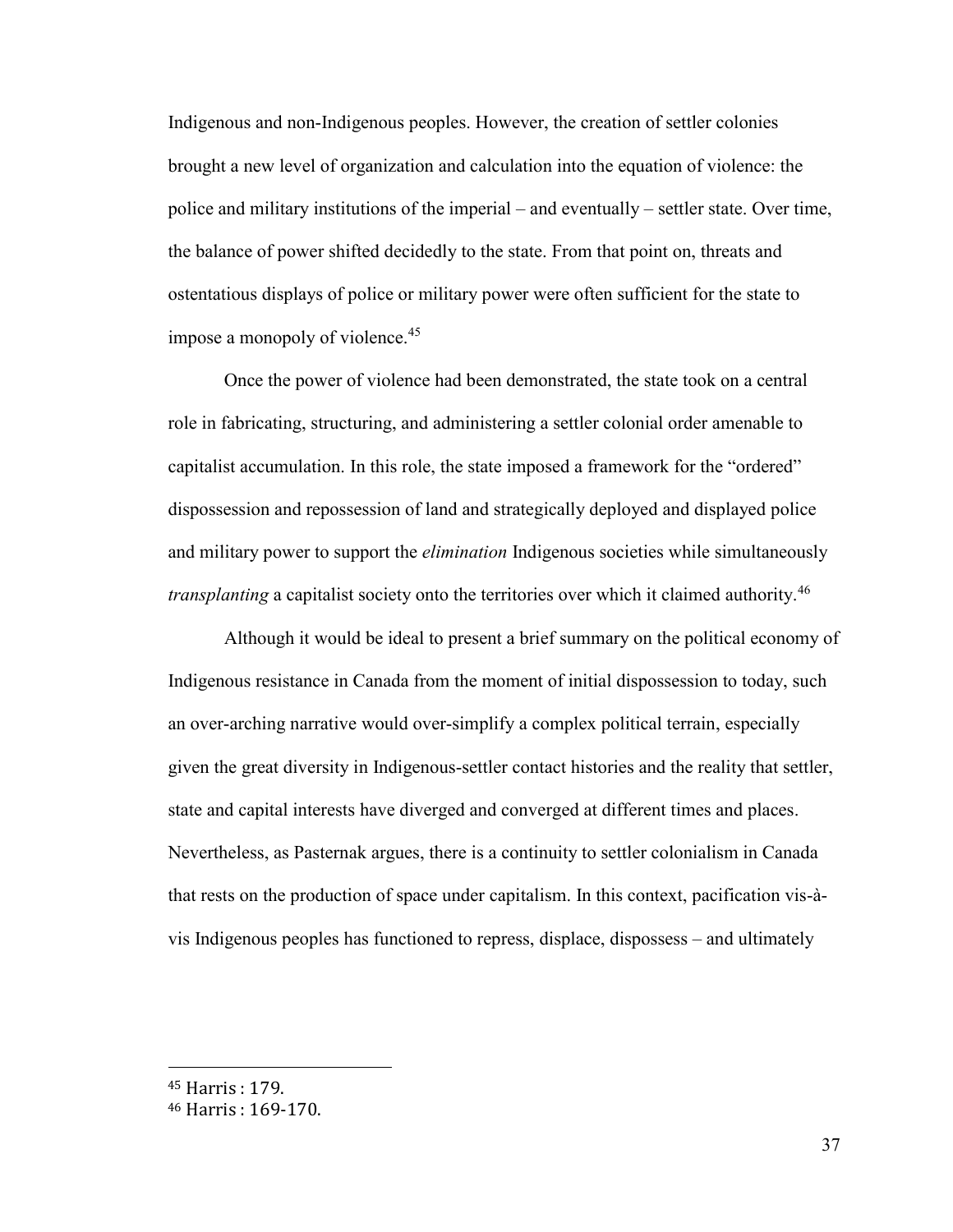eliminate – those nations, bands, grassroots groups and individuals who get in the way of the staple state model of economic development and challenge settler state sovereignty.<sup>47</sup>

Even though overtly coercive strategies tend to take a backseat to political and ideological techniques of pacification in Canada today,  $48$  land struggles, assertions of treaty rights, and struggles for self-determination continue to bring Indigenous peoples into disproportionate contact with policing institutions. Since the removal of *Indian Act*  prohibitions on political activities in the 1960s, Indigenous peoples have engaged widely in acts of civil disobedience and political dissent, often in the form of public demonstrations, blockades, and land reclamations. Prior to the Ipperwash Inquiry, which was carried out after the fatal shooting of protestor Anthony "Dudley" George by the OPP at the 1995 Ipperwash reclamation, there had never been a systemic study of the causes, features, and policing of Indigenous protests in Canada. Reliable statistics on Indigenous protests are still hard to find, making it difficult to determine how many have occurred in recent history. Wilkes estimates that there were roughly 100 incidents between 1968 and 2000.<sup>49</sup> Alternatively, Clairmont and Potts, using a much broader definition, estimate that there were 616 protests or occupations between 1951 and 2000.<sup>50</sup> Despite arriving at different figures, both investigations found that mainstream and Indigenous media began reporting on Indigenous protests in the 1960s, with the number

<sup>&</sup>lt;sup>47</sup> Shiri Pasternak, "On Jurisdiction and Settler Colonialism: The Algonquins of Barriere Lake Against the Federal Land Claims Policy," PhD Dissertation, University of Toronto (2013): 173.

<sup>48</sup> Dafnos, "Pacification and Indigenous Struggles": 59.

<sup>&</sup>lt;sup>49</sup> Rima Wilkes, "First Nation Politics: Deprivation, Resources, and Participation in Collective Action," Sociological Inquiry (Nov. 2004): 570-589.

 $50$  Don Clairmont & Jim Potts, "For the Nonce: Policing and Aboriginal Occupations and Protests," Toronto: Ipperwash Inquiry (2006): 20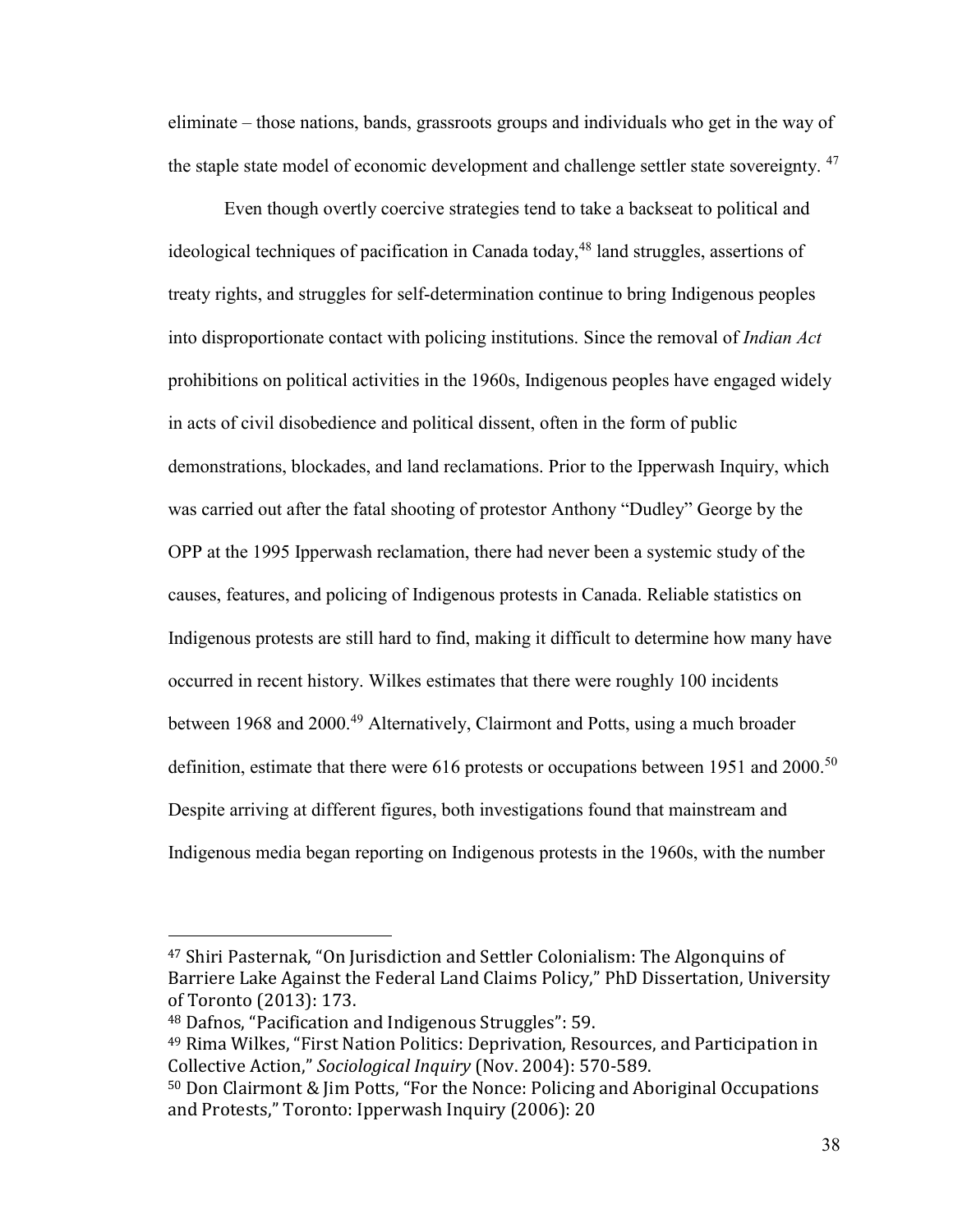of reports growing in the 1970s, spiking in the late 1980s, dropping in the early 1990s, and then increasing again in the final years of the  $20<sup>th</sup>$  century.

Indigenous protests have varied in size, form, and duration and, with the exception of a few confrontations with police, have been characterized by little or no violence originating with the protestors themselves.<sup>51</sup> These protests have occurred in urban areas, rural areas, and in remote northern communities. While some protests have been primarily concerned with internal community issues, such as reserve elections, the allocation of band resources or benefits, or band policies or resource development agreements, most protests have been directed toward Canadian governments, policies, or institutions. Even protests arising from local band issues, as Commissioner Linden noted in the Ipperwash Inquiry's final report, should be seen as a part of the tension between Indigenous and non-Indigenous peoples over the control, use, and ownership of land. While the immediate catalyst for most public demonstrations, blockades, and reclamations is a dispute over a land claim, a burial site, resource development, or harvesting, hunting, and fishing rights, the fundamental conflict, he claims, "is usually about land."<sup>52</sup>

Indigenous peoples are not the only ones who engage in civil disobedience, but they may be more likely (or perhaps even predisposed in the settler colonial context) to participate in acts of political dissent in public places or disruptive direct actions for two reasons. First, as Sparks' conceptualization of dissident democratic citizenship suggests, Indigenous peoples may choose to contest prevailing power arrangements through

<sup>&</sup>lt;sup>51</sup> Sidney Linden, "Primer on Aboriginal Occupations," *Ipperwash Inquiry Report*, *Volume 2, Chapter 2* (2007). 52 Linden: 15.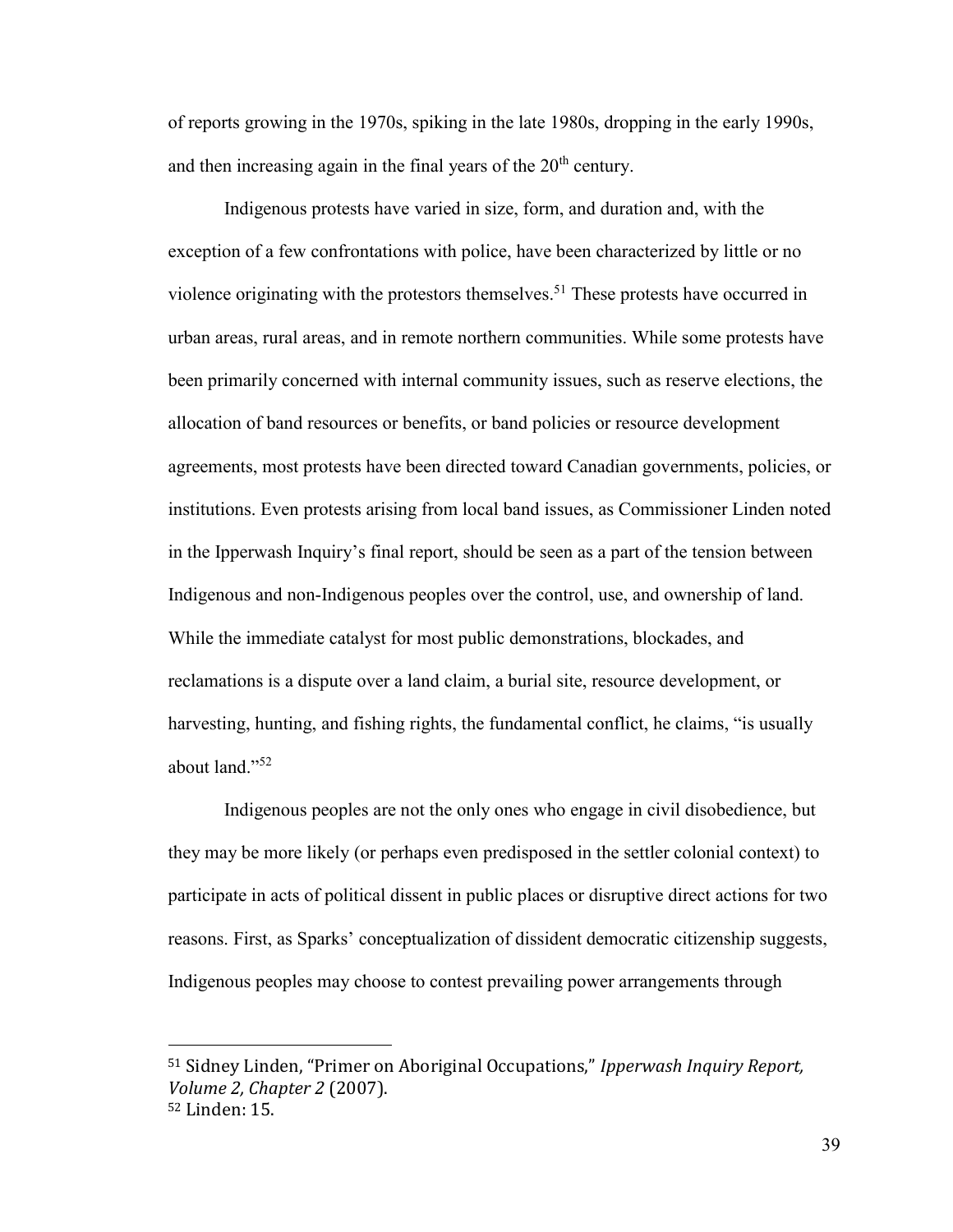noninstitutionalized practices that augment or replace institutionalized channels because those channels are inadequate, unavailable, or inaccessible.<sup>53</sup> This view fits well with the Commissioner Linden's conclusion that Indigenous peoples usually only engage in protests, blockades, and land reclamations when all other avenues for resistance have been exhausted.<sup>54</sup>

Alternatively, Indigenous peoples may engage in acts of civil disobedience or disruptive direct actions because all other "legitimate" means of engaging in political contestation in Canada reproduce and reinforce the colonial institutions of the settler state, institutions whose legitimacy protestors seek to challenge. After all, as emphasized elsewhere by a number of Indigenous scholars, Canada's liberal democratic political, legal, judicial, and police intuitions are *colonial* institutions whose existence is predicated on the elimination of Indigenous societies.<sup>55</sup> Even though the police may no longer play the *lead* role in the repression, displacement, and dispossession of Indigenous peoples, acts of political dissent in public places and disruptive direct actions persist as spaces of interaction between Indigenous peoples and the police. In parts 1 and 2 of this thesis, I attempt to examine how policing and surveillance operations were mobilized to the state to eliminate the real and perceived threats that Idle No More protests and direct actions posed to Canadian settler state sovereignty and capital accumulation.

<sup>&</sup>lt;sup>53</sup> Holloway Sparks, "Dissident Citizenship: Democratic Theory, Political Courage, and Activist Women," *Hypatia*, 12, no. 4 (Autumn 1997): 83.

<sup>54</sup> Linden: 16.

<sup>55</sup> Taiaiake Alfred, *Wasase: Indigenous Pathways of Action and Freedom*, Peterborough: Broadview Press (2005); Jeff Corntassel, "Toward Sustainable Self-Determination: Rethinking the Contemporary Indigenous-Rights Discourse, *Alternatives* 33 (2008): 105-132; Glen Coulthard, "Subjects of Empire: Indigenous Peoples and the 'Politics of Recognition' in Canada," *Contemporary Political Theory 6*, no. 4 (2007): 437-460.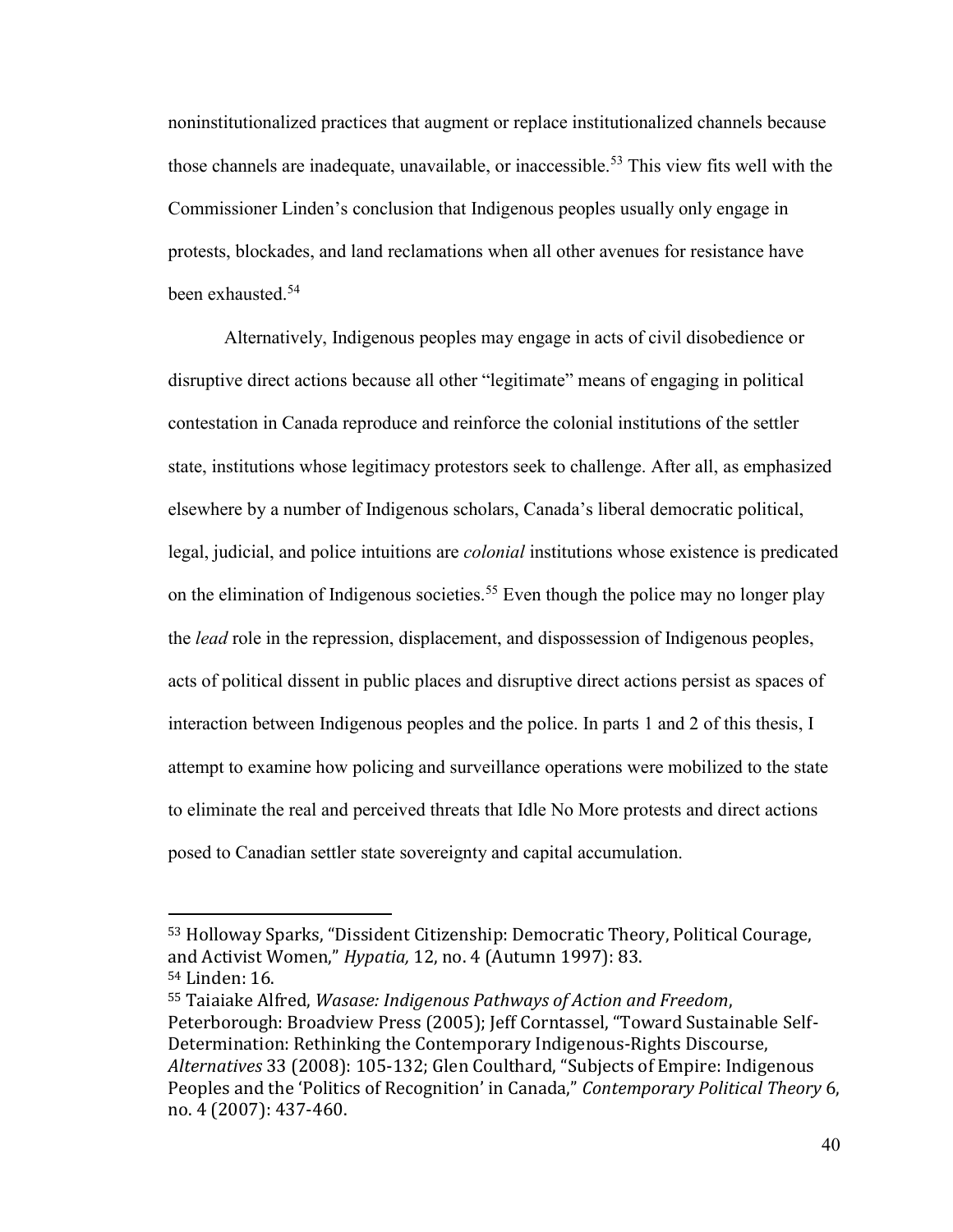## **Part 1: Idle No More Protest Policing as Pacification**

In part 1, I critically examine protest policing as a security mechanism through which threats to settler state sovereignty and capitalist accumulation are managed. More specifically, I consider how Idle No More protest policing operations – including frontline and intelligence-gathering activities carried out by Canadian law enforcement agencies – were deployed to pacify Indigenous resistance. Rather than attempting to balance the rights of protests with ensuring "public safety" – or security – I argue that Idle No More protest policing operations were concerned first and foremost with neutralizing threats to capital accumulation and settler state sovereignty without causing an escalation of disruptive direct actions.

In chapters 3 and 4, I contrast the "soft" policing of Idle No More and the Aamjiwnaang railway blockade with the coercive policing of the Indigenous-led antifracking protest that occurred in New Brunswick in October 2013. On the surface, my assessment of the RCMP, OPP, and Sarnia Police response at the Yellowhead, Tyendinaga, and Aamjiwnaang *suggests* that Canadian law enforcement agencies simply followed official policy on Aboriginal protest and occupation policing when responding to Idle No More. However, my examination of the less visible aspects of the police response to Idle No More –including the gathering of intelligence on the movement and the possible standing up of militarized police units in preparation for the forceful removal of protestors at Aamjiwnaang – indicate that there was more to the police response than the straightforward implementation of a negotiation-based approach.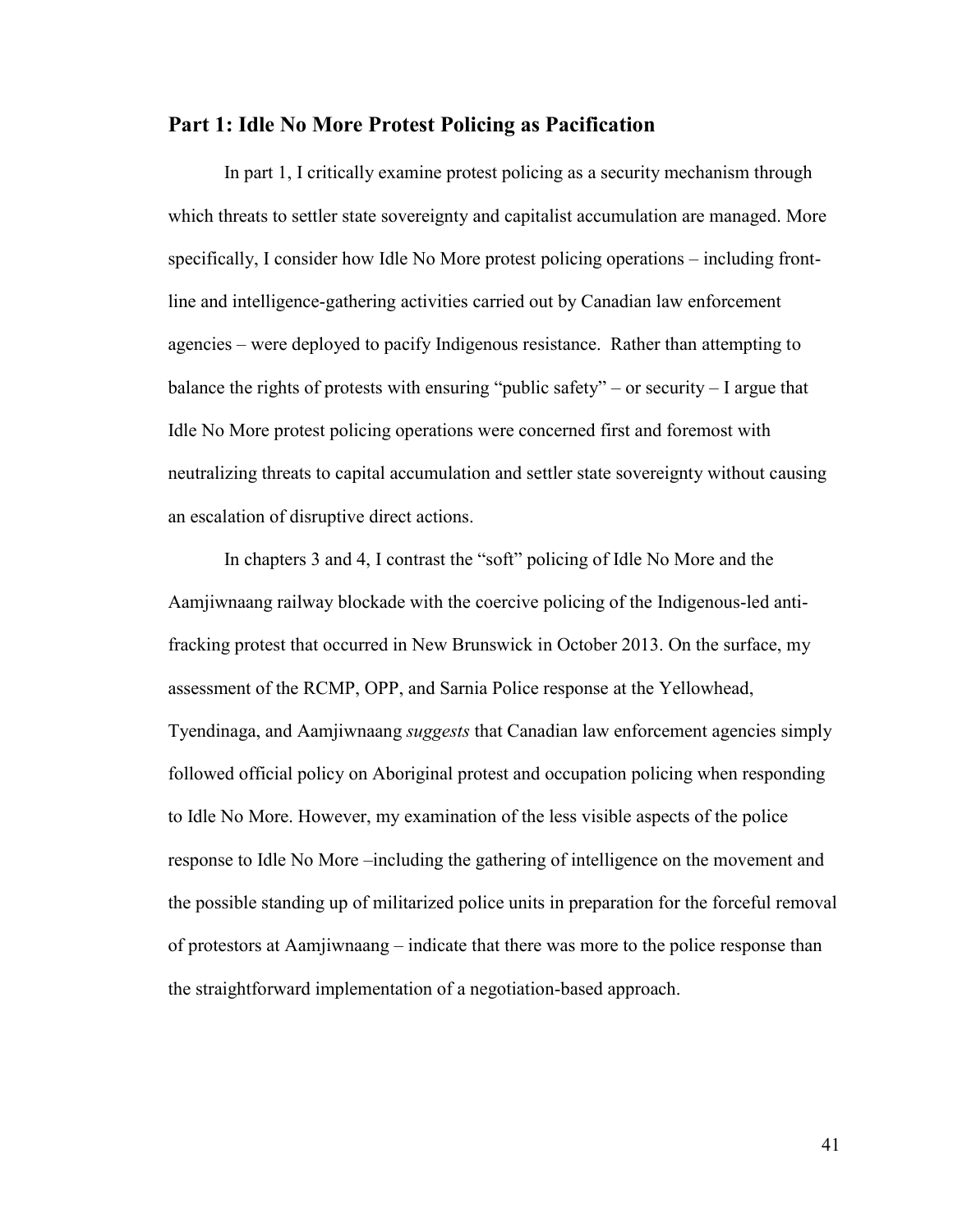### **Chapter 3: Idle No More – A Matter of Local Law Enforcement?**

Historically, the police have played a central role in the repression, displacement, and dispossession of Indigenous peoples in the nation-state now known as Canada. Indeed, the Canadian state's use of coercive, intrusive police power to outlaw Indigenous social and cultural practices, enforce residential school policies, and violently quash organized Indigenous resistance throughout the  $19<sup>th</sup>$  and  $20<sup>th</sup>$  centuries has been examined extensively.<sup>56</sup> While generally acknowledged by Canadian officials (and Canadians in general) as unfortunate aspects of Canada's "colonial past," today, these historical policing practices are viewed as being at odds with the norms of contemporary Canadian settler society, which is characterized as being post-colonial, liberal, and democratic.<sup>57</sup> However, even if overtly coercive strategies have, as Dafnos suggests, taken a "backseat to political and ideological techniques of pacification,<sup>558</sup> the question remains: What role do police play in the contemporary pacification of Indigenous resistance?

In this chapter, I examine the response by front-line police forces to Idle No More protests and blockades. Through this investigation, I demonstrate that federal, provincial, and municipal law enforcement strategically deployed soft policing tactics manage Idle No More protests and blockades. While the evidence presented in this chapter *suggests* that the police response framed Idle No More protests as matters of local law

<sup>&</sup>lt;sup>56</sup> Toni Williams and Kim Murray, "Commentary: Police-Government Relations in the Context of State-Aboriginal Relations," Police and Government Relations: Who's *Calling the Shots,* eds. M. Beare and T. Murray, Toronto: University of Toronto Press (2007): 172-182; Les Samuelson and Patricia Monture, "Aboriginal People and Social Control: The State, Law, and 'Policing,"" Marginality and Condemnation: An *Introduction to Criminology,* eds. C. Brooks and B. Schissel, Blackpoint, NS: Fernwood Publishing (2008): 200-219.

 $57$  Andrew Crosby & Jeffrey Monaghan, "Settler governmentality in Canada and the Algonquins of Barriere Lake," Security Dialogue 43, no. 5 (2012): 422.  $58$  Dafnos, "Pacification and Indigenous Struggles": 59.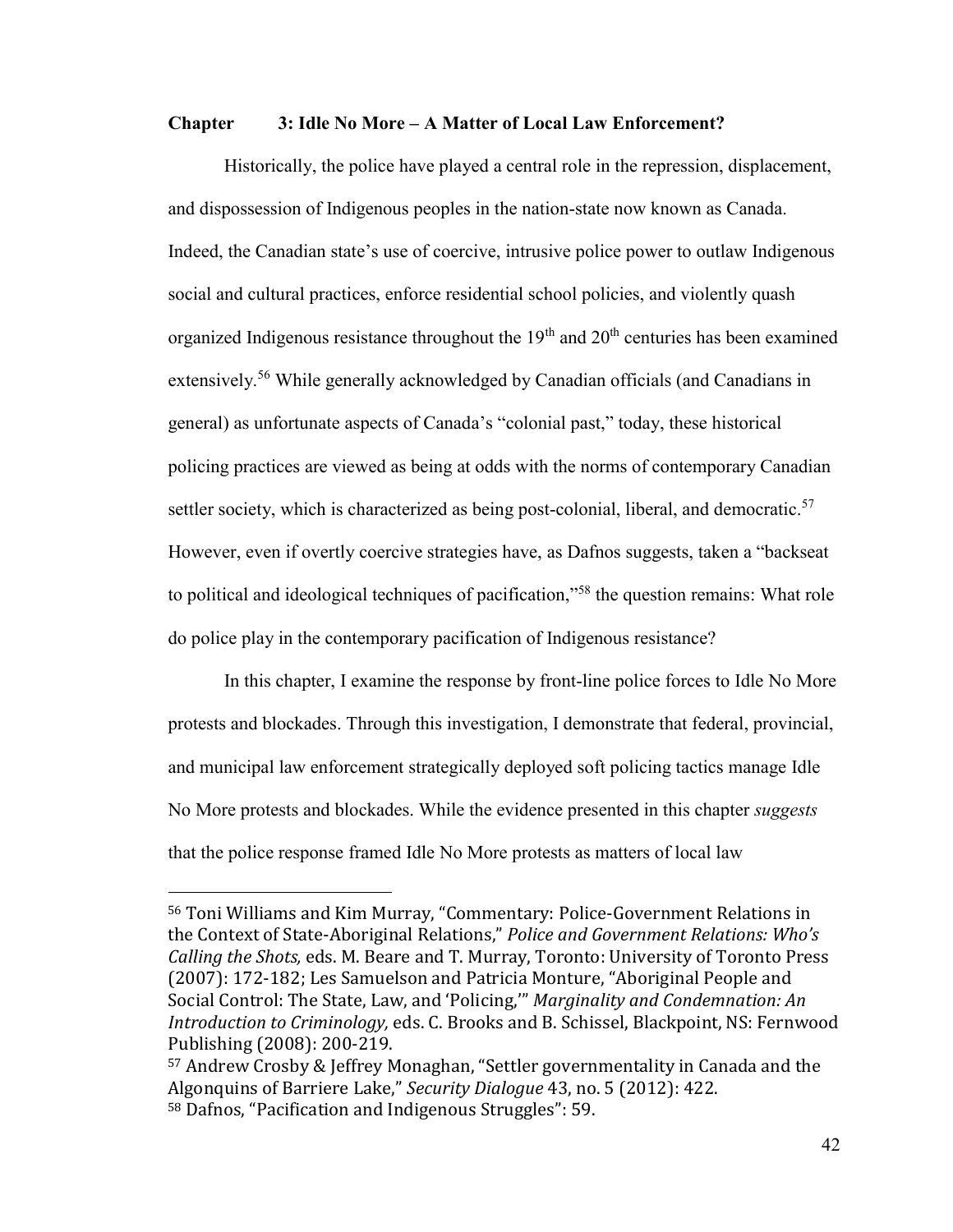enforcement, I argue over the next two chapters that the "soft" approach was consistent with a national security framing of events. Despite the appearance that police merely implemented official policies on public order and Aboriginal protest policing, as I demonstrate in chapter 4, this soft approach was guided by the production and use of intelligence that framed Idle No More as a threat to national security and backed up by the omnipresent threat of coercive police intervention.

This chapter is divided into two sections. In the first section, I provide some context for my analysis by identifying the law enforcement agencies that carry out frontline police operations in Indigenous and non-Indigenous communities across Canada. I then briefly consider the RCMP, OPP, and Sarnia Police's *official* approaches to public order and policies on Aboriginal protest and occupation policing. In the second section, I draw on publicly available policy documents, media reports, and court records to examine the most visible aspect of the state's response to Idle No More: the front-line policing of protests and blockades. Using the responses by the RCMP, the OPP, and the Sarnia Police to blockades that occurred near Portage la Prairie, Manitoba, Belleville, Ontario, and Aamjiwnaang First Nation as examples, I demonstrate that front-line officers generally followed a soft approach to policing Idle No More.

Before exploring the policing of events and protests associated with the Idle No More, it is useful to identify the institutions that are responsible for front-line services and public order policing in Indigenous communities. Under the Constitution Act, the federal government is responsible for criminal law and for the enforcement of federal statutes nation-wide, while under Section 92(14) each province is responsible for enforcing the Criminal Code and provincial statutes within their own borders. In practice,

43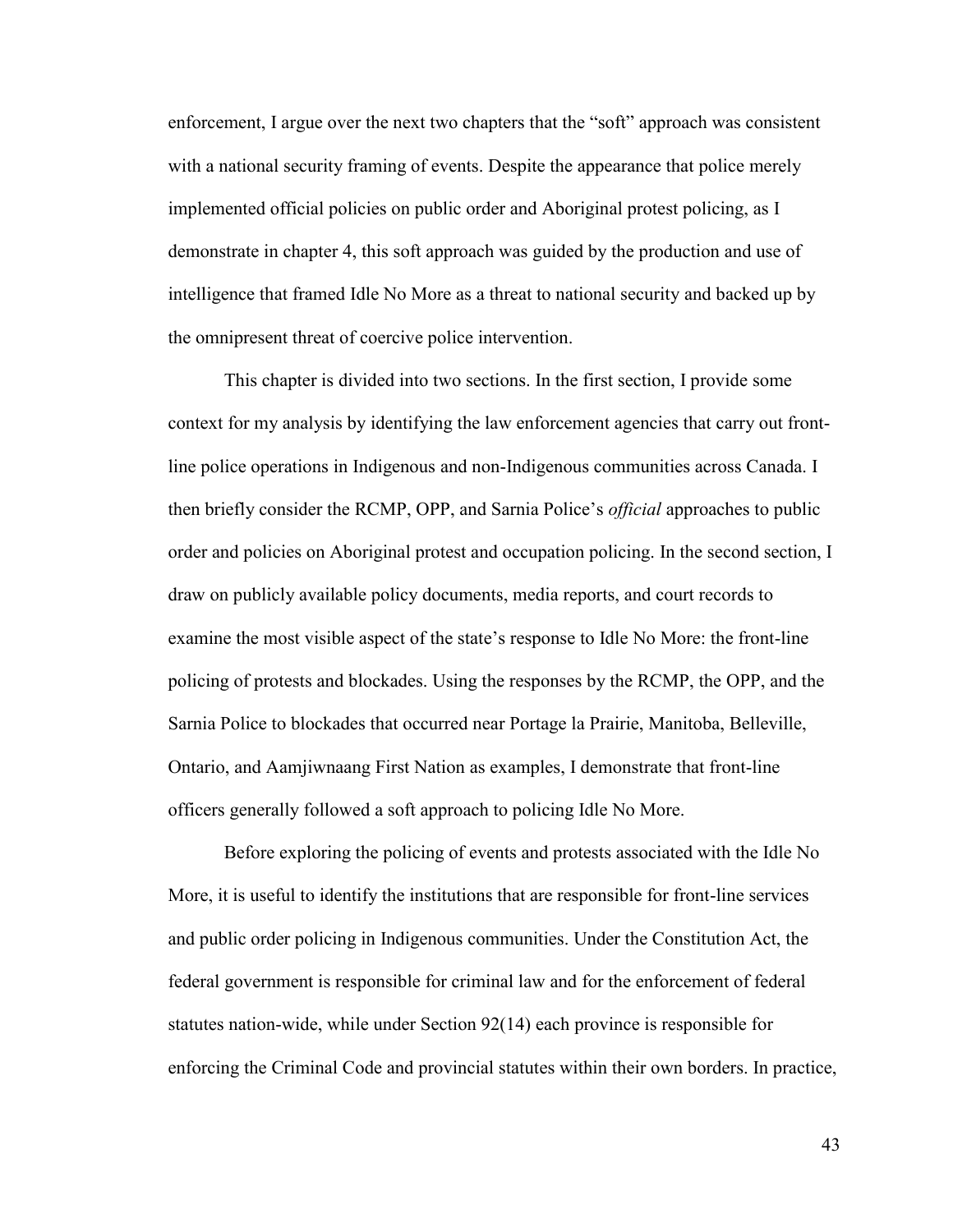however, responsibility for law enforcement is neither divided neatly between two levels of government nor shared uniformly across the country. Instead, Canada's police system consists of a patchwork of partially overlapping public and private authorities for law enforcement that "seek to use police power to assure the democratic order while respecting the rule of law."<sup>59</sup>

## *Public Order Policing in Canada*

 $\overline{a}$ 

De Lint uses the term public order policing to refer to "the use of police authority and capacity to establish a legitimate equilibrium between governmental and societal, collective and individual, rights and interests in a mass demonstration of grievance."<sup>60</sup> Public order policing in Canada is carried out largely by public sector police forces associated with and commissioned by the federal, provincial, and municipal levels of government. Most urban areas outside of Newfoundland and Labrador, Yukon, the Northwest Territories and Nunavut have been granted the authority to maintain their own police force. These municipal police forces are largely responsible for public order policing within the boundaries of a single municipality (e.g., Sarnia Police Service in Ontario), several adjoining municipalities that comprise a region (e.g., Durham Regional Police in Ontario), or a metropolitan area (e.g., Montréal Urban Community). Municipalities that do not have their own police force contract out their front-line

<sup>59</sup> Council of Canadian Academies, *Policing Canada in the 21st Century: New Policing for New Challenges,* Ottawa: The Expert Panel on the Future of Canadian Policing Models, Council of Canadian Academies (2014).

 $60$  William de Lint, "Public Order Policing in Canada: An Analysis of Operations in Recent High Stakes Events," Ipperwash Inquiry (2004), 2.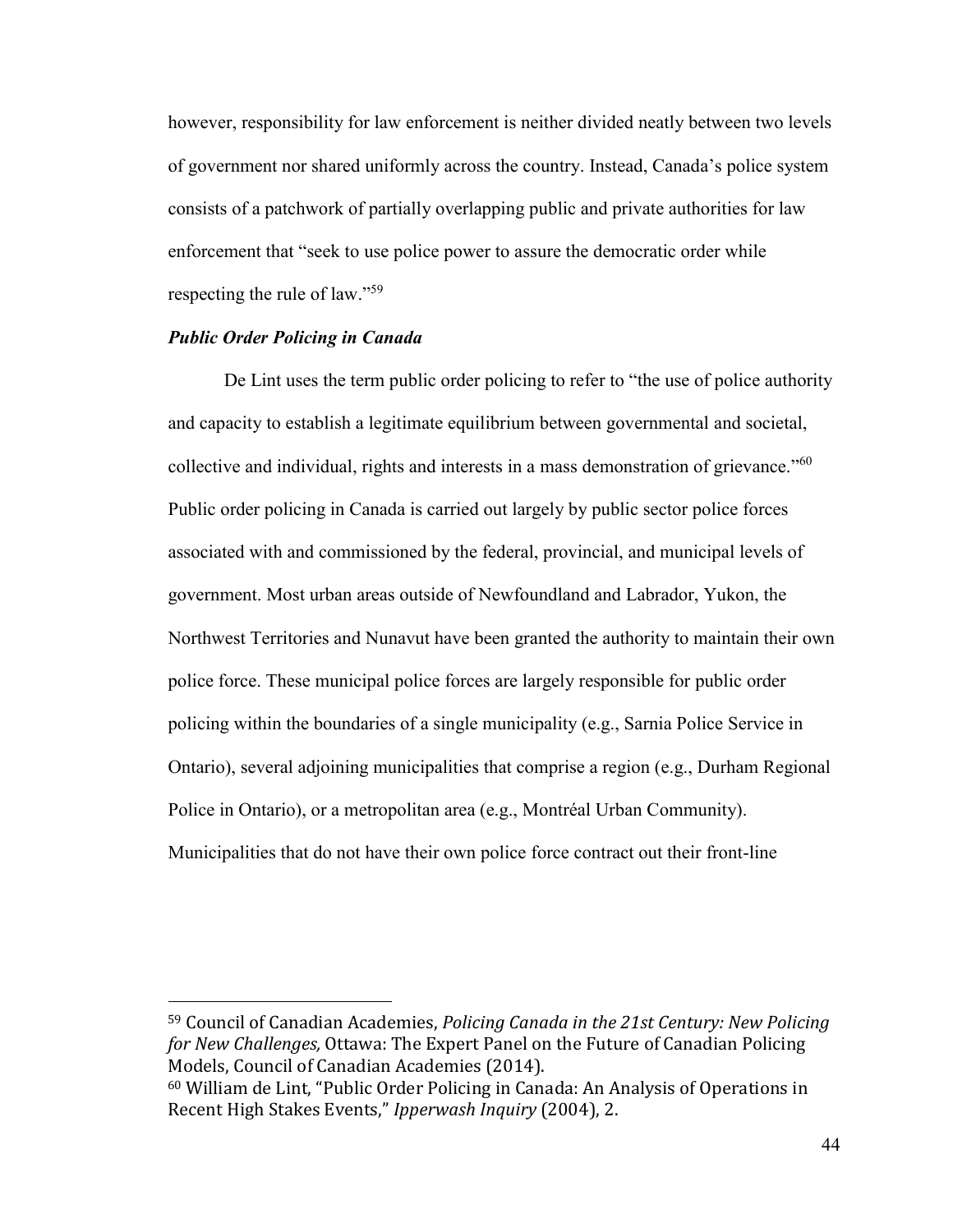services to a provincial police force or to the Royal Canadian Mounted Police (RCMP), Canada's national police force, which is commissioned to the federal government.<sup>61</sup>

Ontario and Québec are the only two provinces in Canada that maintain provincial police forces that are responsible for enforcing the Criminal Code and provincial statutes within all areas of a province not served by a municipal police service: the Ontario Provincial Police and Sûreté du Québec, respectively. In Newfoundland and Labrador, on the other hand, the Royal Newfoundland Constabulary provides front-line policing services to the three largest municipalities (St. John's, Corner Brook, and Labrador City) as well as to Churchill Falls. However, unlike in Ontario and Québec, Newfoundland and Labrador contracts the RCMP to provide front-line policing services to the province's remaining municipalities and the rural areas.

 Despite playing a relatively minor role in Canadian law enforcement more broadly, Canada's private railway police cannot be overlooked when discussing public order policing, especially given the prominence of railway blockades as a form of protest within the Idle No More movement. Railway police forces have a long and deep history stretching back into pre-Confederation British North America. Today, Canada's two largest railway companies, Canada National Railway and Canada Pacific Railway also

 $61$  In addition to providing provincial/territorial and front-line policing services in many parts of Canada, the RCMP retains responsibility for the enforcement of federal statutes in each province and territory, including in Ontario Quebec. As Canadaǯs national police service, the RCMP also has responsibilities that are entirely separate from its federal law enforcement and contract policing activities at the local and regional levels. These responsibilities include delivering a number of centralized support services made available to municipal and provincial police as well as collecting and analyzing criminal information and intelligence. One of the outcomes of the RCMP's multifaceted role in Canadian policing is that, although the RCMP plays a role in policing all Canadians, its responsibilities vary across the country.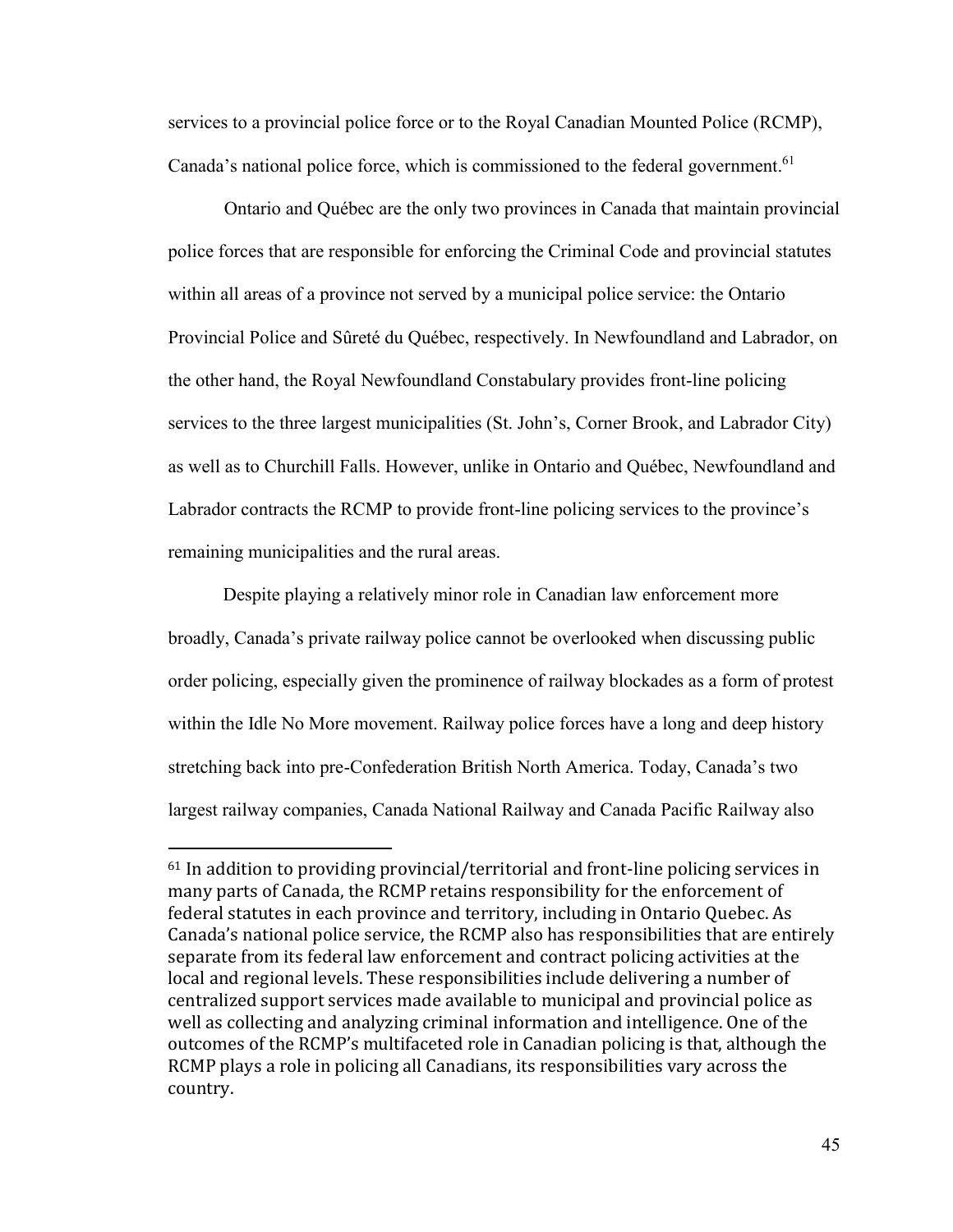maintain two private police forces: the CN Police and the Canadian Pacific Police Services, respectively. These private police forces differ greatly from most private security companies. Under the Railway Safety Act, federal judges appoint railway constables employed by the CN Police or the Canadian Pacific Police Services to prevent crimes against the company and protect goods, materials, and public rail transit being moved on their rail systems. These constables are charged with enforcing federal and provincial laws as well as Part 3 of the *Canadian Transportation Act* in areas within 500 metres of property owned, used, or managed by the railway. Unlike other private security companies, railway police officers receive police training, are granted authority to carry firearms, and have the same powers of arrest as any other 'Peace Officers' under Section 2 of the Criminal Code of Canada.

Any assessment of the policing of events and protests associated with the Idle No More Movement must also take into consideration the unique policing arrangements that exist in many First Nation and Inuit communities today.<sup>62</sup> Although many Indigenous people live in urban areas and communities that are policed by federal, provincial, or municipal police forces, today a number of Indigenous communities have their own police forces that are responsible for public order policing. Up to the 1960s, the RCMP was exclusively responsible for policing of reserves. Although the RCMP did use 'native assistants' for local detachments and even as informal band constables to enforce band by-laws, they were not considered to be members of the RCMP and there was no set

 $62$  For a detailed overview of the policing of Indigenous communities in Canada, see Don Clairmont, "Aboriginal Policing in Canada: An Overview of Developments in First Nations," Toronto: Ipperwash Inquiry (2006).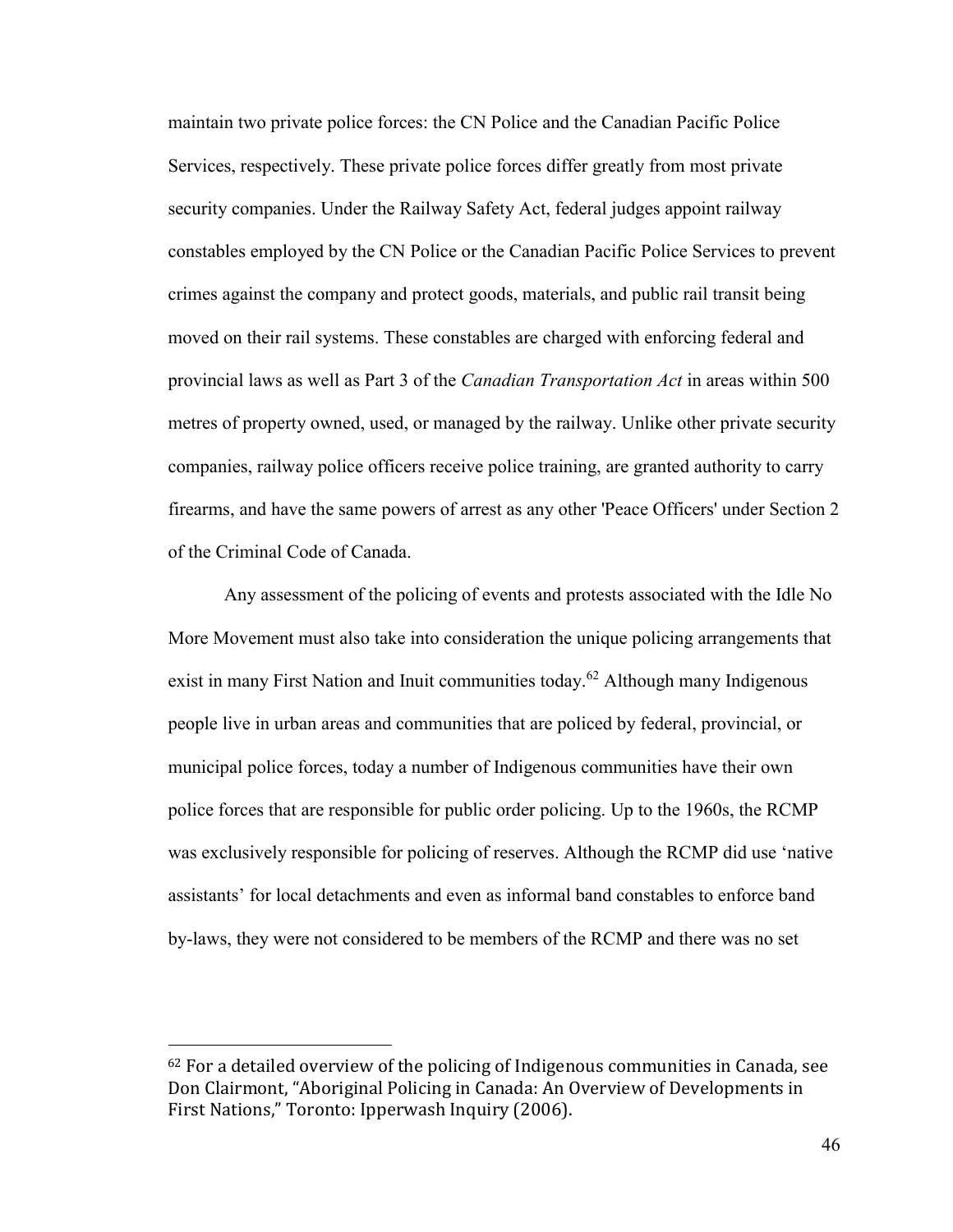policy to guide these practices.<sup>63</sup> Over the next decade, the OPP and SO gradually replaced the RCMP and began handing the policing of reserves in Ontario and Quebec respectively.<sup>64</sup> Although some First Nations, such as the James Bay Cree in Quebec, won their own autonomous police services as a part of contentious land claim negotiations,<sup>65</sup> it wasn't until 1991 that the federal government introduced the Indian Policing Policy– now referred to as the First Nation Policing Policy – as the framework for the negotiation of policing arrangements between the federal, provincial or territorial governments and First Nation and Inuit communities<sup>66</sup> and created the First Nations Policing Program (FNPP),

<sup>63</sup> Don Clairmont, *Case Studies of Effectiveness in First Nations Policing: Development of a Research Framework*, Atlantic Institute of Criminology: Dalhousie University (2000): 17.

 $64$  Around this time, First Nations began to demand more involvement in policing their communities. Indian and Northern Affairs Canada responded in 1965 by initiating a more formal Band Constable Program, where Aboriginal constables served as a supplement to the RCMP, OPP, or SQ. In 1971, INAC began phasing out supplementary band constables while the RCMP, OPP, and SQ began their own special Indian constable programs. Although hiring arrangements and the status of Indian constables differed, none of these programs considered Indian constables as full officers or force members. See Clairmont, "Aboriginal Policing in Canada." <sup>65</sup> During this period, a number of other First Nations started to take on greater policing roles, by more native staff, native control, and community-based policing within the RCMP, OPP, and SQ. Nevertheless, as the Head Report (1989) and the Indian Policing Policy Review Task Force (1990) highlighted, Indigenous staff and officers were still treated unequally within the federal and provincial police services and Band Constable programs continued to be under-supported.

<sup>66</sup> The FNPP is intended to provide First Nation and Inuit communities on reserve, Crown land, or land set-aside for their use with access to police services that are "professional, effective, culturally appropriate and accountable." Accountable to the "communities they serve," these police services "enhance" rather than replace those services already provided by federal or provincial police. See Public Safety Canada, "2009-2010 Evaluation of the First Nations Policing Program," Evaluation Directorate, Public Safety Canada (2010).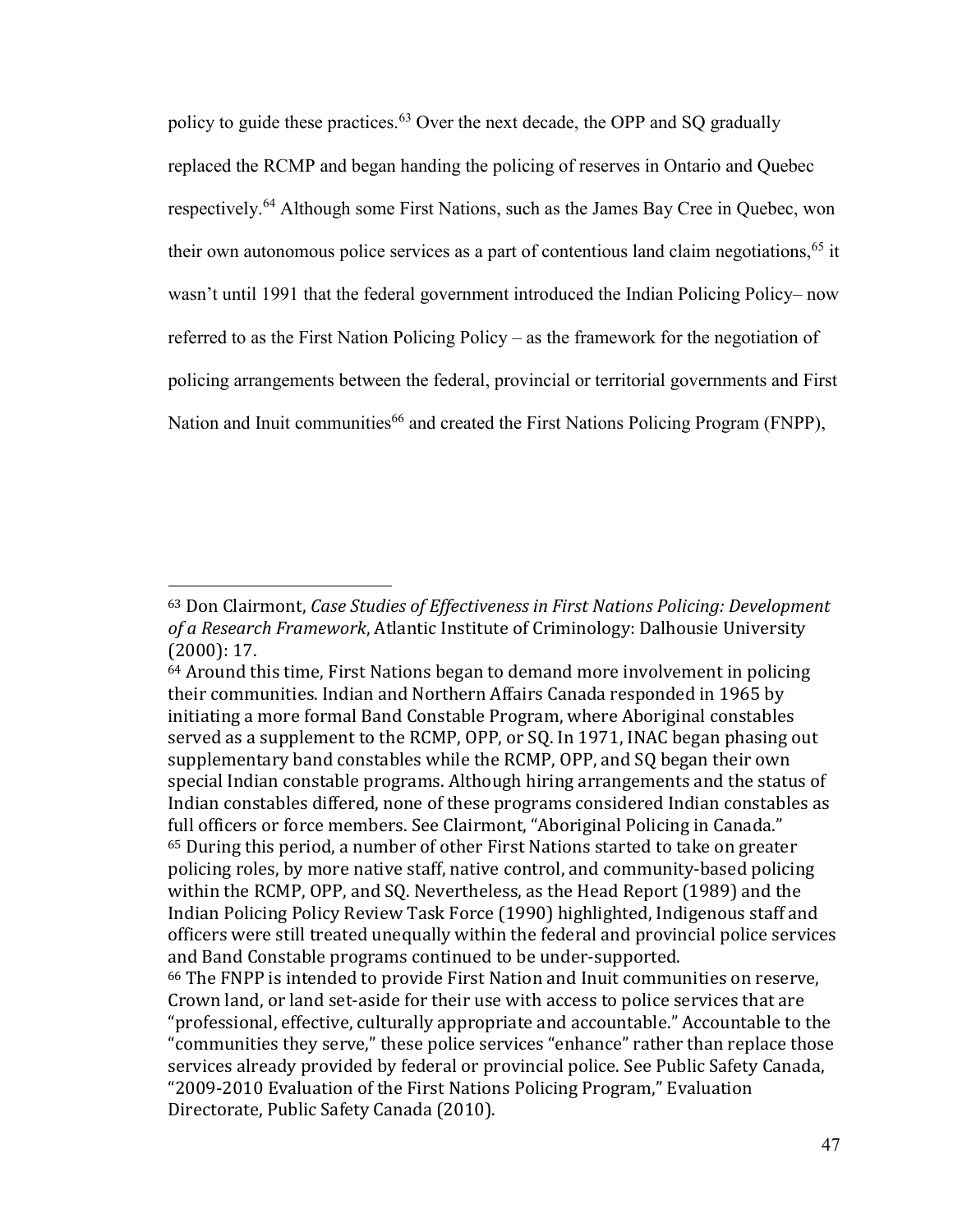which is managed by the Aboriginal Policing Directorate (APD) at Public Safety Canada and serves as the funding vehicle for the framework.<sup>67</sup>

The FNPP currently supports four different policing arrangements available to First Nations and Inuit communities. Two of these arrangements are legacy programs that existed before the adoption of the FNPP: the Band Constable Program and the Aboriginal Community Constable Program. Under the Band Constable Program, First Nation band constables enforce by-laws and refer to the RCMP or provincial police cases involving the Criminal Code or offences under other federal or provincial legislation. Under the Aboriginal Community Constable Program, the RCMP designates peace officers to serve the First Nation or Inuit community full-time. These peace officers do not replace general duty RCMP constables, but rather enhance their work by providing tactical, enforcement and investigational support to other RCMP officers if required.

Along with maintaining these legacy programs, the FNPP also created two new arrangements that are negotiated between the First Nation or Inuit community, provincial or territorial governments, and the federal government: Self-Administered Agreements and Community Tripartite Agreements. Under Self-Administered Agreements, communities are responsible for managing their own police service, which is primarily staffed by officers of First Nation or Inuit descent. Under a Community Tripartite Agreement, the First Nation or Inuit community has dedicated officers from an existing police service, typically the Royal Canadian Mounted Police (RCMP).

Front-line policing in Canada is unique both in its complexity and geographic asymmetry. With public sector police forces associated with and commissioned by three

<sup>67</sup> Public Safety Canada, "2009-2010 Evaluation of the First Nations Policing Program," Evaluation Directorate, Public Safety Canada (2010).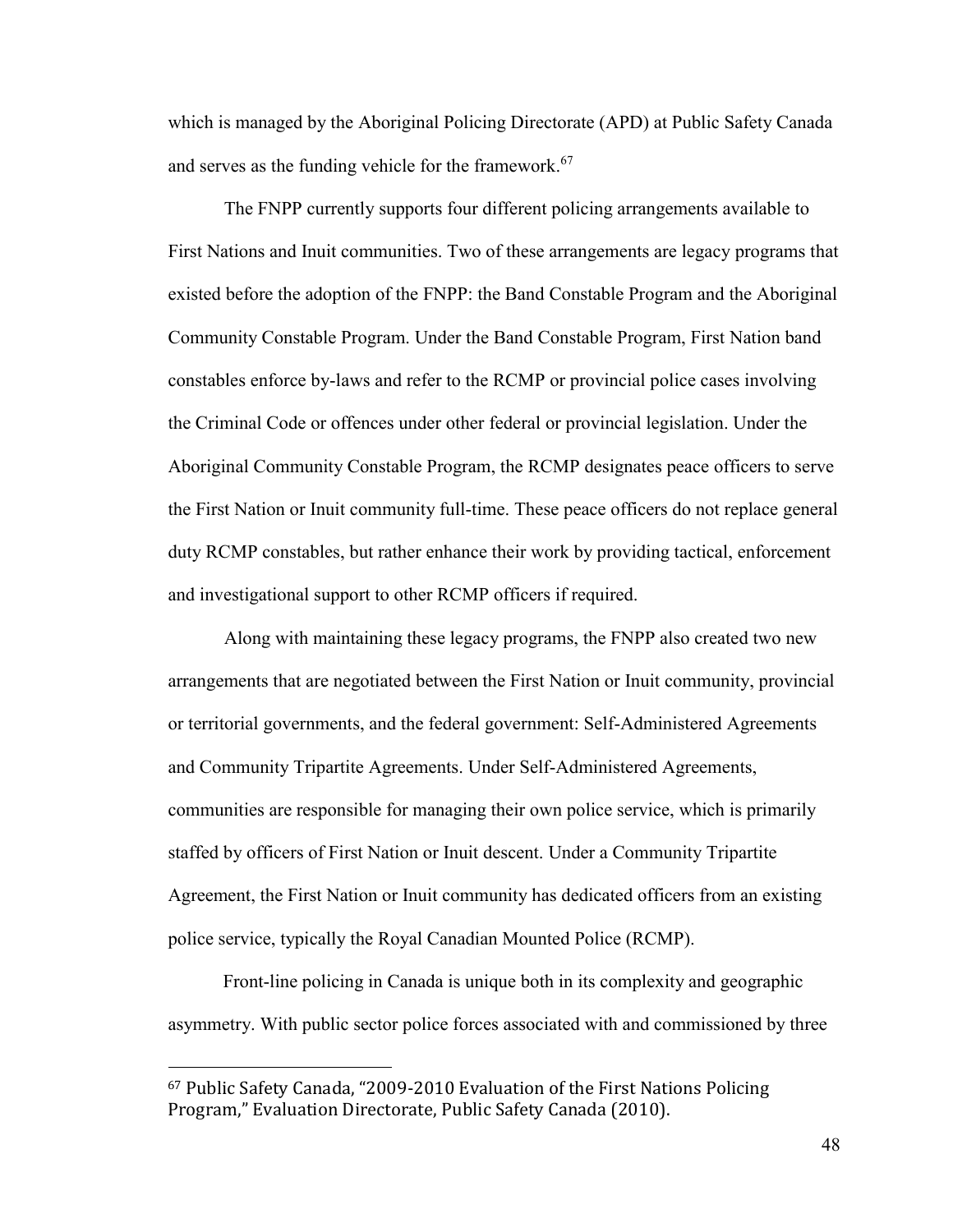levels of government, private police, and autonomous Indigenous police services, there are several types of police forces involved with the policing of Indigenous and non-Indigenous people, depending on where they live. Having identified the public institutions and private actors involved, I turn now to review their official approaches to public order and Indigenous protest policing.

# *"Soft" Aboriginal Protest and Occupation Policing*

In the late twentieth century, Canadian police forces began instituting formal policies and guidelines reflecting a shift towards a "soft" approach to public order policing. This *official* shift towards soft policing took place in the context of the emergence of liberal legalism in the late  $20<sup>th</sup>$  century, which was symbolized by the enshrining of *individual* rights in the 1982 Constitution through the inclusion of the Charter of Rights and Freedoms. Typically contrasted with a "hard" approach, which is characterized by immediate enforcement through coercive force, soft policing enables police to exercise discretionary power that allows protests to occur in a manner that maintains the safety and security of all involved.<sup>68</sup> This "soft" approach emphasizes communication and negotiation with protestors and aims to avoid violence and to balance the rights of protestors with the need to ensure public safety, a balance that is seen as desirable according to liberal democratic ideals.<sup>69</sup>

In the 1990s, the RCMP officially adopted what it calls a "measured approach," which Clairmont and Potts define as "a strategy that is layered as long as possible at the

<sup>68</sup> Roger Hopkins Burke, *Hard Cop, Soft Cop: Dilemmas and debates in contemporary policing,* Portland: Willan Publishing (2004).

<sup>69</sup> Steve Uglow, *Policing Liberal Society,* New York: Oxford University Press (1988).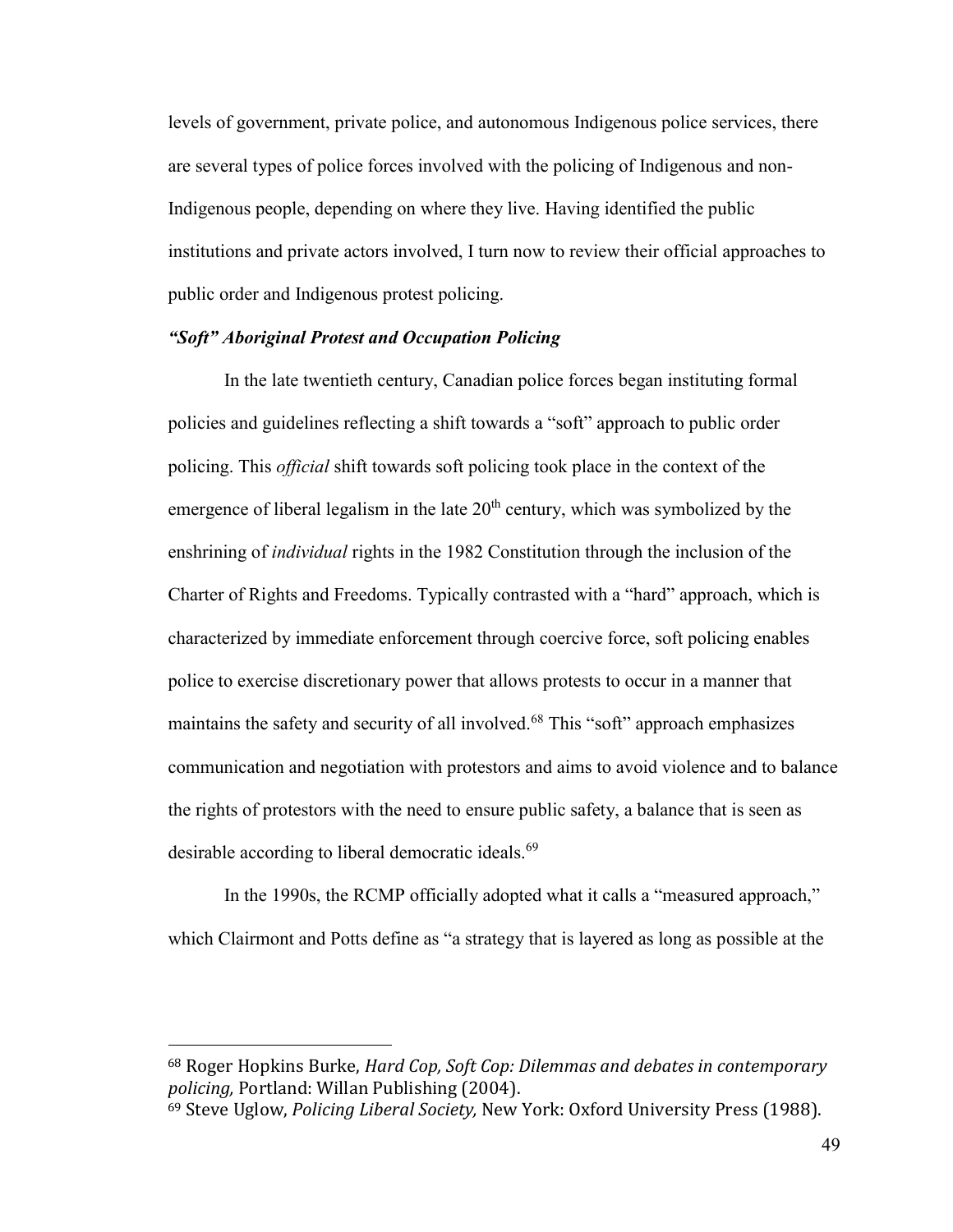less forceful end of the scale."<sup>70</sup> Having emerged in the context of the RCMP responding to labour-management conflicts and other social movements of the period, the "measured approach" emphasizes respect, communication, and openness to the authenticity of claims and interests of different actors involved in a conflict. A disinterested approach to substantive issues in a given conflict and a commitment to upholding peace and order and avoiding harm within the law further underline this approach. Around this time, the OPP also officially adopted a "gradual application of force" approach, which allows officers managing crowds to "continuously assess the situation and select the most reasonable options" in order to ensure that "only the minimum use-of-force necessary is used."<sup>71</sup>

This "shift" in public order policing in Canada, as Dafnos suggests, has been particularly associated with the policing of Indigenous peoples' protests, blockades, and reclamations.<sup>72</sup> Following violent confrontations over land rights at Ipperwash<sup>73</sup> the RCMP and the OPP began instituting formal "Aboriginal protest and occupation" policies and guidelines that reflected the broader adoption of a "soft" approach. The RCMP's official policy position on Indigenous protests is formally articulated in the Public Safety Cooperation Protocol Between the Assembly of First Nations and Royal Canadian Mounted Police. The national-level protocol, which was negotiated with the Assembly of First Nations (AFN) in 2004, outlines the RCMP's collaborative approach to responding to Indigenous protests and occupations. The Public Safety Cooperation

<sup>70</sup> Clairmont & Potts: 12, 31.

<sup>71</sup> Ontario Provincial Police: OPP Public Order Units: A Comparison of 1995 to 2006, Toronto (2006): 2.

<sup>72</sup> Dafnos: 62.

 $73$  The shooting of Anthony "Dudley" George by the OPP during the 1995 Ipperwash was a significant catalyst in the formalization of the OPP's negotiation-based public order policing approach. See Dafnos, "Pacification of Indigenous Struggles": 63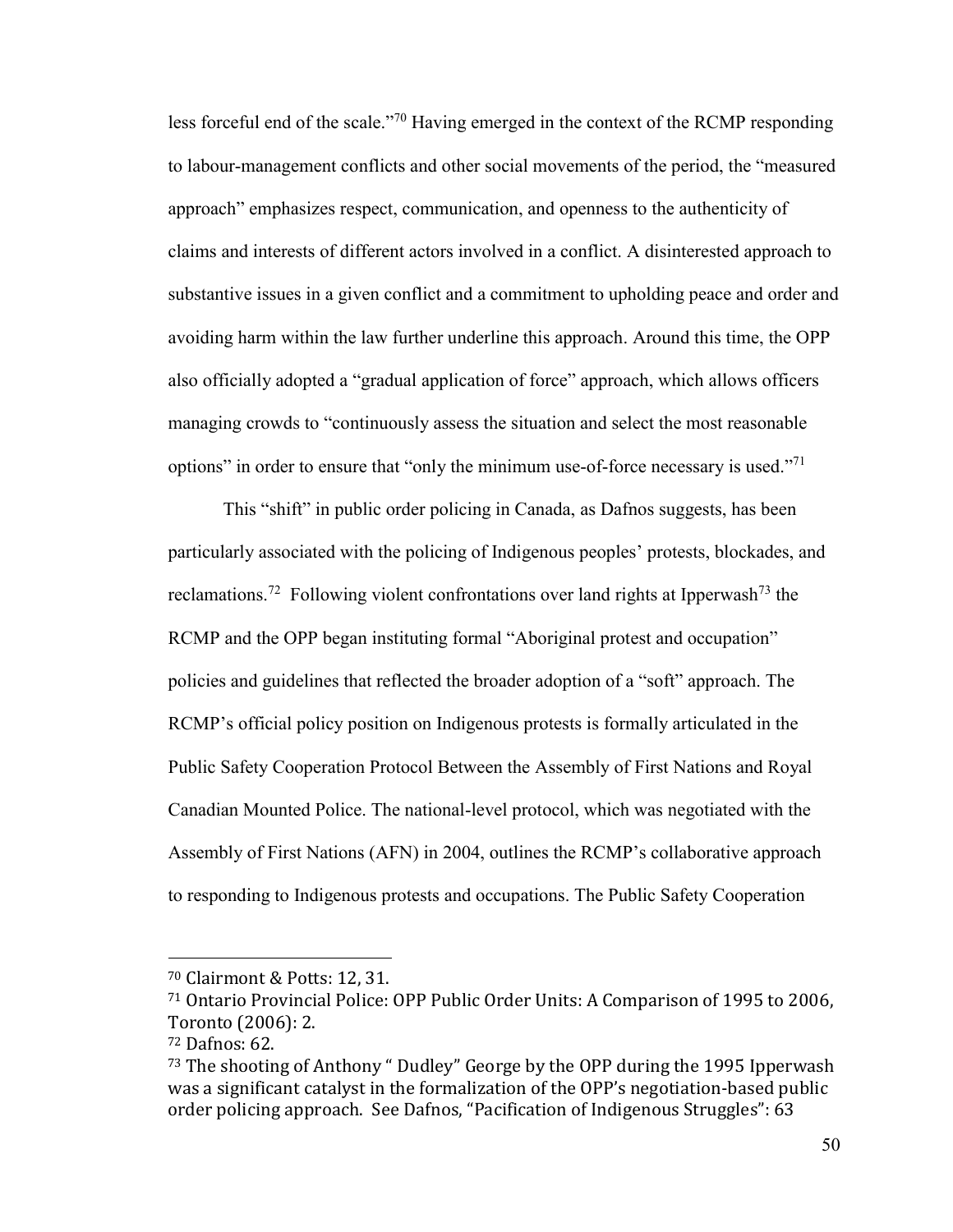Protocol's stated purpose is to avoid escalation and violence and to facilitate communication and the peaceful negotiation of issues underlying occupations and protests.<sup>74</sup> The RCMP's official position was further developed in that year's statement on strategic priorities and associated outcomes, which gave a central place to "achieving safer and healthier Aboriginal communities" and highlighted the RCMP's commitment to "find ways to prevent/resolve conflict by focusing on crime prevention partnerships, restorative justice processes, and a holistic, culturally sensitive approach to problem solving."<sup>75</sup>

In 2006 the OPP also released two documents outlining the force's official policy position on Indigenous protest policing: A Framework for Police Preparedness for Aboriginal Critical Incidents and Aboriginal Initiatives Building Respectful Relationships. Together, these documents outline the guiding principles of the OPP's negotiation-based approach to Aboriginal protest policing, which include building trust and enhancing communication in order to improve the prospects for avoiding violent confrontation. Underlying these principles is an assumption that the lack of direct communication – hindering police knowledge of potential protests and negotiation over their parameters – increases risk and thus the potential for violence. The release of these two documents was also accompanied by the introduction of Aboriginal Relations Teams (since renamed Provincial Liaison Teams) and Aboriginal liaison officers (likewise renamed Provincial liaison officers).<sup>76</sup>

<sup>74</sup> Clairmont & Potts: 30-31.

<sup>75</sup> Clairmont & Potts: 23.

<sup>76</sup> Dafnos "Pacification and Indigenous Struggles": 63.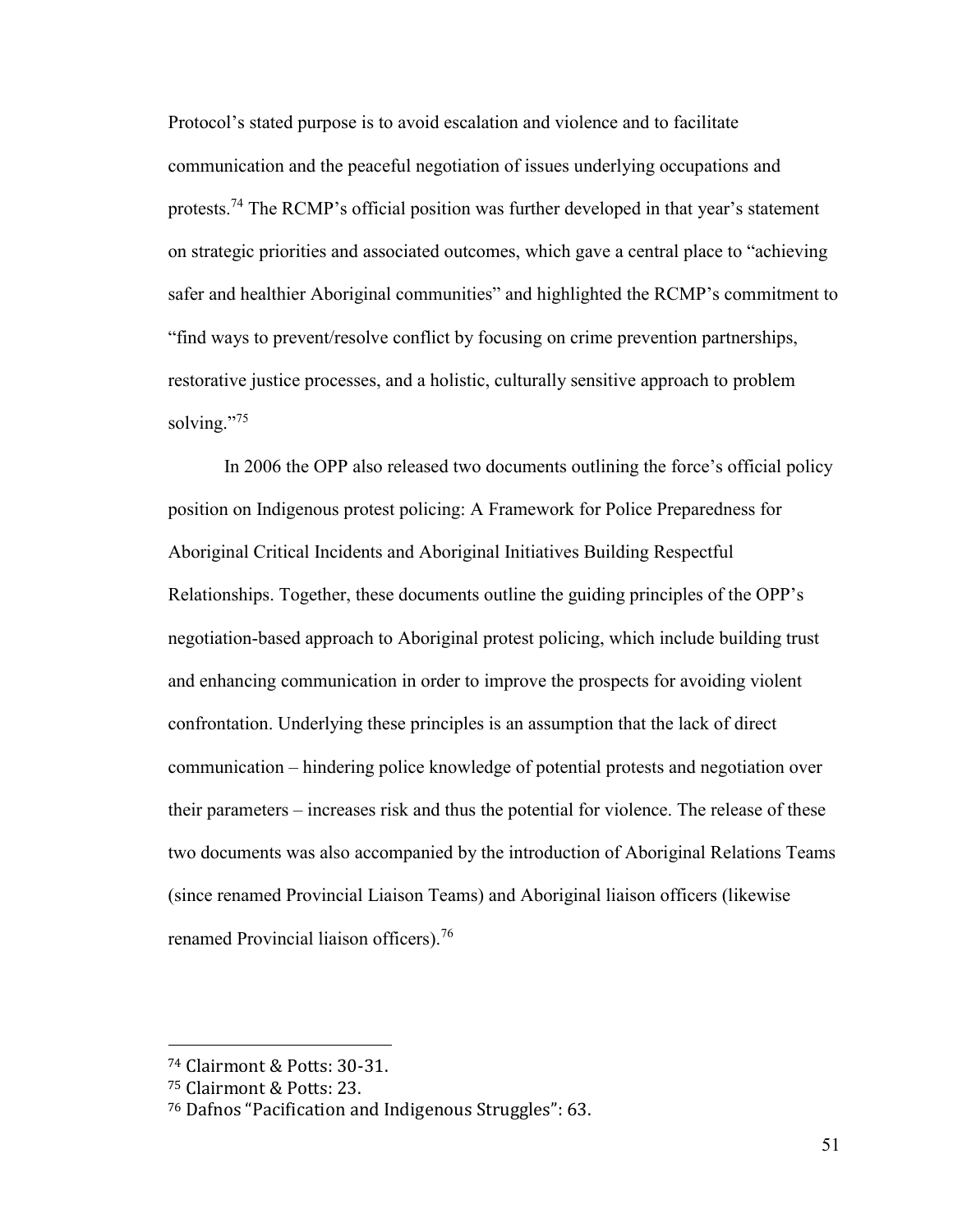The Sarnia Police, which is responsible for providing front-line police services for Aamjiwnaang First Nation, also has its own policy and procedure document regarding Aboriginal protests and occupations. However, unlike the RCMP and the OPP, the Sarnia Police Service has not made this document available to the public and refused to release it under a Freedom of Information request I filed in September 2014.<sup>77</sup> Although it may not be possible to make conclusive claims about the Sarnia Police's official approach to managing Indigenous protests, the Sarnia Police have received Provincial Liaison Team (PLT) training, which is required for all OPP PLT personnel, and provided to other municipal, provincial and federal law enforcement agencies interested in applying the Framework approach as part of conflict situation response. Evidence of close coordination between the two police services in relation to the Aamjiwnaang railway blockade, discussed below, further suggests that the Sarnia Police's approach is closely aligned with the OPP's negotiation-based approach.

Having considered the RCMP, OPP, and the Sarnia Police's official approach to public order and policies on Aboriginal protest policing, I now turn to compare these organizations' official policies with the actual *practices* of front-line police forces that

<sup>77</sup> On September 8, 2014, I filed two separate freedom of information request with the Sarnia Police seeking records relating to the policing of protests associated with Idle No More and the CN railway blockade at Aamjiwnaang. On December 1, 2014, one of my requests was denied in its entirety under sections  $8(1)(c)$ ,  $8(1)(g)$ , 8(2)(a), and 14(2)(f) of the Municipal Freedom of Information and Privacy Protection Act. After appealing the decision to the Information and Privacy Commission of Ontario, I received a "representation" from the Sarnia Police Service that provided a detailed justification for the denial. Although the representation acknowledged the existence of a policy and procedure document regarding Aboriginal Protests and Occupations, it also asserted that the document was exempt from being disclosed because it contains "investigative techniques or procedures that are not widely known and remain in current use," and because the document "was created solely for the purpose of preparing and guiding officers for their policing duties."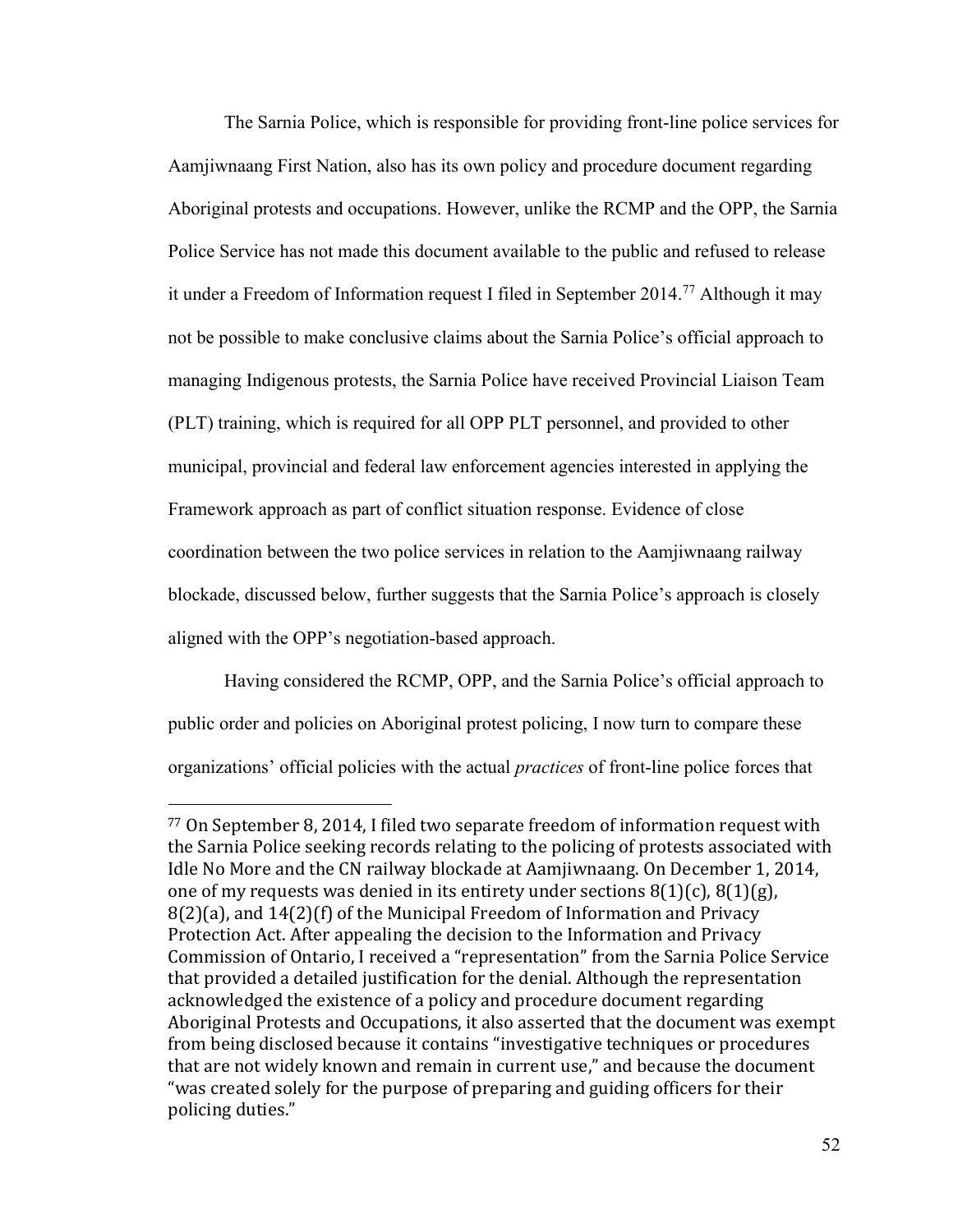responded to Idle No More. For the most part, the Government of Canada, mainstream media, and protest participants have characterized the response by front-line police officers as being restrained. A presentation prepared in late January 2013 by the Government Operations Centre, for example, stated that Idle No More protests had been "well handled" by municipal, provincial, and federal authorities. As a result of this effective management, the presentation stressed, the vast majority of the protests that had occurred up to that point remained "peaceful and uneventful." <sup>78</sup> A second presentation prepared by the Government Operations Centre and delivered to the Committee of Deputy Ministers<sup>79</sup> in March 2013, likewise suggested that Idle No More had remained "non-violent" thanks in part to the "highly successful" response by federal authorities.<sup>80</sup>

A closer investigation of three protests that occurred near Sarnia, Ont., Belleville, Ont., and Portage la Prairie, Manitoba in December 2012 and January 2013 suggests that front-line officers followed a "soft" policing approach that is broadly consistent with the official policy positions of the corresponding federal, provincial, and municipal law enforcement agencies. In all three cases, CN Rail had been granted court injunctions to prevent or end on-going blockades that had been set up by Indigenous protestors on the

<sup>78</sup> Public Safety Canada, *GC Contingency Planning Scenario – FN Protests & Potential Escalation* (Presentation Slides), Janaury 2013. Obtained through ATI request to Public Safety Canada, no. A-2012-00438: 10 & 17.

 $79$  According to the Federal Emergency Response Plan  $(2011)$ , the Committee of Deputy Ministers provides a forum to address public safety, national security, and intelligence issues during non-emergency (day-to-day) operations. During an emergency, the Committee coordinates the Government of Canada's response and advises Ministers. Although the nature of the emergency determines the Committee's membership, it is likely that Deputy Ministers from Public Safety, AANDC, TC, and DFO were in attendance.

<sup>80</sup> Public Safety Canada, *Presentation to DM* Breakfast: Preparedness for First Nations Issues (Presentation Slides), Marc 2013, Obtained through ATI request to Public Safety Canada, no. A-2013-00160: 331.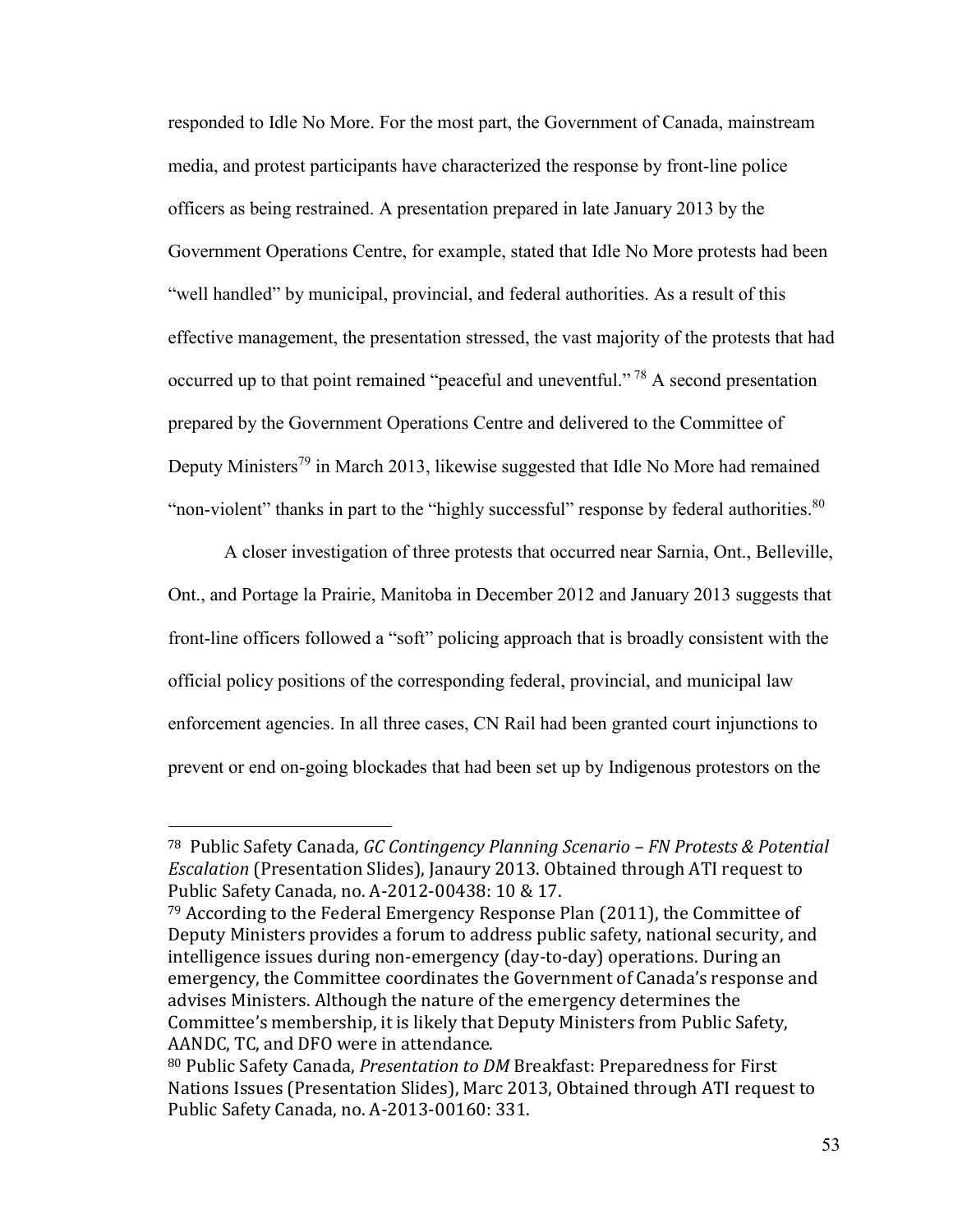company's rail lines. All three court orders requested that police assist in the removal and arrest of protestors if the injunctions were disobeyed. However, in an unusual demonstration of police discretionary power, the Sarnia Police, OPP, and RCMP ignored all three court orders by refusing to forcefully remove the blockades and arrest protestors.

## *The Sarnia Police Service and the Aamjiwnaang Railway Blockade*

The protest near Sarnia began on the morning of December 21, 2012 when Aamjiwnaang community members blockaded a CN Rail line that carries an average of 450 rail cars a day of ethylene, polyethylene, butane, propane, ammonium nitrate, nitric acid, methanol, and other industrial freight across their reserve lands to the petrochemical manufacturing plants located at the heart of Canada's "Chemical Valley."<sup>81</sup> Within hours, at the request of CN Rail, Justice David Brown of the Ontario Superior Court, a judge based in Toronto, issued an injunction against the protestors blocking the railway. The next morning, CN police served protestors with an injunction ordering them to dismantle the blockade, but the protestors refused to leave. Citing the need to maintain "the goodwill of the aboriginal community" in the hope of finding "a peaceful solution," both the Sarnia Police and the OPP refused to enforce the injunction by removing and arresting protestors.<sup>82</sup>

On December 27, Justice Brown changed his original ruling from an immediate injunction to a thirty-day injunction. This meant that taking down the blockade and immediately setting it up again would no longer satisfy its terms. The same day, CN Rail also brought a civil contempt of court motion against one of the protestors as well as a

 $81$  Scott, "The Networked Infrastructure of Fossil Capitalism": 64. <sup>82</sup> Ontario Superior Court of Justice, D.M. Brown J., *Canadian National Railway Co. V.* 

*Plain et al.,* December 27, 2012, ONSC 7356.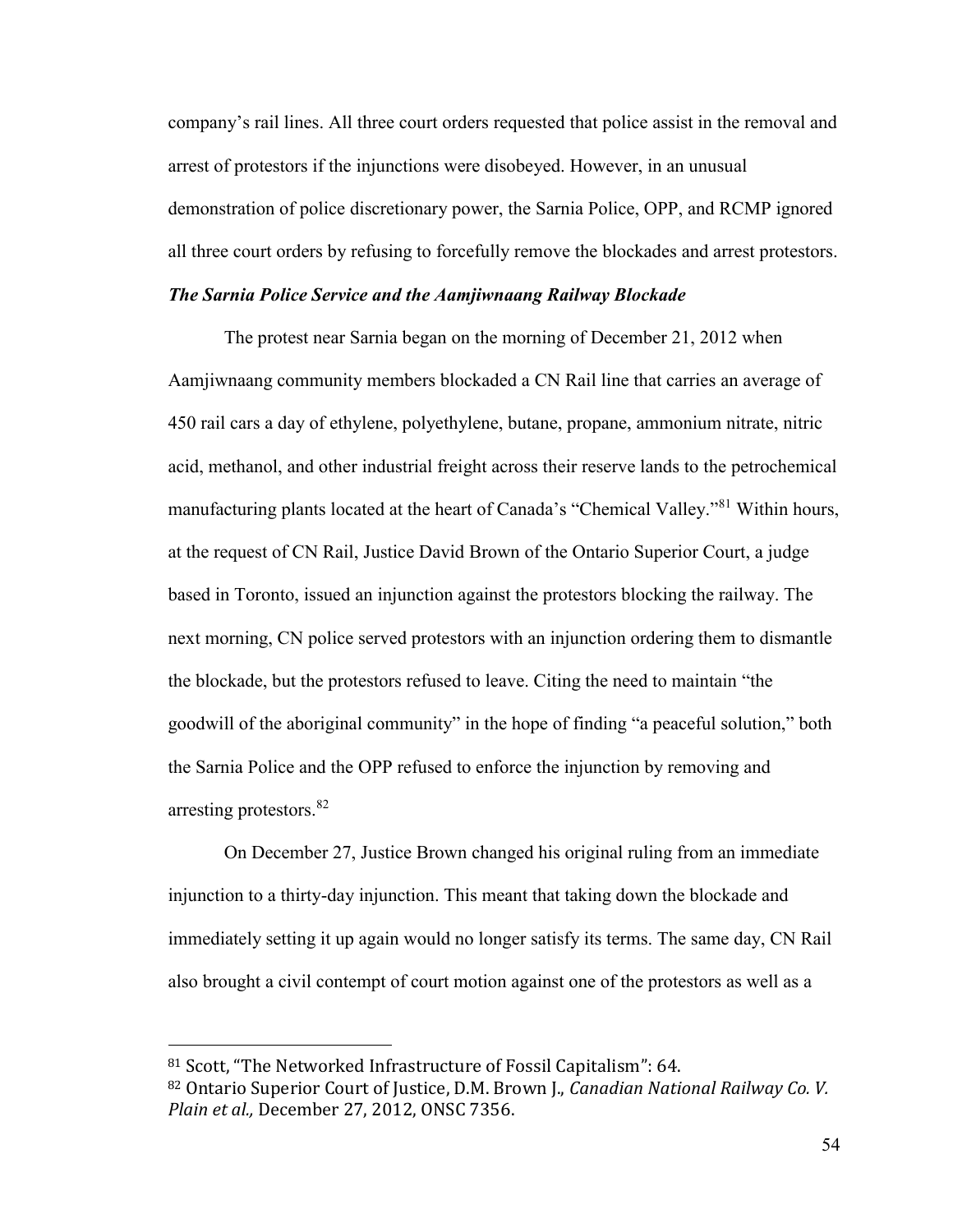motion requiring Sarnia Police Chief Phil Nelson to appear in court and explain what steps had been taken to enforce the injunction. Interestingly, Justice Brown refused CN's two additional motions, stating that the position of the police "had already been made clear" and that a contempt motion should not be filed against protestors "in the absence of any confidence" that the police would enforce the court's orders. <sup>83</sup>

On January 1, 2013, CN's contempt motion against protest spokesperson Ron Plain was successfully brought before Justice Dessoti of the Ontario Superior Court. The next day, Plain appeared in court along with Aamjiwnaang's band council chief and the Sarnia chief of police. At the hearing, Justice Dessoti pressured the Sarnia Police to take steps to enforce the injunction and "encouraged" Plain to assist in dismantling the railway blockade and otherwise ordered him to stay away from the CN line except for normal travel. That same day, Plain helped negotiate a peaceful end to the blockade, which was taken down that evening with protestors and Aamjiwnaang community members gathering for a pipe ceremony.<sup>84</sup>

Occurrence reports filed by front-line officers that responded to the blockade, and subsequently obtained through a FOI requests with the Sarnia Police, provide further insight into the "soft" approach taken by the police as well as the closely coordinated response by the Sarnia Police and CN Police. Although the CN Police served the injunction on the next morning, according to a report filed on the 21st, the Sarnia Police had accompanied the CN police to established contact with the protestors within a few hours of the blockade having been erected. CN Police had requested that the Sarnia

<sup>83</sup> *Canadian National Railway Co. V. Plain et al.,* ONSC 7356.

<sup>84</sup> The Canadian Press, "Protestors remove Idle No More blockade in Sarnia, Ont. on judge's orders," CTV News, January 3, 2013.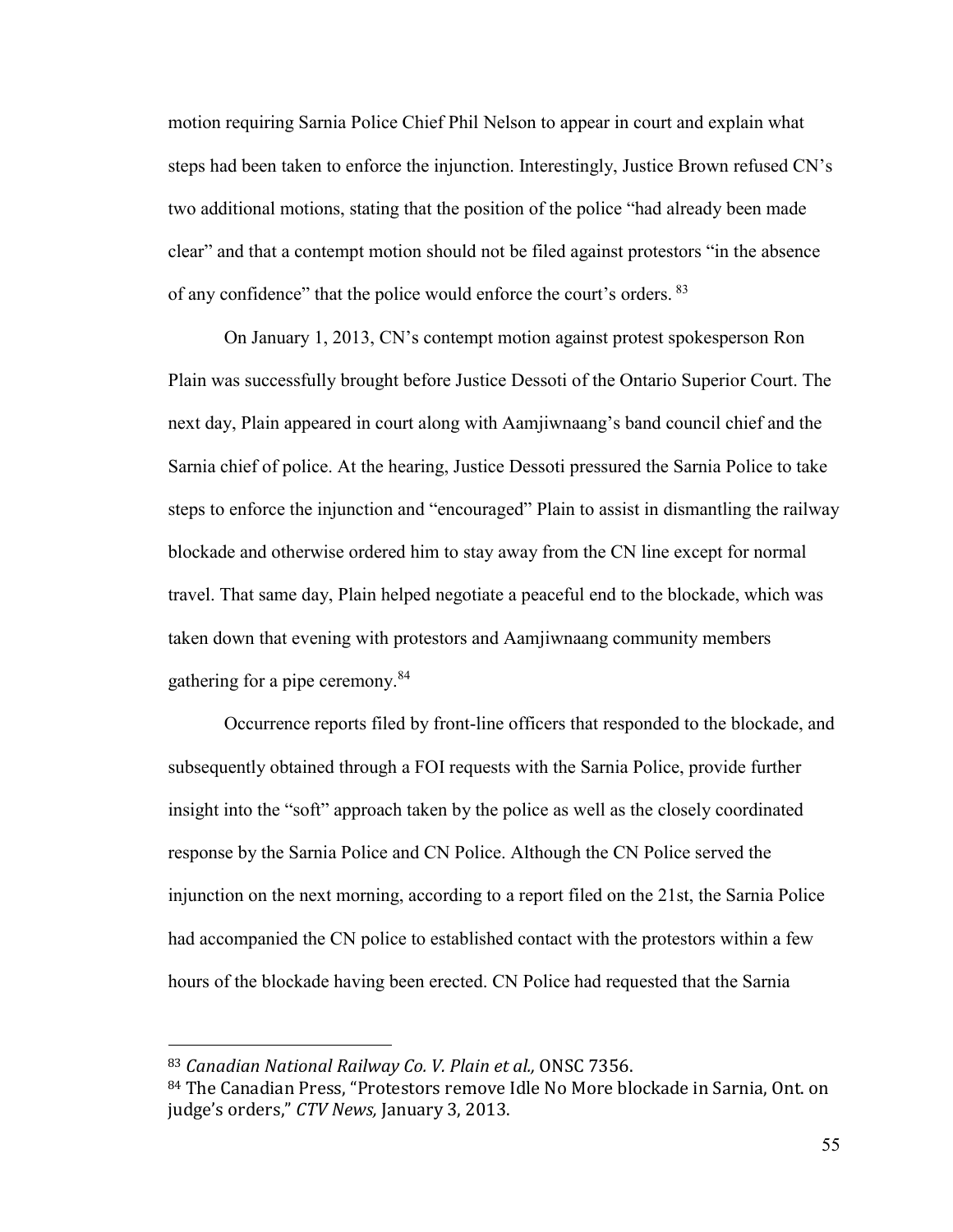Police officers attend in order to keep the peace while CN Police spoke with protestors to ascertain the purpose and expected length of the protest and to identify contact people should any problems arise.<sup>85</sup>

From December 21 onwards, the Sarnia Police appear to have designated a liaison between CN Police and Sarnia Police on the one hand and the protestors on the other. Contact was also established at this time between the Sarnia Police and the CN Police and Aamjiwnaang Chief Christopher Plain. Both the protestors and Chief Plain advised officers that the protest would last "as long as it takes", but would be strictly non-violent. At this time, the Sarnia Police also informed the CN Police that they would not enforce the impending injunction, as long as the protests remained peaceful.

The remaining occurrence reports, filed up to the removal of the blockade, highlight the Sarnia Police's preoccupation with maintaining open communication with protestors, securing their cooperation, and preventing any violent escalation. Notably, officers appear to have made frequent visits to the blockade to interact and speak with several protest participants. In a report filed on the final day of the blockade, for example, the Sarnia Police note that they had advised protestors that there would be an increased police and tactical presence in the Sarnia area responding to a missing person's report that "was not to be utilized to have anything to do with the blockade." Police also advised protestors that they did not have an arrest warrant for Ron Plain and that his presence in court that day would be voluntary. The Sarnia Police also informed the protestors that there were no warrants for anyone at the blockade and that it was the position of the

<sup>&</sup>lt;sup>85</sup> The occurrence reports referred to here were obtained through FOI request to the Sarnia Police Services, no. 14-0238.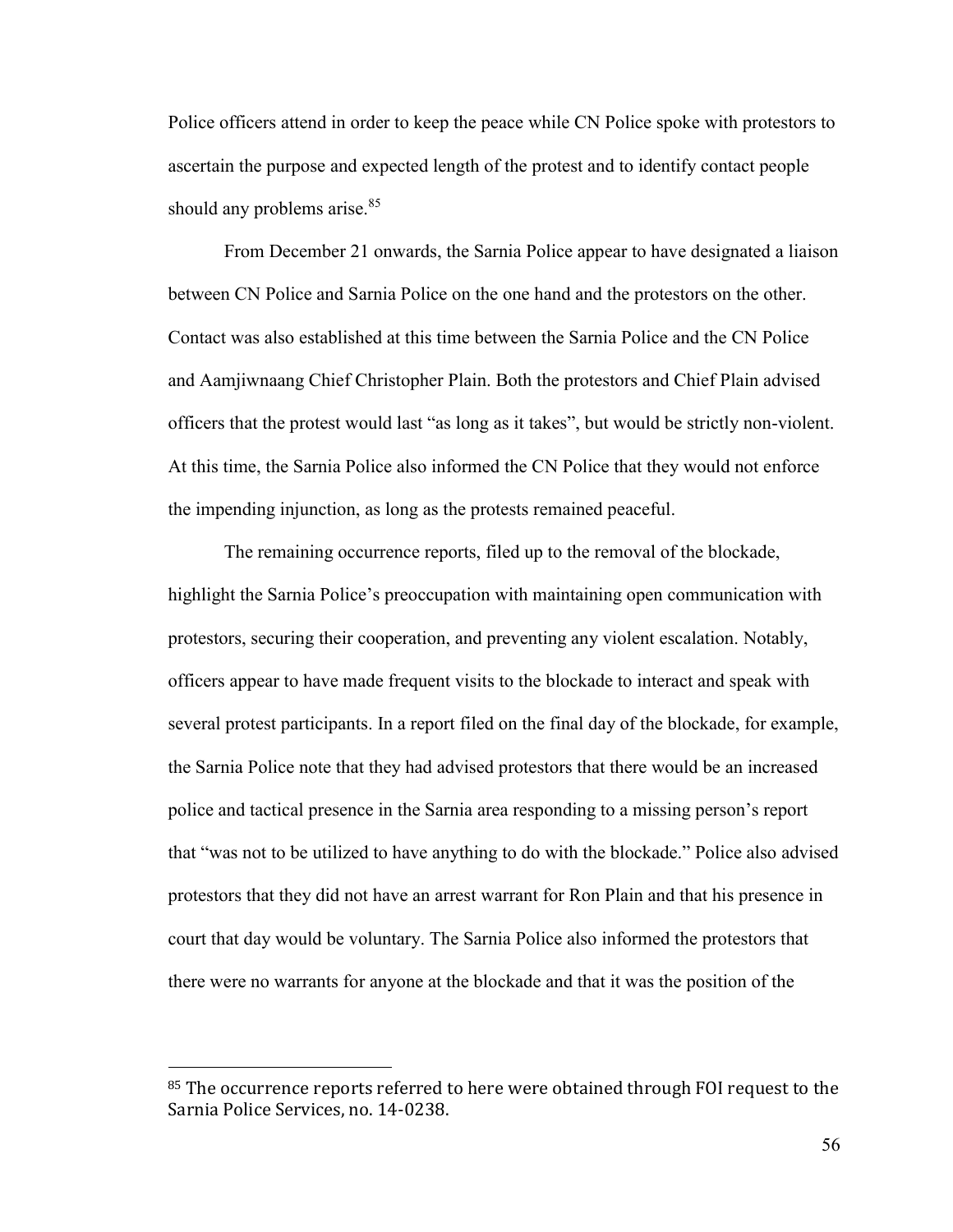Sarnia Police that they "would not be pursuing charges against anyone involved in the blockade."

Although the blockade eventually came to a peaceful conclusion, Sarnia Police Chief Nelson came under heavy criticism from Judge Brown, who had originally issued the court injunction against the Aamjiwnaang demonstrators. In a statement issued on January 7, Brown highlighted his "astonishment" with the Sarnia Police and said that courts need to be able to rely on police agencies to assist in enforcing court injunctions against demonstrators who won't stop unlawful acts.<sup>86</sup> Still, Police Chief Nelson defended his actions, claiming that the injunction allowed for police discretion and stating that Aboriginal policing still takes place in the shadow of Dudley George and the Ipperwash Inquiry.<sup>87</sup>

#### *The Ontario Provincial Police and the Tyendinaga Railway Blockade*

The approach taken by the Sarnia Police in response to the Aamjiwnaang blockade was not unique. This "soft" approach was be repeated by the Sarnia Police's provincial and federal counterparts in response to court injunctions issued to blockades that took place soon after near the Tyendinaga Mohawk Territory and Portage La Prairie. At 4:00pm on January 5, a small number of protestors from the Tyendinaga Mohawk Territory blockaded a portion of CN's main rail line near Belleville, effectively halting passenger and freight travel between Toronto and Montreal. At 9:30pm that evening, CN once again requested an injunction to have the tracks cleared, which was granted by Justice Brown. Given the high volume of traffic on this line and the damage caused to

<sup>86</sup> Ontario Superior Court of Justice, D.M. Brown J., Canadian National Railway Co. V. Doe et al., January 7, 2013, ONSC 115.

<sup>87</sup> Cathy Dobson, "Judge critical of Sarnia police actions to enforce court injunction," *Sarnia Observer, January* 8, 2013.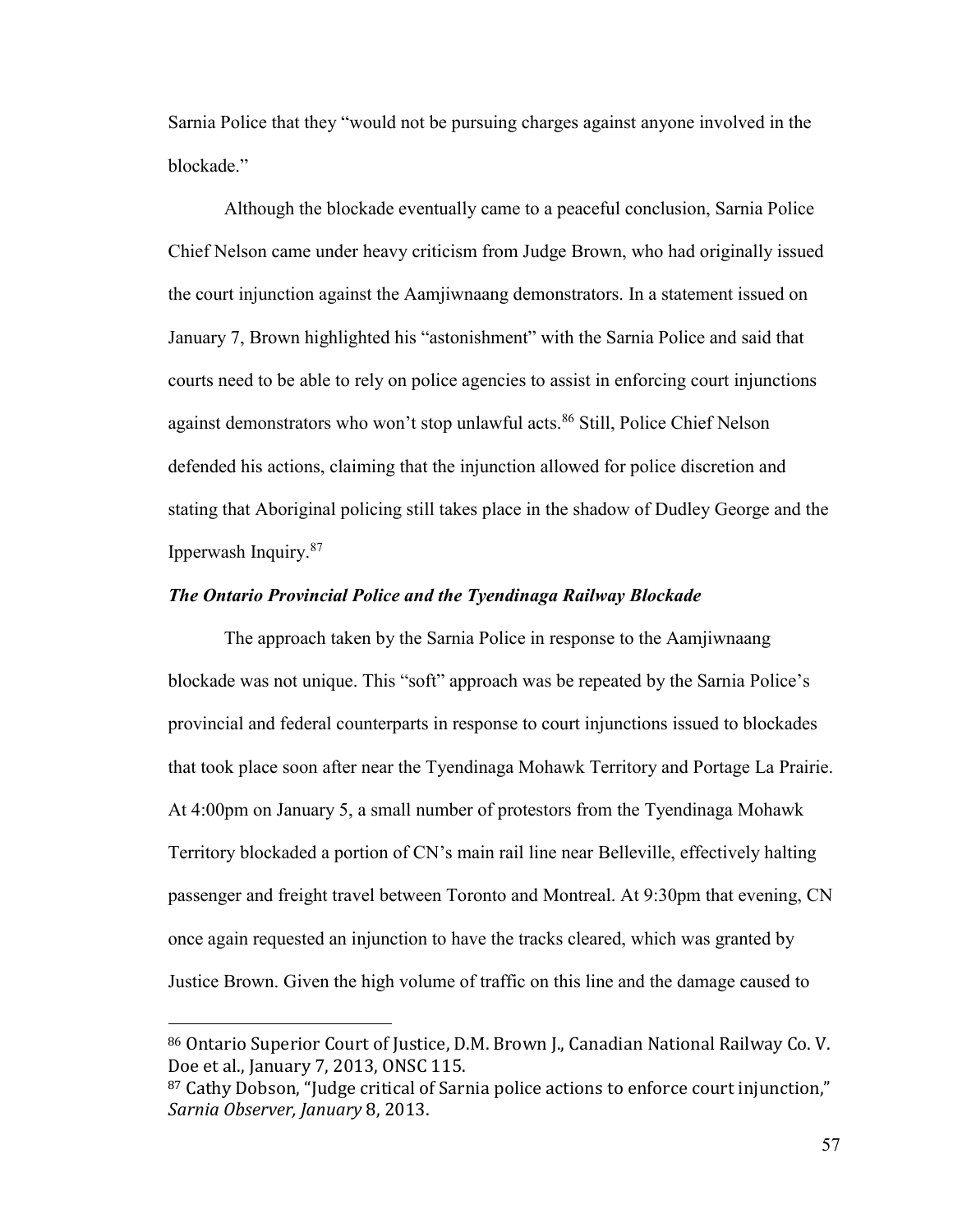CN, Justice Brown issued a time sensitive injunction that was to be served immediately by the local sheriff, with assistance from the OPP, and fully enforced by midnight.<sup>88</sup>

The CN line between Montreal and Toronto was indeed cleared by midnight, but to Judge Brown's frustration, it wasn't because of the injunction he had issued. After receiving a copy of the injunction around 10:30pm that evening, the local sheriff contacted the OPP officer on the scene of the blockade, who told her it was "too dangerous" to serve the injunction that night on the 15 protesters present. Rather than enforcing the time-sensitive injunction, the OPP informed the sheriff that they would reassess the situation and attempt to serve the injunction the next morning, well past the midnight *enforcement* deadline ordered by Judge Brown.<sup>89</sup>

Although protestors still ended the blockade around midnight, Judge Brown also levelled direct criticism at the OPP for its handling of the situation. In the same January 7 statement where he expressed his frustration with the Sarnia Police, Brown commented that the OPP's passivity "was most disappointing," "undercut the practical effect of the injunction order," and led him to doubt that a future exists "for the use of court injunctions in cases of public demonstrations." Responding to these criticisms in a video posted on YouTube on January 15, OPP Commissioner Chris Lewis defended his actions, saying that the OPP response to Idle No More blockades and demonstrations fit with an overall strategy developed in the aftermath of the 1995 police shooting death of Dudley George at Ipperwash Park, which stresses negotiation and minimal use of force.<sup>90</sup> The

<sup>88</sup> Canadian National Railway Co. V. Doe et al., ONSC 115.

 $89$  The Canadian Press, "Judge slams Ontario police for not ending First Nations rail blockade," CTV News, January 7, 2013.

 $90$  The Canadian Press, "OPP chief defends management of Idle No More protests," *CBC* January 15, 2013.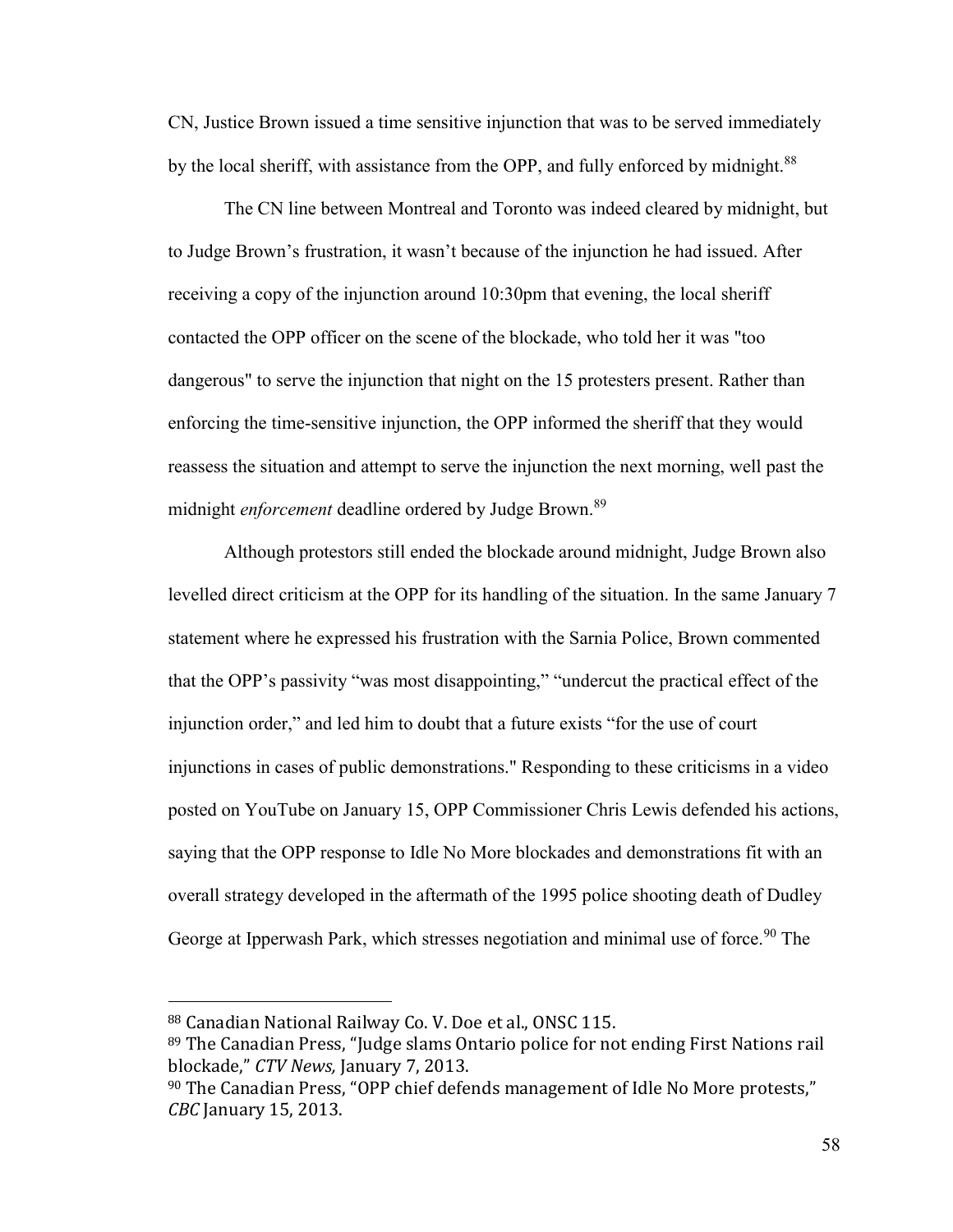overall strategy he refers to is undoubtedly the OPP's Framework for Police Preparedness for Aboriginal Critical Incidents.

#### *The Royal Canadian Mounted Police and the Yellowhead Blockade*

The RCMP took a similarly soft approach when responding to a protest near Portage la Prairie that took place on January 16, 2013. Late that morning, community members from nearby Long Plain, Roseau River and Sandy Bay First Nations gathered at a CN rail line crossing on Highway 16, a major east-west highway that connects Canada's four western provinces that is also known as the Yellowhead Highway. The day before protestors blocked road and rail traffic, CN had already requested and been granted an injunction by Justice Donald Bryk of the Court of Queen's Bench, Manitoba's Superior Court. The injunction declared that all blockades on CN rail lines in Manitoba between January 16 and 24 would be illegal, ordered all Indigenous protestors to leave CN property, and requested that RCMP make arrests if the injunction was disobeyed.<sup>91</sup>

Even though the RCMP served protestors with the injunction early that afternoon, protestors remained on the rail line for a further 6 hours without any arrests being made. In an article published in the Winnipeg Free Press, Peter Yellowquill, former chief of the Long Plain First Nation, is reported to have told the RCMP that the protestors intended to keep the rail blockade in place indefinitely and that protestors were ready to be arrested. After consulting amongst themselves, RCMP officers, led by the local detachment

<sup>91</sup> The Court of Queenǯs Bench, Manitoba, Donald Bryk, *Canadian National Railway Co. v. Terrance Nelson, John Doe, Jane Doe, et al.,* No. CI 13-01-81569.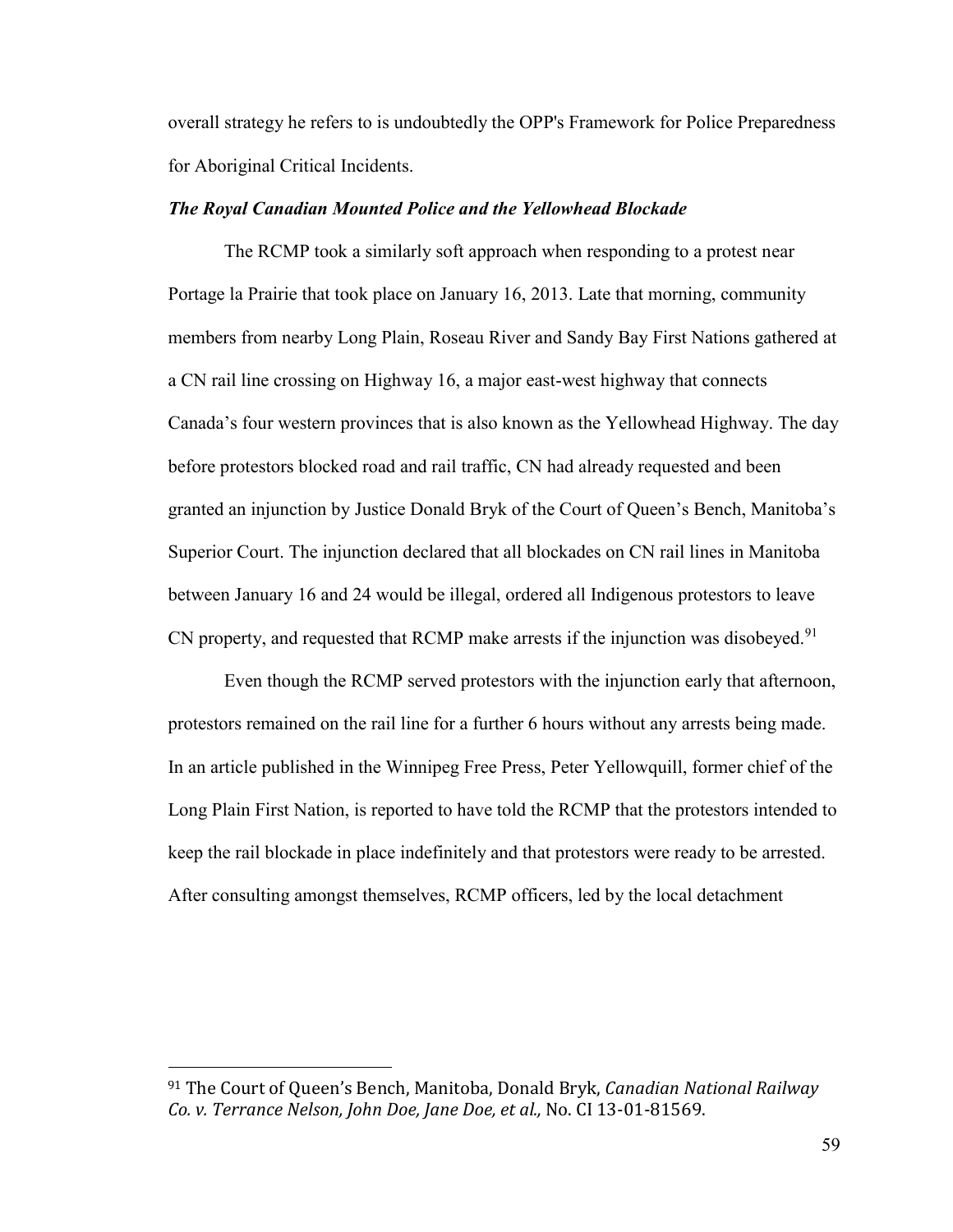inspector, are reported to have told protestors that they did not intend to arrest them and that they would instead focus on diverting traffic away from the area.<sup>92</sup>

In his decision to extend the province-wide CN injunction to February 19, Justice Bryk directly criticized the police authorities' handling of the demonstration near Portage La Prairie, stating that he found the lack of responsiveness to a direct court order by the RCMP to be "perplexing."<sup>93</sup> However, like the OPP and Sarnia Police, the RCMP defended its actions and issued the following statement:

The RCMP's objective is to balance the right (Charter) to peaceful demonstration as well as the safety of officers, the public, and demonstrators involved. In managing any type of demonstration, the RCMP will always take a measured response where open dialogue with organizers is favoured and the use of force is always a last resort.<sup>94</sup>

In an article published later that year in the *Gazette,* the RCMP's quarterly law

enforcement magazine, the RCMP's measured and collaborative approach to Idle No

More is credited for having kept protests "safe and peaceful for everyone."<sup>95</sup>

My assessment of the RCMP, OPP, and Sarnia Police's response to Idle No More

blockades suggests that police framed these events as matters of local law enforcement or

maintenance of public order. However, to stop there and only engage in a comparison

between law enforcement agencies' policies and the actions of front-line forces would

<sup>&</sup>lt;sup>92</sup> "Protestors end CN rail blockade near Portage la Prairie," Winnipeg Free Press, January 16, 2013.

<sup>&</sup>lt;sup>93</sup> Dan Grummet, "RCMP responds to Manitoba judge comment," Global News, January 25, 2013.

<sup>94</sup> Grummet, "RCMP responds to Manitoba judge comment."

<sup>&</sup>lt;sup>95</sup> Sigrid Forberg, "Demonstrations of Moderation," Gazette Magazine 75, no. 2 (2013). Accessed online on June 20, 2015 at http://www.rcmp-

grc.gc.ca/gazette/vol75no2/cover-dossier/protest-manifestation-eng.htm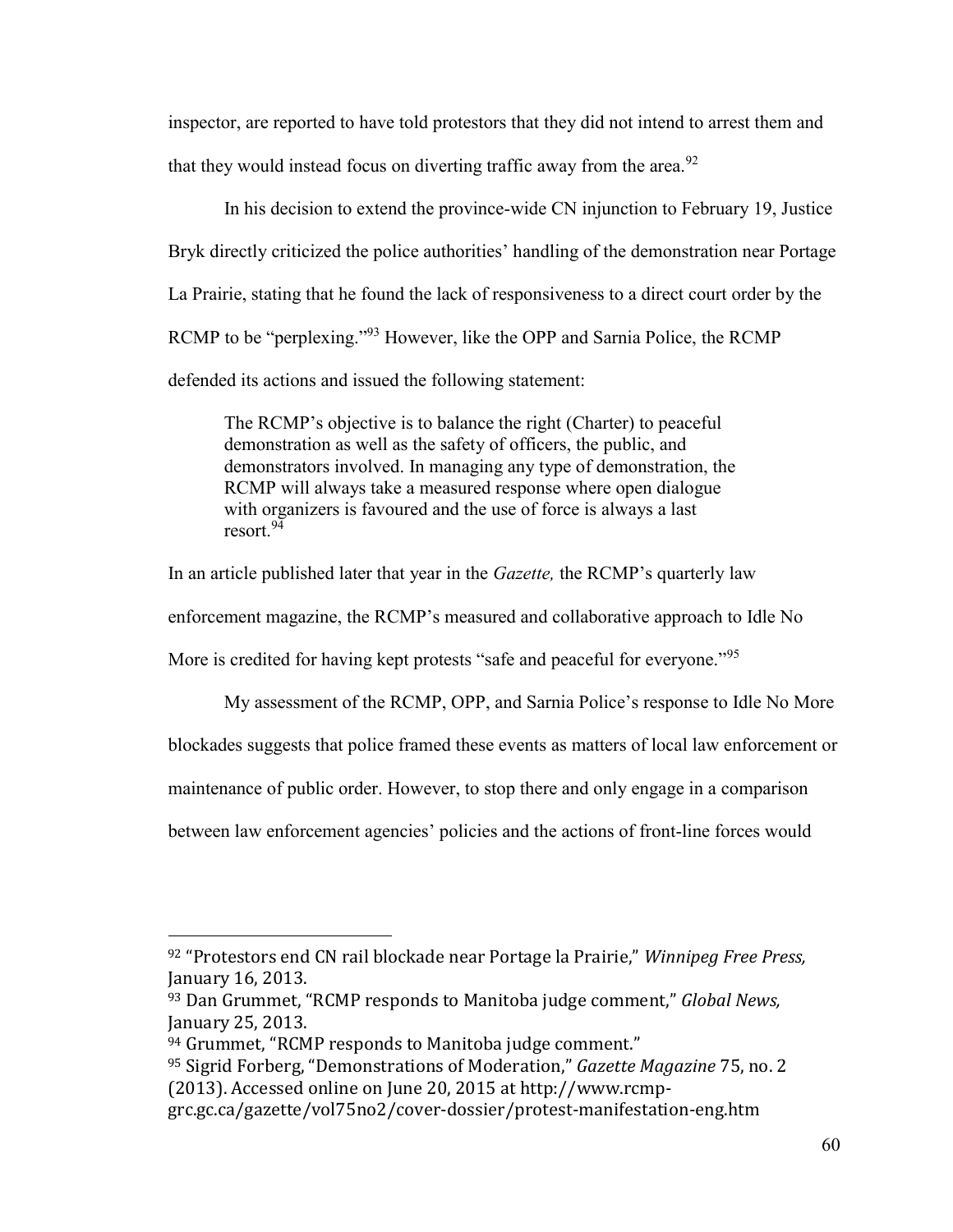limit my analysis to official rhetoric and the most visible and easily studied aspects of the state's response to Idle No More.

In the next chapter, I attempt to overcome this limitation by examining some of the less visible practices mobilized by police in response to Idle No More. By broadening the scope of my analysis beyond the overt actions of law enforcement agencies and revealing what was happening behind closed doors, I demonstrate that the state's responses, including the response by Canadian law enforcement agencies, primarily framed Idle No More as a security threat.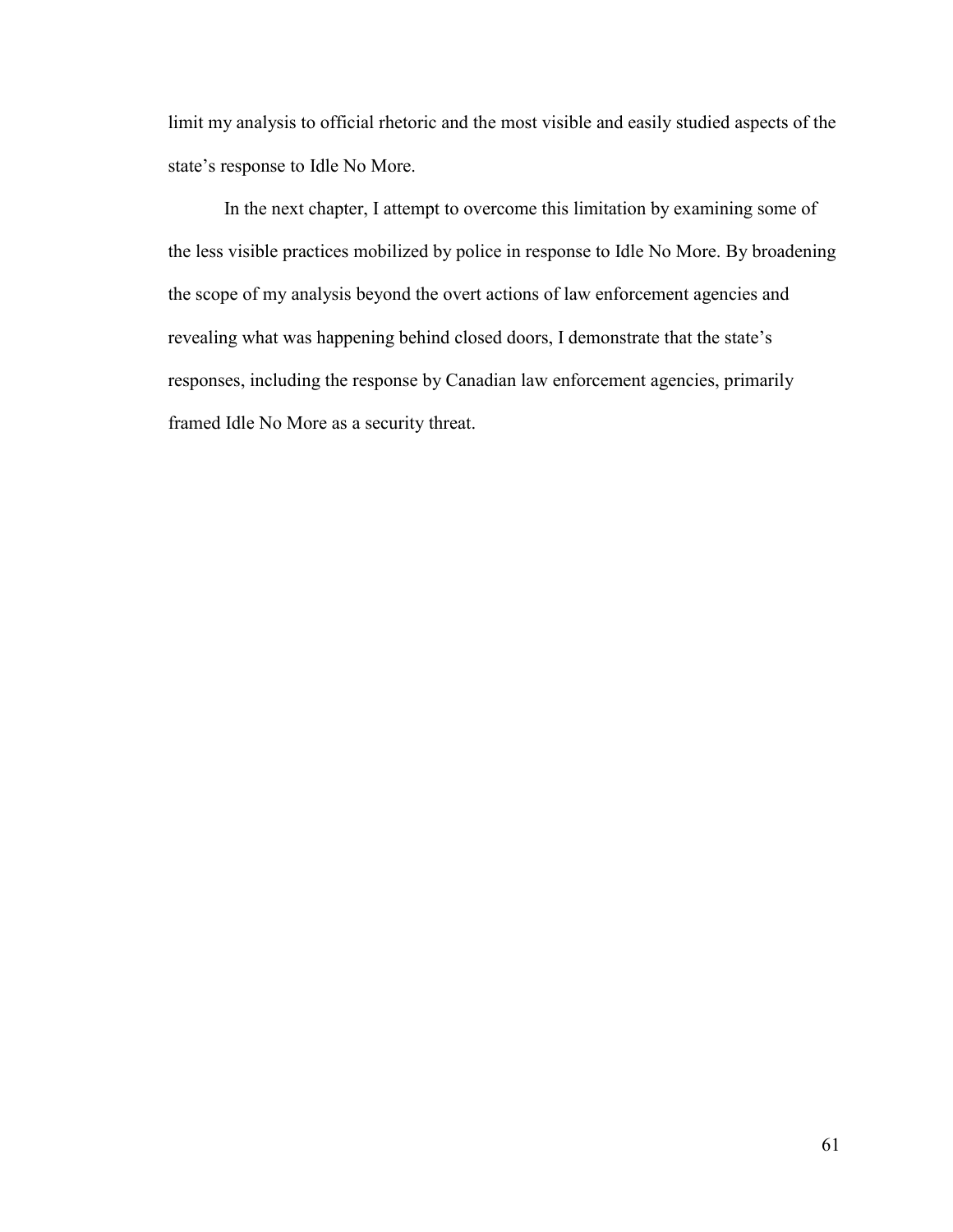#### **Chapter 4: An "Intelligent" Approach to Indigenous Protest Policing**

On October 17, 2013 the RCMP served an injunction at an anti-fracking camp near Rexton, NB, where community members from nearby Elsipogtog First Nation were blocking a highway and holding exploration vehicles used by SWN Canada, a Houstonbased energy firm, to search for shale gas deposits in New Brunswick. Soon after, RCMP tactical units, with some officers clad in black or wearing camouflage and wielding assault weapons, raided the camp. The raid immediately triggered violence between the Mi'kmaq and their supporters and the RCMP. One shot was fired, which the RCMP said did not come from its officers, and a Molotov cocktail was thrown at police during the initial stages of the raid. By the end of the day, the RCMP had arrested 40 protesters and seized hunting rifles, ammunition and crude explosive devices.<sup>96</sup>

Before establishing the camp, Mi'kmaq from Elsipogtog and other nearby Indigenous communities, with support from Acadians and Anglophones in the area, had led a months-long fight against SWN Resources Canada throughout the region's highways and back roads. The protests had been driven by concerns that the discovery of shale gas would lead to hydraulic fracturing. Although these environmental protests fall outside of the scope of my investigation,  $97$  the RCMP's use of coercive policing tactics against Indigenous protests in New Brunswick still raises the question: What guides the use of soft and hard protest policing tactics by Canadian law enforcement agencies?

<sup>&</sup>lt;sup>96</sup> Jorge Barrera, "Ottawa prepared for nation-wide protests following RCMP Elsipogtog raid: documents," APTN National News, January 8, 2014. <sup>97</sup> The environmental protests in New Brunswick were frequently linked in the media and government reports to Idle No More. Although Idle No More likely influenced the protests near Elsipogtog, this thesis is focused on Idle No More specific events between December 2012 and March 2013.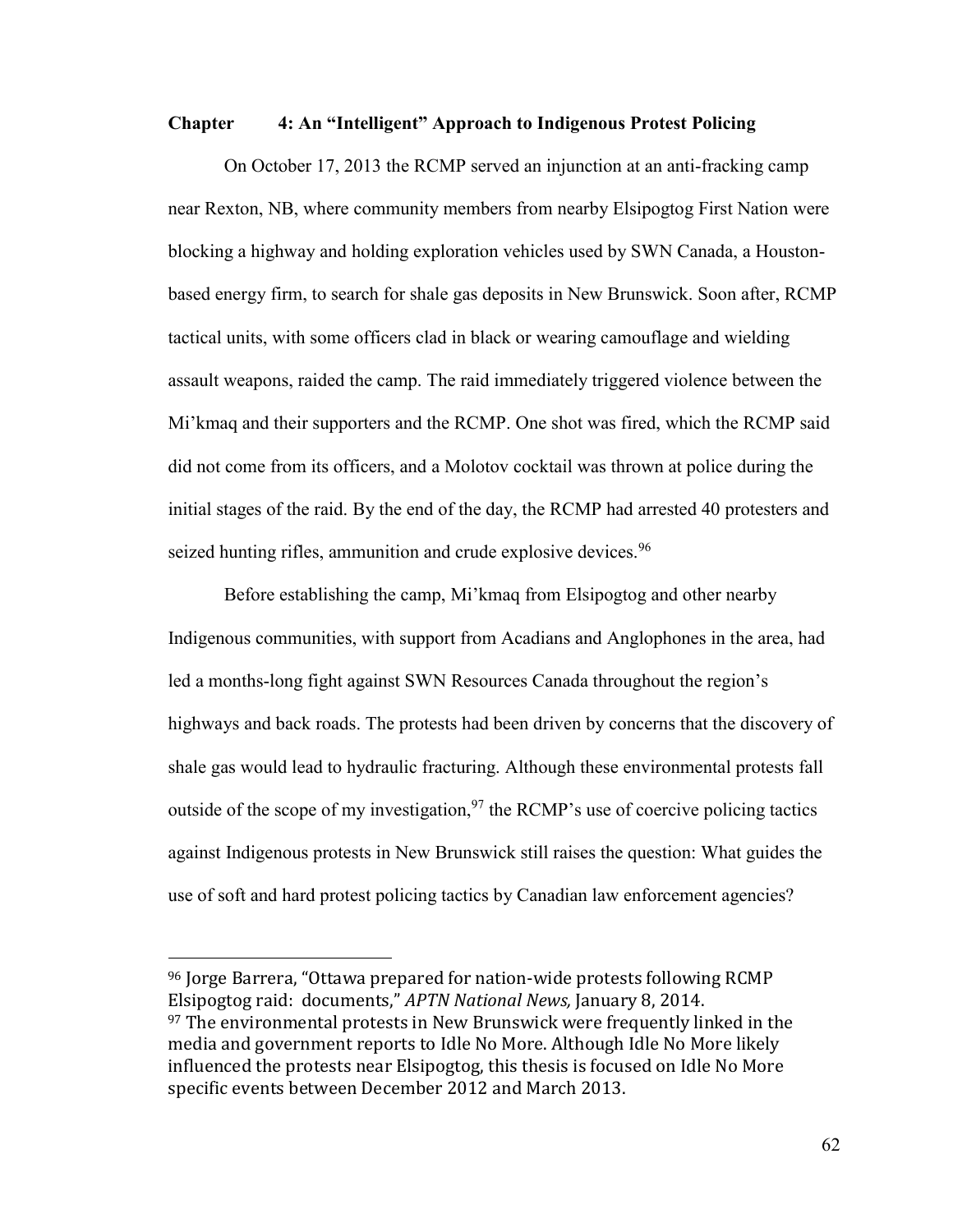In this section, I examine the less visible activities – or practices not typically associated public order policing – that were entwined with front-line Idle No More protest police operations. I offer evidence that federal, provincial, and municipal law enforcement agencies gathered intelligence that framed Idle No More as a potential source of violence and serious criminal activity. I also demonstrate that the "soft" approach taken by front-line police forces was guided by the use of intelligence produced through multi-agency collaborations that blurred conventional scales of Canadian law enforcement and national security.

This chapter is divided into two sections. In the first section, I consider the universal adoption in Canada of an approach to law enforcement called "intelligence-led policing" and the role that intelligence plays in the contemporary policing of mass demonstrations. Next, I consider how anti-terror legislation and the proliferation of multiagency collaborations involving law enforcement and intelligence agencies have blurred the boundary between security and criminal intelligence work.

In the second section, I use records obtained through access to information and freedom of information requests to examine less visible aspects of the police response to Idle No More. I explore the intelligence-gathering activities carried out by the RCMP, OPP, and Sarnia Police in relation to Idle No More. I also highlight the RCMP and OPP's use of incident reports and threat assessments circulated by the Government Operations Centre.

#### *Intelligence-Led Policing in Canada*

Before examining the less visible aspects of the police response to Idle No More, it is useful to review the near universal adoption of an "intelligence-led" approach to law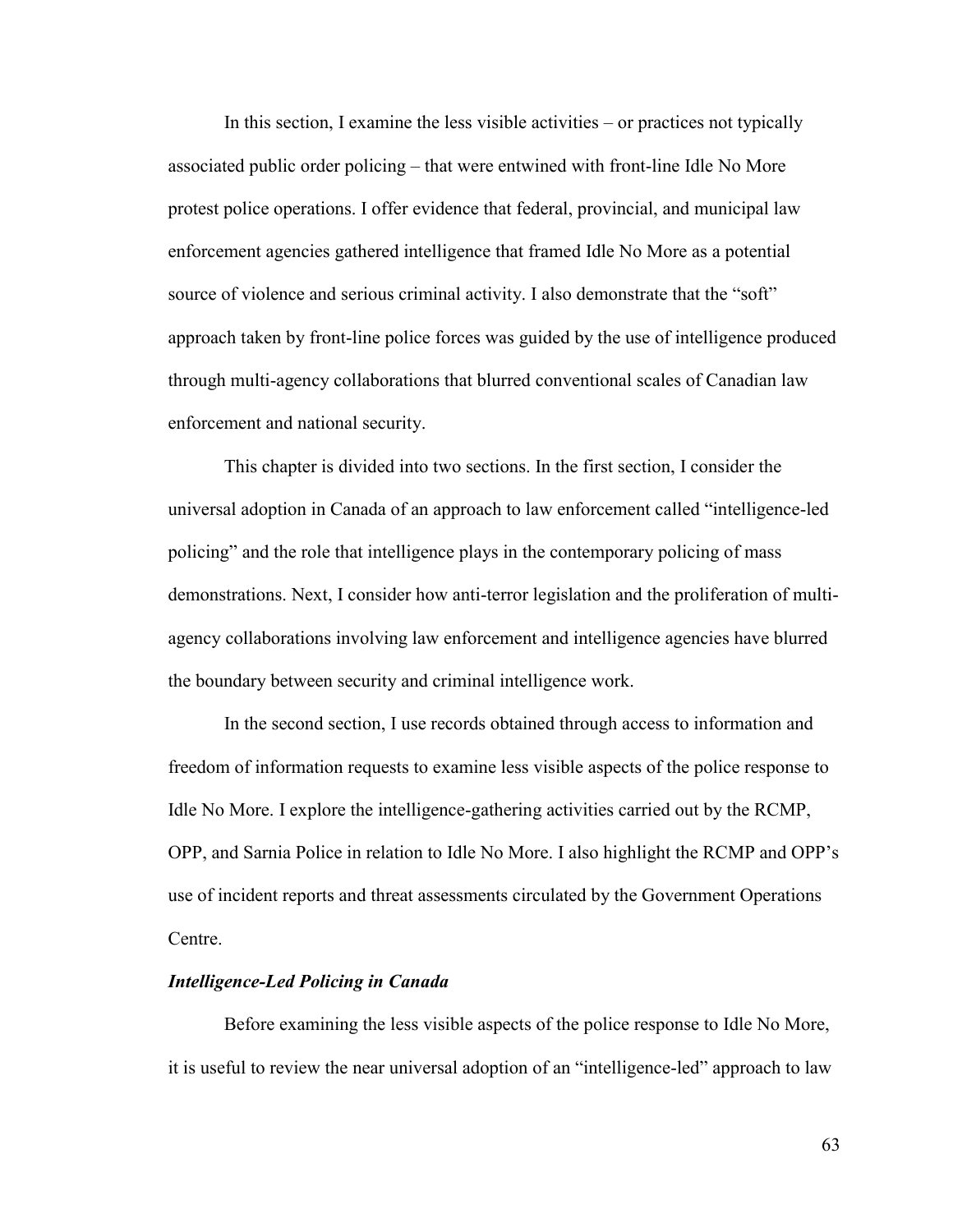enforcement by Canadian police. Before 1984, the RCMP was the principal authority in the Canadian intelligence community. The RCMP's intelligence work was carried out under several names: the Special Branch in the 1950s, the Directorate of Security and Intelligence in the 1960s, and the Security Service beginning in the 1970s. Up to this time, however, the RCMP's intelligence gathering activities focused primarily on identifying and countering threats to national security.

The year 1984 marked a dramatic change in the way that the Canadian intelligence community was organized and carried out its activities. That year, the Canadian Security Intelligence Service was created in order to separate national security related intelligence work from law enforcement activities, as recommended in the MacDonald Commission's 1981 final report. Although law enforcement and security intelligence functions were separated into two separate organizations, the two agencies were intended from the outset to have a symbiotic relationship. The form of cooperation to be taken up between the RCMP and CSIS was outlined in legislation as well as a memorandum of understanding; each agency was intended to have different, yet complementary responsibilities and powers.

After CSIS was created, the RCMP retained its duties in collecting evidence and arresting suspects for national security-related *criminal* offences. CSIS, on the other hand, had no law enforcement powers, meaning that CSIS was barred from detaining, arresting, and interrogating suspects. CSIS also lacked the mandate and the legal authority to take direct action to counter national security threats. Instead, CSIS was only authorized to provide advance warning about activities that may have constituted a threat

64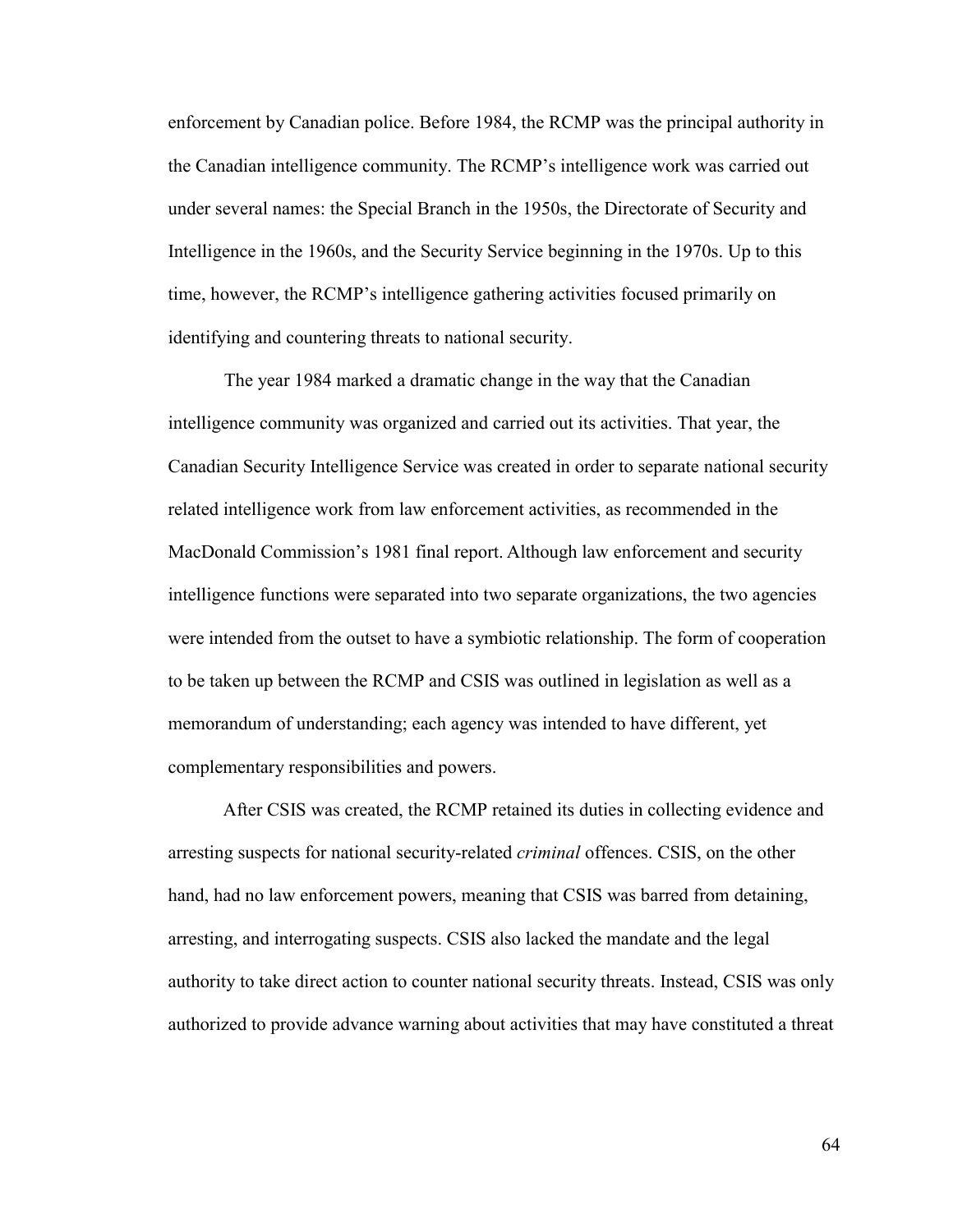to national security to Canadian law enforcement agencies, to intelligence units of other federal department and agencies, and to provincial and municipal governments.

Even though CSIS took over primary responsibility for Canadian *security*  intelligence operations, the Mounties maintained a significant intelligence-gathering capability. The RCMP Security Service's legacy and the return of officers who had left the force temporarily to join CSIS supported the official adoption of an intelligence-led approach to law enforcement by the RCMP in the late  $1980s$ .<sup>98</sup> This approach is characterized by the collection and analysis of information about potential crimes, which is used to produce *criminal* intelligence. Unlike security intelligence, as Stewart indicates, criminal intelligence is used by police officers to support crime-prevention and criminal-apprehension activities.<sup>99</sup> In other words, criminal intelligence is explicitly concerned with anticipating breaches of the law whether or not they involve nationalsecurity related offences.

Virtually all police forces in Canada, as Stewart notes, have developed a capacity for intelligence gathering and taken on a more "proactive" or "preventative" approach to law enforcement since the 1990s.<sup>100</sup> In Ontario, for example, the OPP Intelligence Bureau anticipates, monitors and assists in the prevention and disruption of criminal activities and monitors individuals or groups involved in organized, sophisticated and professional crimes. The Intelligence Bureau is also responsible for monitoring suspected terrorist organizations/persons and groups involved in civil disobedience. In both cases, the

<sup>&</sup>lt;sup>98</sup> Kostas Rimsa, "The Horsemen," Inside Canadian Intelligence: Exposing the New *Realities of Espionage and International Terrorism,* ed. Dwight Hamilton, Toronto: Dunburn Press (2006), 51.

<sup>&</sup>lt;sup>99</sup> James G. Stewart, "Intelligence Analysis of Transnational Crime: Assessing Canadian Preparedness," The Journal of Conflict Studies 16, no. 1 (1996). <sup>100</sup> Stewart, "Intelligence Analysis of Transnational Crime."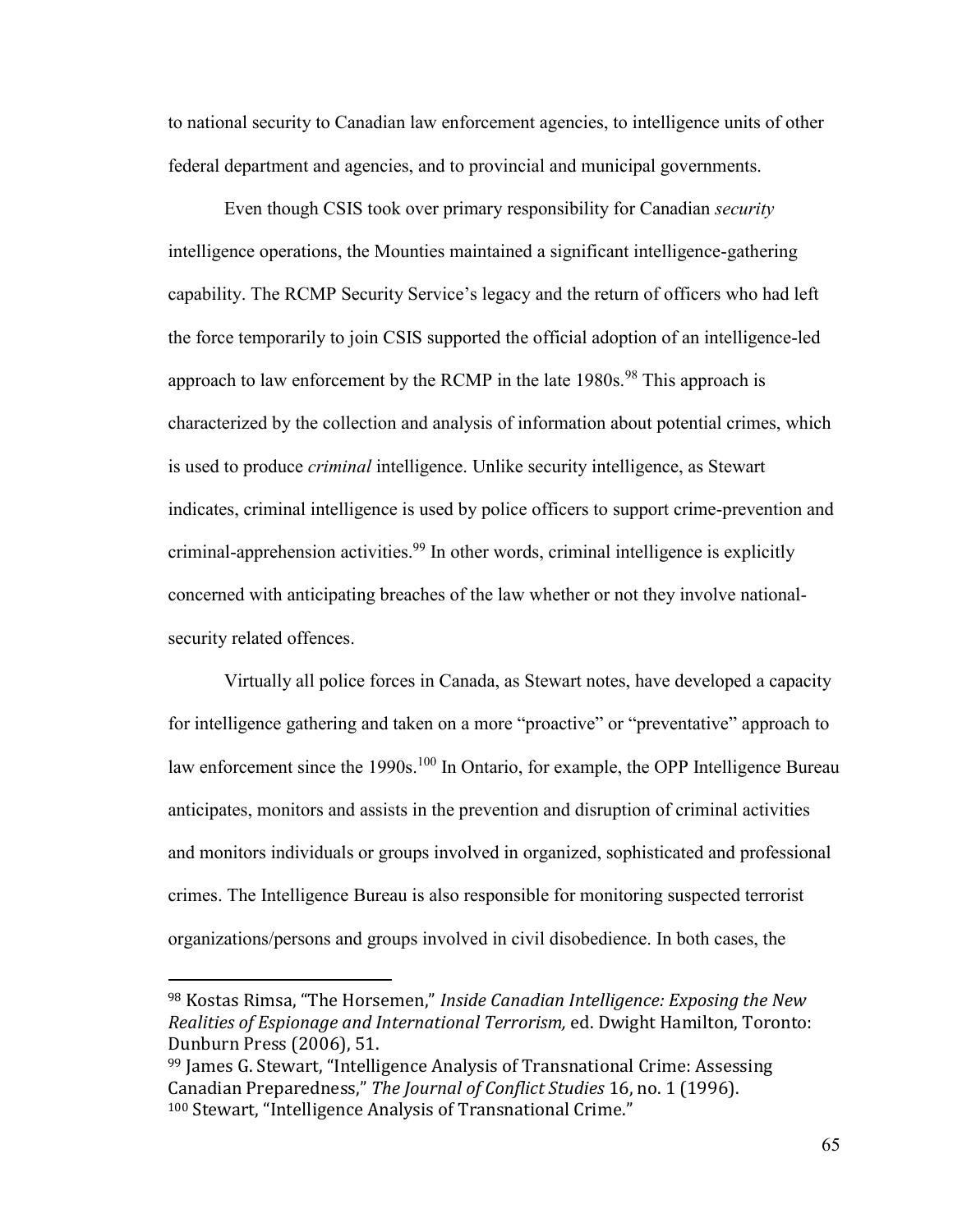Bureau collects and analyzes information, which is then shared with law enforcement partners and "stakeholders" as intelligence. Notably, in 2006, the OPP Intelligence Bureau made it a goal to improve communication with Aboriginal communities and First Nations police services "in order to create a better system of relationships with First Nations institutions and a better intelligence capacity."<sup>101</sup>

Under provincial adequacy standards, all municipal police forces in Ontario are required to maintain a capacity for criminal intelligence gathering. Municipal law enforcement agencies gather intelligence primarily to support local crime-prevention and criminal-apprehension activities. In Sarnia, the local force's Intelligence Section is responsible for monitoring local criminals and criminal activity.<sup>102</sup> The Sarnia Police Intelligence Officer, who leads the Section, is responsible for liaising with other law enforcement agencies at the municipal, provincial, national, and international levels and serves as a member of the Criminal Intelligence Service of Ontario, which is a provincial bureau of the Criminal Intelligence Service of Canada.<sup>103</sup>

### *Blurring the Boundaries: Criminal and Security Intelligence*

 $\overline{a}$ 

The McDonald Commission and the Canadian Security Intelligence Service Act (1984) emphasized that the RCMP and CSIS would act as the principal authorities in two separate intelligence systems: one established for the enforcement of the law and another

<sup>&</sup>lt;sup>101</sup> OPP Intelligence Bureau GHQ, "OPP Intelligence Services: A Comparison of 1995 to 2006" Ipperwash Inquiry (2006).

<sup>102</sup> Sarnia Police Service, "A Citizen's Guide to Sarnia Police Service" (2010). <sup>103</sup> The Criminal Intelligence Service of Canada was created in 1970 to serve as a central clearinghouse for information on organized crime in Canada. Over the following decades, CISC slowly grew to include a central bureau in Ottawa as well as nine provincial bureaus, such as the Criminal Intelligence Service of Ontario, which mirrors the CISC. The CISC, headed by the RCMP, and CISO, headed by the OPP, gather raw data and specific intelligence and pool it for further refinement and analysis by several municipal and provincial police forces.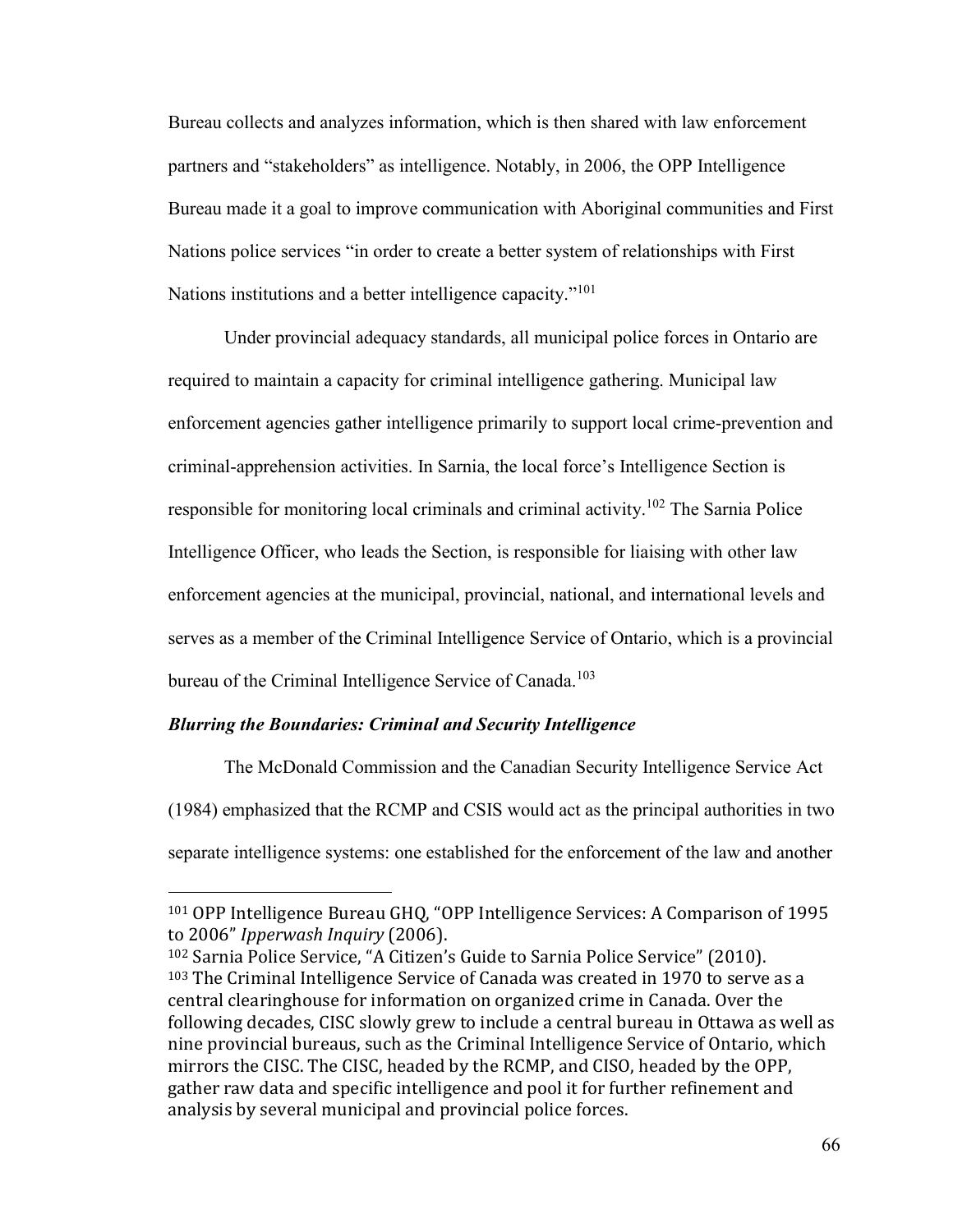for the protection of national security. Since then, the distinction between *criminal* intelligence and *security* intelligence has been reproduced in official and dominant academic discourses.<sup>104</sup> However, since 2001, as Monaghan and Walby suggest, the criminal and security intelligence systems have become increasingly integrated through networked surveillance practices that are enabled by anti-terrorism laws and facilitated by multi-agency collaborations involving law enforcement and security agencies.<sup>105</sup>

First, the introduction of anti-terrorism laws and amendments that have been made to the Criminal Code and other legislation have criminalized virtually all actions relating to terrorism. The criminalization of actions relating to terrorism, as Rimsa argues, has in turn "narrowed the gap between security and criminal intelligence as well as between CSIS and the RCMP."<sup>106</sup> The introduction of anti-terrorism laws, as Dafnos argues, has also granted law enforcement agencies enhanced investigative powers, particularly in relation to surveillance, and made it easier for law enforcement agencies to exchange information and intelligence with security agencies.<sup>107</sup>

The production of intelligence through multi-agency collaborations involving law enforcement agencies, national intelligence agencies, and other government departments and agencies has further blurred the conventional scales of local law enforcement and national security in recent years. For example, according to a report by Diabo and

 $\overline{a}$ 

 $105$  Jeffrey Monaghan and Kevin Walby, "Making up 'Terror Identities': security intelligence, Canada's Integrated Threat Assessment Centre and social movement suppression," *Policing & Society* 22, no. 2 (June 2012): 133-151. 106 Rimsa, "The Horsemen": 50.

<sup>&</sup>lt;sup>104</sup> Stewart, "Intelligence Analysis of Transnational Crime."

 $107$  Tia Dafnos, "Beyond the Blue Line: Researching the Policing of Aboriginal Actvisim Ussing Access to Information," in *Brokering Access: Powr Politics, and Freedom of Information Process in Canada,* eds. Mike Larsen and Kevin Walby, Vancouver: UBC Press (2012): 226.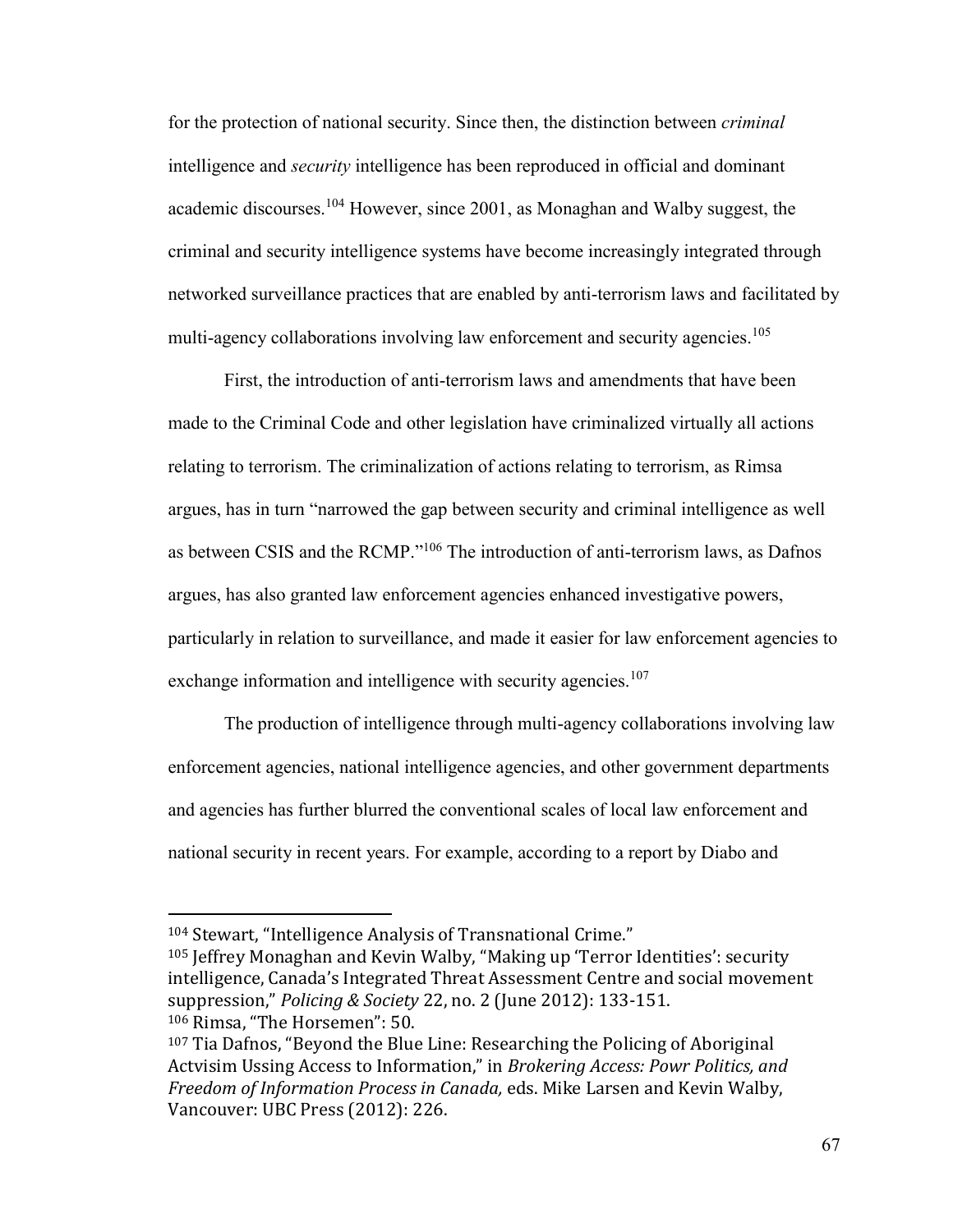Pasternak, the RCMP partnered in 2007 with CSIS, the OPP, Sûreté du Québec, municipal police, Natural Resources and Aboriginal Affairs Canada to establish the Aboriginal Joint Intelligence Group, which was mandated to "produce and disseminate intelligence concerning conflict and issues associated with Aboriginal communities."<sup>108</sup> Although it was initially created to monitor the Assembly of First Nations' 2007 National Day of Action, the AJIG continued to produce weekly "Situation" and annual "Communities of Concern" reports until November 2009.

These reports, which were disseminated to approximately 450 recipients in law enforcement, government, and "industry partners," profiled Indigenous communities with specific ongoing or potential conflicts that could lead to "civil disobedience and unrest." These included "grievances pertaining to land claims, treaty disputes, environmental issues, economic and sovereignty disputes, internal conflict and social issues." In 2011, after the AJIG's activities had been exposed, an RCMP spokesperson told the *Toronto Star* that even though the unit had been dismantled at *headquarters* in 2009, the RCMP could not confirm or deny if the AJIG's work was being carried out elsewhere by the RCMP under another name or program.<sup>109</sup>

The use of intelligence produced by law enforcement agencies themselves and through multi-agency collaborations has had a significant impact on the way that frontline police forces attempt to manage mass demonstrations in Canada. Although Canadian law enforcement agencies have officially adopted a soft approach to public order

 $108$  Diabo and Pastarnak, "Canada has had first nations under surveillance: Harper has prepared for first nations 'unrest'," First Nations Strategic Bulletin 9, no. 1-5 (2011): 1-23.

<sup>&</sup>lt;sup>109</sup> Tim Groves & Martin Lukacs, "Mounties spied on native protest groups," The *Toronto Star,* December 4, 2011.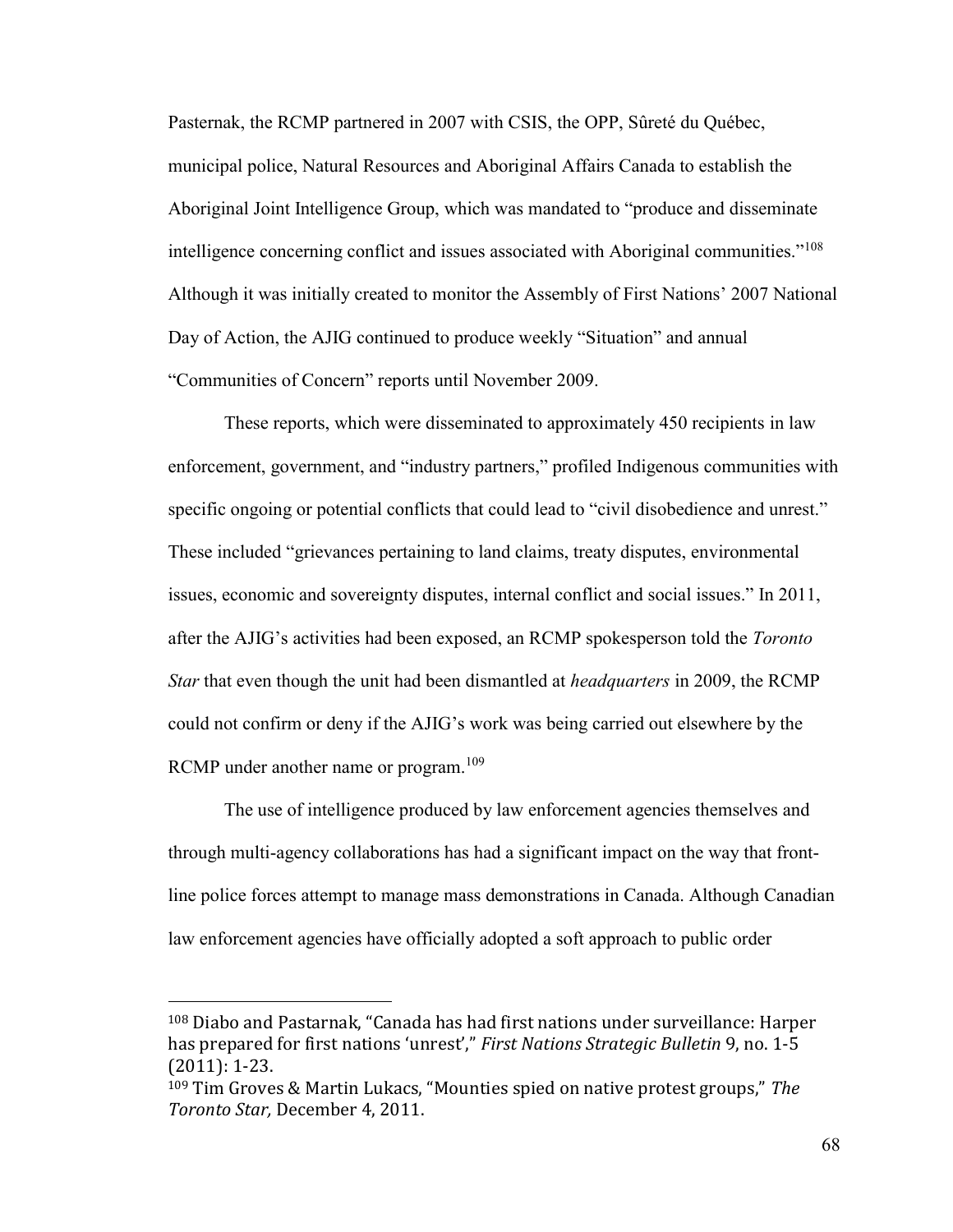policing, critical researchers have argued that police actually tend to employ complex hybrid approaches. More specifically, researchers contend that police have become increasingly reliant on intelligence gathered on protest participants in order to determine when and how to use force to maintain public order during a mass demonstration.

For example, in her analysis of police practices in Canada and the United States, Wood demonstrates that the policing of mass protests has become more militarized and more dependent on intelligence gathering since 1995.<sup>110</sup> In her research on the policing of Indigenous people's activism in Ontario, Dafnos has also shown how the adoption of "negotiation-based" and "measured" approaches to Indigenous protest policing by the OPP and RCMP has been entwined with less visible intelligence gathering activities and backed up by the threat of intervention from increasingly militarized police forces.<sup>111</sup>

## *Gathering Intelligence: The RCMP and Contract and Aboriginal Policing*

The soft approach taken by front-line officers in response to Idle No More was guided, at least in part, by intelligence on activists, groups and events associated with the movement that was produced by federal, provincial, and municipal law enforcement agencies. Based on an analysis of records obtained through ATI requests, it is clear that the RCMP was closely monitoring Idle No More protests across the country from December 2012-2013. One internal document that appears to have been drafted in April 2013 indicates that the RCMP had established a "Federal Policing Intelligence Coordination team" in early January to monitor events surrounding Idle No More and to produce situational awareness and intelligence products. The document, titled National

<sup>110</sup> Lesley J. Wood, *Crisis and Control: The Militarization of Protest Policing,* London: Pluto Press (2014).

 $111$  Dafnos, "Beyond the Blue Line" and Dafnos, "Pacification and Indigenous Struggles."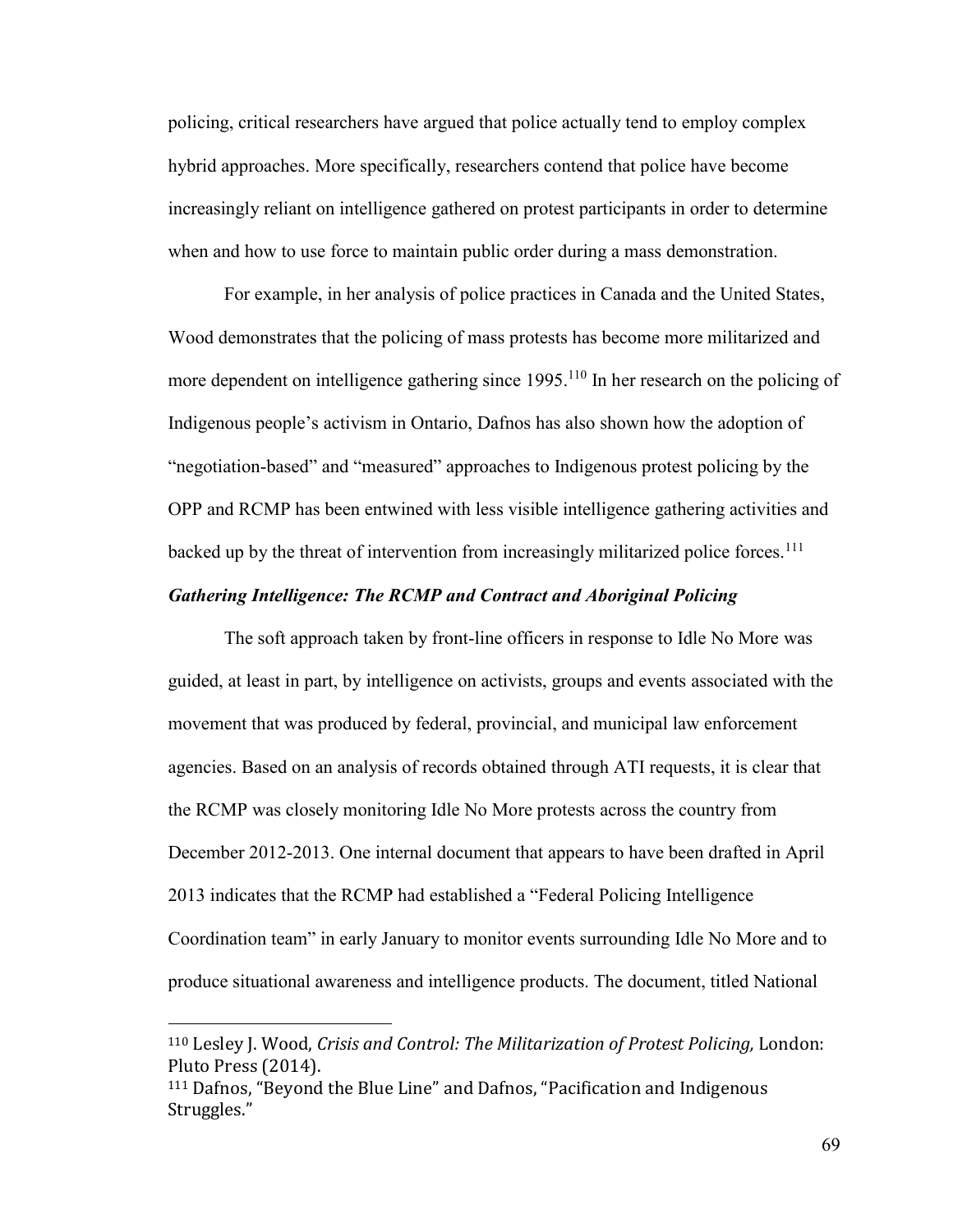Aboriginal Demonstrations and Protests: Framework for Defining the RCMP's Coordinated National Intelligence support, also indicates that the Intelligence Coordination team had set up a specific account to manage the large influx of Idle No More related emails. A footnote included in the document states that the the Intelligence Coordination team had received 575 emails and tracked approximately 1000 Idle No More related events as of April  $8.112$ 

After acknowledging the role that front-line police play providing "strategic awareness" and information to headquarters, the RCMP's coordination framework describes the options available to Contract and Aboriginal Policing (CAP) for using the RCMP's national intelligence capacity to monitor of events surrouding Idle No More. Since CAP is responsible for managing all areas of contract policing within the RCMP, which includes Provincial, Territorial, Municipal and Aboriginal policing, national intelligence capacity would be made available to front-line officers in Indigenous and non-Indigenous communities across the country under this framework. The document proposes three response levels to be used in order to "determine the associated information and intelligence support" to be provided by the Intelligence Coordination team: situational awareness (level I), elevated watch (level II), and critical response (level III). Unfortunately, it was not possible for me to determine precisely what information and intelligence support would be provided at each level due to heavy redactions.

Other internal documents prepared at headquarters by the Criminal Intelligence Branch give further insight into the RCMP's Idle No More intelligence gathering

<sup>112</sup> RCMP, *National Aboriginal Demonstrations and Protests: Framework for Defining the RCMPǯs Coordinated National Intelligence support* (April 2013). Obtained through ATI request to RCMP A-2013-01297.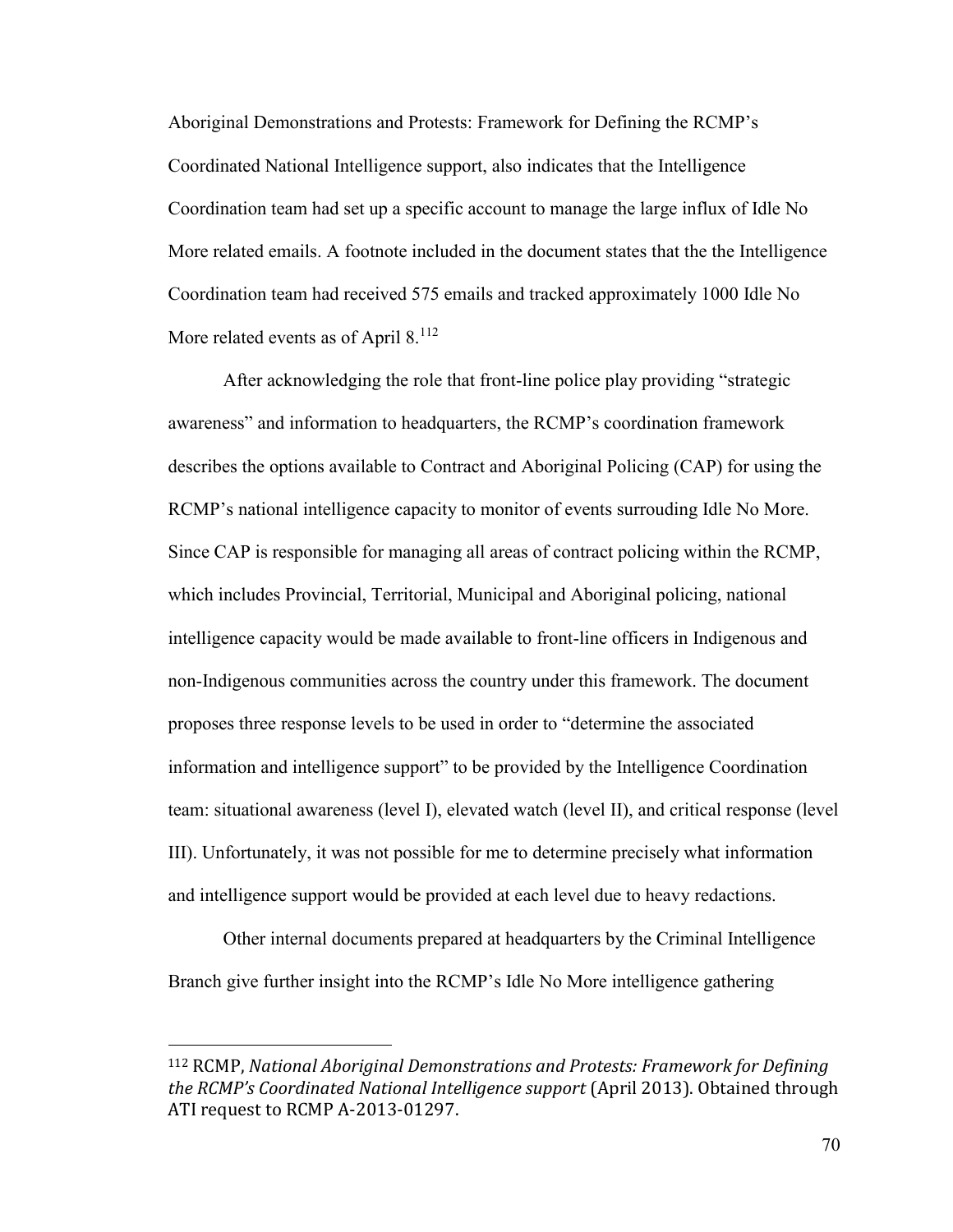activities. Daily situation reports, which were prepared every day for RCMP senior management from at least January 1 to Februrary 15, provided a summary of Idle No More protests and blockades and taking place within a 72-hour period, including events that had occurred in the previous 24 hours and events expected to take place in the next 24 hours.To prepare these reports, the RCMP's Criminal Intelligence Branch drew on open sources, including news reports and social media, as well as intelligence that had been gathered and shared by front-line police services the country. In each report, identified protests and blockades were organized by province and presented in a chart that included a brief description as well as the number of participants, date, time, and location of each event.<sup>113</sup>

As the daily situation reports reveal, the RCMP followed an impressive variety of Idle No More related events from headquarters. For example, the Criminal Intelligence Branch in Ottawa monitored international solidarity protests, including a flash mob drum circle that took place in Presque Isle, Maine on January 5, as well as nationallycoordinated protests, such as the Canada-US border crossing protests that also occurred on Janaury 5. The Criminal Intelligence Branch also kept tabs on Idle No More related protests and blockades in all parts of Canada, including in areas where the RCMP is not responsible for public order policing, such as in Ontario and Québéec, where provincial and municipal police share this responsibility. The Criminal Intelligence Branch also monitored disruptive direct actions, such as the Aamjiwnaang railway blockade, as well

<sup>113</sup> RCMP Criminal Intelligence HQ, *Daily Situation Report – Protests Aboriginal-based Issues,* January 1 to Februrary 15. Obtained through ATI request to RCMP A-2013- 01297.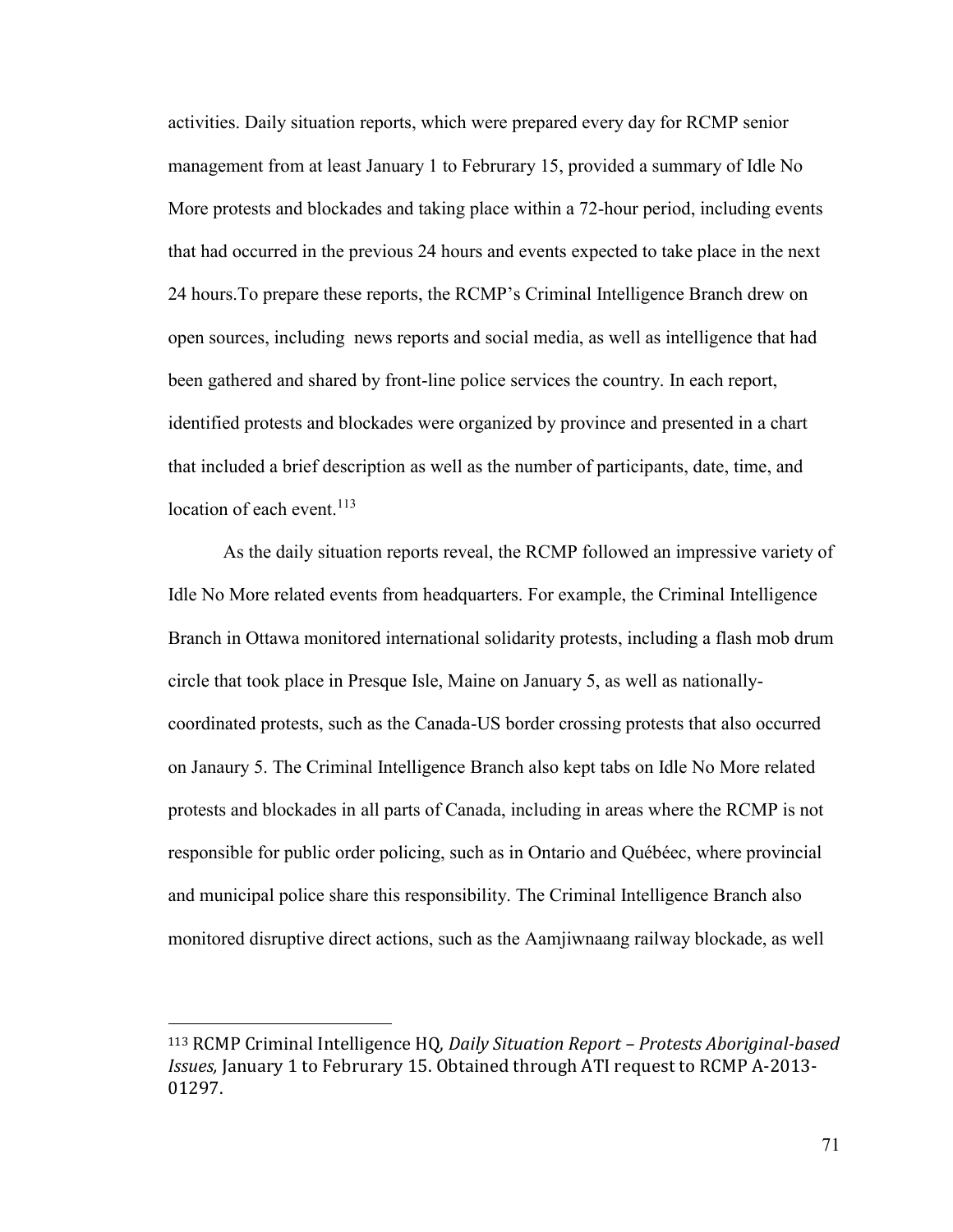as events that the RCMP deemed to be lawful and orderly, including a "teach-in" that took place at Carleton University on January 24.<sup>114</sup>

# *Gathering Intelligence: The Sarnia Police and Ontario Provincial Police*

Together, two sets of records obtained through FOI requests filed with the OPP<sup>115</sup> and the Sarnia Police<sup>116</sup> and a letter<sup>117</sup> I received from the Sarnia Police confirm the existence of Idle No More-related intelligence records held by both agencies. Despite being heavily redacted or withheld entirely, the volume of intelligence records suggests that the Sarnia Police and the OPP had a significant interest in Idle No More: 45 pages worth of intelligence records were withheld entirely by the OPP and intelligence-related redactions were made throughout the Sarnia Police's 14 page release package and the 23 page release package from the OPP. The Sarnia Police also withheld an unspecified volume of intelligence records, which I had sought, unsuccessfully, through a third FOI request.

Since the release packages and the representation letter provided specific explanations for why records were redacted or withheld, it is possible to discern key details about the Sarnia Police and OPP's Idle No More intelligence gathering activities

<sup>114</sup> RCMP Criminal Intelligence HQ, *Daily Situation Report – Protests Aboriginal-based Issues,* January 24. Obtained through ATI request to RCMP A-2013-01297. <sup>115</sup> Records obtained through FOI request to the Ministry of Community Safety and Correctional Services, no. A-2014-03935.

<sup>116</sup> Records obtained through FOI request to the Sarnia Police Services, no. 14-0238. <sup>117</sup> On September 8, 2014, I filed two separate freedom of information request with the Sarnia Police seeking records relating to the policing of protests associated with Idle No More and the CN railway blockade at Aamjiwnaang. On December 1, 2014, one of my requests was denied in its entirety under sections  $8(1)(c)$ ,  $8(1)(g)$ , 8(2)(a), and 14(2)(f) of the Municipal Freedom of Information and Privacy Protection Act. After appealing the decision to the Information and Privacy Commission of Ontario, I received a "representation" from the Sarnia Police Service that provided a detailed justification for the denial.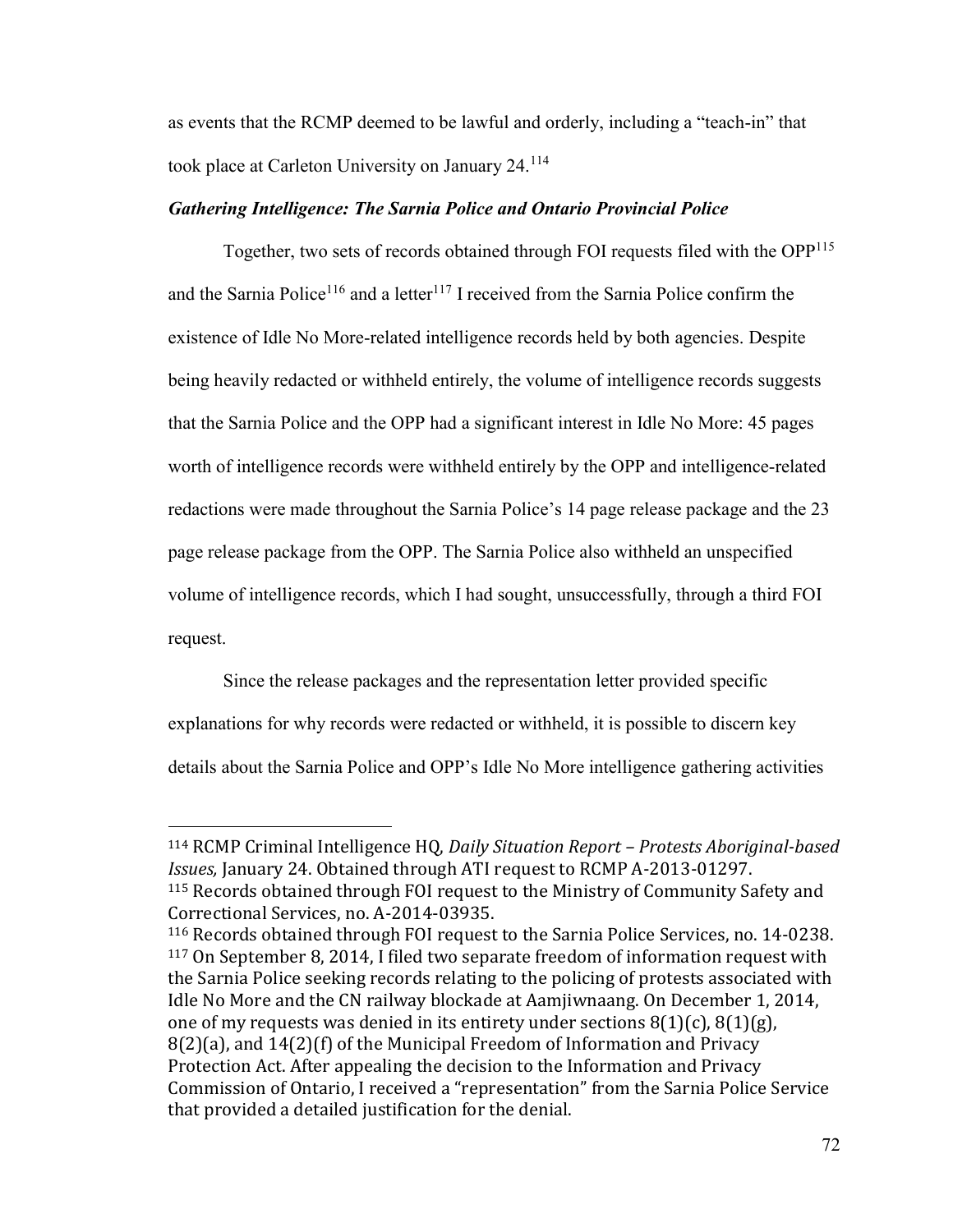in the Sarnia area. The representation and the OPP release package, for example, indicate that both police services used confidential informants, among other confidential sources, to collect information relating to Idle No More activities around Sarnia. Most of the police services' interest and activity appears to have been centred on two separate events: the Aamjiwnaang railway blockade and an Idle No More solidarity march.

The Aamjiwnaang railway blockade, which I describe at length in chapter 4, lasted from December 21, 2012 until January 2, 2013. The march, which occurred on December 24, 2012, was organized by members of Aamjiwnaang First Nation and attended by approximately 150 protesters. After meeting at Sarnia City Hall, participants walked down a 2km stretch of highway 402 towards the Bluewater Bridge, a major Canada/USA border crossing. According to an OPP occurrence report, around 40 OPP officers were dispatched by the Lambton detachment and Highway Safety Division to monitor the situation and divert traffic. However, the total number of police officers involved was likely higher since the Sarnia Police and the OPP Provincial Liaison Team had also dispatched an unspecified number of their own officers to the march.

The representation also confirms that the intelligence produced by members of the OPP and the Sarnia Police and exchanged with other law enforcement agencies contained information "in regards to many individuals who were involved in different aspects of the protests, marchers and occupations in question."<sup>118</sup> The personal information that was collected on these individuals, according to the representation, included the race, age, sex, marital or family status, and criminal history of individuals involved in the protest in various roles of participation. The intelligence produced and shared by the Sarnia Police

<sup>118</sup> Appellant Representation Letter (personal communication) received from the Sarnia Police Services in regards to unsuccessful FOI request no. 14-0238.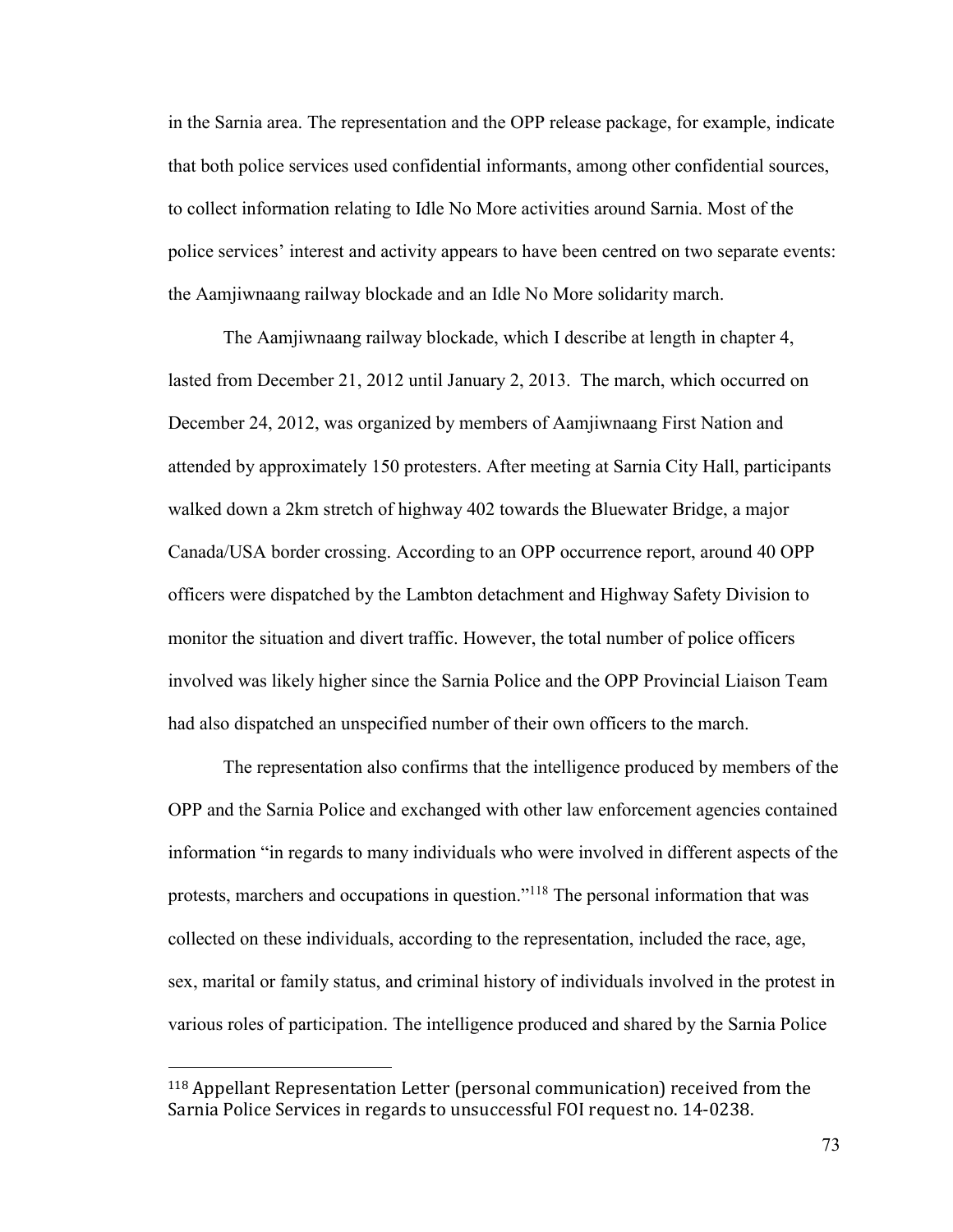and OPP also included "the racial or ethnic origin and political beliefs or associations of several individuals."<sup>119</sup>

## *Circulating Intelligence: The GOC and Law Enforcement Agencies*

In addition to gathering their own intelligence on Idle No More and its participants, law enforcement agencies regularly received briefs, incident/situation reports, event matrices, and maps from the Government Operations Centre, which fulfilled a similar function to the AJIG that had been established by the RCMP in 2007. As I show in greater detail in chapter 7, the future-oriented, *strategic* intelligence that was shared by the GOC was produced through multi-agency collaboration that included provincial police and the RCMP, national security agencies, emergency management offices, and other government departments and agencies without an exclusive law enforcement or security mandate.

The RCMP, OPP, and the Sarnia Police all shared intelligence with the GOC and its partner agencies relating to Idle No More. The Aamjiwnaang railway blockade was the subject of a series of intelligence products that cite law enforcement agencies, national security agencies, and other government departments and agencies as reporting sources. These intelligence products were distributed to the RCMP, OPP, and Sarnia Police and a wide range of other "emergency management" and "critical infrastructure" partners.<sup>120</sup>

<sup>119</sup> Appellant Representation Letter (personal communication) received from the Sarnia Police Services in regards to unsuccessful FOI request no. 14-0238. <sup>120</sup> GOC, *Situation Report,* ST-122 12A to ST-122 12-F, December 28, 2012- January 2, 2013. Obtained through the following access to information requests to Public Safety Canada: A-2012-00408, A-2012-00438, and A-2013-00160.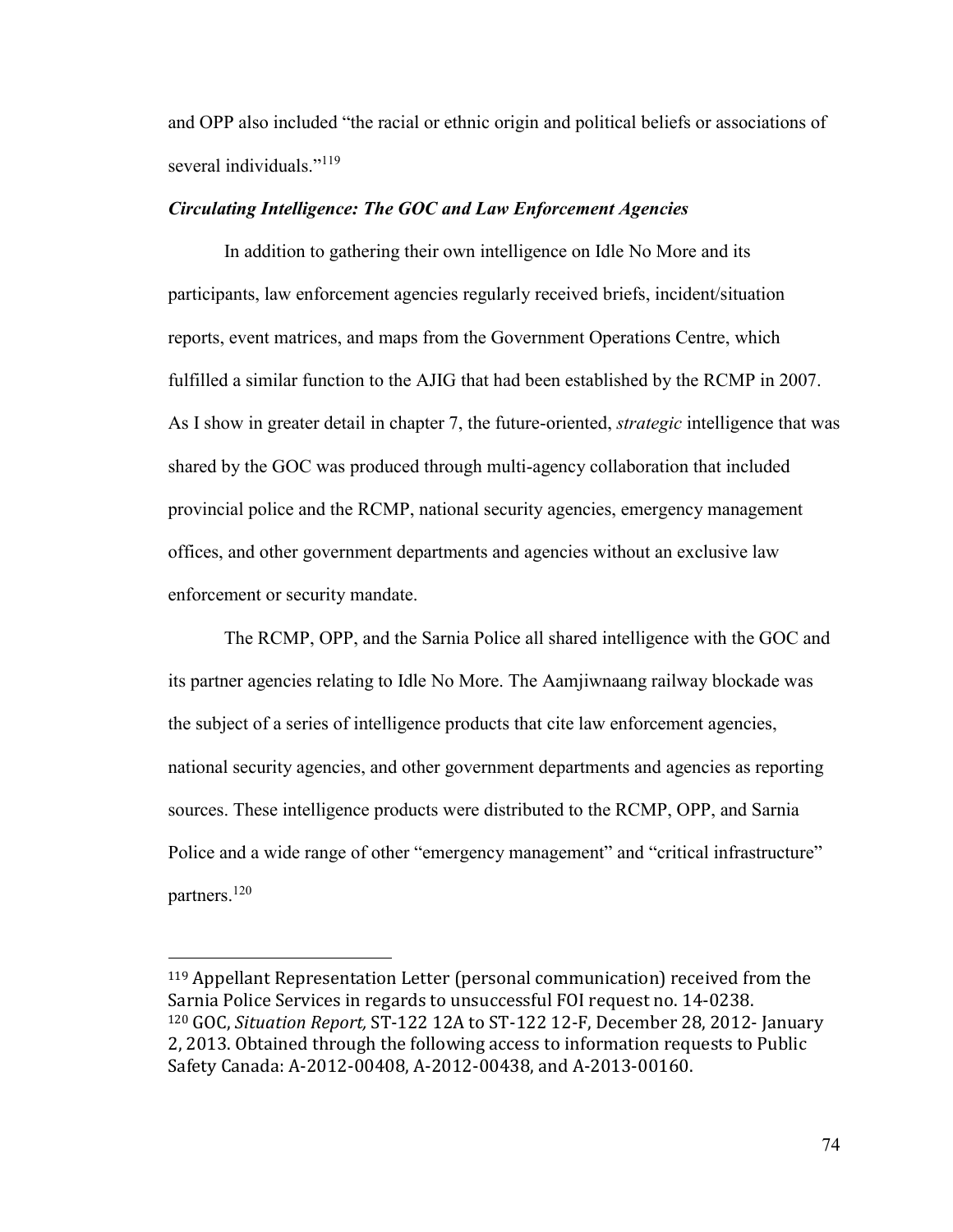From December 28 to January 1, for example, the GOC circulated daily situation and incident reports that describe the Aamjiwnaang railway blockade and assess the protest's risk of violence and impact on critical infrastructure. These reports were distributed to law enforcement agencies, such as the Sarnia Police, citing the RCMP, OPP and information and intelligence gathered by CSIS, the Integrated Terrorism Assessment Centre, Aboriginal Affairs and Northern Development Canada, Emergency Management Ontario, Transport Canada, the Canada Border Services Agency, and Public Safety Canada regional offices as reporting sources. Although most of the restricted addendums that accompanied these reports were withheld, the GOC threat assessments indicate that the blockade was peaceful but had disrupted rail operations into Sarnia's Chemical Valley.<sup>121</sup> Significantly, on December 28, the GOC also stated that it had established contact with ITAC, Canada's anti-terror intelligence agency, to continue monitoring developments.

On January 2, the GOC also circulated a report that cites TC and the OPP as reporting sources. This report was released to AANDC, CBSA, the RCMP, CSIS, and PSC and describes a protest that was being planned for January 5. The report indicates that the protest would likely shut down or cause delays on the Bluewater Bridge, which connects Sarnia to Port Huron, Michigan.<sup>122</sup> This section of the report warns that the Bluewater Bridge Authority "would not tolerate and bridge closures/slowdowns." Like many others reports issued by the GOC, this report was accompanied by geomatic

<sup>121</sup> GOC, *Situation Report,* ST-122 – 12 A, December 28. Obtained through access to information request to PSC A-2013-00160. <sup>122</sup> "Idle No More protestors planning to block Blue Water Bridge traffic on Saturday," The Observer, January 5, 2013.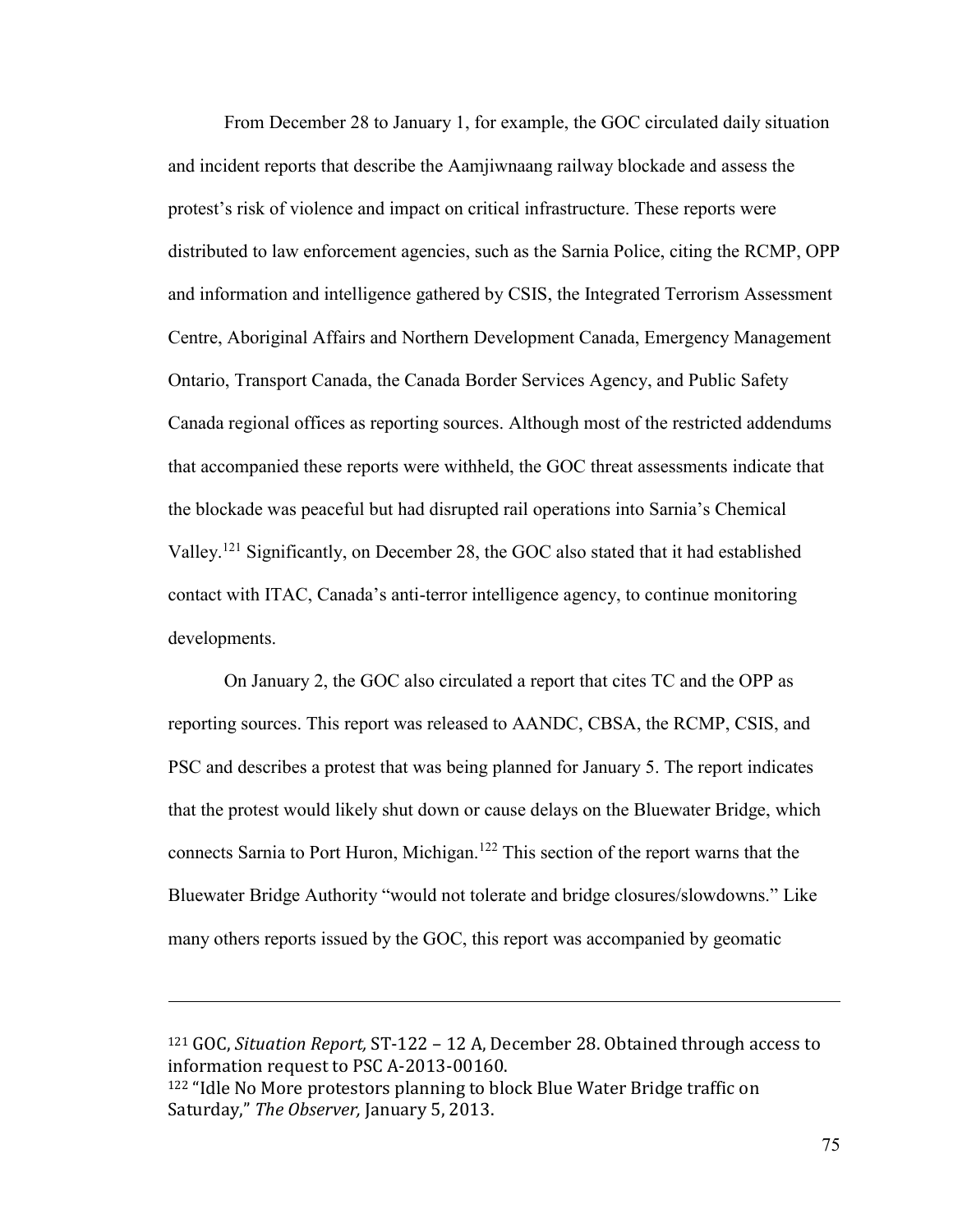products mapping out the location of the blockade and the planned Bluewater Bridge protest.

The January 2 report also contained a more detailed analysis of the Aamjiwnaang railway. More specifically, the GOC assessed the potential impact of the blockade court injunctions, the appearance of protest spokesperson Ron Plain's in court in Sarnia, and the 24-hour adjournment of court proceedings against Plain. The GOC concludes that the adjournment was likely a strategic move aimed at avoiding a contempt of court charge against Plain, which the GOC suggests could have lead to a violent escalation at the blockade. If the Sarnia Police was unable to negotiate a peaceful resolution by January 2, the report indicates that the OPP was preparing to "assist" in the removal of protestors if necessary.<sup>123</sup>

Unfortunately, I was not able to determine precisely how the OPP would have helped the Sarnia Police remove protestors or respond to an "escalation" at Aamjiwnaang because the necessary records were either withheld or delayed by the OPP. Nevertheless, Dafnos' critical analysis of the OPP's Framework for Police Preparedness for Aboriginal Critical Incidents and Aboriginal Initiatives Building Respectful Relationships and her investigations into the OPP's response to Indigenous protests at Caledonia and Tyendinaga suggest that the OPP would have activated and prepared to deploy an OPP integrated response team with enhanced coercive capacities.<sup>124</sup>

Although it is only possible to speculate based on the records I have obtained, it is likely that the Aamjiwnaang blockade and other Idle No More Protests in Ontario would have activated the OPP's integrated response protocol, which is automatically triggered

<sup>123</sup> GOC, *Situation Report,* ST-122 – 12 F, January 2, 2013. GOC, Email, A-2013-00160. 124 Dafnos, "Beyond the Blue Line": 63-64.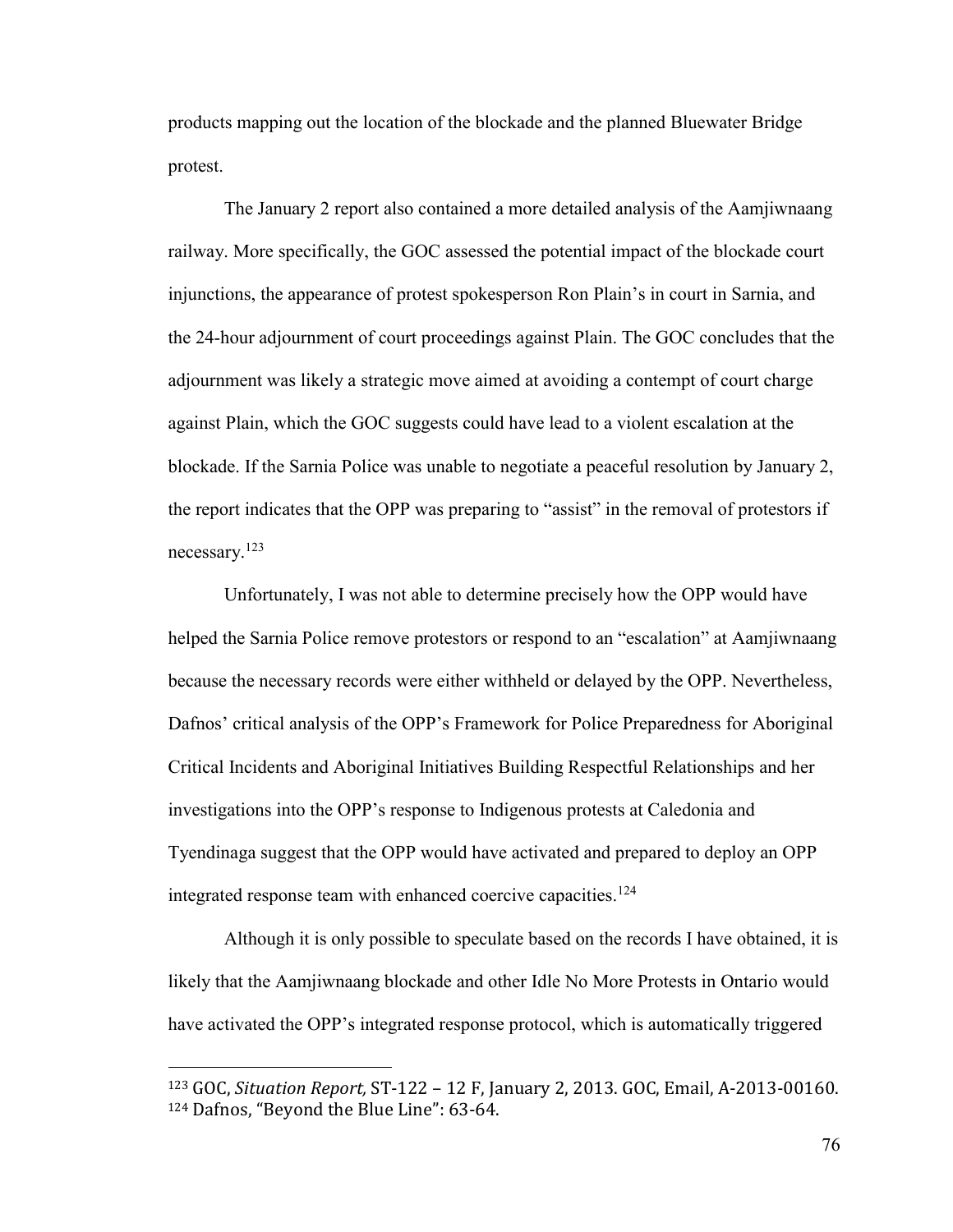in response to "high risk" situations, including "Aboriginal critical incidents." This includes the mobilization, and sometimes deployment, of militarized Emergency Response Teams (ERT), Tactical Response Units (TRU), and crisis negotiators under a central command structure. Although the militaristic response protocol seems to be at odds with the stated purpose of the Framework for Police Preparedness for Aboriginal Critical Incidents, as Dafnos argues, the Framework designates *any* protest involving Indigenous people or relating to treaty or Aboriginal rights in Ontario as a high risk "critical incident." Although heavily redacted, emails sent between the Lambton OPP, the OPP Aboriginal Critical Incident Hub, and the OPP Emergency Operations Centre on December 24 regarding the blockade also suggest that the OPP considered the situation at Aamjiwnaang to be "high risk."<sup>125</sup>

Even though my investigation has focused on the RCMP, OPP, and Sarnia Police Services intelligence gathering and sharing activities, particularly in relation to Idle No More protests that took place near Aamjiwnaang First Nation and Sarnia, it is possible to draw some broader conclusions about the response by Canadian law enforcement agencies to Idle No More. After all, between December 2012 and March 2013, the GOC regularly shared intelligence on Idle No More protests taking place across the country with law enforcement agencies other than the RCMP, OPP, and Sarnia Police. As well, there is a high likelihood that other provincial and municipal law enforcement agencies gathered and used their own intelligence on Idle No More events taking place in their jurisdictions.

<sup>125</sup> OPP, *email,* December 24, 2012. Obtained through FOI request to the Ministry of Community Safety and Correctional Services, no. A-2014-03935.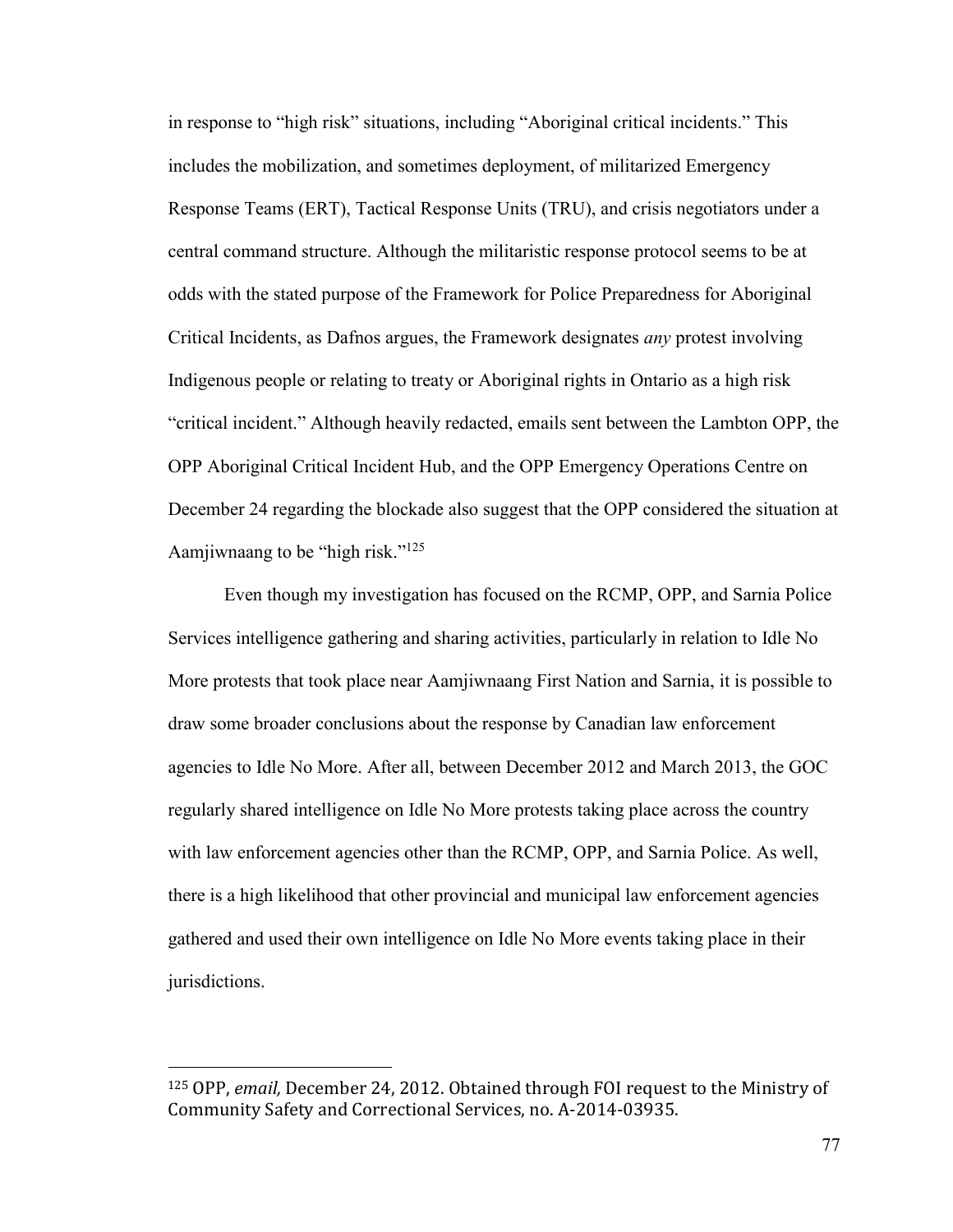First, the "soft" response by front-line officers to Idle No More protests was guided by less visible activities that are not commonly associated with the policing of Indigenous protests. More specifically, intelligence gathering and sharing activities were integrated into the response by front-line police forces in order to determine when and how to use force to manage and control Idle No More protests. Although often juxtaposed with a "hard" approach – by police and in academic literature – the soft approach that was pursued in response to most Idle No More was ultimately backed up by the omnipresent threat of militarized police intervention. In other words, the RCMP's actions at the anti-fracking camp near Elsipogtog, the prioritization of intelligence-led policing in response to Idle No More, and the OPP's preparations to "assist" at Aamjiwnaang suggest that the liberal distinction between hard and soft policing is artificial. Rather than being oppositional or contradictory, soft policing and hard policing tactics are employed as complementary strategies of settler colonial pacification.

As well, the intelligence that guided the response by front-line police forces reflected a national security framing of Idle No More. On the one hand, the gathering of intelligence by law enforcement agencies would suggest that Idle No More was viewed as a potential source of violence or serious criminal activity. However, the exchange of information and intelligence between municipal, provincial, and federal law enforcement agencies and the Government Operations Centre, and by extension is partner agencies, reflects a national security framing events. Furthermore, these intelligence gathering and sharing practices, enabled in part by anti-terror legislation, have deepened the integration of two systems that are considered by police, intelligence agencies, and in academic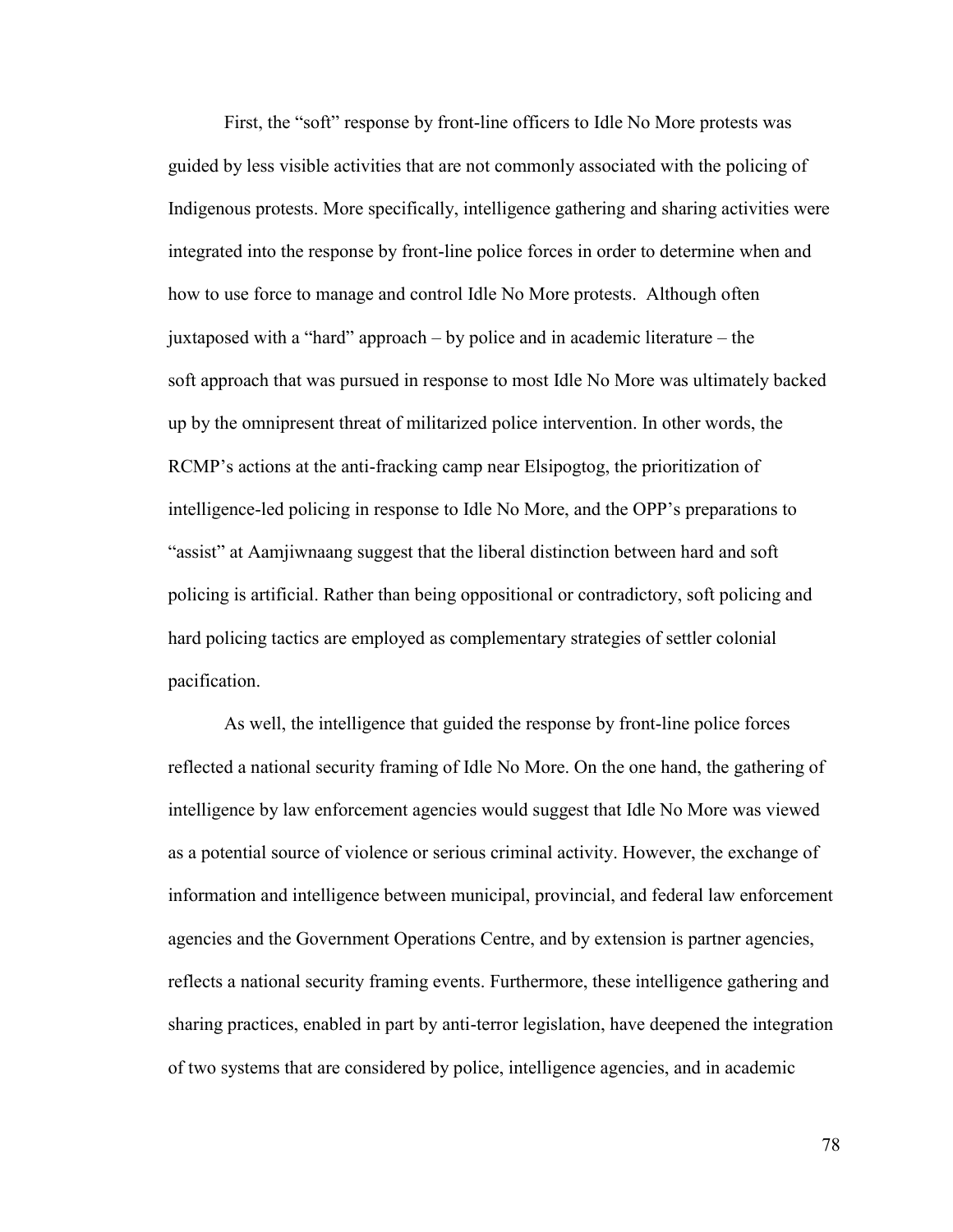literature to be fundamentally different: one system established for the enforcement of the law and one for the protection of national security.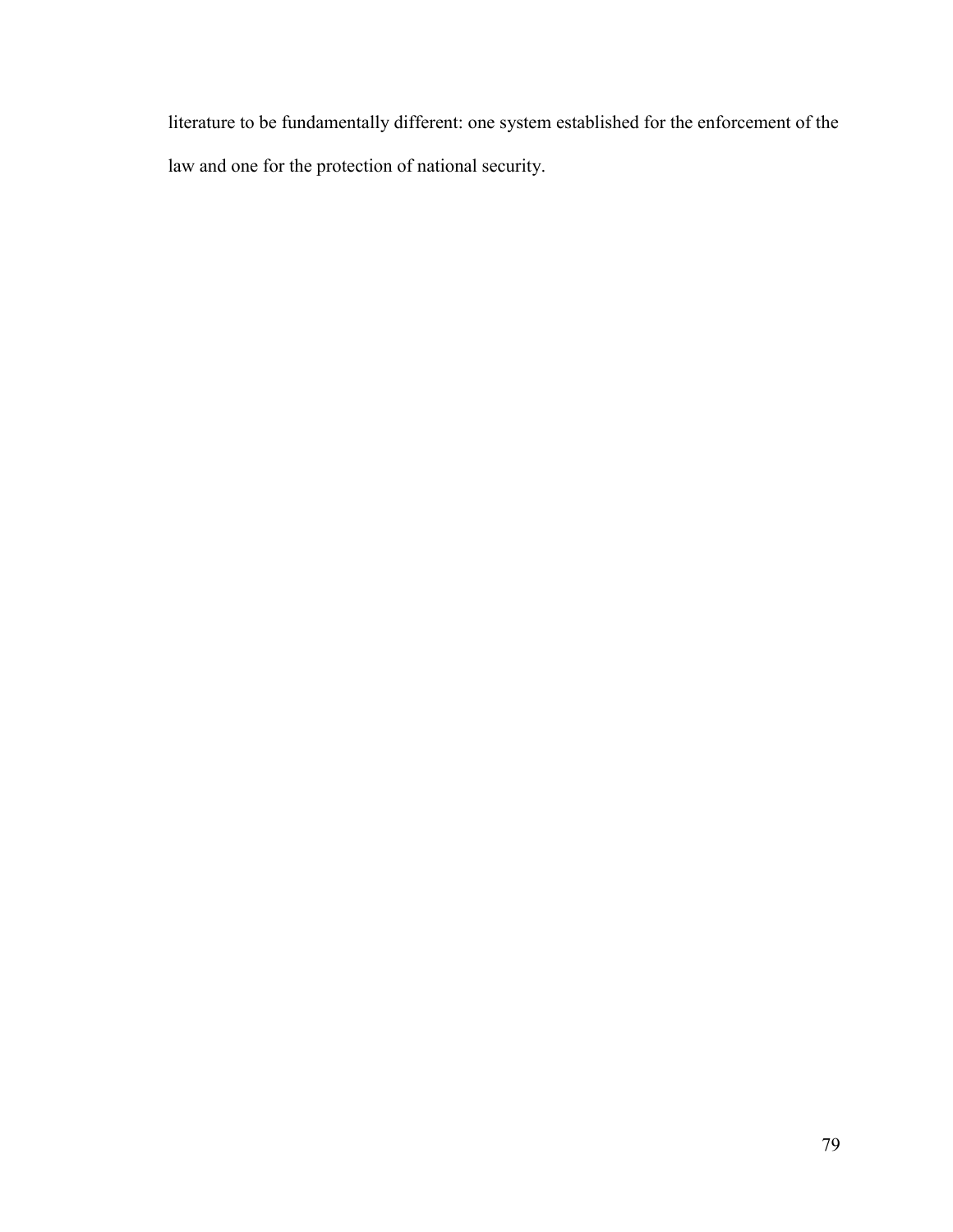# **Part 2: Idle No More Surveillance as Pacification**

In part 3, I critically examine surveillance as a security mechanism through which threats to settler state sovereignty and capitalist accumulation are managed. More specifically, I consider how Idle No More surveillance operations carried out by a number of settler state institutions were deployed to pacify Indigenous resistance. Although these institutions mobilized a wide range of discourses to publicly justify, internally rationalize, or obfuscate their surveillance activities, I argue that their actual surveillance practices reflect a national security framing of Idle No More. As well, I demonstrate that Idle No More intelligence gathering and sharing activities were carried out to support law enforcement agencies in the efforts to neutralize Idle No More without causing a more radical politics as a component of the state's "whole-of-government response" under Canada's emergency management framework.

In the next two chapters, I consider the state's broader Idle No More surveillance program. I demonstrate how the Government Operations Centre, the little-known hub of Canada's emergency management system, coordinated the Canadian state's Idle No More intelligence gathering and sharing activities and "whole of government response." In chapter 5, I examine how the GOC and Aboriginal Affairs and Northern Development Canada, as institutions with a clear mandate to monitor "emergencies" affecting or emanating from Indigenous communities, responded to Idle No More. In the final chapter, I turn to examine how CSIS and the Canadian Armed Forces, as institutions devoted to enhancing national security, responded to Idle No More as a source of "Aboriginal extremism" and as a "threat" to domestic military operations.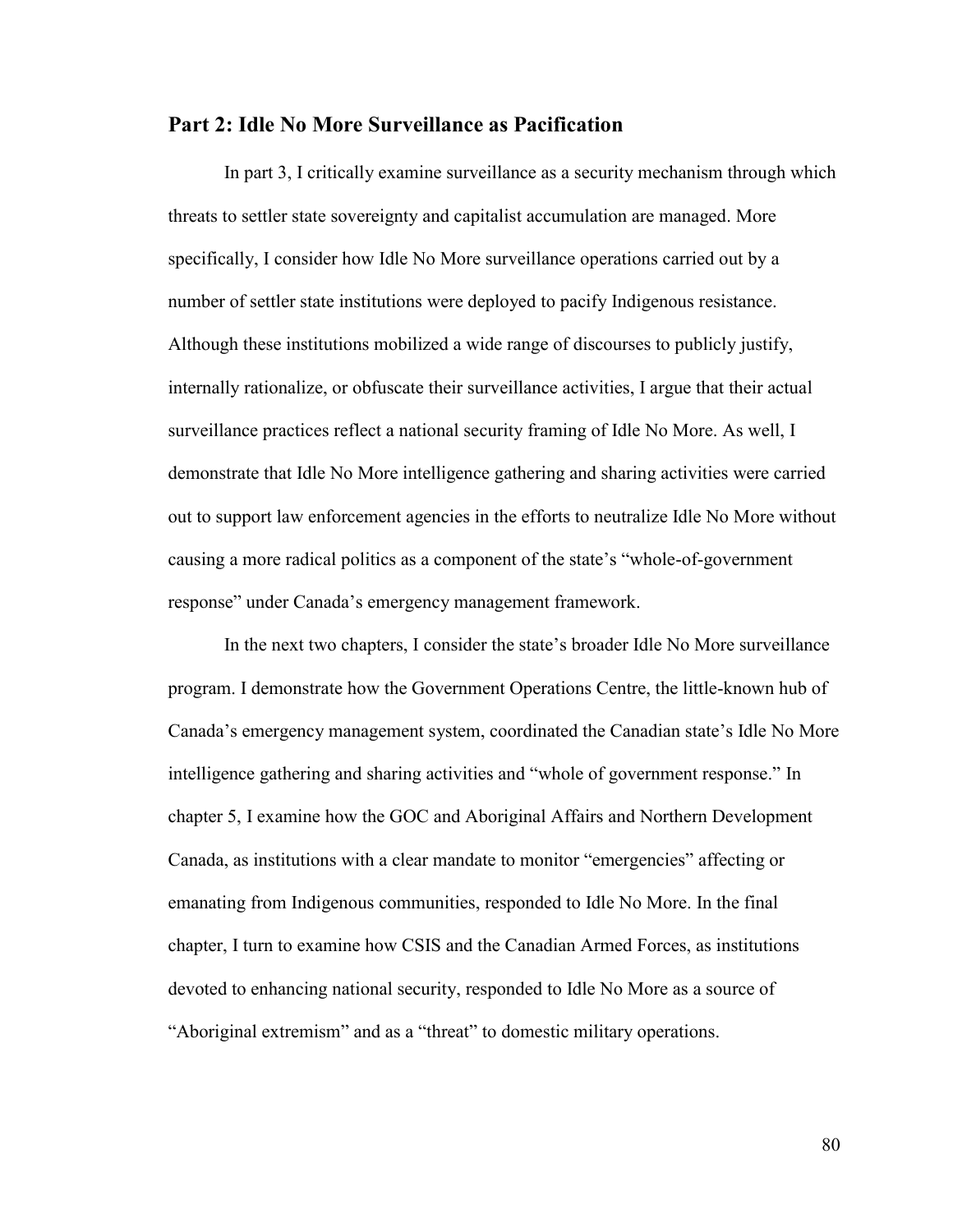### **Chapter 5: An Emergency and a Threat to Critical Infrastructure?**

On September 2, 2013 Maclean's Magazine reported that Public Safety Canada's Government Operations Centre had been monitoring the Idle No More movement with the help of staff from Aboriginal Affairs and Northern Development Canada.<sup>126</sup> In this and other media reports, the GOC and AANDC are even accused of sharing secret intelligence reports on Idle No More protests with CSIS, the spy agency's Integrated Terrorism Assessment Centre, and the Canadian Armed Forces. In this chapter, I examine the GOC and AANDC's response to Idle No More protests and blockades. Through this investigation, I demonstrate that the Canadian state's overall response to Idle No More is best understood in terms of the security logic of emergency management. I also provide evidence that the Government Operations Centre and AANDC were the government agencies with overarching responsibility for producing intelligence on Idle No More and coordinating the integrated response by all other federal, provincial, and territorial government departments and agencies, including law enforcement and intelligence agencies.

This chapter is divided into two sections. In the first section, I describe Canada's emergency management system as the security framework that guided the Canadian state's "whole-of-government" response to Idle No More. I position the GOC as the central hub into which all other Idle No More surveillance operations were connected. I also consider how the reorganization of Canada's national security around critical infrastructure protection and risk management has affected Indigenous struggles for land and self-determination.

<sup>&</sup>lt;sup>126</sup> Justin Ling, "Snooping Idle No More," *Maclean's*, September 2, 2013.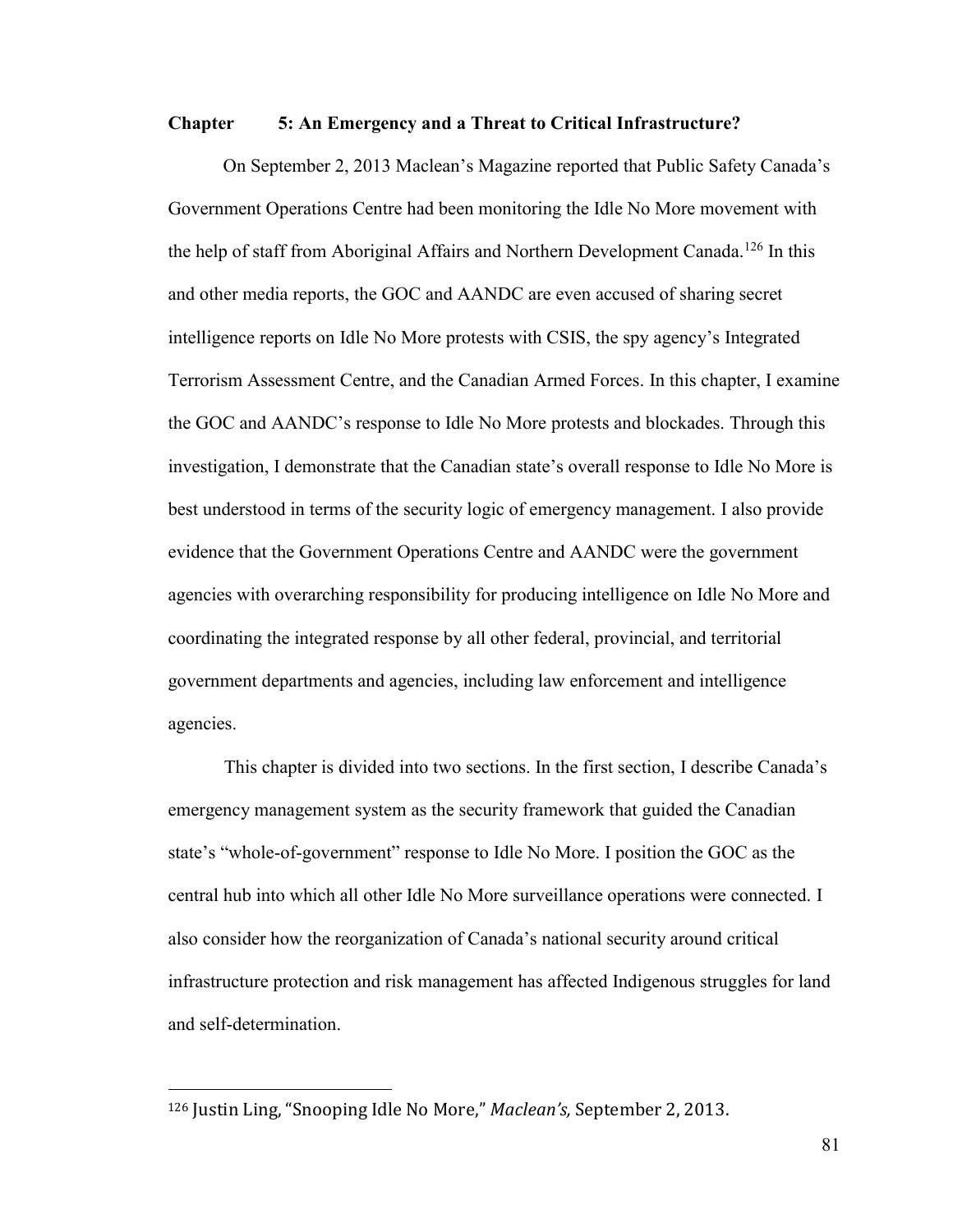In the second section, I focus my analysis on the GOC and AANDC's Idle No More surveillance operations. Contrary to the GOC's claim that Idle No More was captured in routine monitoring, I provide evidence that the GOC stood up a team dedicated to monitoring Idle No More as a national security threat. I also provide evidence that AANDC was the GOC's primary source of intelligence on Indigenous protestors and communities.

### *Canadian Emergency Management*

In order to understand how and why institutions without a law enforcement mandate, like the GOC, Transport Canada, the Canadian Border Services Agency, and Aboriginal Affairs and Northern Development Canada participated in the state's response to Idle No More, it is useful to consider Canada's emergency management framework. Under Canada's Constitution Act, 1867, provinces and territories have primary responsibility for emergency management within their boundaries. While municipalities or provinces handle some emergencies, the federal government is authorized to assist when requested, when the emergency transcends jurisdictional boundaries, or when its assistance is in the national interest.

Federally, Canadian emergency management is legally authorized under the 1985 Emergency Preparedness Act and the 2007 Emergency Management Act and operationalized through the 2011 Federal Emergency Response Plan (FERP), which applies to all federal government institutions. Public Safety Canada holds primary responsibility for emergency management in Canada. Notably, PSC is responsible for engaging all relevant federal government institutions, provincial/territorial counterparts,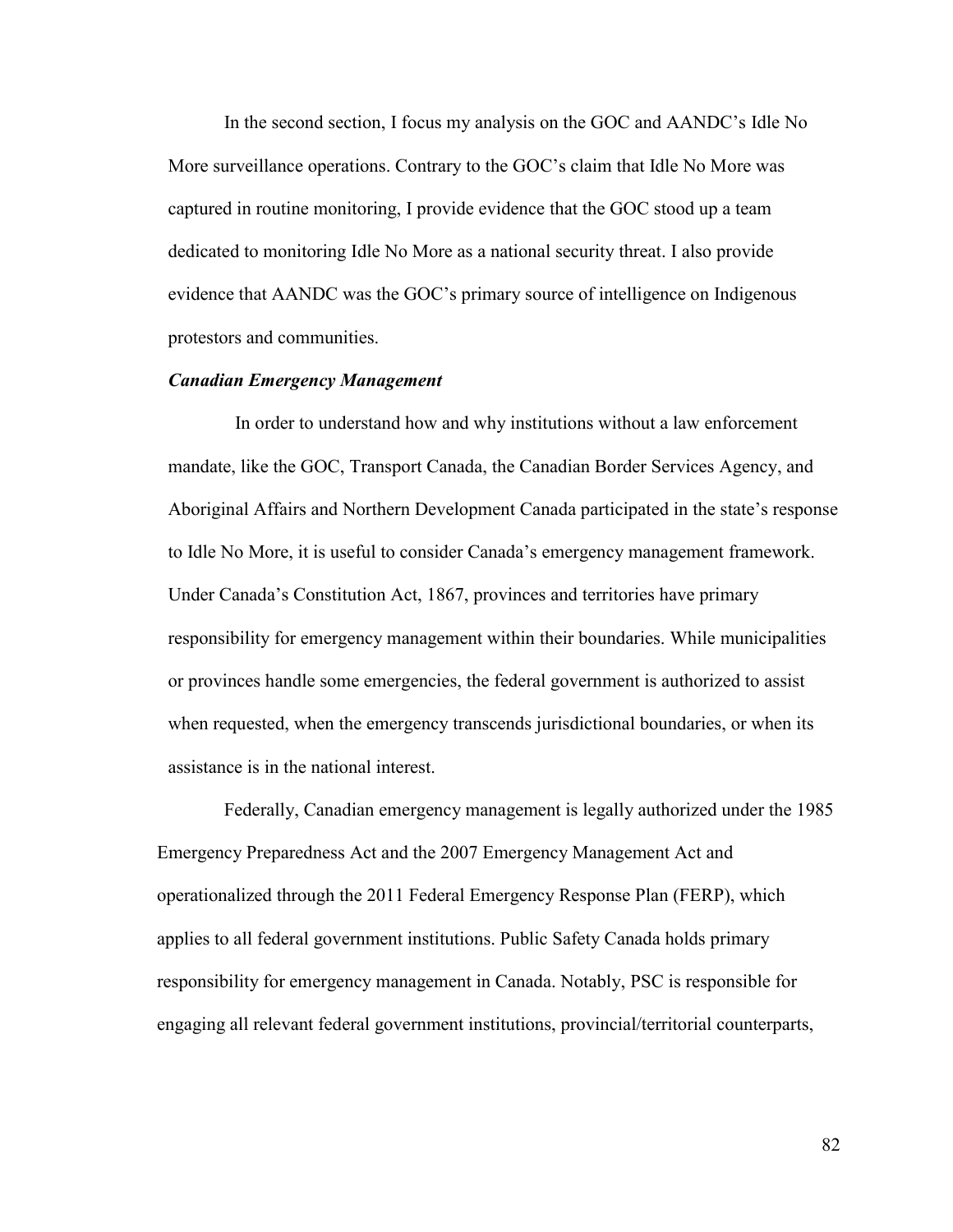and private sector organizations necessary to prevent or deal with an emergency or respond to a threat to critical infrastructure.

The Government Operations Centre is the emergency operations centre housed within PSC into which all other departmental emergency management systems are connected. According to Public Safety Canada's website, the GOC provides "strategiclevel coordination on behalf of the Government of Canada in response to an emerging or occurring event affecting the national interest." The GOC fulfills this role by providing around-the-clock monitoring and reporting on events of national significance, nationallevel "situational awareness," warning products and integrated risk assessments, as well as national-level planning and whole-of-government response management. The GOC provides this strategic level intelligence and coordination using information collected from the media, law enforcement, intelligence, and emergency management agencies, other federal, provincial, and territorial government organizations, and private sector "partners."

These intelligence products are distributed to one of three distribution lists that correspond with Public Safety's emergency response levels. According to the FERP, these emergency response levels are used to alert federal government institutions and other public and private sector emergency response partners that action outside of routine operations, may, or will be required. A level 1 response serves to focus attention upon a specific event or incident that has the potential to require an integrated response by the Federal Government. A Level 2 response requires a complete risk assessment to identify vulnerabilities, aggravating external factors and potential impacts of an emergency. A level 3 response requires an integrated federal response coordinated by the Government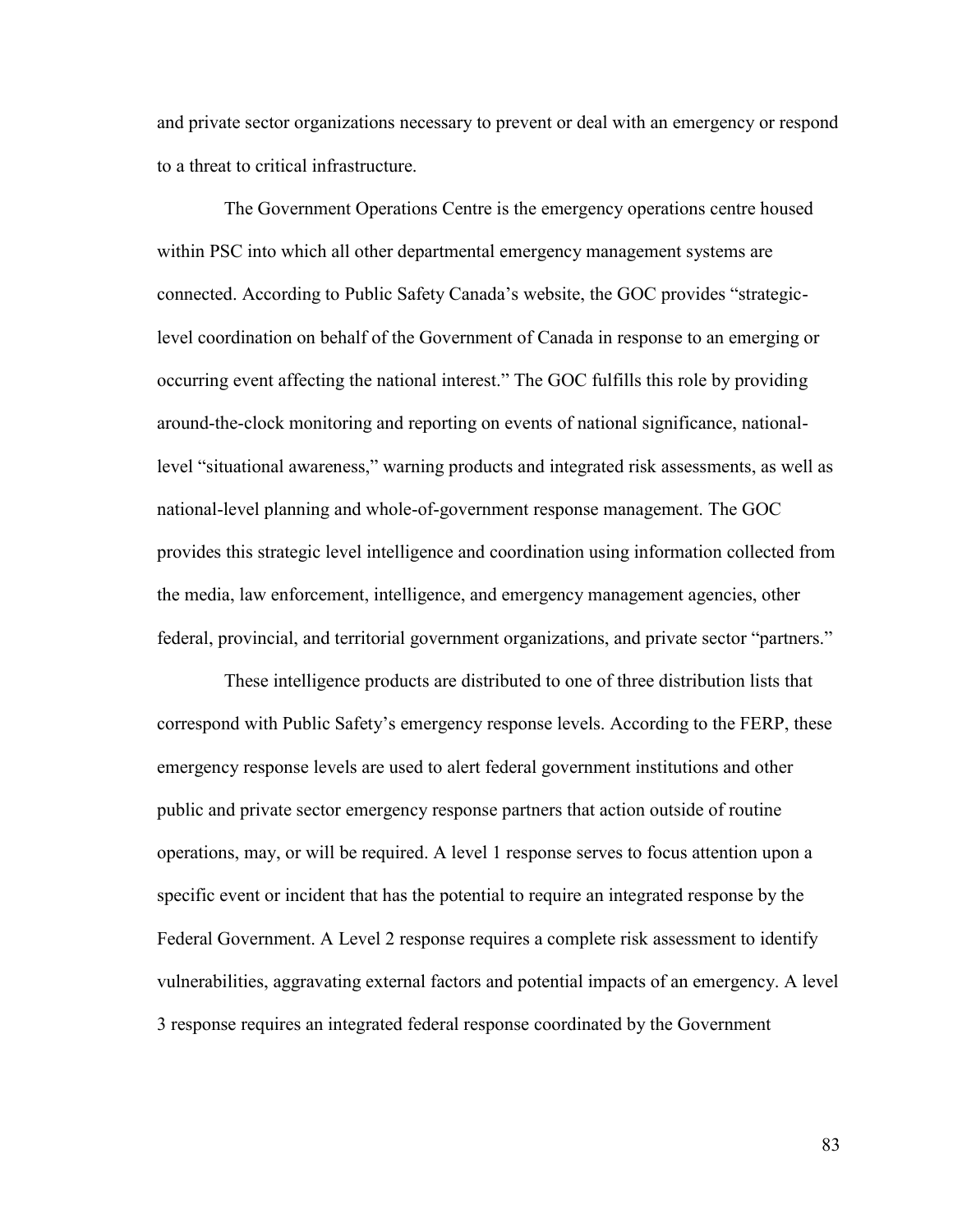Operations Centre and includes enhanced reporting along with risk assessments and planning as required.

All provinces in Canada have their own emergency management legislation in place and a department or agency responsible for coordinating emergency responses. In Ontario, for example, emergency management is legally authorized under the 1990 Emergency Management and Civil Protection Act, which replaced the earlier Emergency Plans Act, and operationalized through the 2008 Province of Ontario Emergency Response Plan and the Emergency Management Doctrine of Ontario (the Doctrine). Emergency Management Ontario, which is housed within the Ministry of Community Safety and Correctional Services, is responsible for the promotion, development, implementation and maintenance of emergency management programs across the province, and for the coordination of these programs with federal government institutions and municipalities.

Although the scope of their responsibilities varies from one province to another, all municipal governments in Canada are expected to plan for emergencies. In Ontario, the *Emergency Management and Civil Protection Act* requires each municipality to develop and implement an emergency management program which includes specific elements, such as training and public education, which are set out in regulations (Ontario, 2006). Municipalities are also required to maintain a current emergency plan, designate an emergency management coordinator and organize an annual simulation exercise. In twotiered municipalities, both the lower-tier municipalities and the upper-tier municipality maintain emergency plans. Aamjiwnaang First Nation, for example, which lies within the boundaries of a two-tiered municipality, is subject to two municipal emergency response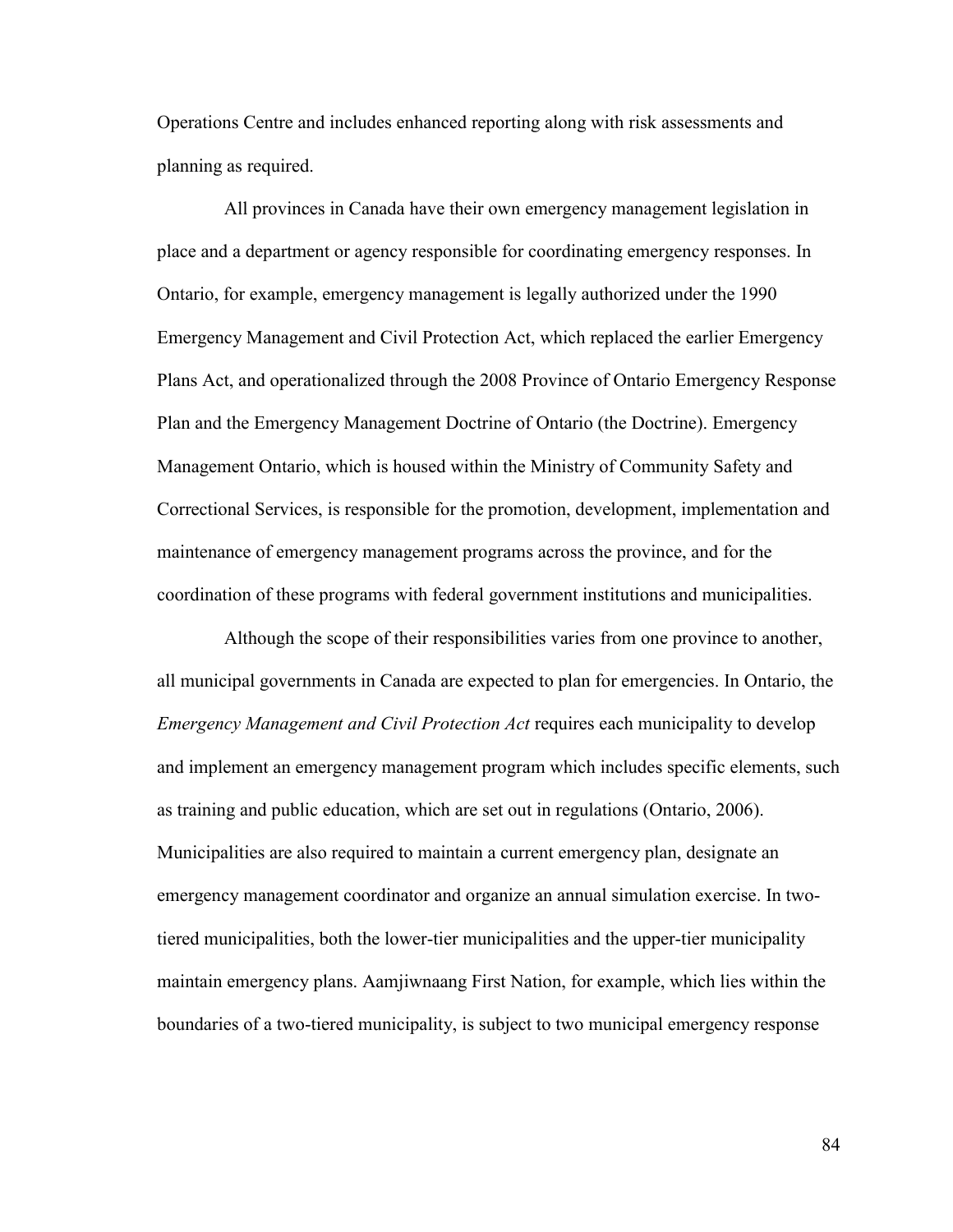plans: the City of Sarnia Emergency Response Plan and the County of Lambton Emergency Response Plan.

The concepts and principles that officially guide Canadian emergency management are outlined in the Emergency Management Framework for Canada (the Framework), which was produced jointly by the federal, provincial, and territorial governments in 2007 and revised in 2011. The stated purpose of the Framework is to establish a common approach for the various federal, provincial, and territorial emergency management initiatives by supporting all Canadian emergency management partners' legal and policy frameworks, programs, activities, and standards. Although the Framework does not replace or modify definitions in existing federal, provincial and territorial laws, it does provide approximate definitions for key emergency management concepts that are used across all Canadian jurisdictions.

Notably, the Framework defines an emergency as "a present or imminent event that requires prompt coordination of actions concerning persons or property to protect the health, safety or welfare of people, or to limit damage to property or the environment." Hazard, a similar yet distinct term in the field of emergency management, is defined as "a potentially damaging physical event, phenomenon or human activity that may cause the loss of life or injury, property damage, social and economic disruption or environmental degradation." Crucially, emergency management is defined as "the management of emergencies concerning all-hazards, including all activities and risk management measures related to prevention and mitigation, preparedness, response and recovery."

The Framework highlights critical infrastructure protection as a crucial element of emergency management in Canada and notes that "disruptions of critical infrastructure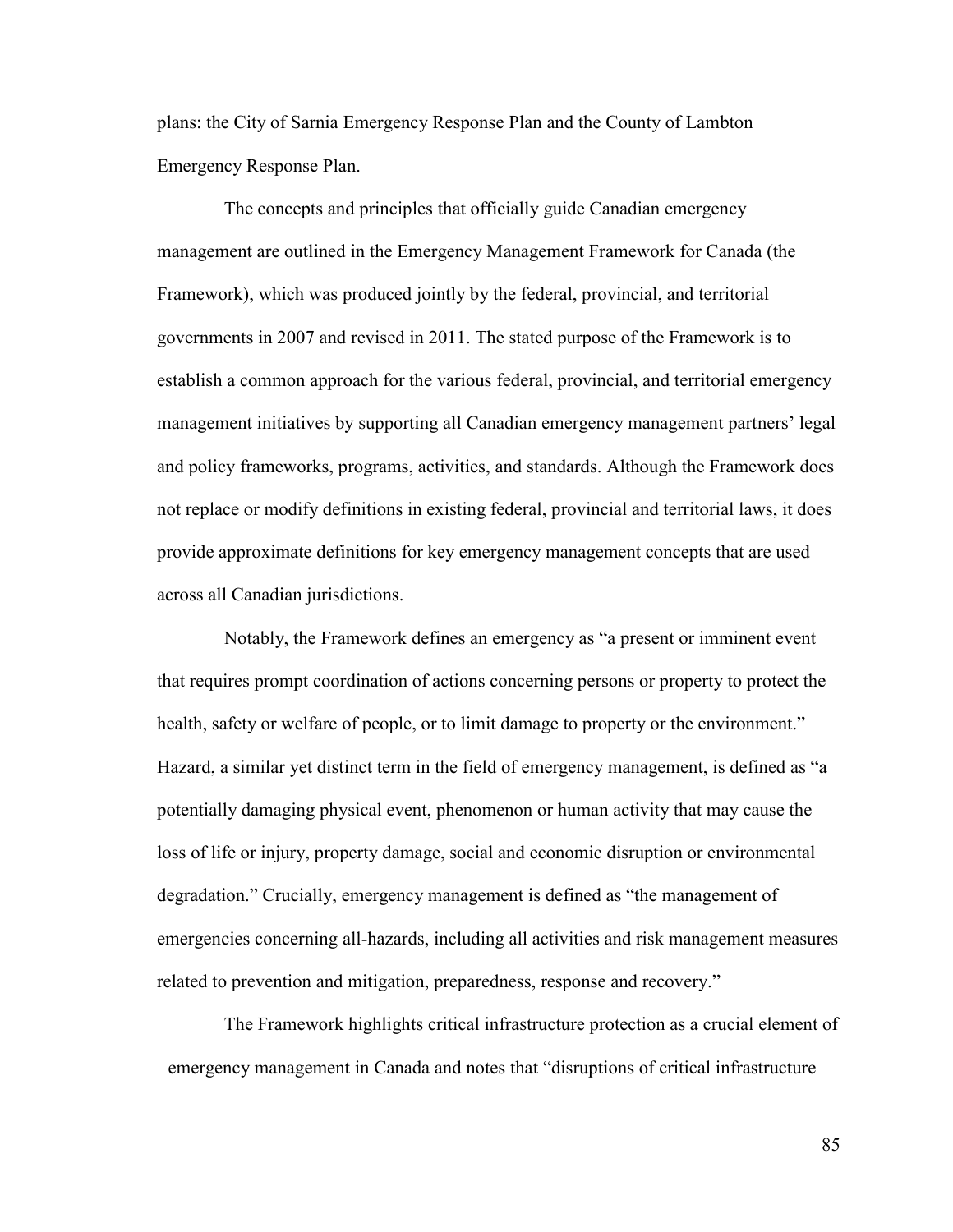could result in catastrophic loss of life, adverse economic effects, and significant harm to public confidence." The concepts and principles that officially guide critical infrastructure protection in Canada are spelled-out on in the National Strategy for Critical Infrastructure (the Strategy), which was also produced collaborative by the federal, provincial, and territorial governments. Although the federal, provincial, and territorial governments have their own methods for identifying and assessing critical infrastructures, $127$  the Strategy defines critical infrastructure as the "processes, systems, facilities, technologies, networks, assets and services essential to the health, safety, security or economic well-being of Canadians and the effective functioning of government." The Strategy further states that critical infrastructure "can be stand-alone or interconnected and interdependent within and across provinces, territories and national borders." Finally, the term critical infrastructure protection refers to "security measures to address intentional and accidental incidents, business continuity practices to deal with disruptions and ensure the continuation of essential services, and emergency management planning to ensure adequate response procedures are in place to deal with unforeseen disruptions and natural disasters."

While the Emergency Framework for Canada emphasizes collaboration between federal, provincial, and territorial governments, the National Strategy for Critical

<sup>127</sup> The Emergency Management Doctrine of Ontario defines critical infrastructure as "interdependent, interactive, interconnected networks of institutions, services, systems and processes that meet vital human needs, sustain the economy, protect public safety and security, and maintain continuity of and confidence in government." The Doctrine further describes critical infrastructure assurance as "the application of risk management and continuity of operations/business continuity management processes and techniques for the purpose of reducing the vulnerabilities of critical infrastructure in both the physical and cyber realms by decreasing the frequency, duration and scope of disruption and facilitating response and recovery."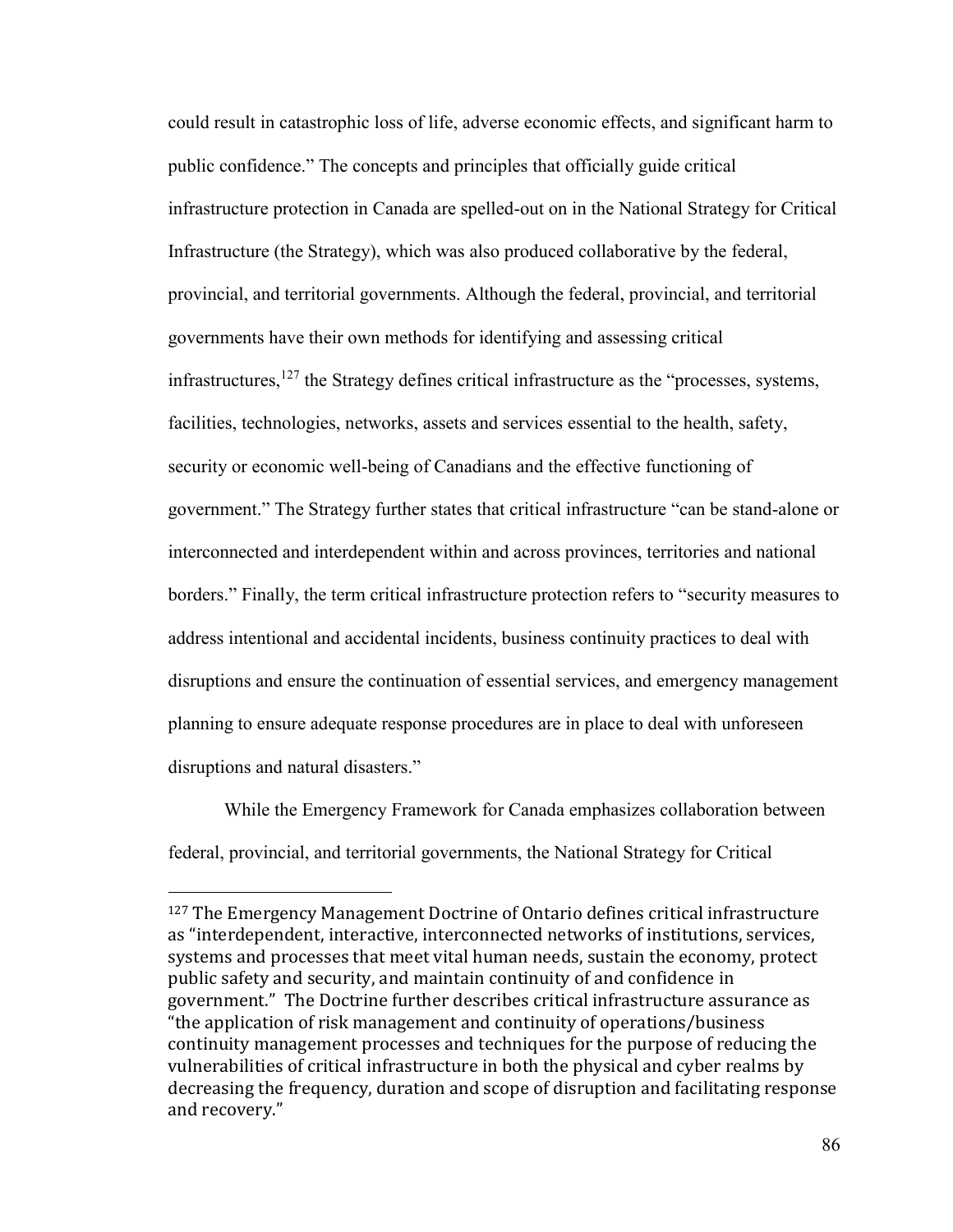Infrastructure establishes a public-private sector approach to critical infrastructure protection. The Strategy identifies ten critical infrastructure sectors, including energy and utilities, information and communication technology, finance, health, food, water, transportation, safety, government, and manufacturing. Each sector has a lead department or agency that is responsible for managing its own "risk environment," which includes natural and "human induced" threats to the department itself and the sector under its administration.

### *Critical Infrastructure, Risk Management, and Indigenous Protests*

The reorganization of Canada's national security around protecting "critical infrastructure" and proactively managing Canada's "risk environment," as Dafnos demonstrates, has had significant implications for Indigenous struggles for land and selfdetermination.<sup>128</sup> First, land reclamations, protests, and blockades targeting or occurring near transportation corridors or resource and land development projects are increasingly framed as national security threats because of their potential to disrupt infrastructure that has been defined as essential to the functioning of the state. As a result, Indigenous communities located near critical infrastructure and Indigenous activists are more likely to be subjected to surveillance operations that are legitimized as preventative and preemptive national security measures.

The reorganization of national security around protecting critical infrastructure and managing risk has also integrated the surveillance practices of a wide range of government institutions and private companies within the settler state's national security apparatus. This integration is reflected in the creation of the Government Operations

<sup>128</sup> Dafnos, "First Nations in the Crosshairs."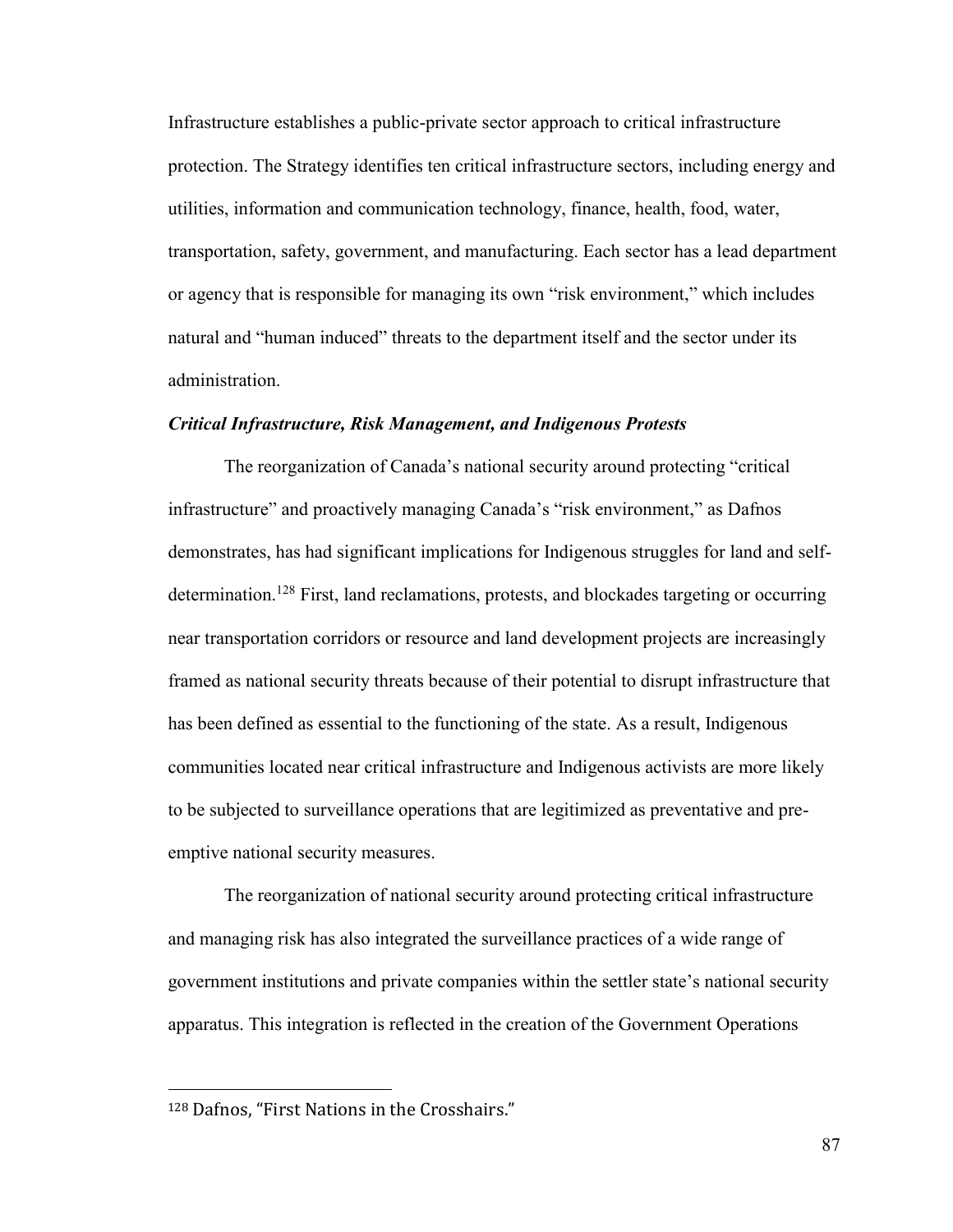Centre as a centralized hub for situation awareness relating to critical infrastructure threats. In this role, the GOC collects information from the departments and agencies that administer Canada's ten critical infrastructure sectors and from the private companies that own and operate around 85% of Canada's critical infrastructure. In turn, the GOC produces integrated security intelligence reports that are shared with these partners as well as federal, territorial and provincial law enforcement, intelligence, and emergency management agencies.

At the same time, the adoption of an "all-hazards" approach to emergency management in Canada has formally expanded AANDC's mandate to gather intelligence relating to Indigenous activism. AANDC's historical surveillance practices<sup>129</sup> have been formally incorporated into AANDC's mandate under the "all-hazards" approach because the department is now required to take risk management measures in order to prevent, mitigate, and respond to emergencies. Since the *Emergency Management Act'*s definition of emergency includes "civil disobedience," AANDC is authorized to gather information and proactively manage protests that may affect or emanate from First Nations' reserve communities as well as protests that may have an impact on AANDC's operations.

Finally, this orientation towards critical infrastructure protection and risk management has led AANDC to enhance its capacity to gather and share intelligence on Indigenous activism. First, in 2006, an operational plan on "occupations and protests"

<sup>&</sup>lt;sup>129</sup> Since the second half of the 19<sup>th</sup> century, AANDC has contributed its colonial knowledge base of the social, political, and economic dynamics, geographies and legal situations of the Indigenous communities under its administration to the production of national security intelligence. For an in-depth analysis of AANDC's historical role in securing the settler state, see Kevin Smith, *Liberalism, Surveillance, and Resistance: Indigenous Communities in Western Canada 1877-1827,* Edmonton: AU Press.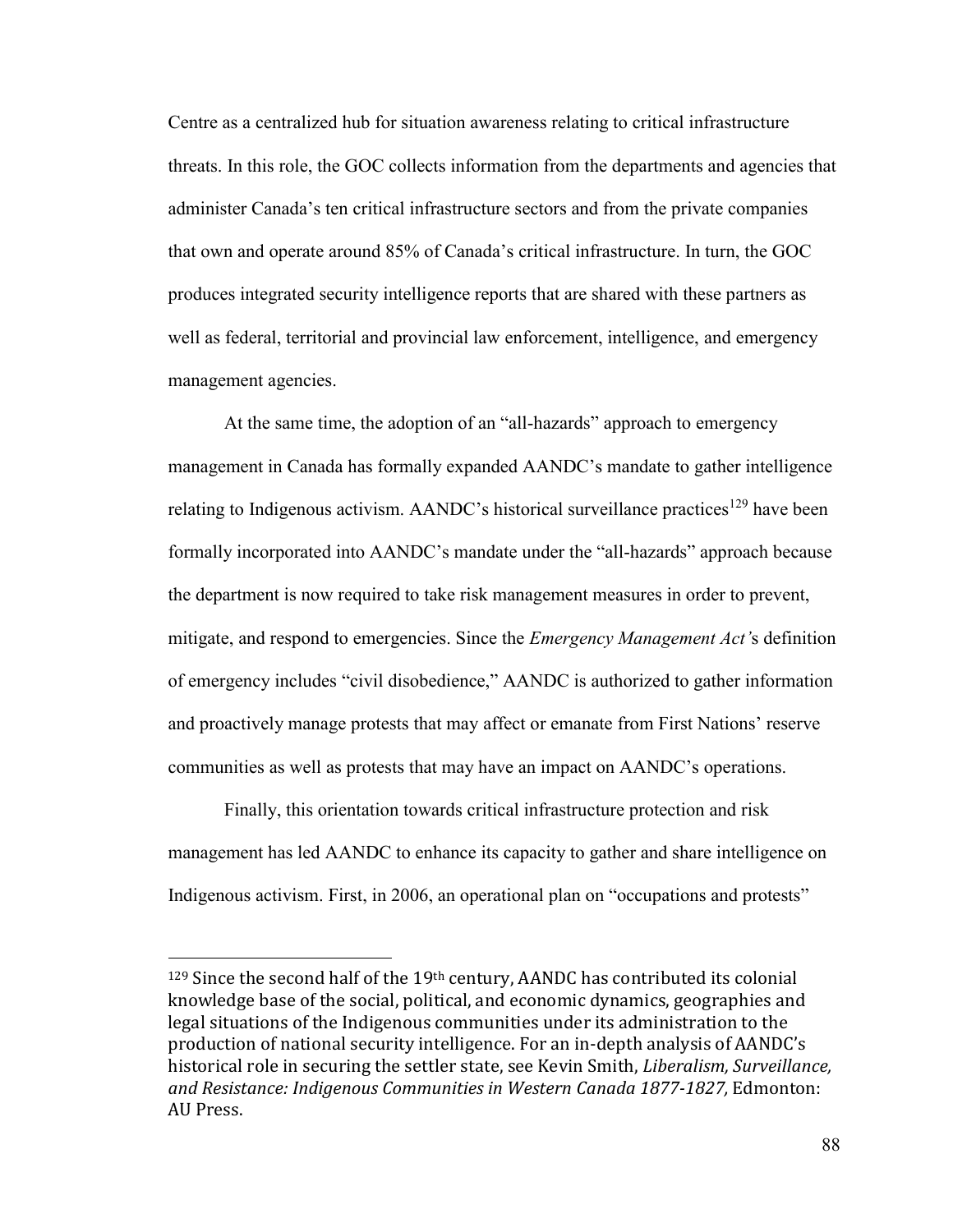was developed between AANDC and Public Safety Canada (which houses both the RCMP and CSIS) in order to systematize the department's long-standing practice of sharing security intelligence with law enforcement and intelligence agencies. Then, in 2008, AANDC established the Emergency Management and Issues Directorate as a section dedicated to administering the department's emergency management plan and monitoring "emergencies," which in practice has involved gathering intelligence on protests occurring on or near reserves as well as protests taking place far away from reserves that are related to Indigenous land struggles, assertions of treaty rights, and struggles for self-determination.

## *The Government Operations Centre and Idle No More*

As I demonstrated in chapter 4, the Government Operations Centre produced and shared a series of intelligence reports on the Aamjiwnaang railway blockade and other protests emanating from this community with law enforcement agencies and a number of other government departments and agencies. Although the Aamjiwnaang railway blockade received a lot of attention from the GOC and its partners, it was not the only protest to provoke an emergency response. In fact, the Canadian state's emergency management apparatus explicitly targeted the broader Idle No More movement, including protests taking place far away from critical infrastructure and First Nations reserve communities, as threats to national security.

The GOC's intelligence gathering activities are revealed by a number of records obtained from Public Safety Canada. For example, a report prepared on January 1, 2013 by the Analysis Division of the Government Operations Centre indicates the GOC began monitoring, coordinating, and providing consolidated reporting and impact analysis to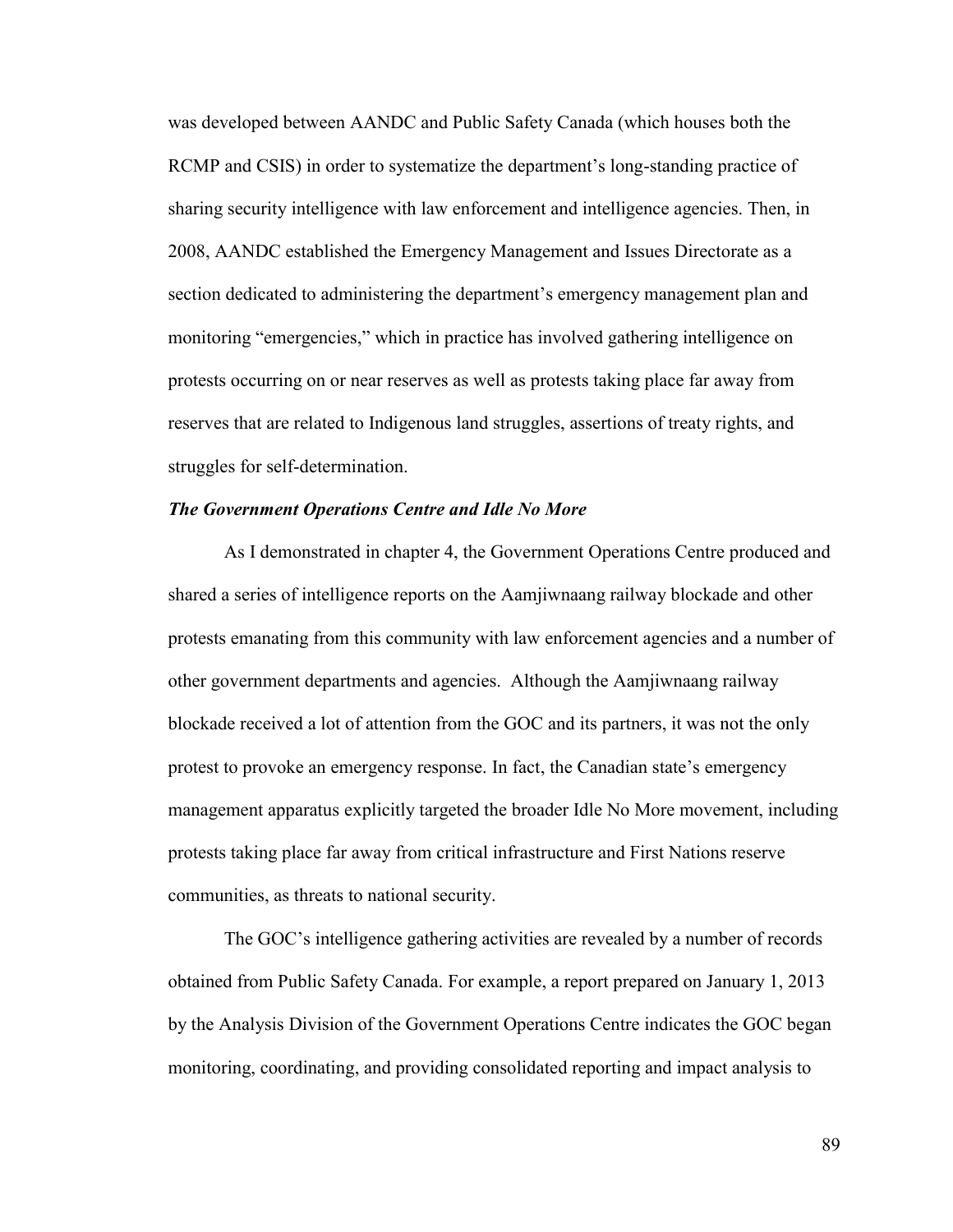"stakeholders" with respect to nationwide First Nations protests in early December. The document, titled GOC Monthly Overview – December 2012, also reveals that the GOC established a team on December 28 that was exclusively dedicated to monitoring events organized in relation to Idle No More.<sup>130</sup> Although it is unclear how long the Idle No More Team continued to operate, the report suggests that this dedicated team was expected to remain in place and to continue gathering and circulating intelligence on Indigenous protests and blockades for at least the month of January.

A second monthly report prepared by the GOC Analysis Division on February 1, 2013 confirms that the GOC's dedicated team did continue to monitor and report on Idle No More until the end of January. The report also indicates that a second dedicated team was stood up by the GOC on January 14, 2013 to gather and circulate intelligence with respect to the January 16 National Day of Action. Although the GOC's National Day of Action Team was established to monitor events taking place during a limited time frame, the report suggests that the standing Idle No More Team was expected to continue gathering and circulating intelligence indefinitely.

Interestingly, both reports explicitly frame Idle No More as a matter of national security. Under the heading of "Security" in the "Incidents / Activities Summary" section of the December report, Idle No More protests and demonstrations are listed alongside the GOC's monitoring of "cyber threats to Canadian critical infrastructure" and contingency planning "in relation to developments in Syria, Israel/Gaza, and the Middle East." In the January report, Idle No More protests and demonstrations are also listed

<sup>130</sup> Records obtained through ATI request to PSC A-2013-00160.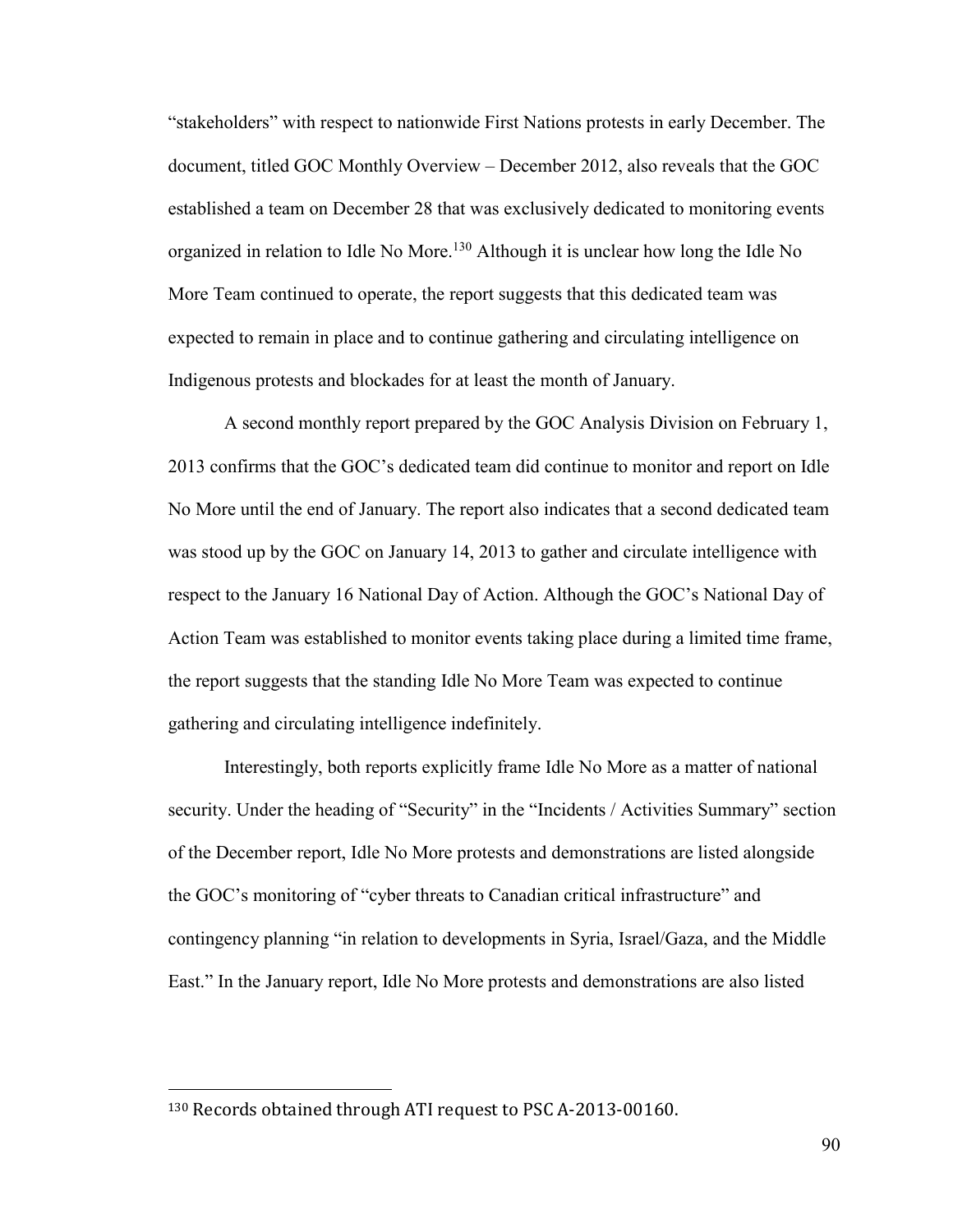alongside GOC monitoring and contingency planning "related to developments in Lebanon/Syria, the Middle and Northwest Africa."

According to a draft presentation prepared in March 2013 for the Committee of Deputy Ministers, the GOC had directly monitored around 490 Idle No More inspired protests and demonstrations between December 2012 and February 2013. During this time, the GOC also collected detailed information on Idle No More from Transport Canada, the Department of Fisheries and Oceans, the Canada Border Services Agency, AANDC, the RCMP, OPP, CSIS, and ITAC, which the GOC then used to produce and circulate at least 646 strategic intelligence products to partner agencies, other government departments, and private sector "stakeholders."

Most of these products were distributed to Public Safety Canada's "Level 1 dissemination list," which included the relevant provincial and territorial emergency management offices, critical infrastructure owners and operators, as well as first responders (i.e. federal, provincial, and local police). The distribution of intelligence products at this level indicates that Idle No More, at the very least, was targeted for "enhanced" reporting," which means that the GOC identified individual protests and blockades as incidents that had the potential to require an integrated response by the federal government. However, a number of GOC's intelligence products were even distributed to Public Safety's "Level 3 dissemination list," which also included AANDC, TC, CBSA, RCMP, CSIS, and Public Safety regional offices. The distribution of intelligence products at this level indicates that a federal coordinated response was activated. As a part of this response, according to the FERP, "departmental emergency response plans are escalated and materiel and resources readied in anticipation of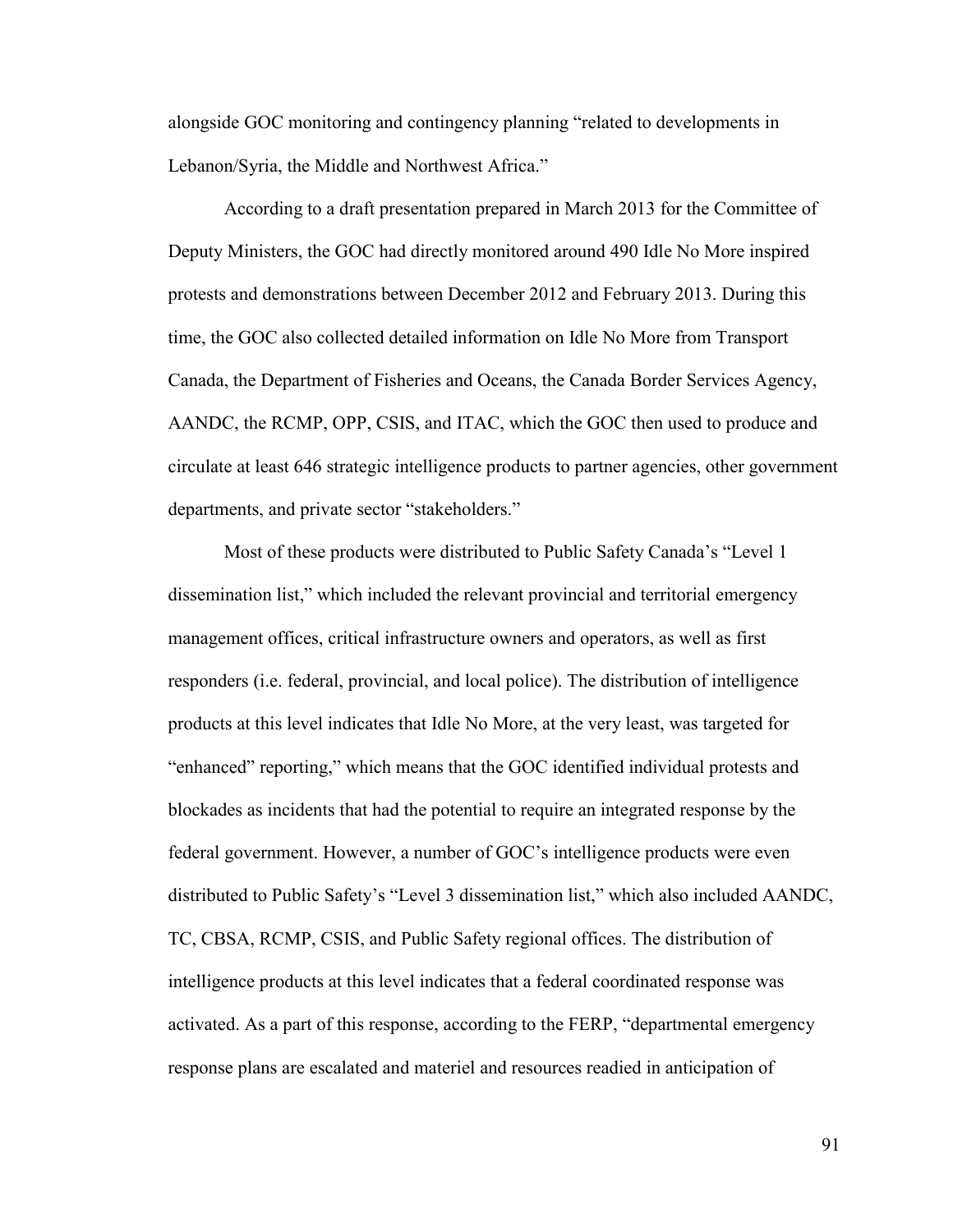provincial or other requests for federal assistance, and the Government Operations Centre maintains constant communication with those activated centres."

Interestingly, at least one of the intelligence products distributed to the level 3 emergency response list was sent to "DHS NOC." While I wasn't able to confirm this claim using the records I collected, it is likely that "DHS NOC" referred to the Department of Homeland Security's National Operations Centre, the American equivalent of the GOC, which according to the Department of Homeland Security website collects and fuses information from more than 35 Federal, State, territorial, tribal, local, and private sector agencies. The intelligence product in question was a situation report that was sent on January 3, 2013. The document cites CBSA and TC as reporting sources and focused on protests that were expected to take place on or near Canada-US border crossings, including a protest at the Bluewater Bridge that was being planned by members of Aamjiwnaang First nation and other nearby Indigenous communities.<sup>131</sup>

#### *Aboriginal Affairs and Northern Development Canada and Idle No More*

While Public Safety Canada and the Government Operations Centre had overarching responsibility for response coordination, Aboriginal Affairs and Northern Development Canada played a key part in the federal response to Idle No More. AANDC, according to a presentation prepared by the GOC in early 2013, had primary responsibility for monitoring First Nations on reserve and Inuit and Metis and was the principle conduit for information on protests. A second presentation, prepared in May 2013, also indicates that AANDC was authorized to exchange information on protests activities with other government department and agencies "when the health and safety of

<sup>131</sup> GOC, *Situtation Report, January 3, 2013*. Obtained through ATI request with PSC - A-2012-00408, pg. 756.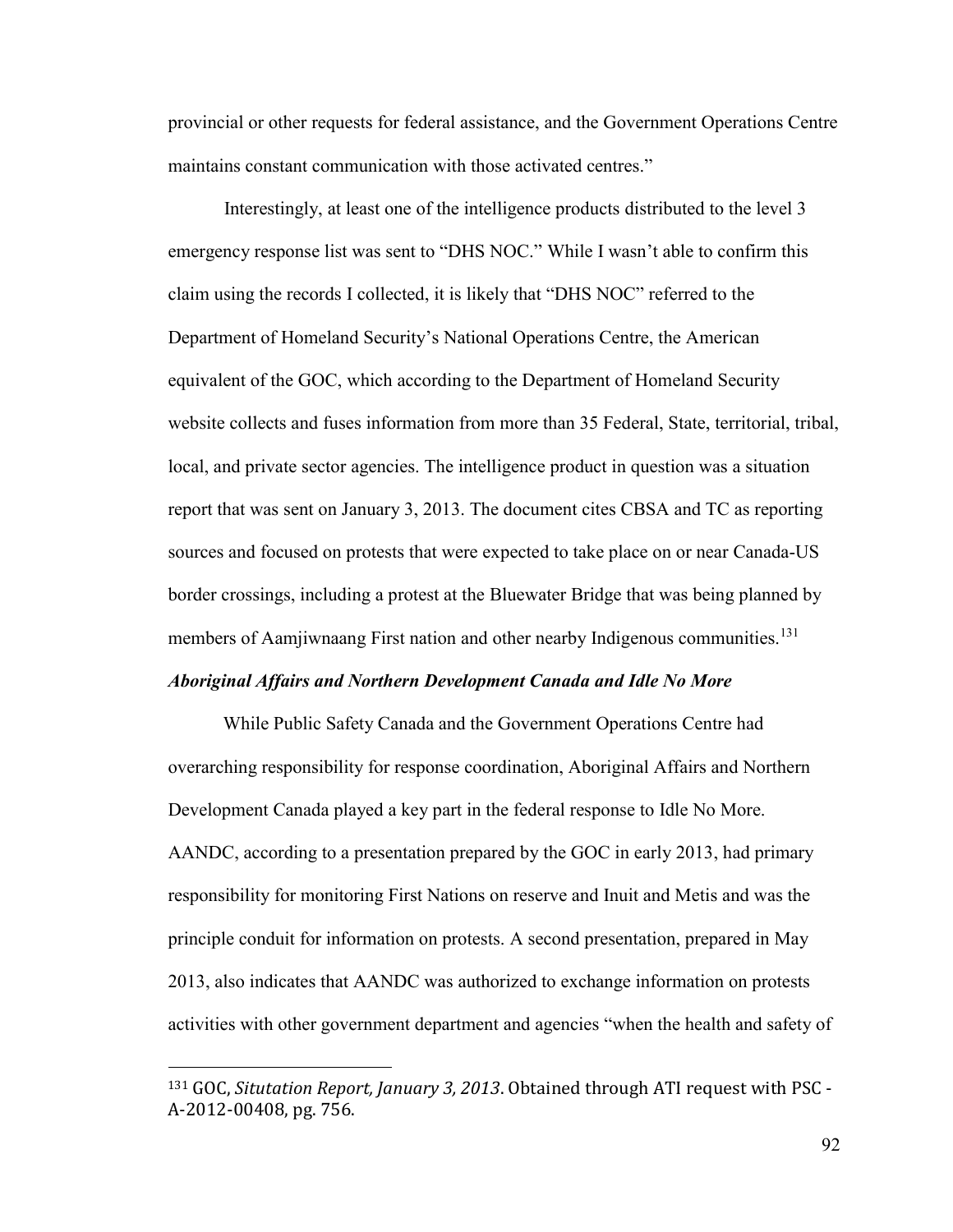First Nations communities could be adversely affected."<sup>132</sup> Both slides also indicate the Minister responsible for AANDC would lead for communications, unless there was a "escalation," in which case the Minister of Public Safety would take over.

Between December 2012 and March 2013, Idle No More was the main subject of AANDC's Emergency and Issues Management Directorate's weekly situational awareness reporting. Each of these weekly reports contained a "Hot Spot Summary" as well as a "Protests and Opposition to Bill C-45 Report." To produce these weekly reports, AANDC national office collected information from each of its 10 regional offices, which carried out "on-the-ground" monitoring. AANDC's national and regional offices supplemented this "on-the-ground" information by monitoring open sources. These open sources included mainstream and alternative news as well as social media. Facebook groups and events appear to have been important sources of information regarding specific protests.

 Each hot spot summary focused one or two major and on-going Idle No More protests that had garnered national attention that week. For example, AANDC reported on Theresa Spence's hunger strike on Victoria as a "hot spot" of civil unrest for the entire duration of her protest. As well, on Friday, January 11, AANDC's hot spot report summary focused on the solidarity march in support of Spence's hunger strike that had attracted approximately 3000 protestors to Parliament Hill. The weekly situation reports, on the other hand, listed all Idle No More protests that had occurred in the previous week as well as any planned demonstrations by date and region.

These situation reports also highlighted and assessed all blockades occurring on

<sup>132</sup> PSC, Protest Activity (Presentation Slides), May 15, 2013. Obtained through informal ATI request to PSC, no. A-2014-00402 (A-2013-00160), pg. 7, 328.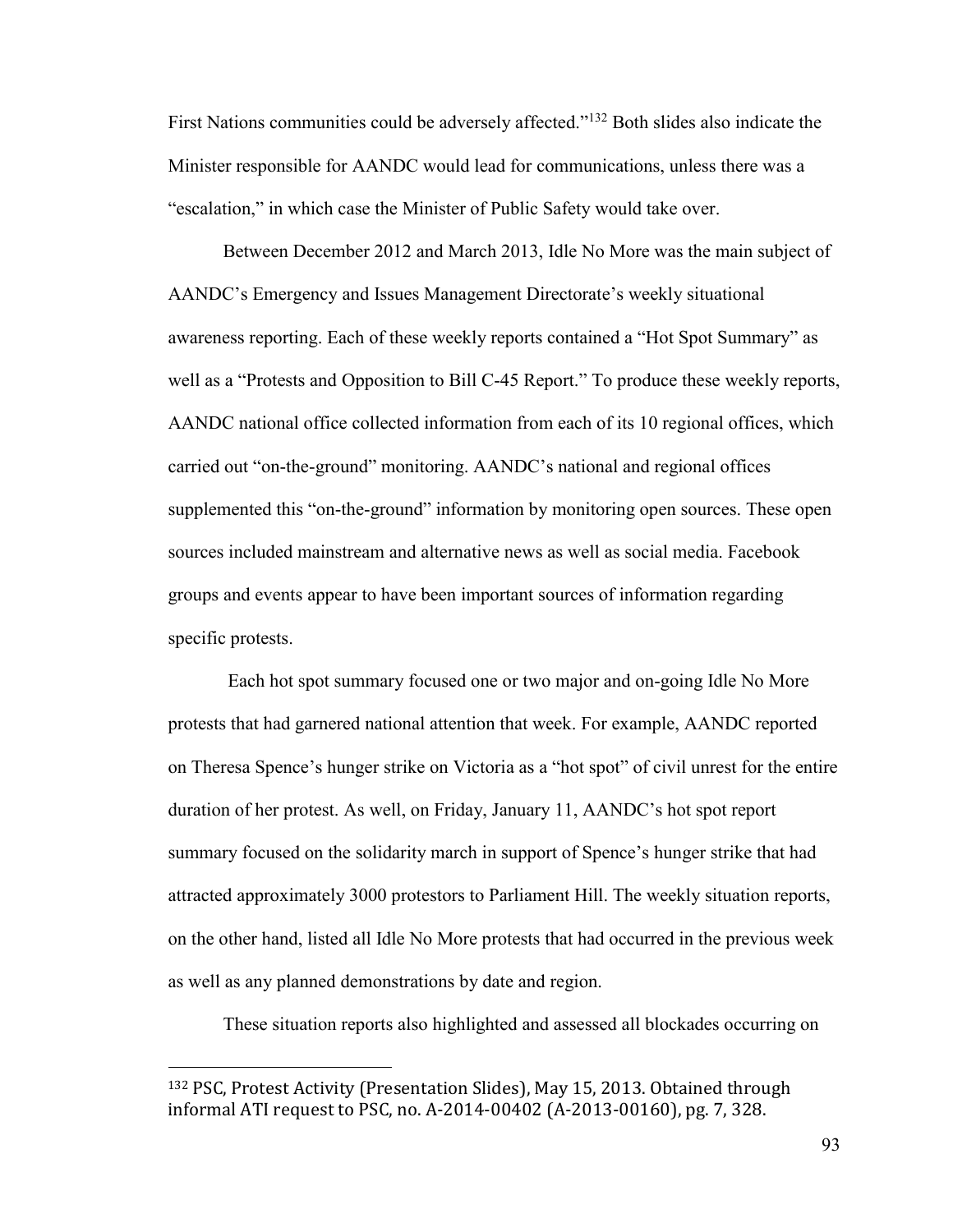any bridges, highways, or rail lines. For example, the situation report produced on December 28, 2012 includes a summary of the Aamjiwnaang railway blockade and assessment of the blockade's impact on nearby Chemical Valley, which the report describes as an "integral part of the Canadian economy." A second report also indicates that CN Rail had contacted AANDC and requested that a senior official speak with protestors and take measures to end the protest. Although the Ontario Regional Office informed CN that the department had no intentions to intervene directly in the matter, the report suggests that AANDC would continue to provide updates on the blockade and reassess its involvement in case of an escalation.<sup>133</sup>

Although the GOC and AANDC doesn't appear to have intervened directly at the Aamjiwnaang railway blockade or any other protests, my assessment of their intelligence gathering and sharing activities points to two broad conclusions about the state's response to Idle No More. First, despite being "behind the scene" both institutions played leading roles in the Canadian state's response to Idle No More. More specifically, while AANDC acted as the primary conduit for information on Indigenous protestors and communities, the GOC fulfilled a key coordination function by producing and sharing intelligence with a wide range of state agencies involved in directly or indirectly managing Idle No More protests and sharing intelligence with private sector partners, such as the owners and operators of infrastructure identified as being critical to the functioning of the state. This conclusion is supported by presentations slides obtained through ATI requests that explicitly name Public Safety Canada and the Government Operations Centre as the bodies responsible for coordinating the integrated security response by all other federal,

<sup>133</sup> GOC, *Situation Report,* December 28, 2012. Obtained through ATI request to PSC A-2012-01680, pg. 85.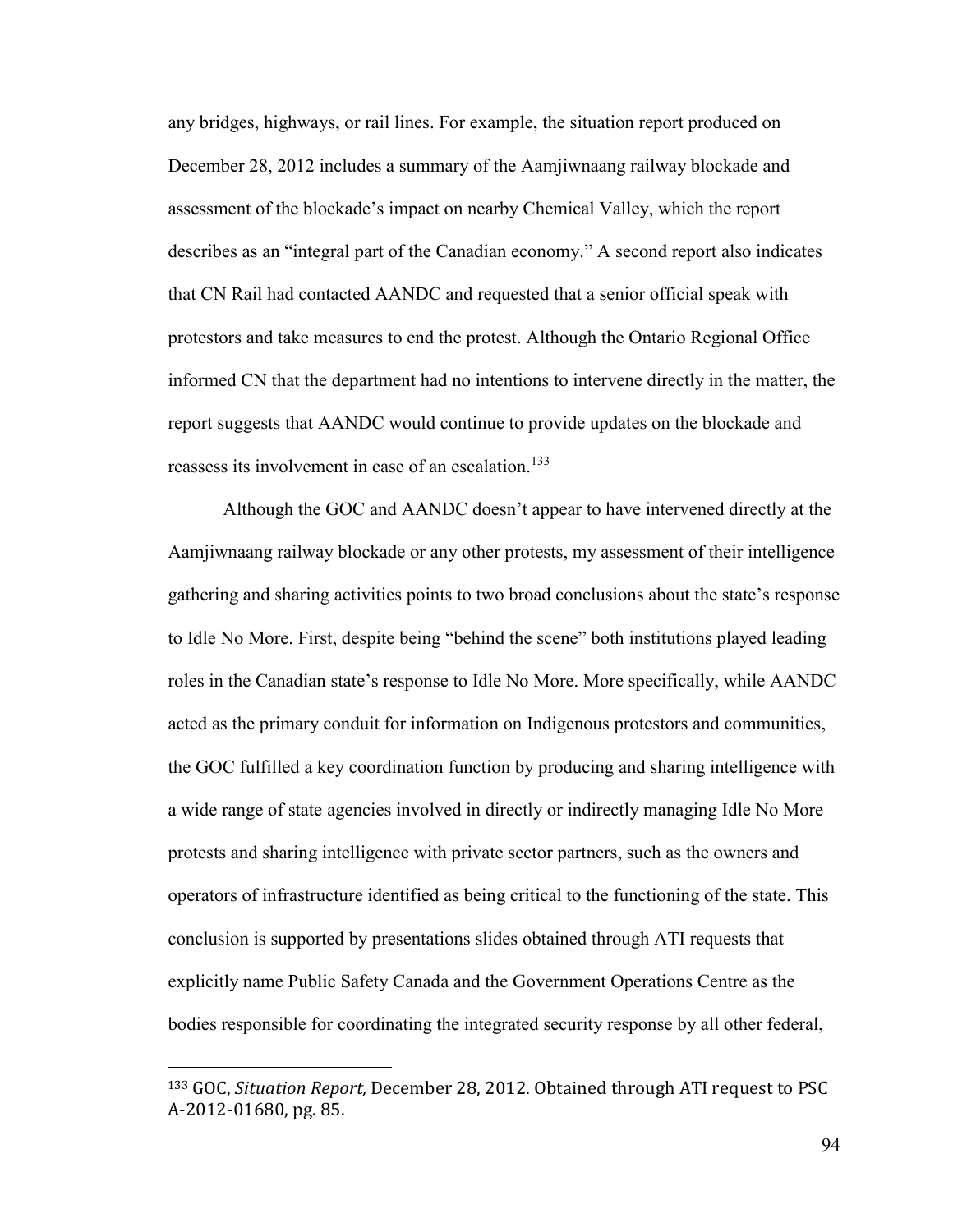provincial, and territorial government departments and agencies, including law enforcement and intelligence agencies.<sup>134</sup>

As well, my assessment of the GOC and AANDC's surveillance activities suggests that state's overarching response to Idle No More should be understood in terms of the reorganization of Canada's national security around critical infrastructure protection. In other words, rather than being a matter of local law enforcement or public order policing, Idle No More was the targeted by Canada's emergency management apparatus as a threat to national security. Significantly, as the GOC and AANDC's practices show, land reclamations, protests, and blockades do not need to pose a real or potential threat to the health and safety of *citizens* in order to be framed as matters of national security. Nor do they have to pose a threat to publicly owned or operated infrastructure. Instead, disruptions to critical infrastructure, whether it be publicly or privately owned and operated, are characterized as threats to the state itself. As a result, virtually any land reclamation, protest, or blockade that has the *potential* to be physically or economically disruptive, could be subjected to surveillance and other forms intelligence-gathering that are justified as preventative and necessary national security measures.

Even though the GOC and AANDC were the only government organization with a mandate to monitor events of "national significance" emanating from or affecting Indigenous communities, they were not only government organizations to gather and

<sup>134</sup> Public Safety Canada, *Presentation to DM* Breakfast: Preparedness for First Nations Issues (Presentation Slides), Marc 2013, Obtained through ATI request to Public Safety Canada, no. A-2013-00160: 331; Public Safety Canada, *GC Contingency Planning Scenario – FN Protests & Potential Escalation* (Presentation Slides), Janaury 2013. Obtained through ATI request to Public Safety Canada, no. A-2012-00438: 10 & 17.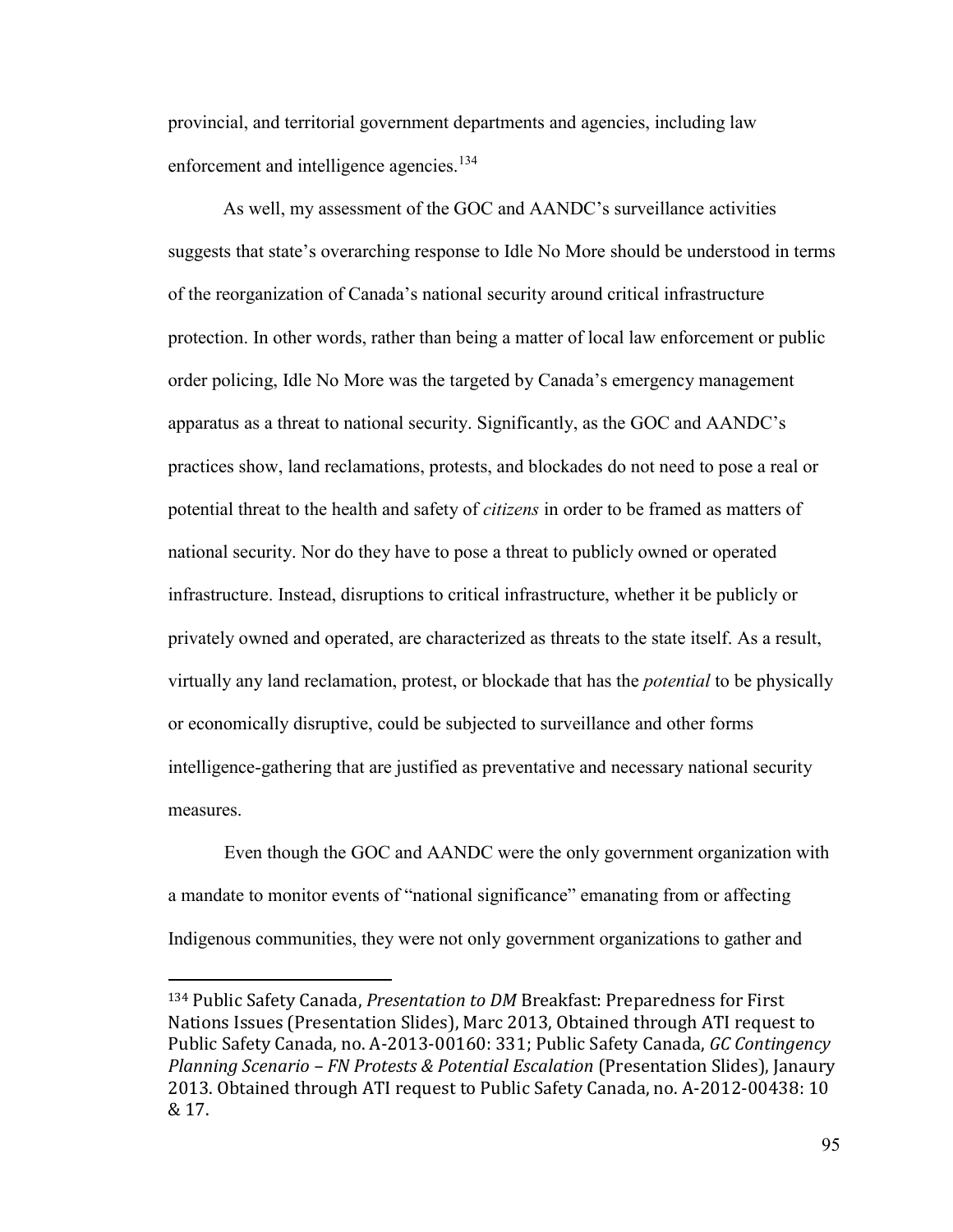exchange intelligence on Indigenous protestors. In fact, as I demonstrate in the next chapter, CSIS, ITAC, and the Canadian Armed Forces also gathered intelligence that was shared with the GOC that framed Idle No More as a source of Aboriginal extremism, a threat to domestic military operations, and ultimately a threat to national security.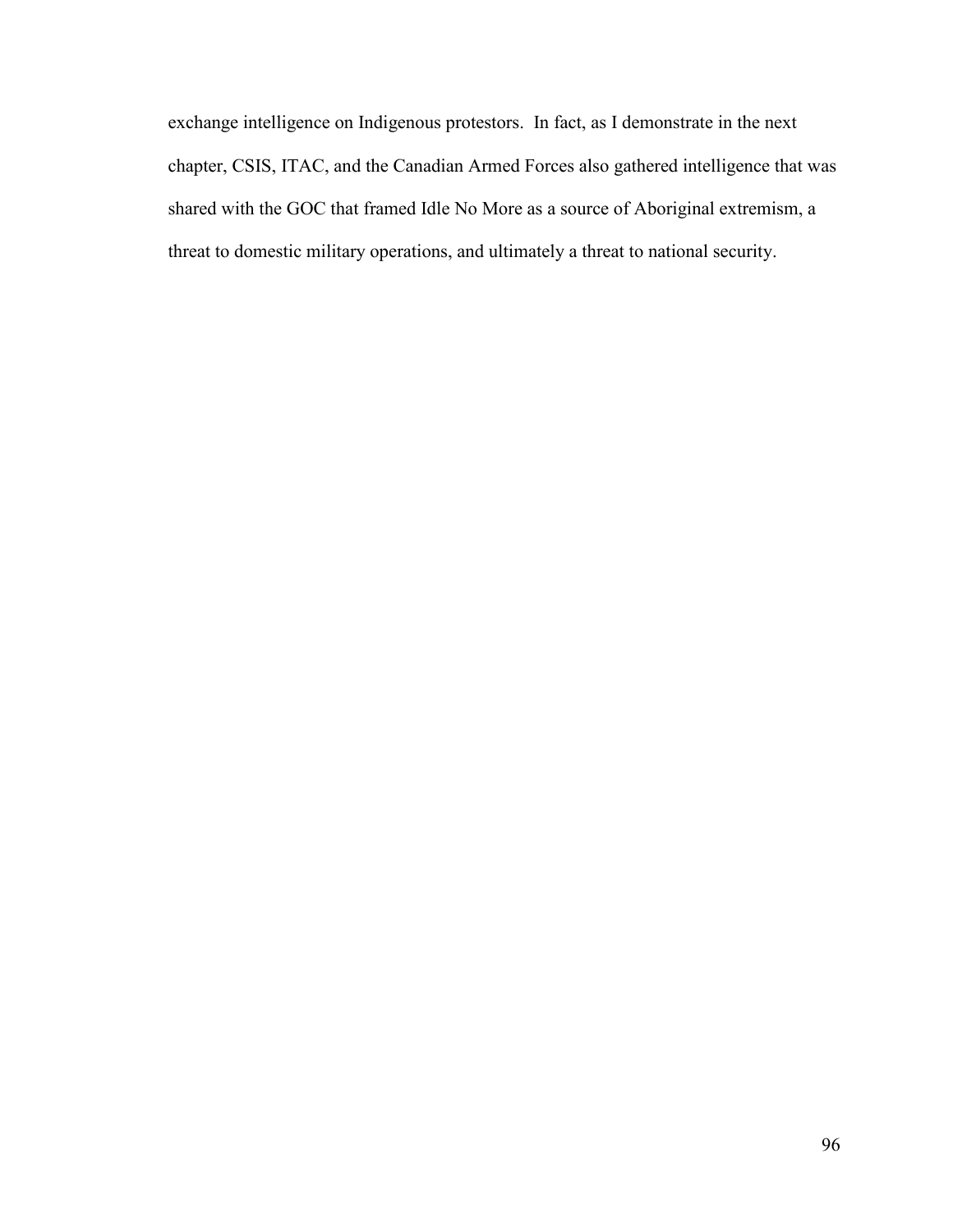#### **Chapter 6: Protecting Protest Participants and the Canadian Armed Forces?**

On March 18, 2015 the Aboriginal People's Television Network reported that Canada's Integrated Terrorism Assessment Centre, which operates within the Canadian Security Intelligence Service, had spied on Idle No More throughout 2012 and 2013.<sup>135</sup> Less than a year earlier, on May 30, 2014, the National Post revealed that the Canadian military had spent virtually all of 2013 spying on Idle No More.<sup>136</sup> In both cases, Canadian journalists drew on evidence obtained through access to information requests filed with CSIS and the Department of National Defence. Although CSIS and the Canadian Armed Forces (CAF) acknowledge that they had monitored Idle No More protests and blockades, they denied that these events were monitored as threats to Canadian national security.

 Instead, in an email to Postmedia News, a CSIS spokesperson stressed that any mention of Idle No More in the threat assessment was made in relation to threats that reactionary groups posed to Idle No More participants, rather than in relation to any threat that Idle No More posed to "Canadian safety and/or Canadian interests."<sup>137</sup> On the other hand, anticipatory media lines prepared by the Department of National Defence denied that the military spies on Canadians, claiming instead that Idle No More was captured in routine monitoring reporting on activities that may have an impact on CAF

 $135$  Jorge Barrera, "Aboriginal Affairs shared wide range of information with spy agency to bolster Idle No More surveillance: documents," *APTN National News*, March 18, 2015.

 $136$  Justin Ling, "Canadian forces spent virtually all of 2013 watching Idle No More protestors," National Post, June 1, 2014.

<sup>&</sup>lt;sup>137</sup> Stephen Spencer Davis, "Canada's spy agency kept close watch on rapidly growing First Nations protest movement: documents," The Canadian Press, August 11, 2013.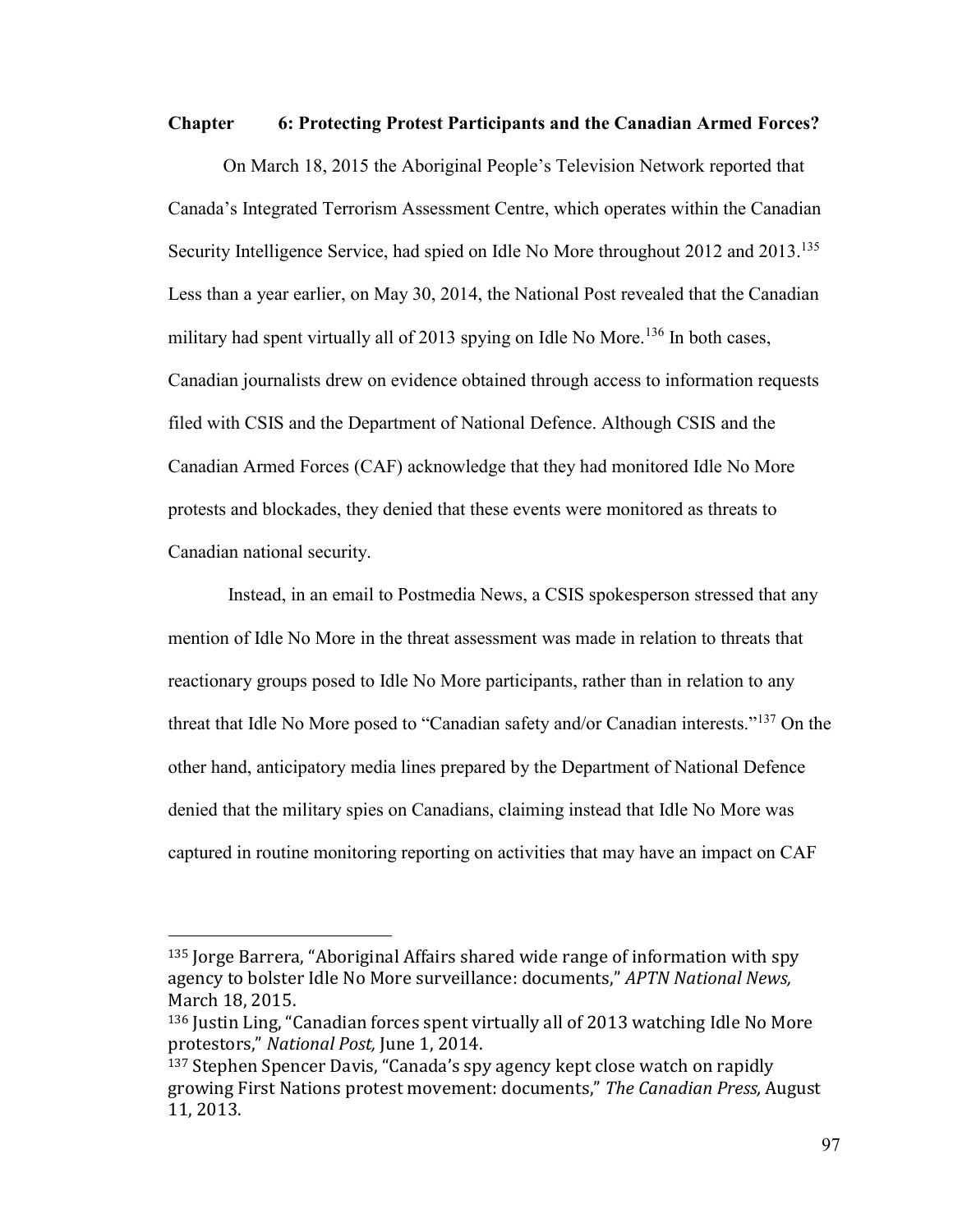operations and personnel.<sup>138</sup>

 $\overline{a}$ 

In this chapter, I draw on threat assessments prepared by ITAC, J2 section of the Canadian Joint Operations Command (CJOC), and the Canadian Forces National Counter-Intelligence Unit (CFNCIU) in 2013 to examine the role that CSIS and the CAF played in the state's response to Idle No More. I provide evidence that CSIS, ITAC and the CAF participated in a broader GOC-coordinated response to Idle No More aimed at containing Indigenous resistance. Rather than only monitoring threats *towards* Idle No More participants, I demonstrate that CSIS and ITAC targeted Indigenous activists involved with Idle No More as national security threats. I also demonstrate that the Canadian military produced intelligence on domestic Idle No More protests and blockades that posed no direct threat to the Canadian Forces operations or personnel.

This chapter is divided into two sections. In the first section I describe CSIS and ITAC's official roles in the Canadian security intelligence system. I also explore the deployment of Aboriginal and multi-issue extremism as new national security threat categories to show how existing tendencies to frame Indigenous activism as terrorism have been formalized by Canadian intelligence agencies. Then, I consider CSIS and ITAC's intelligence gathering activities in relation to Idle No More and their relationship with the GOC to demonstrate that both organizations actively participated in the state's response to Idle No More.

In the second section, I consider the CAF's limited mandate to conduct domestic surveillance activities. I also highlight the military's growing role in the production of intelligence on Indigenous protests in Canada. I then examine the intelligence products

<sup>138</sup> DND, *Media Response Line,* May 7, 2013. Obtained through ATI request to DND A-2013-00679.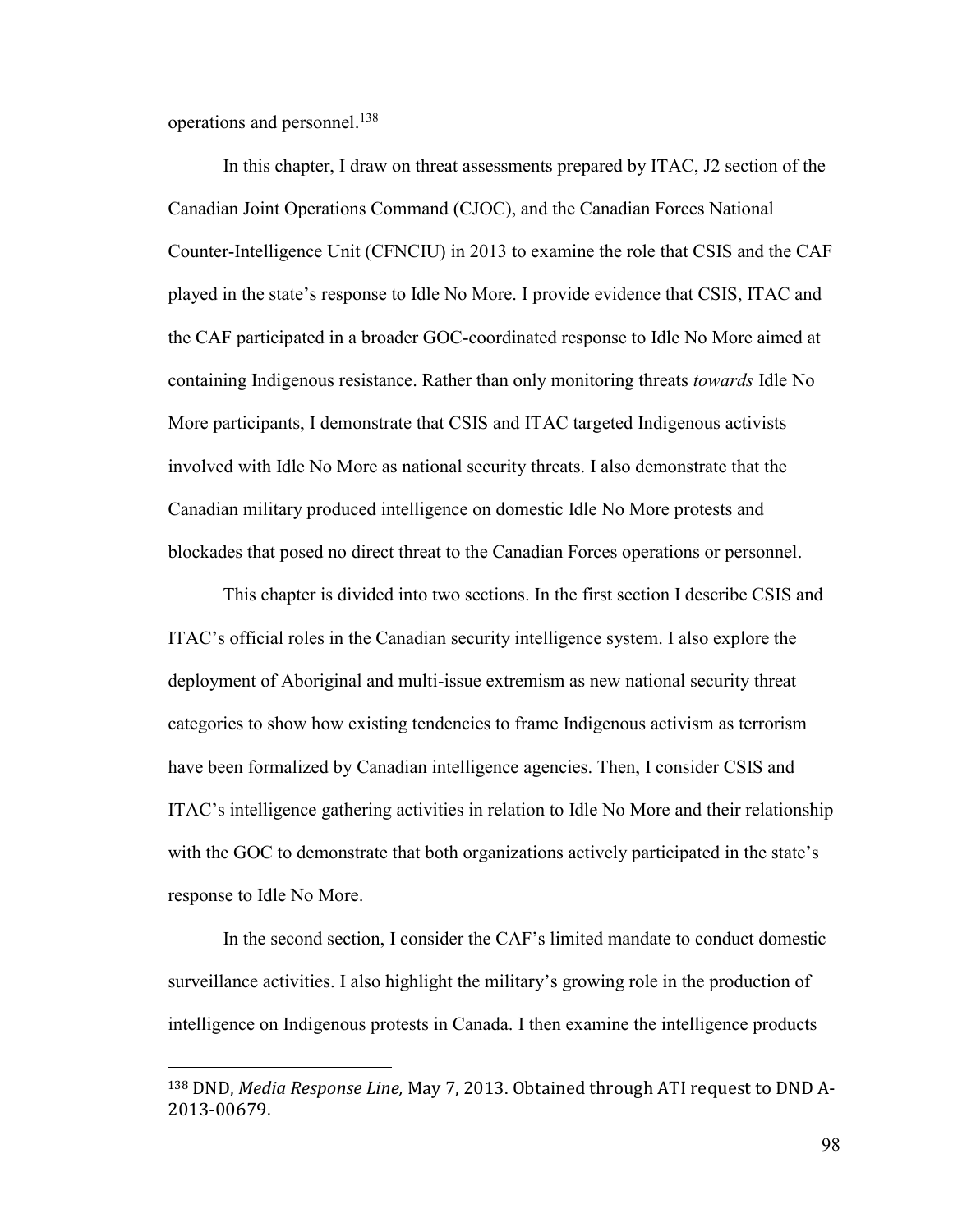produced by J2 Section of the Canadian Joint Operations Command and the Canadian Forces National Counter-Intelligence Unit in relation to Idle No More to demonstrate that the military identified Idle No More as a security threat and monitored the movement in order to avoid inadvertently provoking an "escalation."

## *Canadian Security Intelligence*

Before examining CSIS and ITAC's role in the state's response to Idle No More, it is useful to consider the origins of these institutions and to highlight how existing tendencies to frame Indigenous activism as terrorism have been formalized within the Canadian security intelligences system. CSIS was established in 1984 as a civilian service to investigate threats to Canadian national security. In this role, CSIS gathers, analyzes, and shares *security* intelligence for the purpose of advising the government on domestic and foreign threats to Canada that are not necessarily concerned with breaches of the law. Rather than collecting evidence-grade material, CSIS gathers intelligence concerning national security threats primarily to prepare reports, studies, and briefs on various issues for government decision-makers.

Prior to the passing of the Anti-terrorism Act 2015, CSIS had no law enforcement powers, meaning that CSIS was barred from detaining, arresting, and interrogating suspects. CSIS also lacked the mandate and the legal authority to take action to counter national security threats. Rather than intervening directly, CSIS was only authorized to provide advance warning about activities that may have constituted a threat to national security to Canadian law enforcement agencies, to intelligence units of other federal department and agencies, and to provincial and municipal governments.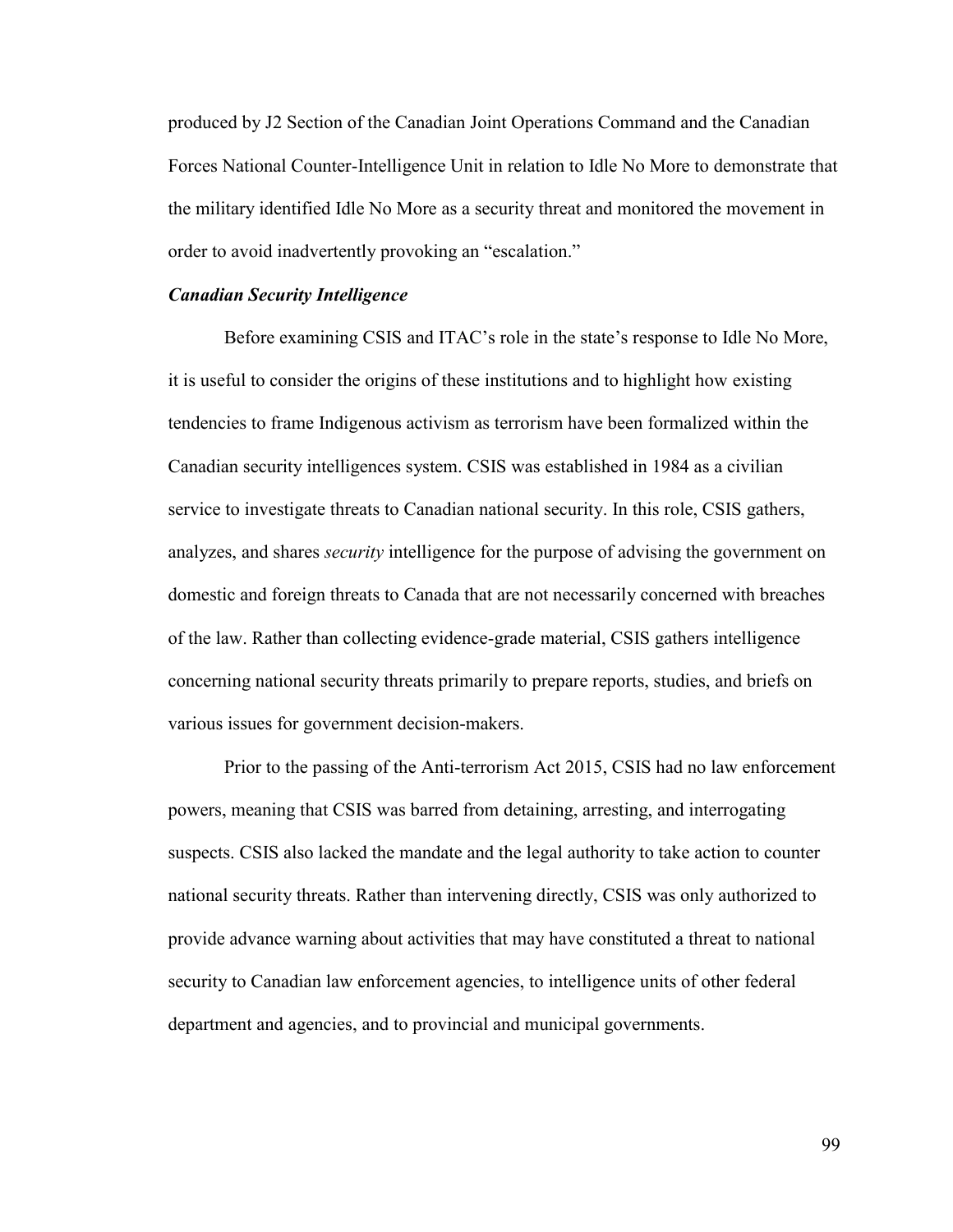CSIS conducts both covert and overt operations that are comparable to those undertaken by police officers. For example, CSIS gathers open source intelligence, which is drawn from information collected from overt, publicly available sources, including media and social-networking sites. CSIS also relies on human intelligence, which is derived from information collected by Intelligence Officers through interpersonal contact with persons having access to information. CSIS is also authorized to deploy intrusive methods of investigation, including electronic surveillance, mail opening, and covert searches, if a judge of the federal court of Canada issues a warrant to do so.<sup>139</sup> Although CSIS was created as a domestic agency, its operations are not restricted by geographic area. CSIS can and does collect intelligence abroad, but is mandated to do so only in regards to Canadian national security.<sup>140</sup>

In 2004 an agency called the Integrated Threat Assessment Centre – renamed in 2011 as the Integrated *Terrorism* Assessment Centre – was granted the task of centralizing all anti-terror-related intelligence and distribution under Canada's *National Security Policy*. Prior to the creation of ITAC, as Monaghan and Walby observe, no single government institution was responsible for analyzing counter-terrorism intelligence.<sup>141</sup> Instead, this work was scattered among a number of agencies at the federal level and provincial police forces. ITAC is housed at CSIS and governed by the *CSIS Act*, but personnel are regularly drawn from the RCMP, Canada Border Services Agency, National Defence and Transport Canada, all of whom retain access to their

<sup>&</sup>lt;sup>139</sup> Kostas Rimsa, "Spy Catchers," Inside Canadian Intelligence: Exposing the New *Realities of Espionage and International Terrorism,* ed. Dwight Hamilton, Toronto: Dunburn Press (2006): 38.

<sup>140</sup> Rimsa. "Spy Catchers": 45.

<sup>141</sup> Monaghan & Walby : 140.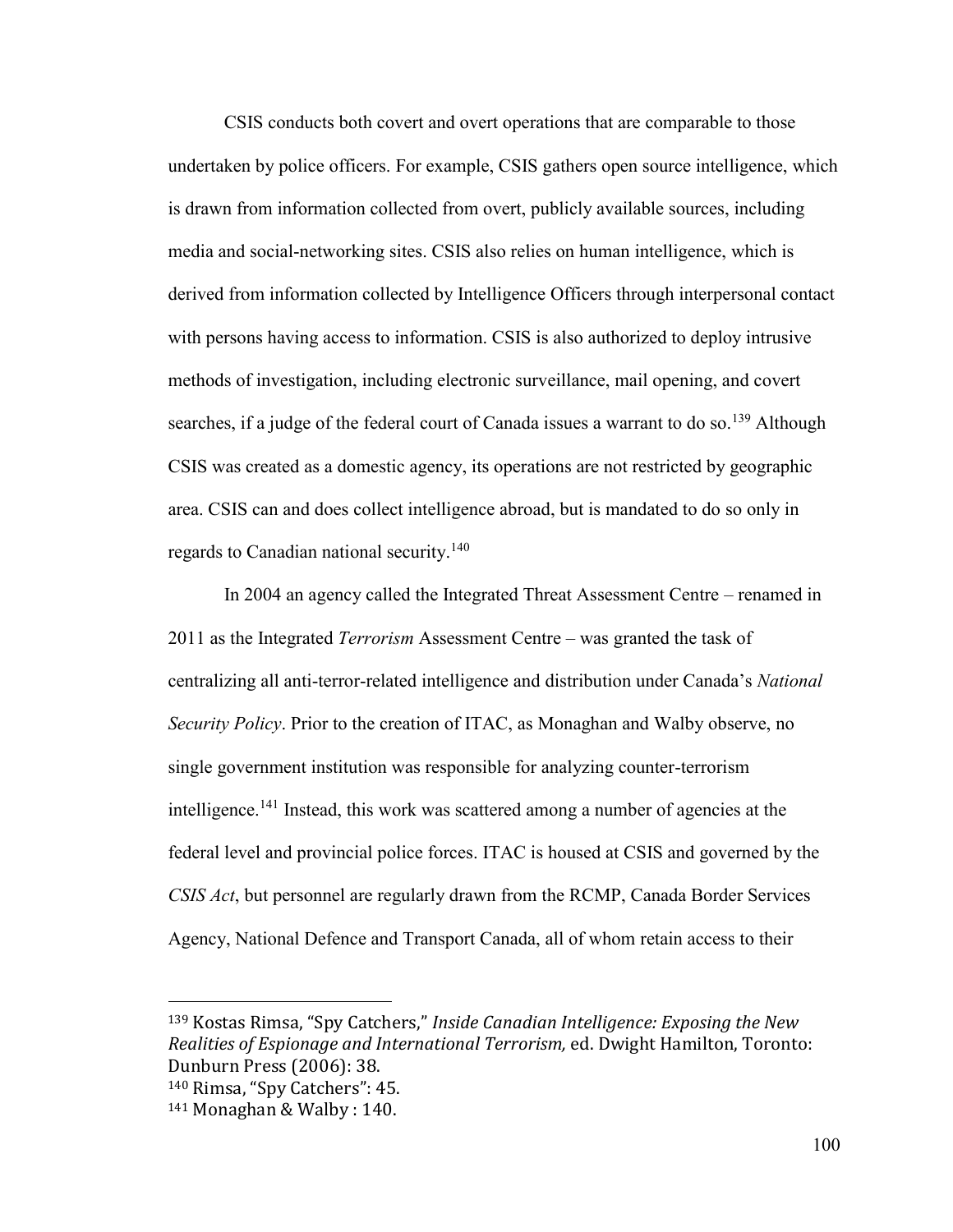respective department and agency's intelligence data banks. Representatives from other domestic partner agencies, such as Health Canada, Aboriginal Affairs and Northern Development Canada, and Natural Resources Canada, are also brought into ITAC when needed.

Although each agency is still responsible for preparing their own threat assessments, ITAC has emerged as the principle authority for producing threat assessments for the Government of Canada related to possible terrorist attacks, terrorist trends and "special events" taking place in Canada and globally. These threat assessments are then distributed to members of the Canadian security intelligence community, provincial emergency authorities, first responders, and "partners" in the private sector.

# *Indigenous Activism and "Aboriginal Extremism"*

In addition to blurring the boundary between criminal and security intelligence, ITAC intelligence practices have formalized existing tendencies for government, law enforcement agencies, and intelligence agencies to target dissenting social movements for surveillance. In their analysis of the policing and surveillance projects developed in preparation for the 2010 Winter Olympics and G8/G20 Summits, Monaghan and Walby argue that the establishment of the Integrated Terrorism Assessment Centre and the deployment of "multi-issue extremism" as a new category of domestic threat has blurred the boundary between terrorism and activism to the point where almost any expression of dissidence can equated with the threat of violence against citizens or the nation.<sup>142</sup>

The emergence of multi-issue extremism as a category of domestic terrorism, as Monaghan and Walby argue, reflects a significant shift in perceived threats within the

<sup>142</sup> Monaghan & Walby: 133-151.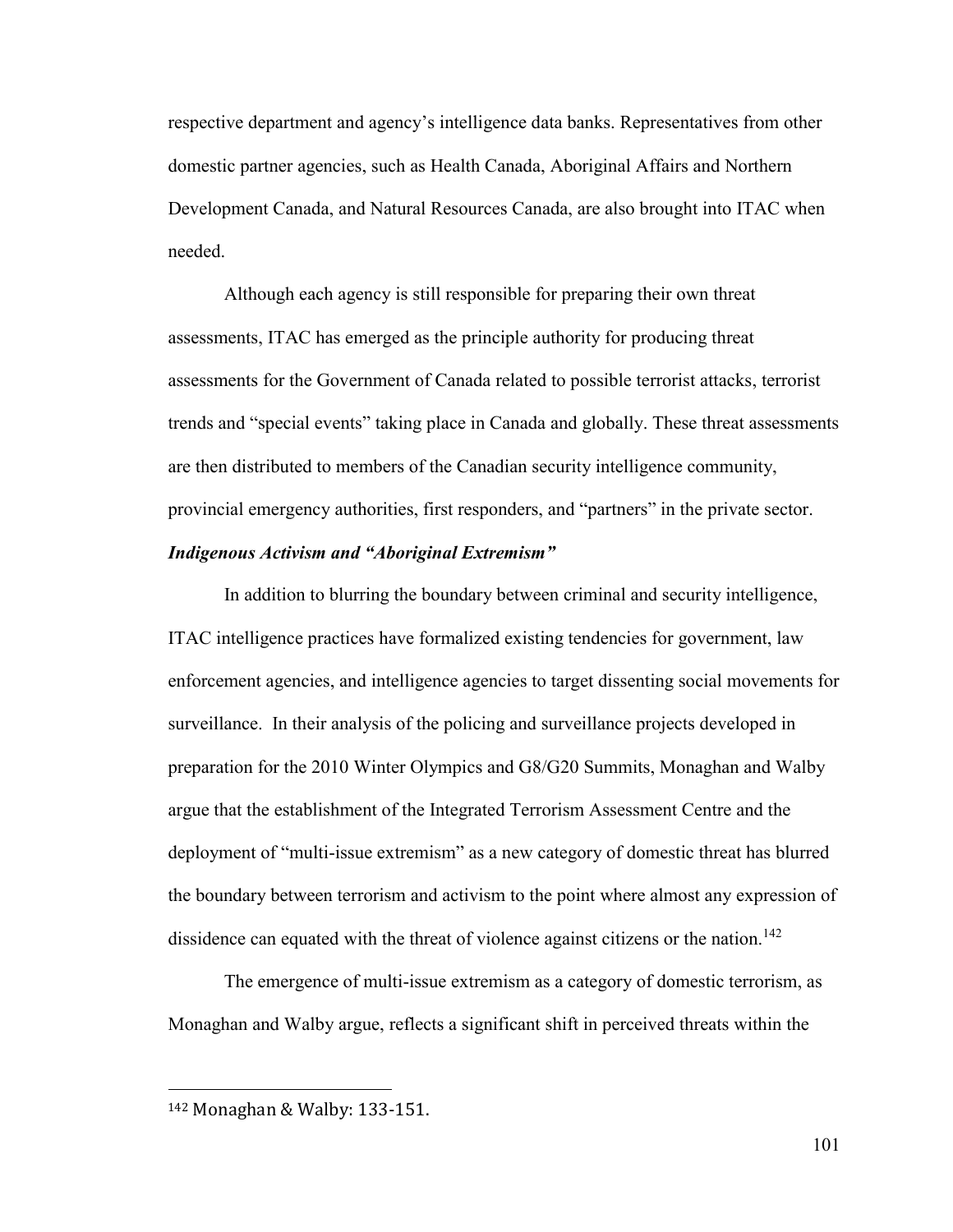Canadian security establishment. Prior to the centralization of anti-terror intelligence under ITAC, terrorism-related intelligence briefs produced by the RCMP and CSIS were concerned primarily with financial security and Al-Qaeda-inspired terror groups. However, ITAC has expanded its focus to target "multi-issue extremists," the term used in reports to refer to activists groups, Indigenous groups, environmentalists, and others who are publicly critical of government policy and whose activities include blockades, confrontation with police, media stunts, and public education campaigns such as tabling sessions and boycotts.

Within ITAC's aggregated threat matrix, "Aboriginal extremism" has emerged out of multi-issue extremism to become a domestic threat category in its own right. Notably, in the 2010 and 2012 "Biannual Update(s) on the Threat from Terrorists and Extremists," ITAC identified "Aboriginal communities" as hotspots for "issue-based extremists."<sup>143</sup> Soon after, in a presentation delivered on April 12, 2012 to the Canadian Association of Petroleum Producers, the Director of CSIS also explicitly named "Aboriginal extremists" as threats to Canada's energy security and critical infrastructure because of the *potential* for peaceful protests to escalate into violence.<sup>144</sup>

The centralization of anti-terror intelligence under ITAC and the shift in focus from distant terrorist threats to imminent subjects of dissent has led to a situation where Indigenous groups who openly contest the authority of the Canadian government are increasingly likely to be profiled, classified and monitored by on the basis of national

<sup>143</sup> ITAC, *Biannual Update(s) on the Threat from Terrorists and Extremists,* 2010 & 2012. Obtained through access to information request to CSIS A-2012-032. <sup>144</sup> CSIS, *CAPP Briefing: Presentation by the Director of the Canadian Security Intelligence Services to the Canadian Association of Petroleum Producers*  (Presentation Slides and Talking Points), April 12, 2012. Obtained through access to information request to CSIS A-2012-027.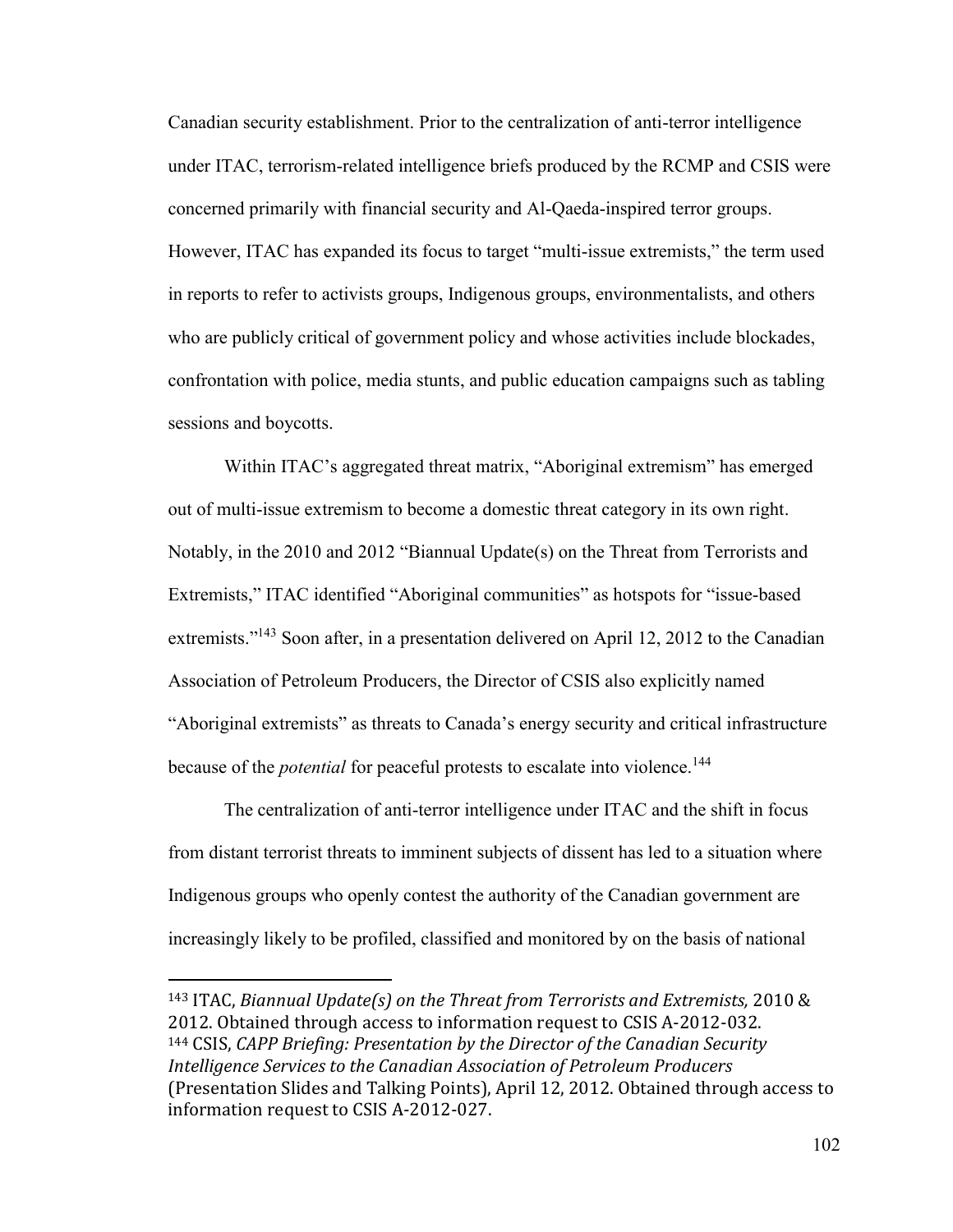security and anti-terrorism policies. In their analysis of the Canadian state's interventions in the traditional governance of the Algonquins of Barriere Lake, Crosby and Monaghan demonstrate how the tendency to blur the boundary between protest and terrorism has extended to localized land struggles, assertions of treaty rights, and struggles for selfdetermination. Through their investigation of the Canadian government's extensive efforts to eliminate the traditional leadership of the Algonquins of Barriere Lake, Crosby and Monaghan effectively demonstrate how nonviolent direct action protests and popular outreach campaigns carried out by Indigenous people can garner the attention of counterterrorism agencies concerned with an increase in "Aboriginal extremism."<sup>145</sup>

# *CSIS, ITAC, and Idle No More*

Although a CSIS spokesperson acknowledged that ITAC did produce a threat assessment on January 24 that mentioned Idle No More, the spokesperson also stressed that the report was concerned with protecting Idle No More participants from violent reactionary groups.<sup>146</sup> On its own, the version of the report that was released to the public seems to confirm Mufti's assertion, as Idle No More is mentioned in relation to a white supremacist group known as STORMFRONT. According to the ITAC threat assessment, white supremacists on STORMFRONT's online forum had called for citizens to respond violently to Idle No More, a movement that they claimed had "declared war" on whites by threatening to disrupt the Canadian economy as an "act of aggression."<sup>147</sup>

<sup>145</sup> Crosby & Monaghan: 421-438.

<sup>&</sup>lt;sup>146</sup> Stephen Spencer Davis, "Canada's spy agency kept close watch on rapidly growing First Nations protest movement: documents," The Canadian Press, August 11, 2013.

<sup>147</sup> ITAC, *Laser Threat Assessment,* January 24, 2013. Obtained through access to information request to CSIS A-2012-383.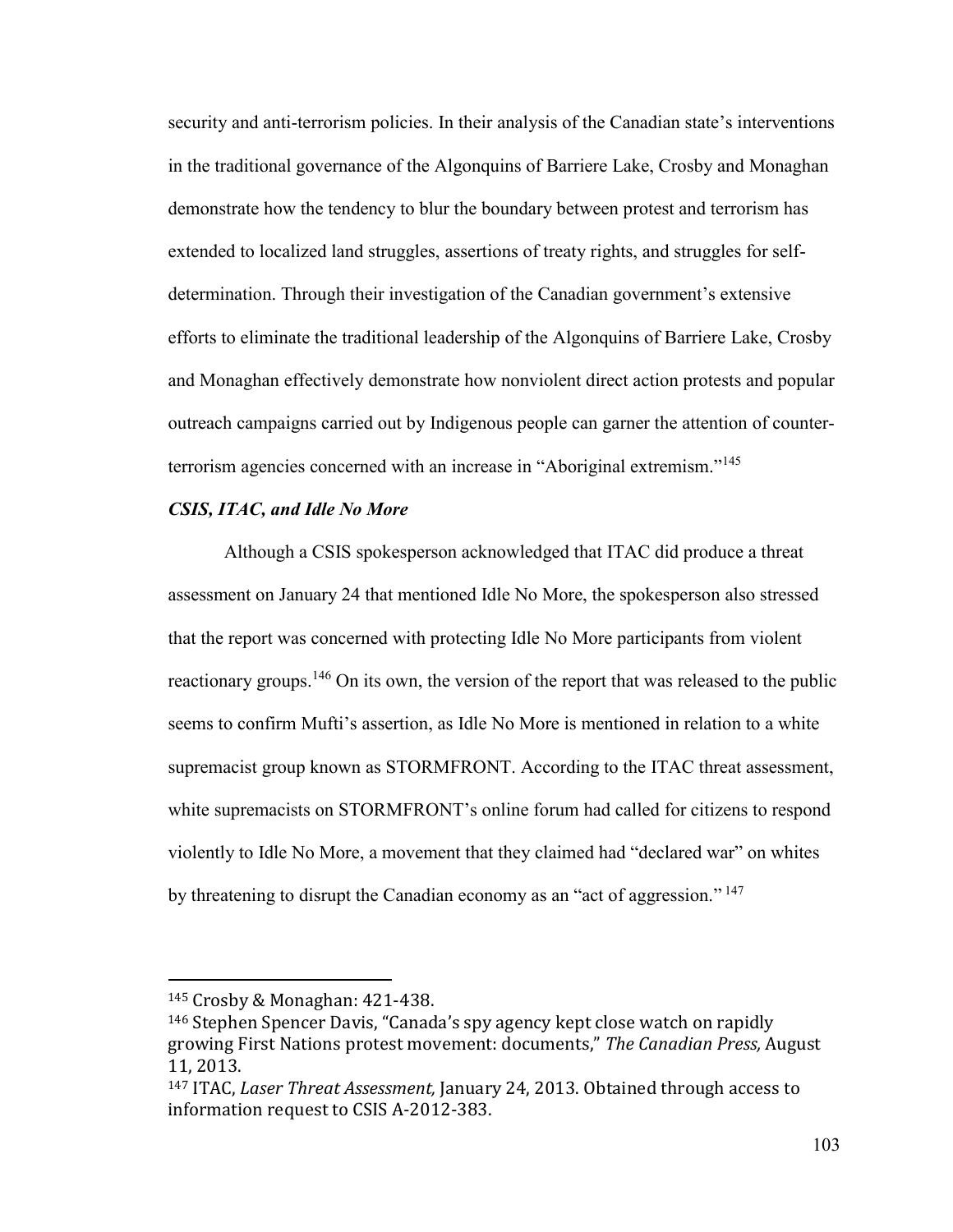However, the fact that violent reactionary groups were monitored does not preclude the possibility that ITAC was also reporting on peaceful Idle No More protests and dissent. A draft presentation prepared by Public Safety Canada in March 2013 for a Committee of Deputy Ministers<sup>148</sup> meeting indicates that CSIS and ITAC played key roles in the state's management of Idle No More protests. More specifically, CSIS provided intelligence support to other departments and agencies regarding "potential extremist involvement" in relation to Idle No More, while ITAC monitored and provided "integrated and comprehensive threat assessments of potential serious violence from domestic extremism."<sup>149</sup> While it could be argued that this presentation referred to extremist threats *towards* Idle No More participants, a second presentation prepared by the Government Operation's removes any ambiguity about the national security framing of Idle No More. More specifically, the presentation titled *GC Contingency Planning Scenario – FN Protests & Potential Escalation,* names "extremists" as an element of Idle No More and warns about the potential for violence and serious criminality from within the movement.<sup>150</sup>

<sup>148</sup> According to the Federal Emergency Response plan, the Committee of Deputy Ministers provides a forum to address public safety, national security, and intelligence issues during non-emergency (day-to-day) operations. During an emergency, the Committee coordinates the Government of Canada's response and advises Ministers. Although the nature of the emergency determines the Committee's membership, it is likely that Deputy Ministers from Public Safety, AANDC, TC, and DFO were in attendance.

<sup>149</sup> PSC, *Presentation to DM* Breakfast: Preparedness for First Nations Issues (Presentation Slides), Marc 2013, Obtained through ATI request to Public Safety Canada, no. A-2013-00160: 331.

<sup>150</sup> GOC, *GC Contingency Planning Scenario – FN Protests & Potential Escalation*  (Presentation Slides and Talking Points)*,* January 14, 2013. Obtained through access to information request to PSC A-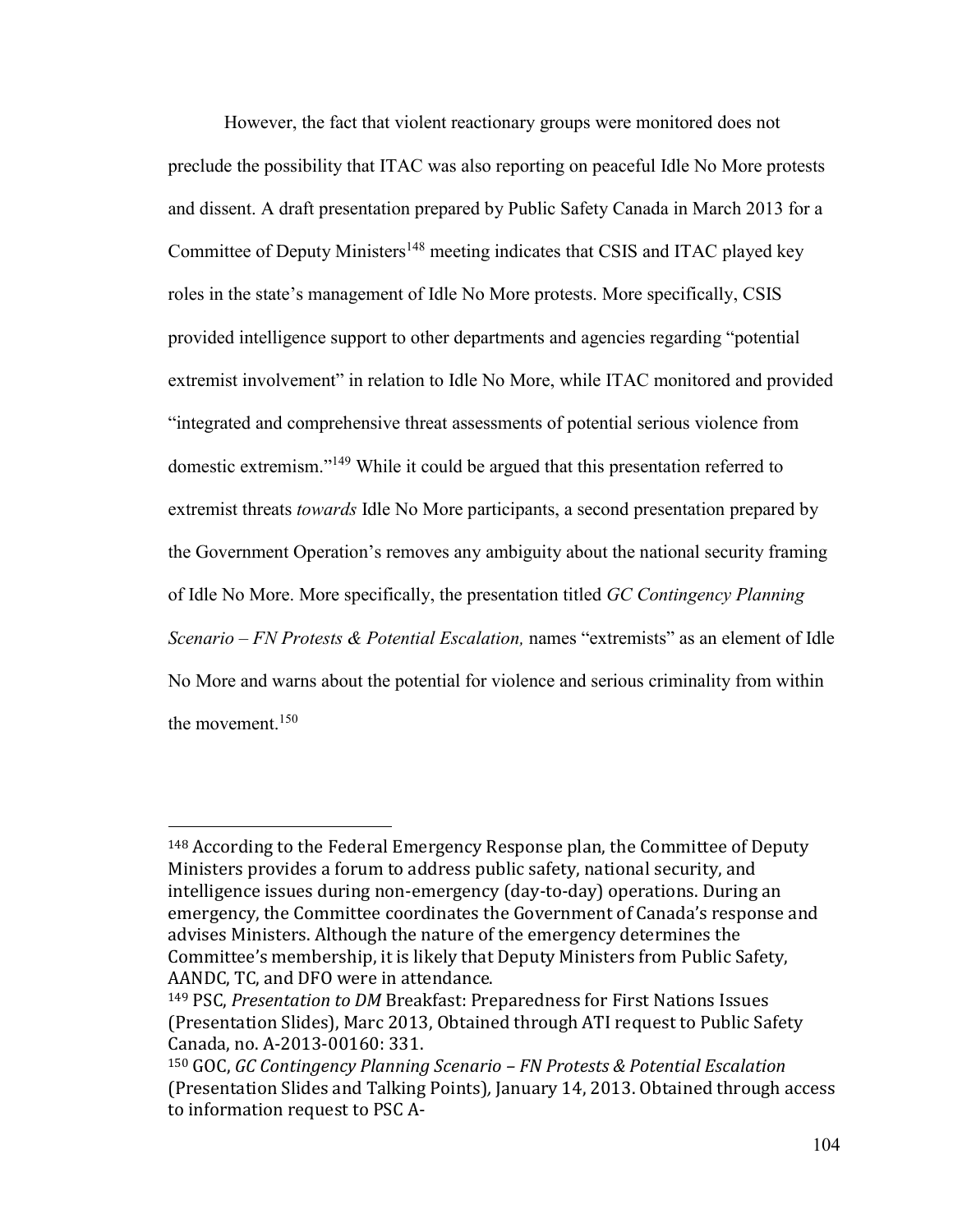Records released from Public Safety Canada also indicate that CSIS and ITAC reported on Idle No More throughout December 2012 and January 2013. Situation reports obtained through ATI requests with Public Safety Canada reveal that ITAC was providing other government departments and agencies with raw information and/or analyzed intelligence on Idle No More throughout December and January. For example, as discussed in chapter 5, ITAC is cited as a reporting source on the Aamjiwnaang railway blockade and in other situation reports that assess the potential for violence and disruptions from Idle No More. Notably, these intelligence products are exclusively concerned with Idle No More, rather than any reactionary groups as claimed by CSIS' spokesperson.

Unfortunately, with the exception of the January 24 threat assessment, which is heavily censored, CSIS and ITAC have withheld all intelligence records relating to Idle No More. In fact, the only other documents relating to Idle No More that have been released to the public by CSIS or ITAC so far are a heavily censored briefing note and a summary from a January 17 of the GOC-led interdepartmental working group that had been set up to coordinate the government's response to Idle No More.<sup>151</sup> Nevertheless, despite the challenges of accessing security and intelligence related materials from these organizations, after piecing together records obtained from other departments and agencies, it is possible to conclude that CSIS and ITAC monitored Idle No More as a security threat and participated in the broader GOC-coordinated response.

<sup>151</sup> ITAC, *Emerging Issue – Topic of Interest: ǮIdle No Moreǯ Movement* (Briefing Note), January 9, 2013. Obtained through access to information request to CSIS A-2013- 184.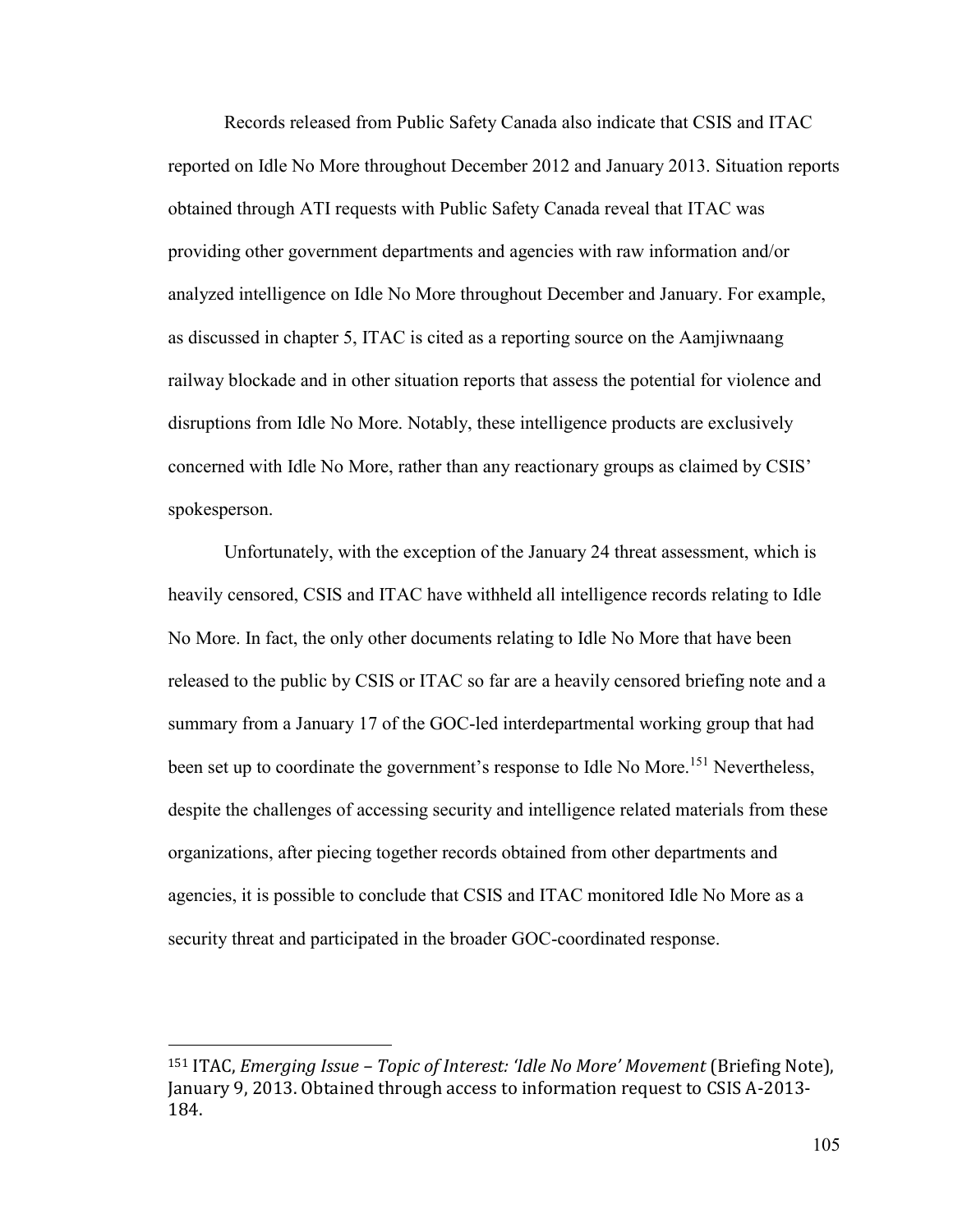However, CSIS and ITAC were not the only institutions without an exclusive emergency management or law enforcement mandate to gather intelligence on Idle No More and receive reports from the GOC. In fact, records released through ATI requests reveal that the Canadian military also received GOC threat assessments and monitored Idle No More protests across the country in an effort to prevent an "escalation." To provide some context to this monitoring, it is helpful to identify the intelligence units involved and to consider the military's involvement in Indigenous protest policing and domestic surveillance in the years leading up to Idle No More.

## *Canadian Military Intelligence*

 $\overline{a}$ 

 The Canadian Armed Forces do have a mandate to collect, analyze, and produce intelligence both at home and abroad. Outside of Canada, the CAF gathers intelligence to support Cabinet decision-making about sending the Canadian military on missions abroad and to support command staff that formulate national policy, plan, and make operational decisions.<sup>152</sup> In a domestic context, the CAF have a limited peacetime mandate to gather intelligence and to collect information on Canadian citizens to support day-to-day operations, protect DND/CAF personnel and property, and to safeguard national security. Together, the J2 Section of the Canadian Joint Operations Command (CJOC) and the Canadian Forces National Counter-Intelligence Unit (CFNCIU) conduct most of the CAF's domestic intelligence work that is not directly concerned with the administration of military justice.<sup>153</sup>

<sup>&</sup>lt;sup>152</sup> Dwight Hamilton, "In the Army," *Inside Canadian Intelligence: Exposing the New Realities of Espionage and International Terrorism,* ed. Dwight Hamilton, Toronto: Dunburn Press (2006), 146-147.

<sup>153</sup> The Canadian Forces National Investigation Service (CFNIS), which is a branch of the Canadian Forces Military Police, is responsible for investigating service and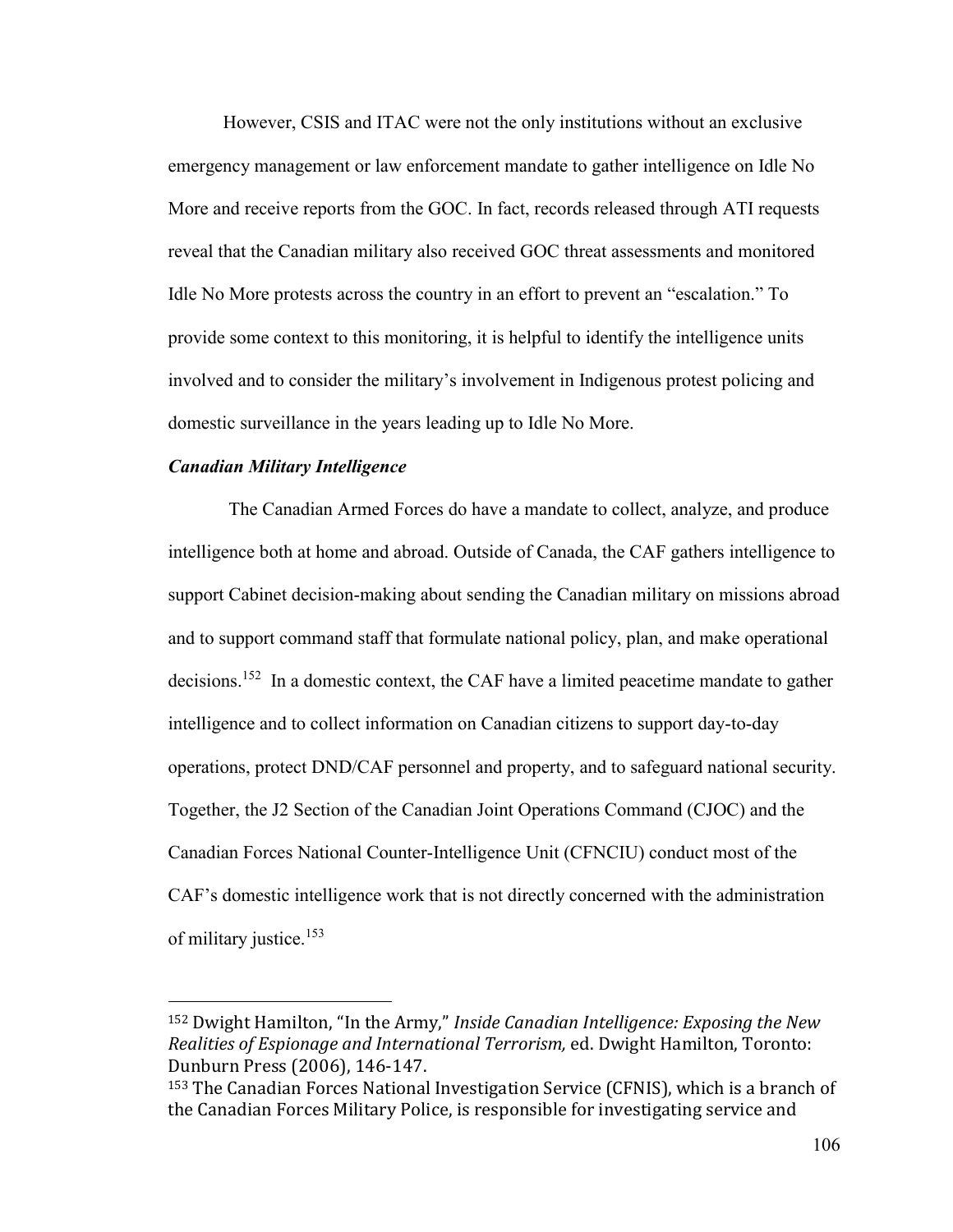The J2 Section is the intelligence branch of the CJOC, the CAF's integrated command structure responsible for directing military operations. J2 Section is primarily responsible for gathering intelligence to support day-to-day operations and to protect of DND/CAF personnel, property, material and information. Importantly, J2 Section can collect intelligence at home using both human and open source intelligence, but it is barred from collecting detailed information on individual Canadian citizens within a domestic context.

The Canadian Forces National Counter-Intelligence Unit (CFNCIU) is also responsible for supporting force protection. However, the CFNCIU has a broader mandate that includes identifying, investigating and countering national security threats posed by individuals and groups engaged in terrorism, espionage, sabotage, subversion, and organized criminal activities. Unlike J2 Section, CFNCIU is authorized to gather detailed intelligence on Canadian citizens at home using covert and human intelligence methods in order to "safeguard national security interests." 154

## *The "Militarization" of Indigenous Protest Policing*

 $\overline{a}$ 

As Wood demonstrates in her analysis of police forces and practices in Canada and the United States, the policing of mass protests has become more dependent on

criminal offences against DND and CAF property and personnel. However, unlike the J2 section of the CJOC and CFNCIU, the CFNIS is only authorized to conduct investigations on persons who are subject to the Code of Service Discipline of the CAF military justice system and civilians that break the law on or in relation to military property.

<sup>154</sup> National Defence and the Canadian Armed Forces, *Defence Administrative Orders and Directives, 8002-2:* Canadian Forces National Counter-Intelligence Unit*.*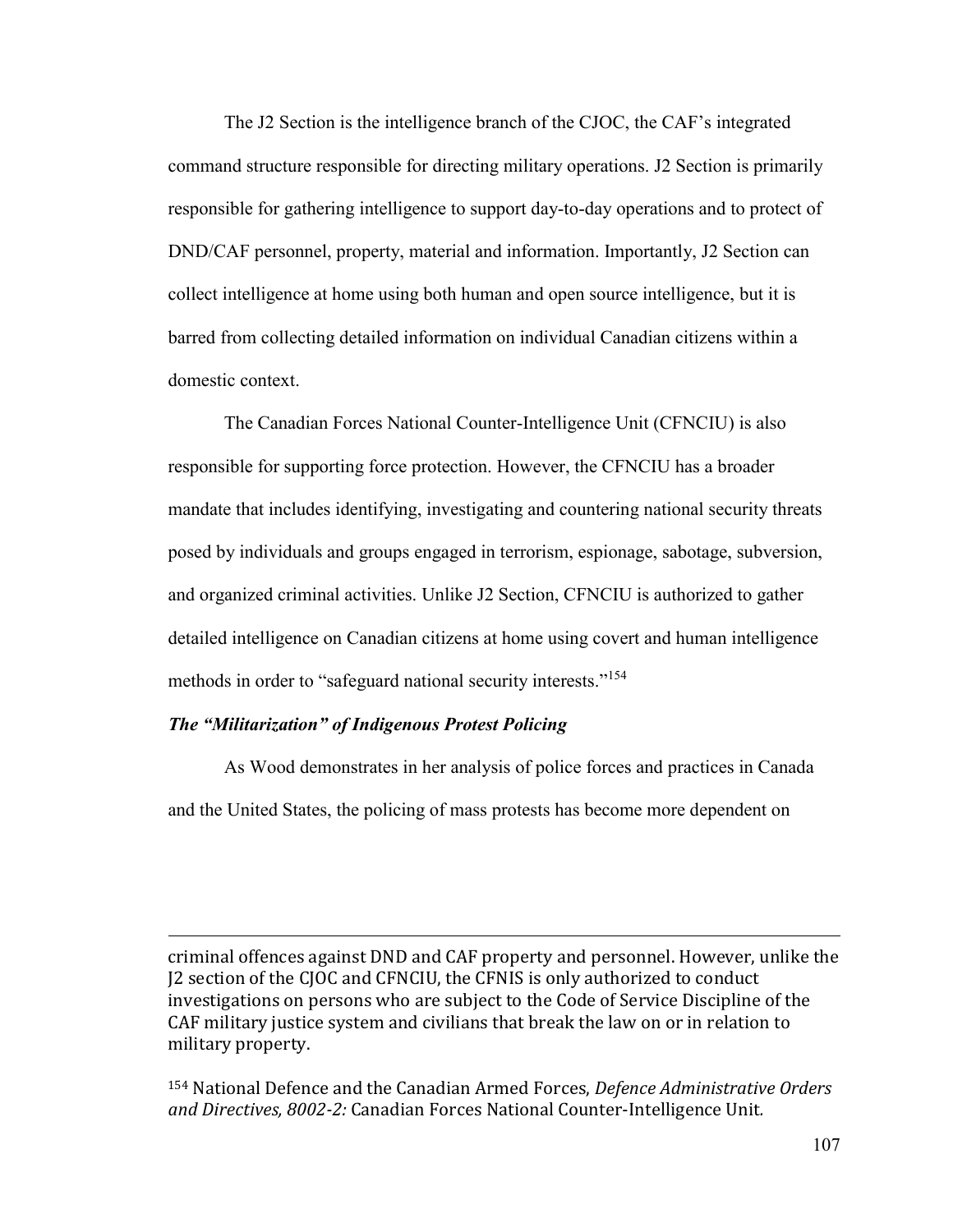intelligence gathering and increasingly *militarized* since 1995.<sup>155</sup> This militarization of Indigenous protest policing, as Dafnos adds, has had three core features: the normalized use of paramilitary tactical units by police, the collaborative involvement of a wide range of law enforcement and security agencies, and the active involvement of the military in the states' efforts to manage and control protests.

The Canadian military has not directly intervened in an Indigenous protest or occupation since the Oka crisis in 1990. That year, the CAF mounted Operation Salon and deployed after a failed police raid caused a land dispute between municipal authorities and the Khanesatake Mohawk band in Quebec to escalate into violence. In this case, the military was authorized to intervene after receiving a request from the Quebec government under the "Aid of Civil Power" provisions of the National Defence Act. Partially as a result of Oka, the Canadian military was directed to cease non-lethal internal-security training and become the force of last resort.<sup>156</sup> Prior to Oka, the policy on the use of military force in relation to Indigenous protests and occupations was reactive and ad hoc, but from that point on, in Maloney's own words, police became "the lead agency for dealing with Aboriginal insurgency."<sup>157</sup>

Although the armed forces have not *directly* intervened in an Indigenous protest or occupation since Oka, the Canadian state has continued to mobilize the military in its to efforts to manage and contain Indigenous resistance. In 1995, for example, the military created Operation Wallaby in order to help the RCMP end an Indigenous occupation at

<sup>155</sup> Lesley J. Wood, *Crisis and Control: The Militarization of Protest Policing,* London: Pluto Press (2014).

<sup>&</sup>lt;sup>156</sup> Sean M. Maloney, "Better Late than Never: Defence During the Mulroney Years," *Transforming the Nation: Canada and Brian Mulroney,* ed. Raymond Blake, Montreal: McGill University Press (2007): 148-150 157 Maloney: 150.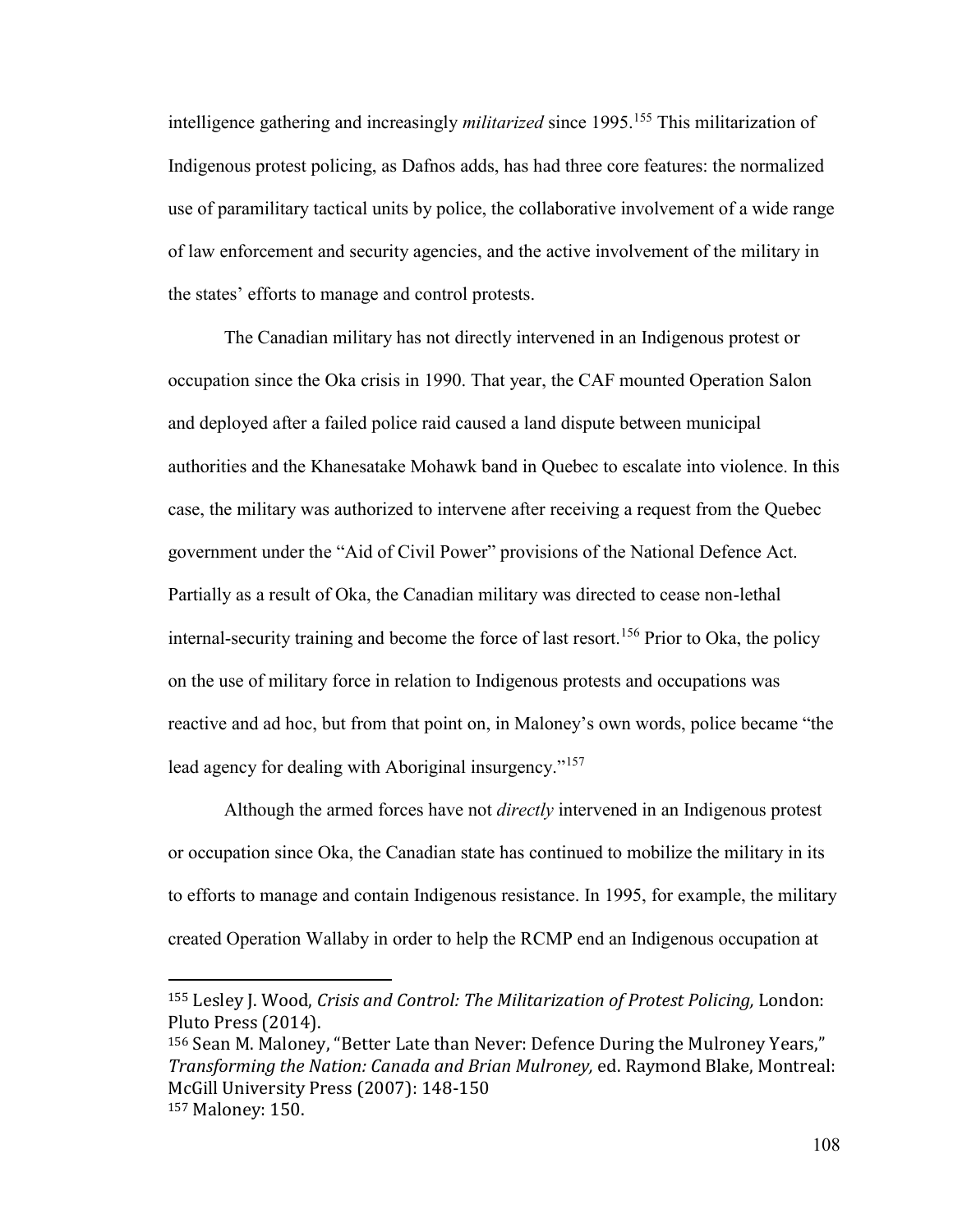Gustafsen Lake. Although no troops were involved, the Canadian military provided four Armoured Personnel Carriers to support 400 RCMP officers that later converged on a small piece of land that had been occupied by less than two dozen Indigenous people in the British Columbia interior. Although no one was killed, 18 occupiers were charged in a trial that would last just over ten months. <sup>158</sup>

Rather than sending in troops to deal with Indigenous protests and occupations, the military has become increasingly involved with protest policing in an intelligence gathering capacity. More specifically, as Dafnos demonstrates, the CAF have become increasingly active in multi-agency intelligence collaborations such as the Caledonia Joint Intelligence Group. (JIG). The Ontario Provincial Police established the Caledonia JIG in 2007 at a Special Operations Centre located in Toronto for the Caledonia reclamations. The CFNCIU participated in the Caledonia JIG along with the OPP Intelligence Bureau, the RCMP, CSIS, and the CFNCIU participated in the Caledonia JIG. In this role, as Dafnos indicates, the CFNCIU gathered intelligence from five informants in relation to the reclamation and shared it with CSIS via internal reporting at the JIG. $159$ 

#### *J2 Section, the CFNCIU and Idle No More*

 $\overline{a}$ 

 Throughout most of 2013, the Canadian military gathered and shared intelligence in regards to domestic Idle No More protests and blockades through the J2 section of the CJOC and the CFNCIU. A chain of emails from within the CJOC that were obtained that an ATI request with the DND indicate that the J2 section began collecting information on

<sup>&</sup>lt;sup>158</sup> Nicholas D. Shrubsole, "The Sun Dance and the Gustafsen Lake Standoff: Healing Through Resistance and the Danger of Dismissing Religion," The International *Indigenous Policy Journal* 2, no. 1 (October 2011): 1-17. <sup>159</sup> Dafnos, "Beyond the Blue Line": 221-222.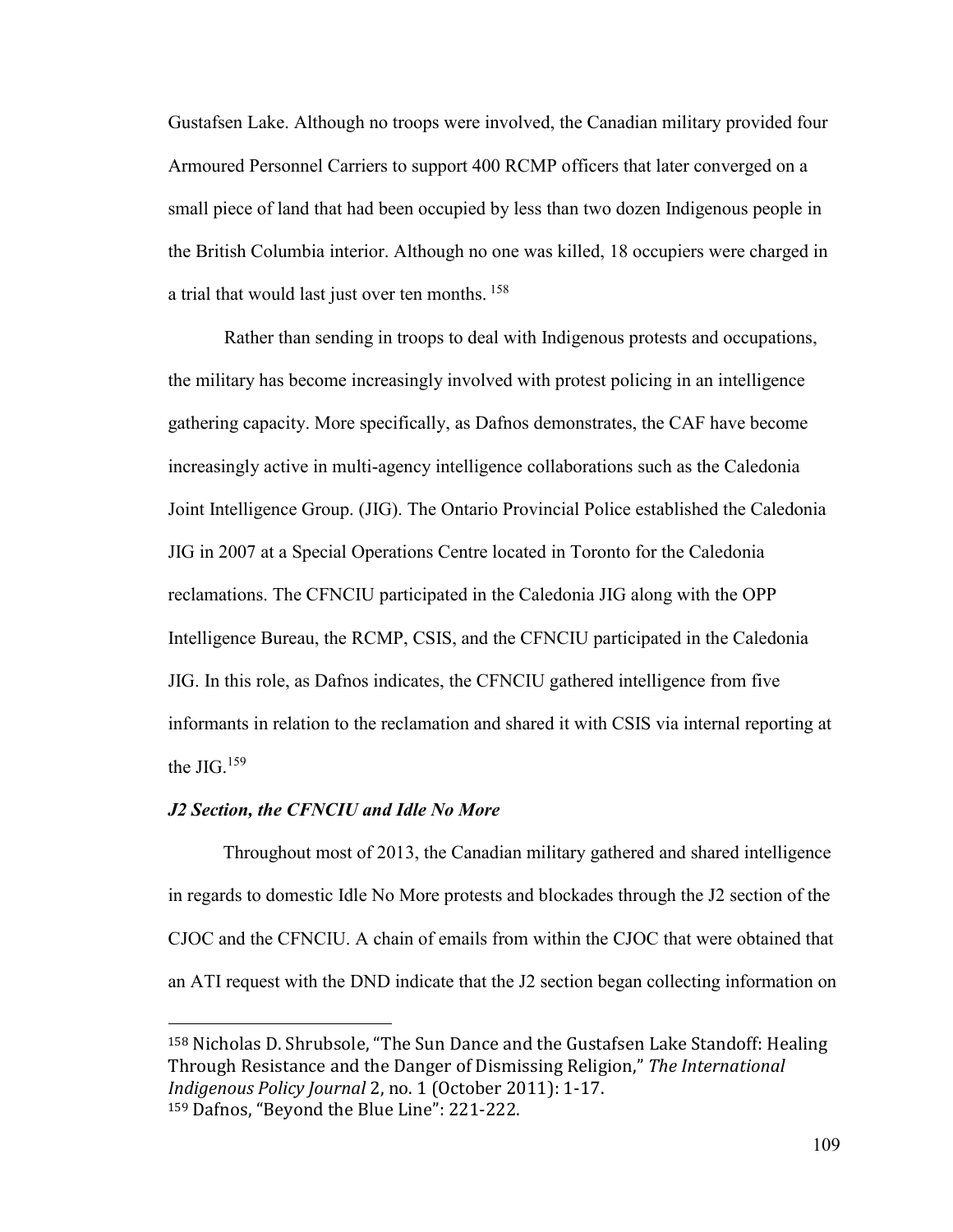Idle No More on January 8, 2013.<sup>160</sup> The initial email, sent by an officer from CJOC headquarters, tasked J2 regional offices to produce reports on Idle No More activities in their respective areas of operation across Canada. More specifically, the email requested "a complete list of protest and blockade sites" along with an assessment of how these activities might affect local operations and routine and non-routine weapon/ammo shipments.

The next day, a second email was sent from first officer's team leader directing J2 regional offices to cease Idle No More intelligence gathering activities. In the exchange of emails that followed, clarity was sought on whether it was within J2 Section's mandate to collect information on Idle No More. In the back and forth, some officers suggested that J2 shouldn't resume any Idle No More specific intelligence gathering, especially given that organizers did not appear to have any knowledge of weapons shipments or troop activities and that protests up to that point had been entirely peaceful. A Lieutenant-Colonel from J2 Section even pointed out that the CJOC's intelligence branch had no legal mandate to collect "detailed intelligence on Canadian citizens within a domestic context."

Even though the officers involved with the exchange acknowledged that there were no indications of a Canadian Forces "nexus" with Idle No More protests, it was still determined that J2 Section and its regional offices would continue to produce weekly Idle No More specific intelligence reports for the CJOC using open source information. The reports, which were included in the same ATI release package, identified the groups and communities involved but did not name any individuals. The reports also included the

<sup>160</sup> Emails obtained through ATI request to DND A-2013-00679.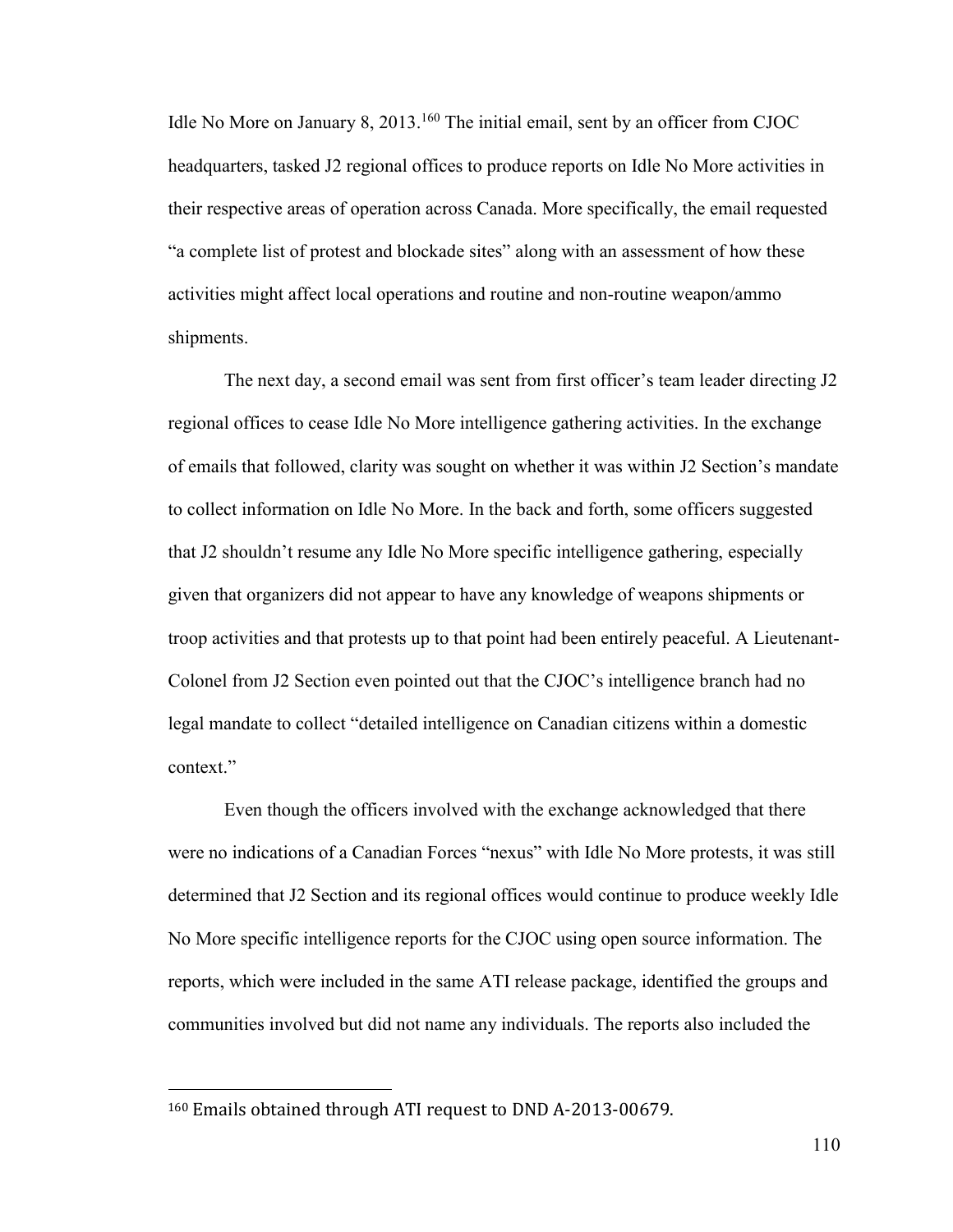location and a details about each Idle No More event and as well as an assessment of the potential impacts on CF operations, if any. Significantly, the J2 intelligence reports continued to confirm over the following months that there was no CF nexus with Idle No More and that the protests and blockades had no or minimal impact on CF operations and movements of material and personnel.

Throughout 2013, CNFCIU detachments from across the country also collected "threat information" in relation to Idle No More protests and blockades. Rather than producing "analyzed intelligence," regional offices sent reports containing "raw data" and counter-intelligence "comments" to CNFCIU HQ in Ottawa. The stated purpose of most of the released CFNCIU reports was to assemble open source information to support the production of monthly baseline threat assessments for all domestic military operations and to support the production of threat assessments for specific Canadian Forces exercises and shipments.

After the *National Post* reported that the Canadian Forces had spent virtually all of 2013 watching Idle No More protesters,<sup>161</sup> the Defence Department rationalized that the CFNCIU was not concerned with Idle No More per se, but was simply doing routine monitoring of activities that had the potential to "impact on Canadian defence operations and personnel." However, a report assembled by CNFCIU detachments in Edmonton appears to contradict this claim by framing Idle No More as a broader security threat. The report, prepared on January 15, 2013 by the Edmonton detachment, reveals that Idle No More was monitored as a potential domestic security threat within the CF western land

 $161$  Justin Ling, "Canadian forces spent virtually all of 2013 watching Idle No More protestors, *National Post,* June 1, 2014.

http://news.nationalpost.com/news/canada/canadian-forces-spent-virtually-all-of-2013-watching-idle-no-more-protesters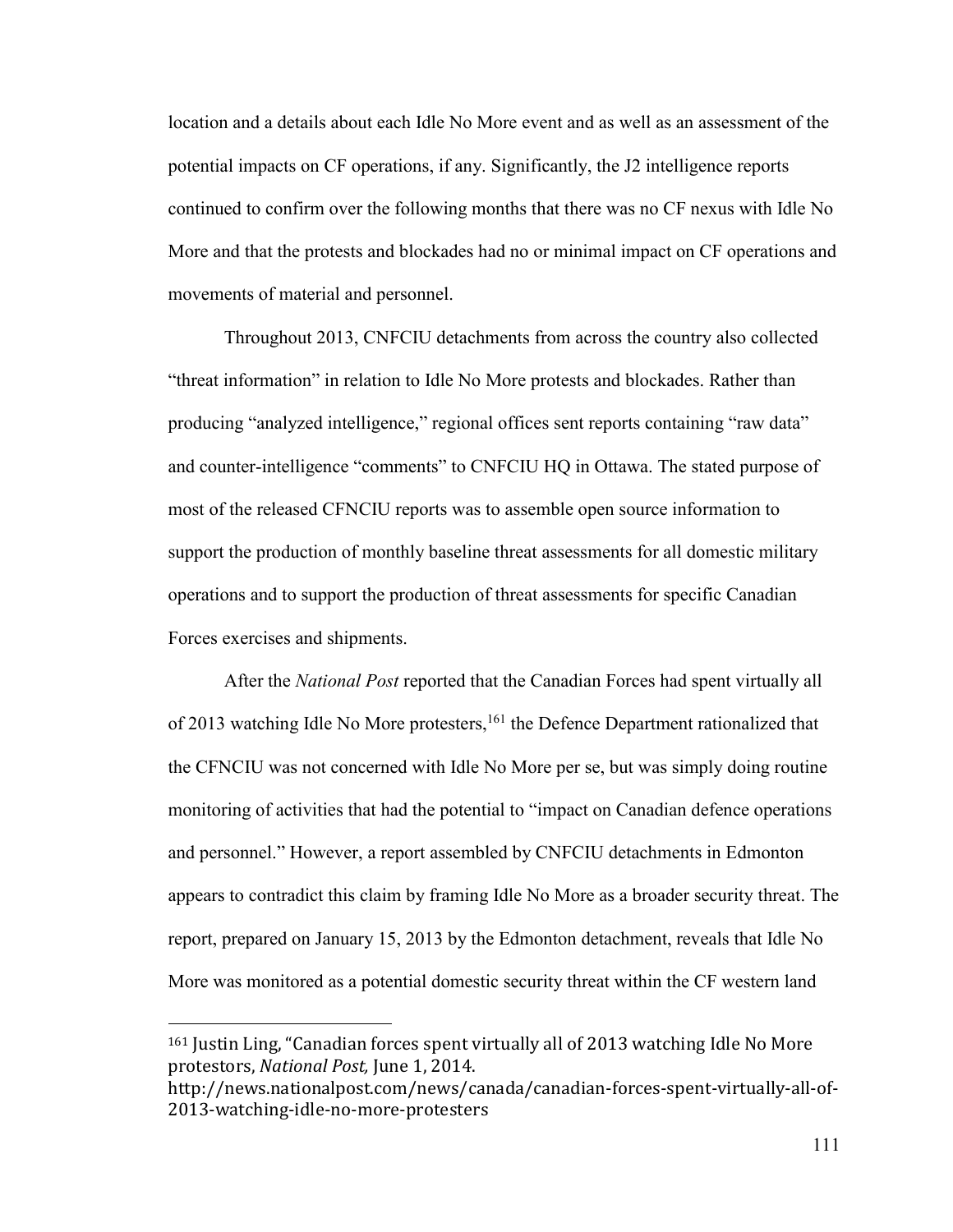forces area of operation, which included Manitoba, Saskatchewan, Alberta, and British Colombia. Even though the report indicated that Idle No More posed no direct threat to the CF/DND, it cautioned that military convoys passing through a protest or blockade "could inadvertently escalate the situation" and lead to widespread violence and economic disruption.

Although the sharing of information between agencies and departments and the production of integrated security intelligence was carried out under the cover of "emergency management," the Canadian military and CSIS each mobilized specific mechanisms and discourses in order to carry out and rationalize their surveillance activities. For example, CSIS gathered intelligence on Idle No More through the Integrated Terrorism Assessment Centre on the basis that the movement was a potential source of Aboriginal extremism. Meanwhile, the Canadian military gathered intelligence on Idle No More through the J2 Section and the CFNCIU on the basis that the movement was a potential threat to domestic military operations, equipment, and personnel. In the end though, both of these institutions shared the information they had gathered in order to produce integrated security intelligence that was used to prevent an "escalation" and to inform a GOC-coordinated whole-of-government response to Idle No More. Therefore, regardless of the mechanisms and rationalizations deployed by each agency, the Canadian military and CSIS' surveillance activities ultimately reflect the state's national security framing of Idle No More.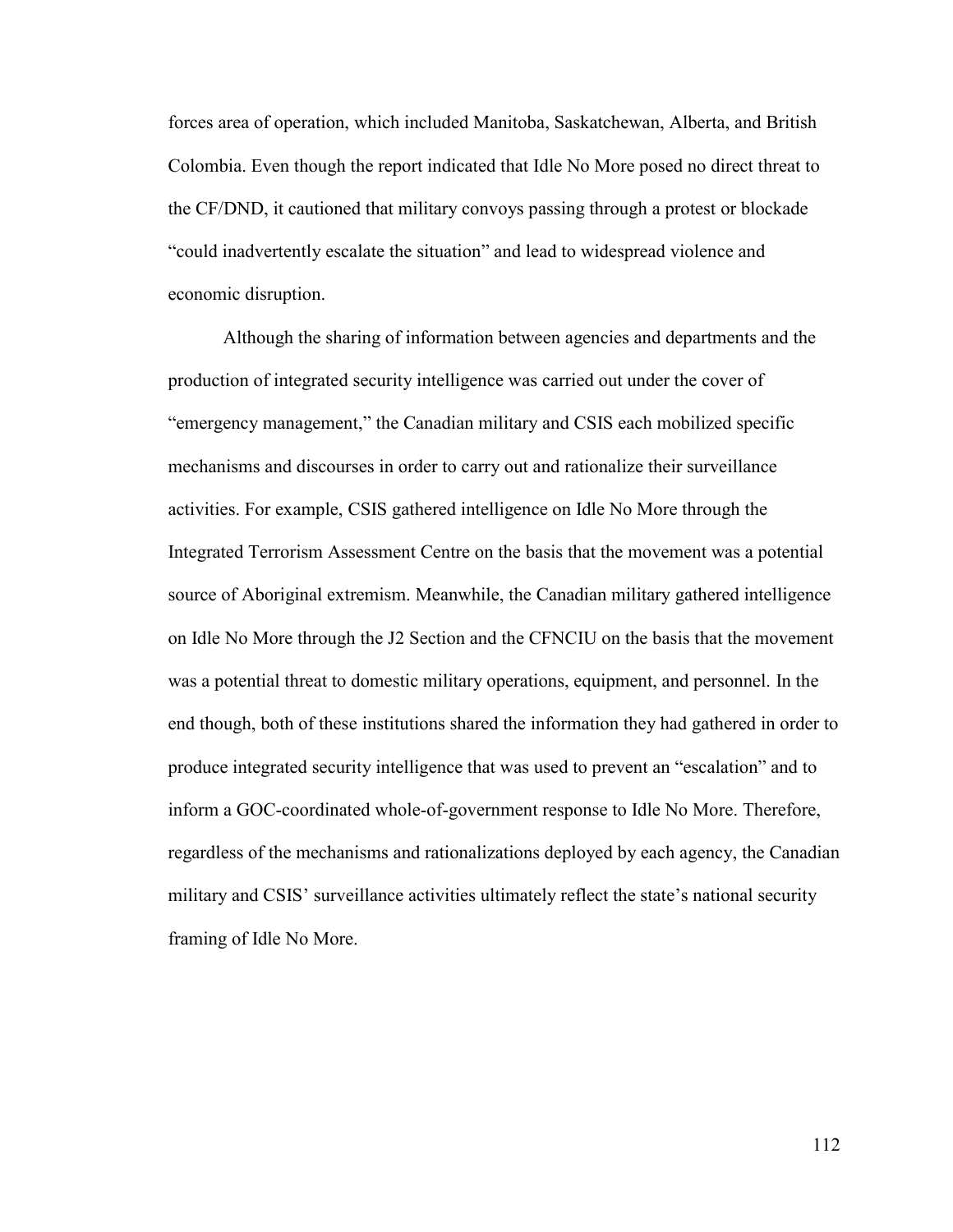# **Conclusion**

Despite the diversity of actors involved, the complexity of protest policing and surveillance operations, and the challenges of accessing government records, my investigation yields a nearly complete picture of the state's response to Idle No More. Overall, law enforcement agencies used "soft" policing tactics in order to manage nonviolent Idle No More protests and blockades. Even when law enforcement agencies had the authority and capacity to end peaceful, yet disruptive, direct actions through the use of force or the power to arrest, front-line police opted to gather intelligence on Idle No More leaders and participants and to manage or end demonstrations through negotiation. At the same time, law enforcement agencies coordinated their negotiation efforts and shared their intelligence with the Government Operations Centre, the hub of Canada's emergency management system.

Virtually *all* Idle No More demonstrations were monitored either directly or indirectly by the Government Operations Centre during this time. First, the GOC used social media and news reports to collect information and produce its own intelligence on Idle No More protests. At the same time, the GOC collected information from a wide range of partner agencies, including AANDC, CSIS, ITAC, RCMP, OPP, TC, CBSA, DFO, and the CAF in order to produce integrated security intelligence reports. These intelligence reports were then shared with an even broader audience that included local police and other first responders, provincial governments and emergency management offices, as well as the private owners and operators of infrastructure deemed critical to the functioning of the state.

On its own, my assessment of the response by front-line police officers to Idle No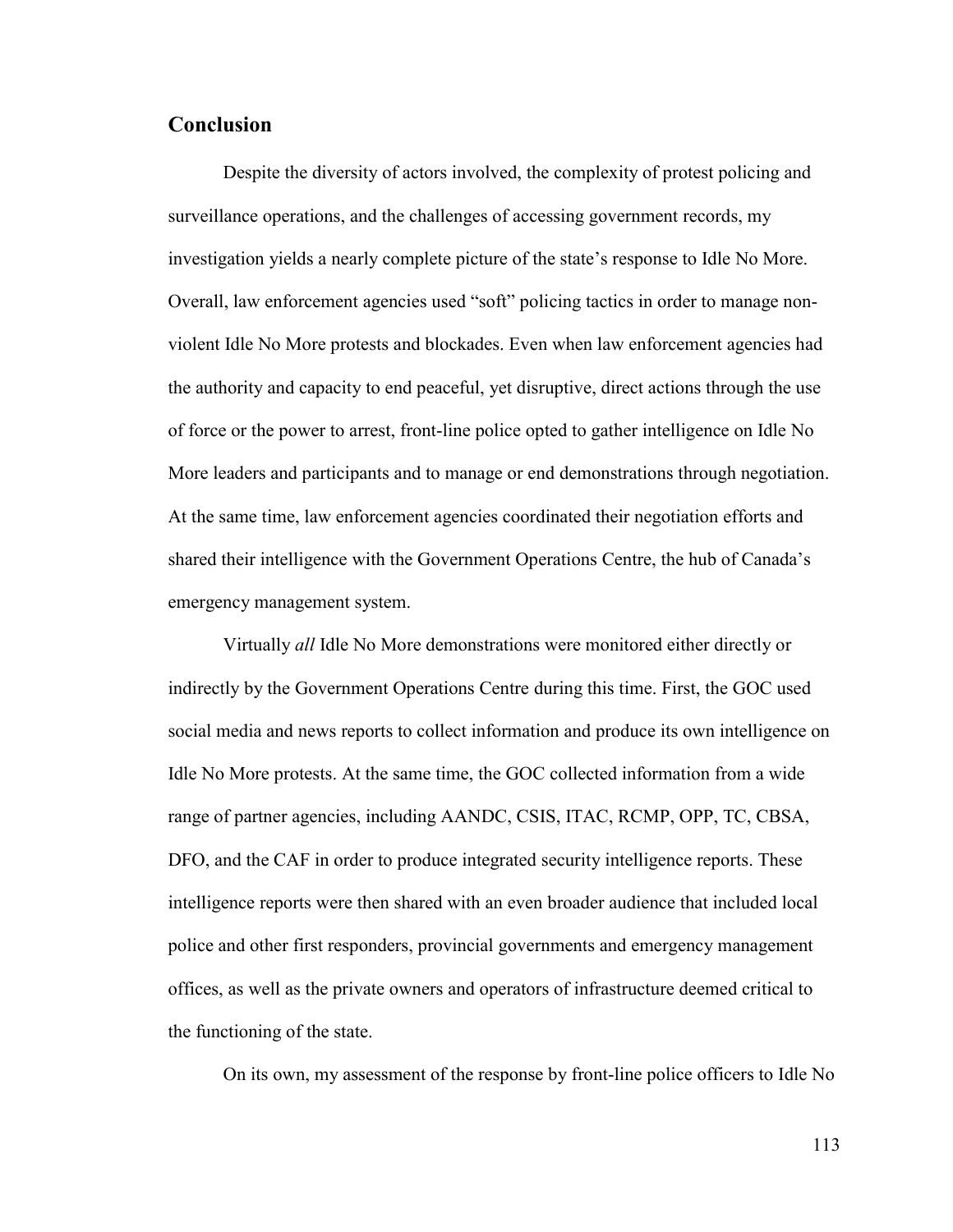More protests and blockades in chapter 3 suggests that law enforcement agencies were merely implementing official policies on public order and Aboriginal protest policing. However, as I demonstrated in chapters 4, 5, and 6, these front-line operations were entwined with less visible activities – or practices not commonly identified as policing – that were carried out by a wide range of government departments and agencies. Taken together, my analysis of Idle No More protest policing and surveillance operations suggests that the actions of front-line police were guided, at least in part, by intelligence gathered by law enforcement agencies themselves and by integrated security intelligence produced and circulated by the GOC. Still, the question remains: why did police across the country attempt to manage or end disruptive protests and blockade through negotiation even though they were authorized in some cases to use force and make arrests? Moreover, why did police at the Yellowhead, Tyendinaga, and Aamjiwnaang blockades refuse to enforce court injunctions and arrest non-cooperative protestors?

 Based on the evidence that I have collected through ATI/FOI requests, it is not possible to explain with certainty why law enforcement agencies across the country consistently applied soft policing tactics in an effort to manage and end disruptive direct actions associated with Idle No More. Although they likely exist in the form of email and written communications, incident reports, intelligence products, or operational plans, I was unable to obtain any (non-redacted) records clearly detailing the police decisionmaking processes at the Yellowhead, Tyendinaga, and Aamjiwnaang blockades or documenting the relationship between Idle No More protest policing operations and intelligence practices. At the same time, even if I were able to obtain these records, it would be difficult to criticize or argue against policing decisions that reduce violence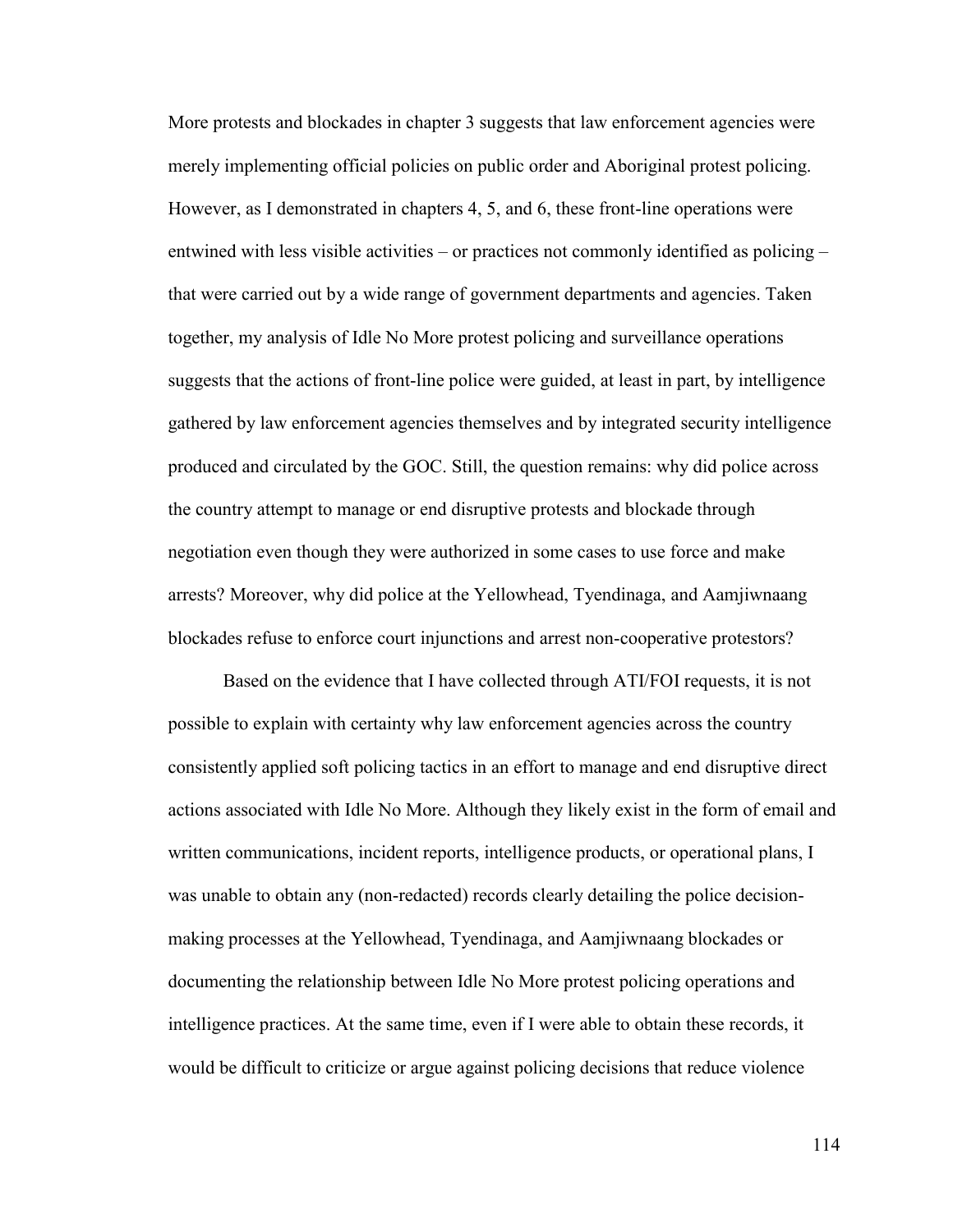against peaceful protestors. However, it is important to reflect on these questions since, as the RCMP raid at the Elsipogtog anti-fracking camp demonstrates, law enforcement agencies *are* willing and have the capacity to intervene with overwhelming physical force and make arrests in order to end non-violent, yet economically disruptive protests.

The RCMP's handling of the Elsipogtog anti-fracking protest serves as an illuminating contrast to the police response to Idle No More and the Aamjiwnaang railway blockade. After all, the Aamjiwnaang railway blockade and the Elsipogtog antifracking protest were similar in many ways. In both cases, Indigenous peoples used direct actions in an attempt to achieve their political objectives. At Aamjiwnaang, protestors blockaded a commercial rail corridor in order to pressure Prime Minister Stephen Harper to meet with Chief Spence and to demonstrate support for the Idle No More movement. In New Brunswick, protestors from Elsipogtog First Nation and other First Nations communities set up a camp blocking access to exploration vehicles used by a Houstonbased energy firm as a part of a months-long campaign to prevent the discovery of shale gas deposits in the region and as a part of a broader effort to protect Indigenous lands and waters. Both of these protests were similar in size and non-violent – at least before the RCMP raided the anti-fracking camp – and neither of them posed a significant threat to the health and safety of settler society. However, they *did* challenge the settler state's claims to political and territorial authority and they posed a direct threat to capitalist accumulation.

Despite their similarities, the Aamjiwnaang railway blockade and the Indigenousled anti-fracking protest in New Brunswick were handled very differently by law enforcement agencies. As well, even though front-line officers appear to have followed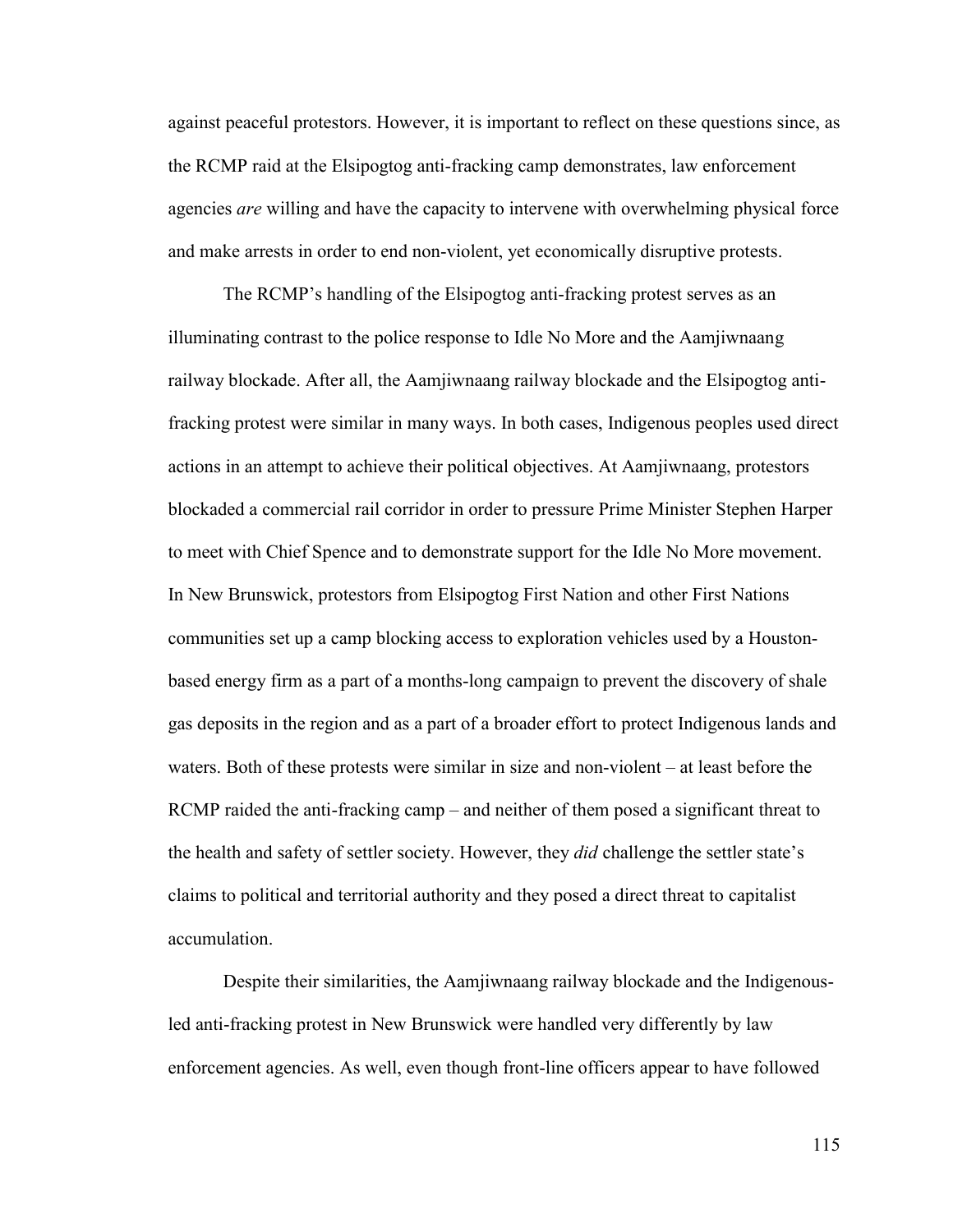official policies on Aboriginal protest and occupation policing at the Yellowhead and Tyendinaga blockade and other Idle No More protests, the RCMP's actions near Elsipogtog were clearly inconsistent with the force's official "measured approach" to protest policing. How then, might the differentiated police responses be explained?

In an effort to answer this and other questions raised by my investigation, I return to the central insight offered by settler colonial studies and Rigakos and Neocleous' antisecurity approach: in the settler colonial context, there is a tendency for police and military power to be deployed in order to acquire and maintain access to Indigenous lands and resources, to neutralize challenges to settler state sovereignty, and to fabricate a social order conducive to the accumulation of capital on the expropriated land base. When police and military power is understood in this way, it becomes possible to reframe police decision-making processes and the differentiated responses at Aamjiwnaang and Elsipogtog as a reflection of the intertwined interests of settler state sovereignty and capitalist accumulation.

More specifically, even though front-line officers pursued different pacification strategies at Aamjiwnaang and Elsipogtog, I suggest that policing actions in both cases were concerned primarily with containing and neutralizing disruptive direct actions that threatened the functioning of the state and the circulation of capital rather than balancing the rights of protests with ensuring "public safety." When the intertwined interests of the state and capital are taken as a starting point, the political calculus behind police decision-making processes rendered more complex. Instead of uniformly applying as little force as possible to protect the rights of peaceful Indigenous protestors, police may strategically apply a mix of soft and hard tactics in order to minimize the impact that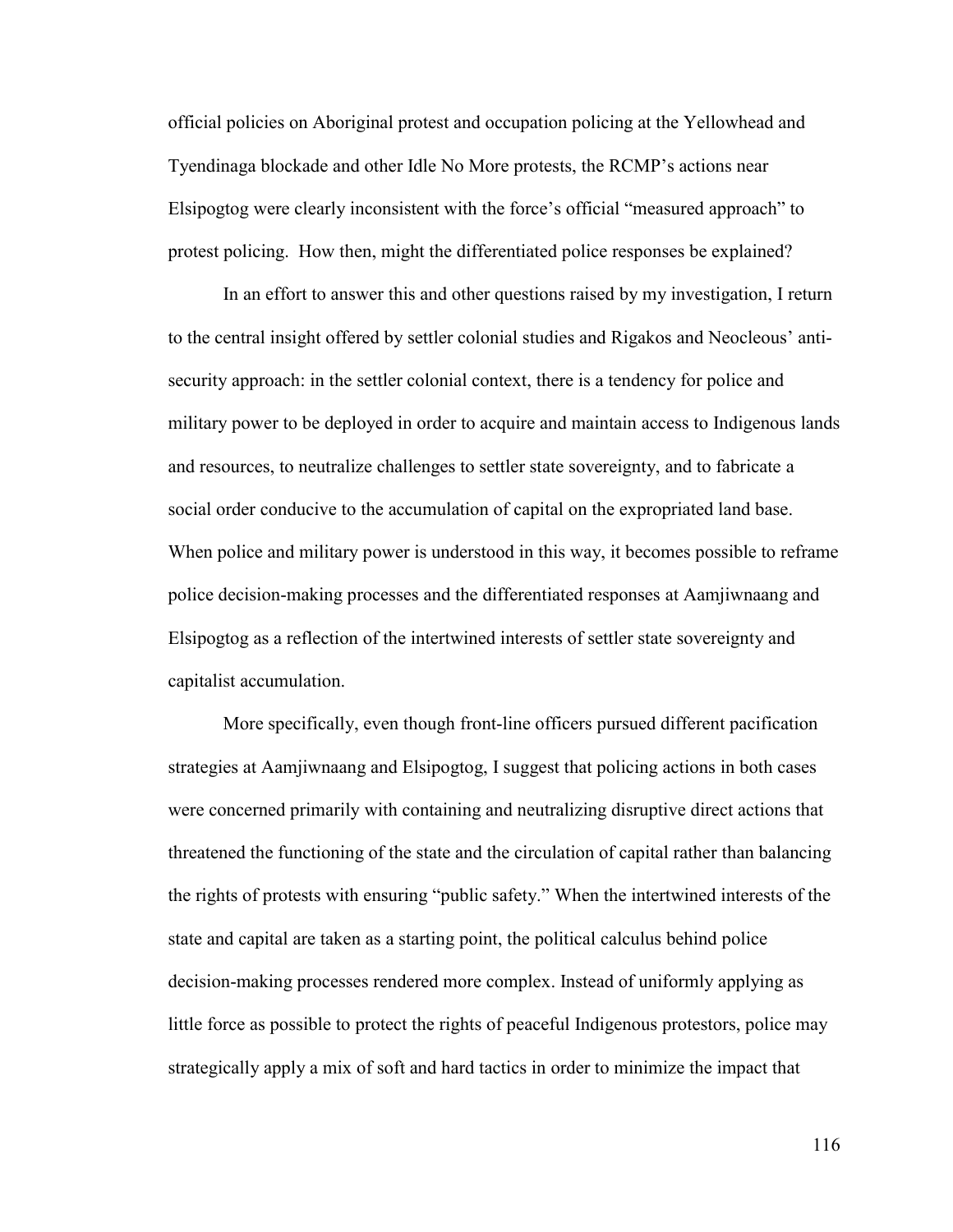disruptive direct actions have on the functioning of the state and the accumulation of capital.

The precise mix of hard and soft tactics applied by police in response to peaceful, yet disruptive direct actions may vary from one case to another. As well, a number of material and immaterial considerations may be factored into police decisions on whether to intervene with force or negotiate an end to an Indigenous protest or blockade. For example, how high are the costs, from the perspective of the settler state and capital, of allowing a disruptive direct action to continue? In other words, how much profit is being lost as a result of a blockade or occupation and for how long can capital tolerate this loss? How much has the blockade or protest affected the functioning of the state and for how long can the state tolerate a direct challenge to its authority and legitimacy? Similarly, if a disruptive direct action is affecting settlers' livelihoods, for how long can the state resist pressure from sectors of the Canadian public to intervene and forcefully end a blockade or occupation?

The Aamjiwnaang railway blockade and the Elsipogtog anti-fracking camp both created costs for businesses and similarly undermined processes of capital accumulation. On the one hand, the Aamjiwnaang railway blockade prevented an average of 450 cars a day of ethylene, polyethylene, butane, propane, ammonium nitrate, nitric acid, methanol, and other industrial freight from reaching the heart of Canada's "Chemical Valley," effectively starving the valley's petrochemical manufacturing plants of vital inputs.<sup>162</sup> While tolerable for a few days from the perspective of capital, this disruption would have negatively affected corporate interests and would have had a ripple effect throughout

 $162$  Dayna Nadine Scott, "The Networked Infrastructure of Fossil Capitalism": 64.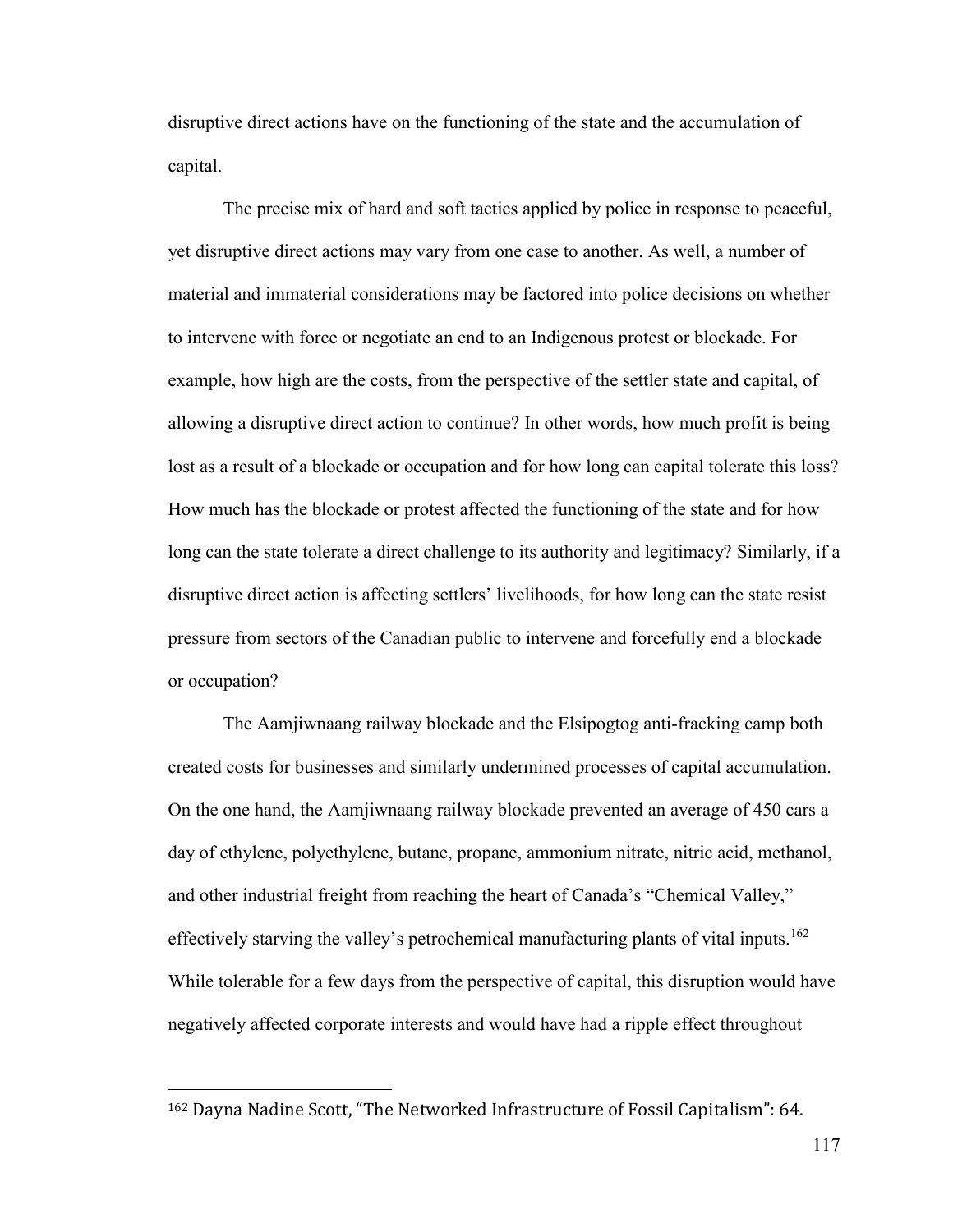Canada's petrochemical and manufacturing supply chains if it was allowed to continue indefinitely. On the other hand, by disrupting shale gas exploration in the region the Elsipogtog anti-fracking camp was preventing the discovery of deposits that the New Brunswick government and energy companies were eager to extract through hydraulic fracturing. In both cases, the state would have also been confronted with a range of costs, including the direct costs of policing the protests and the loss of tax revenue and resource royalties resulting from economic disruptions and uncertainty.

At the same time, law enforcement agencies and their partners may consider the risks – from the perspective of capital and the state – associated with using violence to end a protest or blockade. For example, as seen in the case of Idle No More, they may assess the potential for police violence or military involvement to provoke an escalation of disruptive direct actions or coordinated Indigenous resistance. Such an escalation, of course, could come at even greater cost to the state and capital. As well, law enforcement agencies and their partners may consider the possibility that the use of force against nonviolent protestors could be interpreted by the courts and some segments of the Canadian public as an affront to the liberal democratic values that are ideologically central to the cohesion of settler society.

This strategic calculation and the decision to intervene with force or to negotiate an end to an Indigenous protest or blockade may also take place at different sites and levels depending on the size of the protest, the degree of coordination between individual protests, and the impact on the settler state and capital. For example, if a disruptive direct action or social movement has a significant impact on the functioning of the state and the accumulation of capital, it is likely to be framed as an event of national significance or as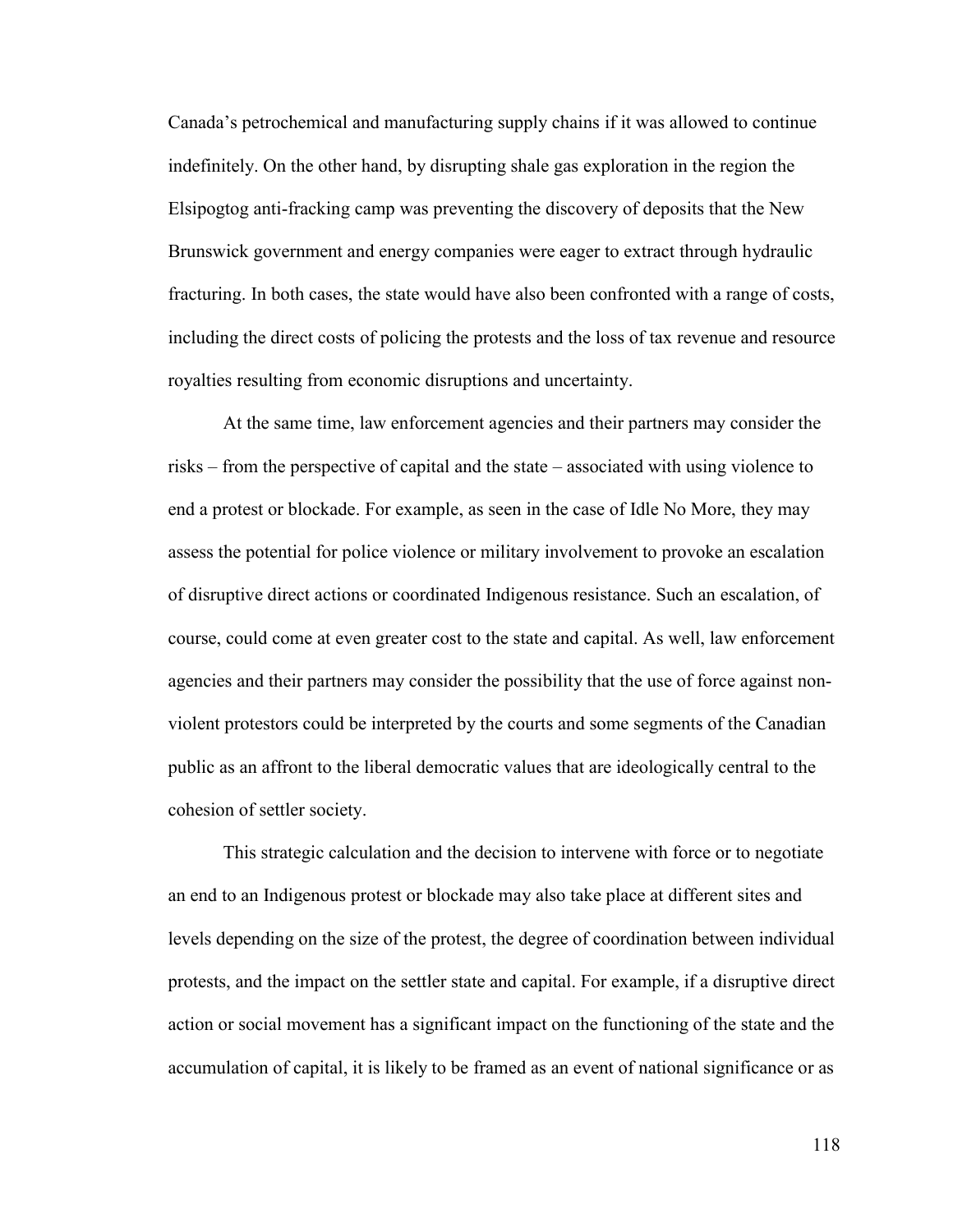a national security threat by the state. When this happens, decision-making processes surrounding the policing of the protest are coordinated nationally and span a wide range of departments and agencies from all levels of government, including those institutions with no law enforcement or security mandate. On the other hand, protests that have a limited impact on the functioning of the state or the accumulation of capital may be simply interpreted as matters of local law enforcement. When this happens, decisions surrounding the policing of the protest are more likely to be made within one or more law enforcement agencies. Decision-making processes, in these cases, are not coordinated nationally and are less likely to involve government departments and agencies that do not have a law enforcement or security mandate.

From the perspective of the state and capital, the risks associated with intervening with force to end the Aamjiwnaang blockade and the Elsipogtog anti-fracking protest may have been different. The Aamjiwnaang blockade was just one demonstration carried out as a part of a larger, unprecedented, coordinated movement for Indigenous rights and self-determination. Although this movement did not threaten public health and safety or target any particular citizen or group citizens, the potential scale of coordinated resistance by Indigenous peoples did pose a real threat to Canada's political economy. Any police violence against peaceful Indigenous protestors during this period of heightened organization and mobilization would have likely made protestors elsewhere less cooperative and would have risked acting as a catalyst for more direct actions targeting critical infrastructure. The amount of time and resources that police, intelligence agencies and other government departments dedicated to monitoring Idle No More suggests that government actors recognized the movement as a significant threat to the state's claim to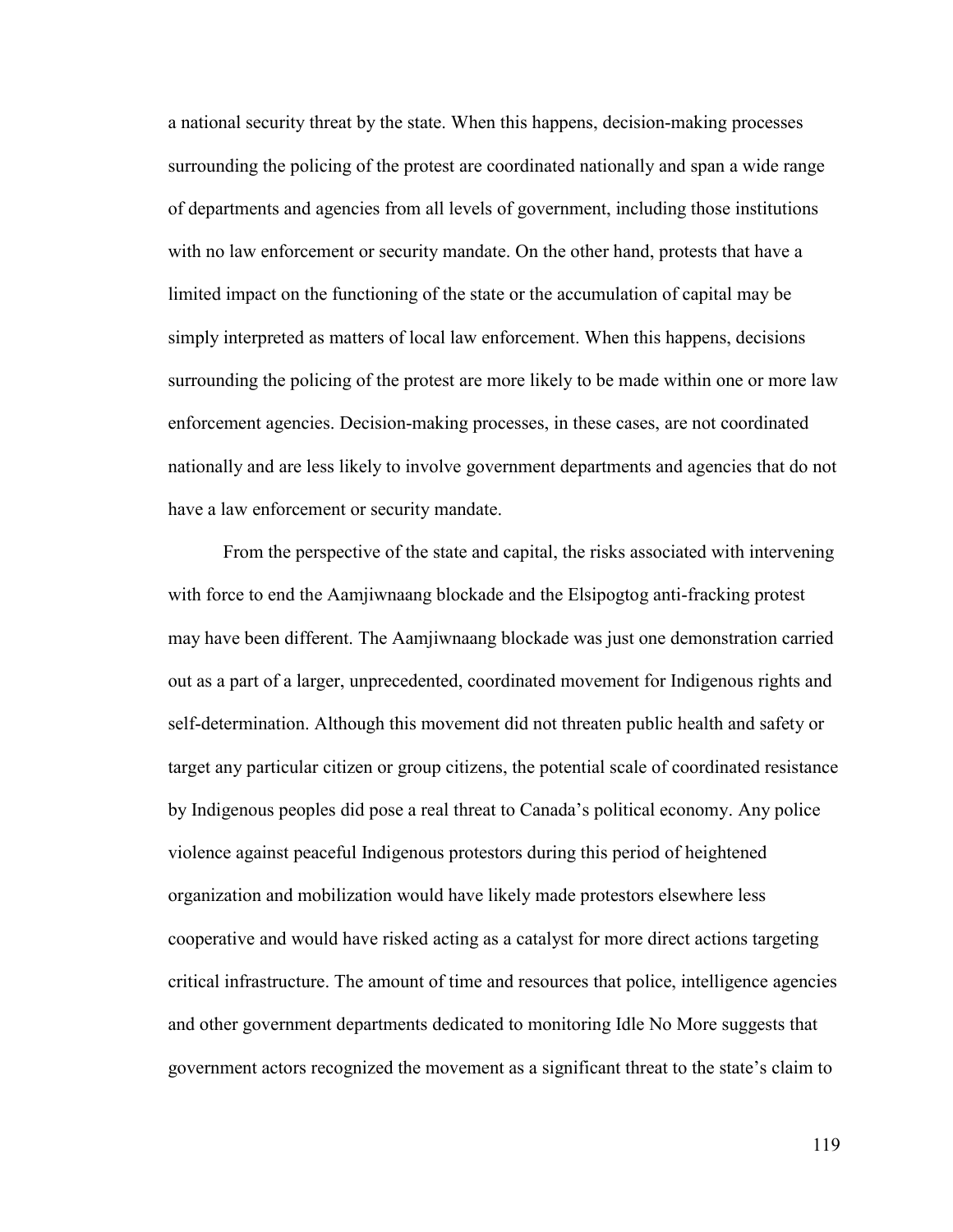political and territorial authority over Indigenous peoples and their lands and to the accumulation of capital.

On the other hand, the RCMP carried out its raid of the anti-fracking camp at a time when the odds of provoking widespread disruptive direct actions were much lower. By the government's own assessments, Idle No More had ceased to pose a significant national security threat by April 2013. By that time, Idle No More specific events had been largely replaced by localized land and environmental protests. As well, despite the emergence of new solidarity groups, alliances, and movements, such as Sovereignty Summer in the months that followed, Indigenous struggles do not appear to have reached the scale or degree of coordination as they had between January and March of that year. The RCMP raid on the anti-fracking camp therefore occurred at a time when Indigenous protestors across the country were less organized and capturing less media attention. Although the RCMP may have miscalculated,  $163$  the risk of provoking solidarity actions elsewhere – especially coordinated actions that would have posed a real threat to Canada's political economy – may have seemed arguably lower than it had during the height of the Idle No More movement. The fact that the Government Operations Centre and its partners had not been actively monitoring the anti-fracking camp or coordinating a response with the RCMP *before* the raid took place further suggests that the law enforcement, emergency management, and intelligence agencies had assumed a more stable risk environment by October 2013.

Of course, given the challenges of accessing government records that could shed

 $\overline{a}$ 

<sup>163</sup> The raid did inspire solidarity actions and prompted the reactivation of the GOC. For details see Jorge Barerra, "Ottawa prepared for nation-wide protests following RCMP Elsipogtog raid: documents," APTN News, January 8, 2014.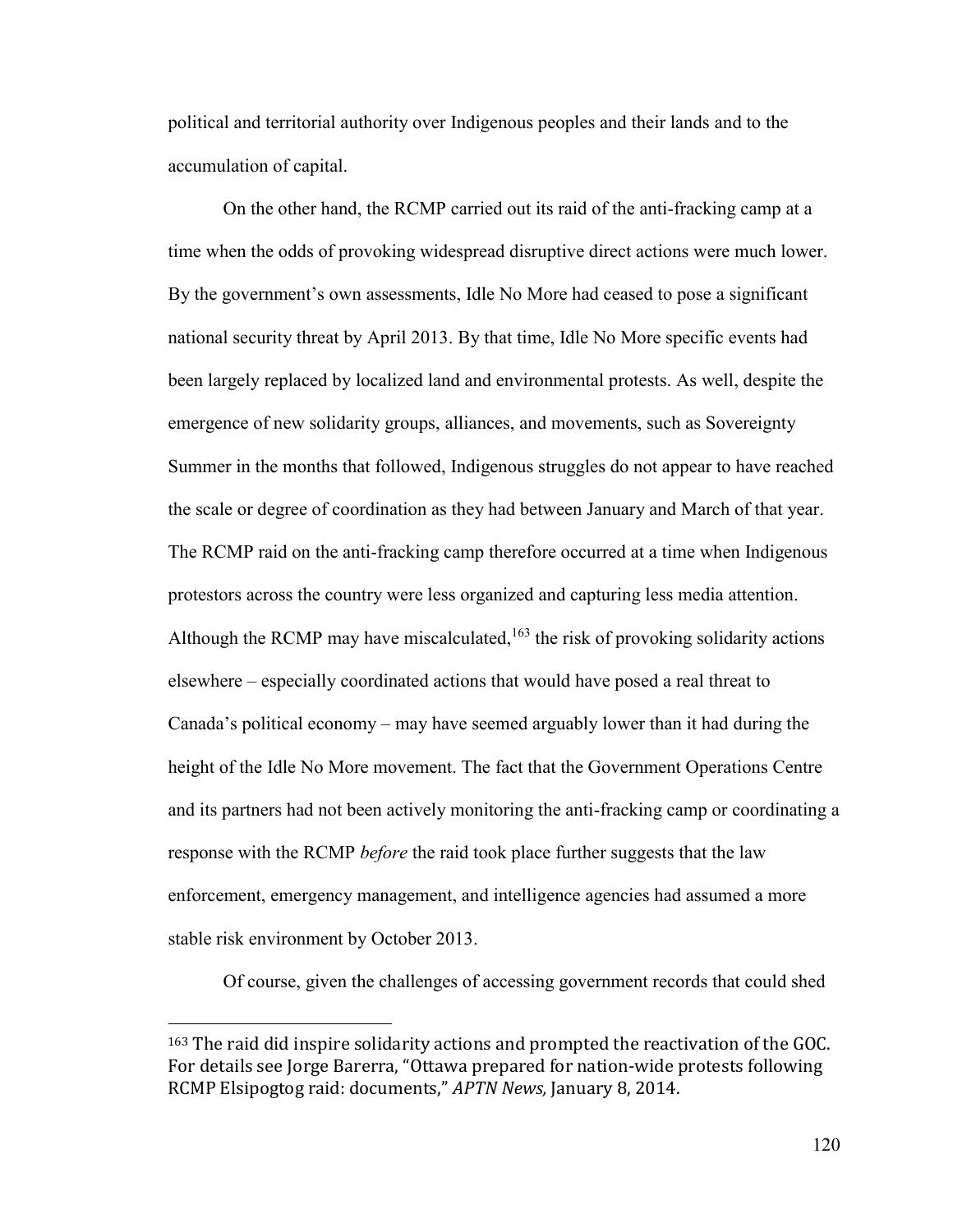more light on the police decision-making processes at Aamjiwnaang and Elsipogtog, it is difficult to say with certainty why police intervened with force at one protest but not the other. Nevertheless, the case of Elsipogtog suggests that police are willing to use overwhelming force on otherwise peaceful protests that challenge the intertwined interests of settler state sovereignty and capital accumulation when there is more limited potential for police violence to provoke an escalation of disruptive direct actions or further coordinated resistance.

In this thesis, I have used the framework of settler-colonial pacification to examine how policing and surveillance operations were mobilized by the state to eliminate the real and perceived threats that Idle No More protests and direct actions posed to Canadian settler state sovereignty and capital accumulation. While I have focused on protest policing and surveillance as two mechanisms of pacification, I suggest that critical scholars revisit the case of Idle No More in the future to explore further the role that colonial courts play in the pacification of Indigenous resistance. Although Idle No More provoked a centrally coordinated response that involved law enforcement, intelligence, and emergency management agencies, Aboriginal Affairs, and other federal government departments, the Aamjiwnaang blockade and the anti-fracking protest near Elsipogtog suggest that the coordination of policing and surveillance activities is neither absolute nor constant. The Aamjiwnaang, Yellowhead, and Tyendinaga blockades also suggest that cohesion between the courts and other government departments and agencies is even more limited. Although the Sarnia Police and OPP chose not to enforce the two court injunctions and refused to make arrests, one participant in the Aamjiwnaang demonstration was eventually brought into direct contact with the Canadian legal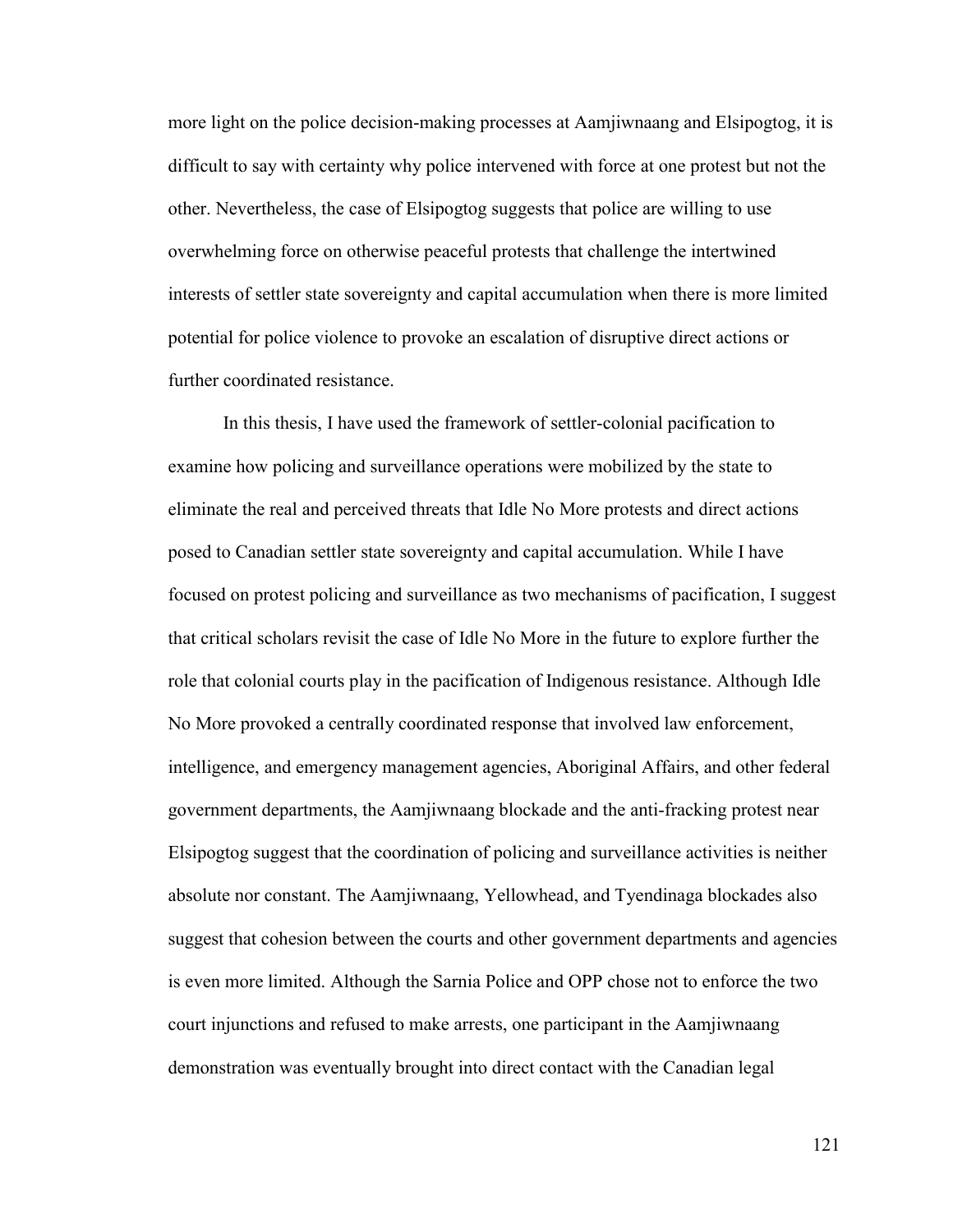apparatus, which as Dafnos argues, tends to become the central mechanism through which threats to settler state sovereignty and capitalist accumulation are managed.<sup>164</sup>

In this case, on January 1, 2013, Ron Plain, a member of Aamjiwnaang First Nation and spokesperson for the railway blockade received an email from CN's lawyers telling him that he had to appear in court in Sarnia the next day, along with his band chief and the chief of police in Sarnia. Although CN dropped the charges against the chief out of a desire to maintain good relations with the Aamjiwnaang band council, Plain was eventually charged with civil contempt of court. Despite his role in helping to negotiate the end of the blockade, which was taken down the following day, Plain was fined more than \$16000 because he had previously defied the injunctions to stop blocking the line, making him the only person in Canada charged for participating in an Idle No More related direct action.<sup>165</sup> Although Plain was not removed from the railway blockade using physical force, his case offers the chance to investigate the operation of subtler legal strategies of settler colonial pacification.

 In addition to offering fertile ground for future research, the state's response to the Aamjiwnaang railway blockade and Plain's subsequent contempt of court charge highlight the major shortcomings of policing and security research that only examines the actions of the *police* as an institution and research that focuses primarily on the adoption and implementation of official protest policing models. To better understand the operation of police power, as my anti-security analysis of the state's response to Idle No More has shown, it is necessary draw on critical concepts, such as settler colonial

<sup>164</sup> Dafnos, "Pacification and Indigenous Struggles," 60.

<sup>&</sup>lt;sup>165</sup> Colin Graf, "Native activist fined \$16,000 over CN blockade," *Toronto Star*, July 25, 2013.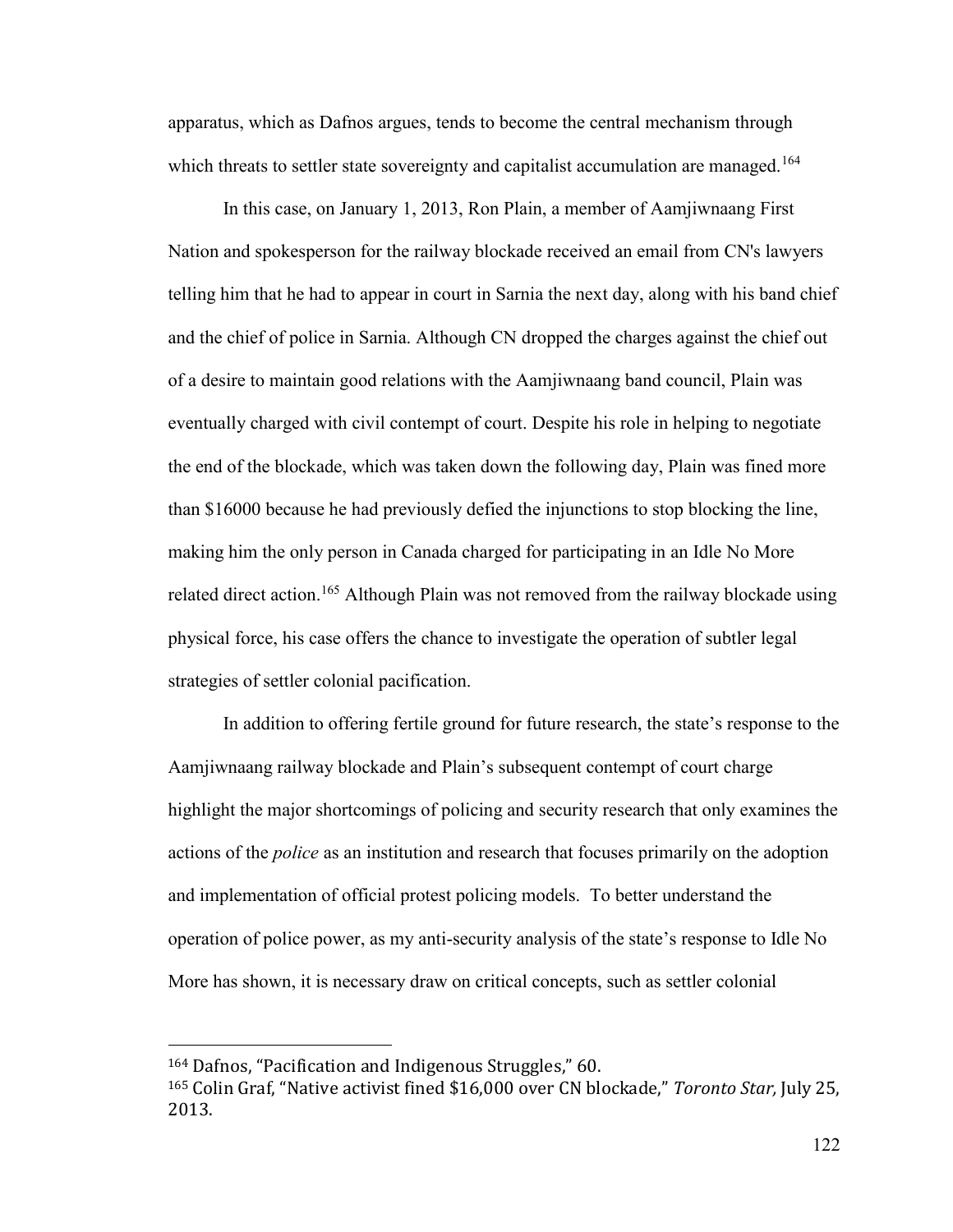pacification, in order to move beyond distinctions of soft and hard policing, to consider the actions of a wide range of state agencies not usually associated with policing, and to capture the impacts that surveillance and front-line policing operations have on protestors before, during, and after they engage in acts of political dissent.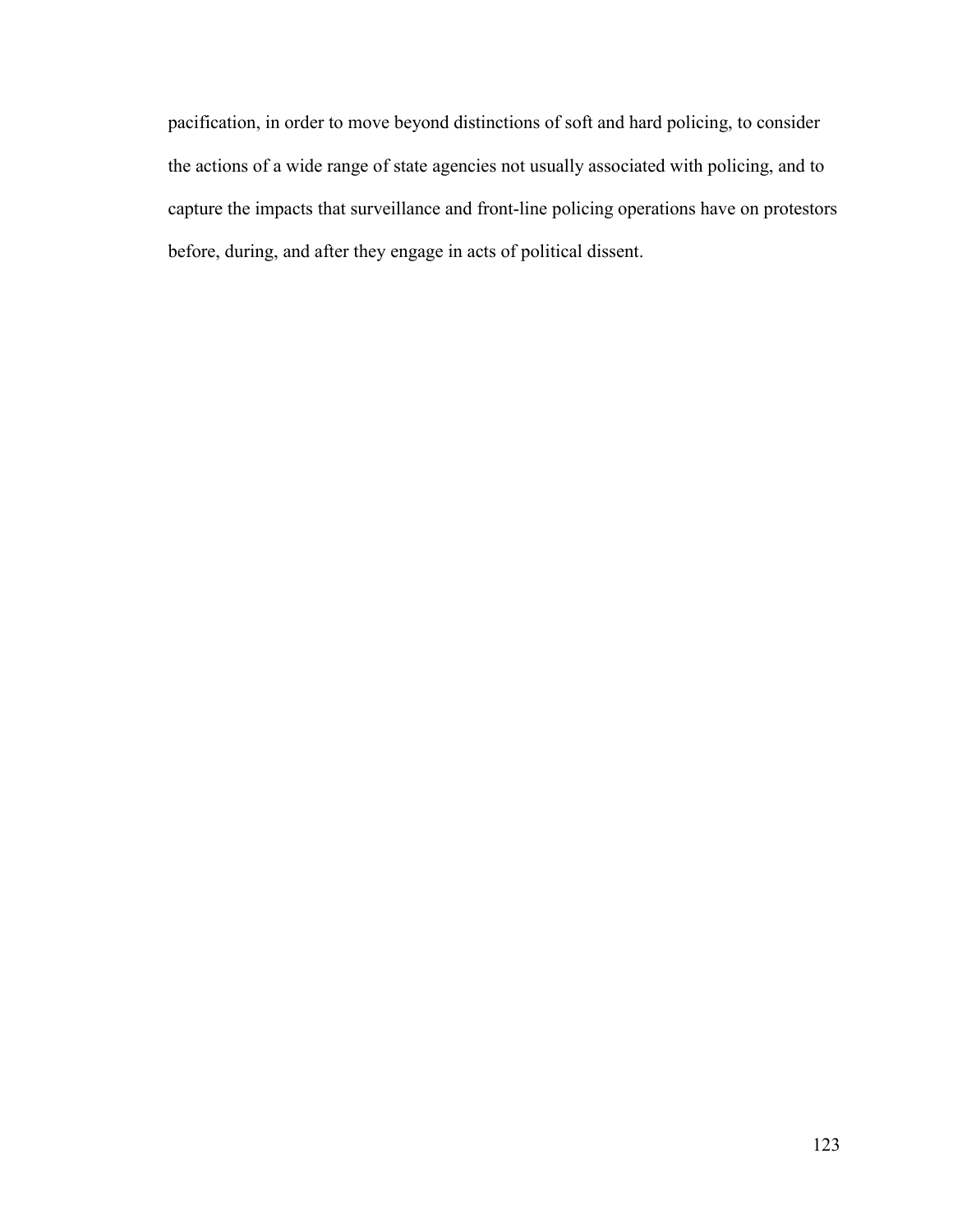## **References**

#### **Academic Publications**

- Barker, Adam J. & Jenny Pickerill. "Radicalizing Relationships To and Through Shared Geographies: Why Anarchists Need to Understand Indigenous Connections to Land and Place." *Antipode* 44, no. 5 (2012).
- Bourdieu, Pierre and Loic J.D. Wacquant. *An Invitation to Reflexive Sociology,* Chicago: The University of Chicago Press (1992).
- Brown, Nicholas. "The Logic of settler accumulation in a landscape of perpetual vanishing." *Settler Colonial Studies* 4, no. 1 (2014).
- Cavanagh, Edward & Lorenzo Veracini. "Editors statement," *Settler Colonial Studies* 3, no. 1 (2013).
- Clairmont, Don & Jim Potts. "For the Nonce: Policing and Aboriginal Occupations and Protests." Toronto: Ipperwash Inquiry (2006).
- Clairmont Don. "Aboriginal Policing in Canada: An Overview of Developments in First Nations." Toronto: Ipperwash Inquiry (2006).
- Clairmont, Don. *Case Studies of Effectiveness in First Nations Policing: Development of a Research Framework*, Atlantic Institute of Criminology: Dalhousie University (2000).
- Corntassel, Jeffrey. "Toward Sustainable Self-Determination: Rethinking the Contemporary Indigenous-Rights Discourse." *Alternatives* 33 (2008).
- Coulthard, Glen. "Subjects of Empire: Indigenous Peoples and the 'Politics of Recognition' in Canada." *Contemporary Political Theory* 6, no. 4 (2007).
- Council of Canadian Academies, *Policing Canada in the 21st Century: New Policing for New Challenges,* Ottawa: The Expert Panel on the Future of Canadian Policing Models, Council of Canadian Academies (2014).
- Crosby, Andrew & Jeffrey Monaghan. "Settler governmentality in Canada and the Algonquins of Barriere Lake." *Security Dialogue* 43, no. 5 (2012).

Dafnos, Tia. "Beyond the Blue Line: Researching the Policing of Aboriginal Activism Using Access to Information." *Brokering Access: Power Politics, and Freedom of Information Process in Canada,* eds. Mike Larsen and Kevin Walby, Vancouver: UBC Press (2012).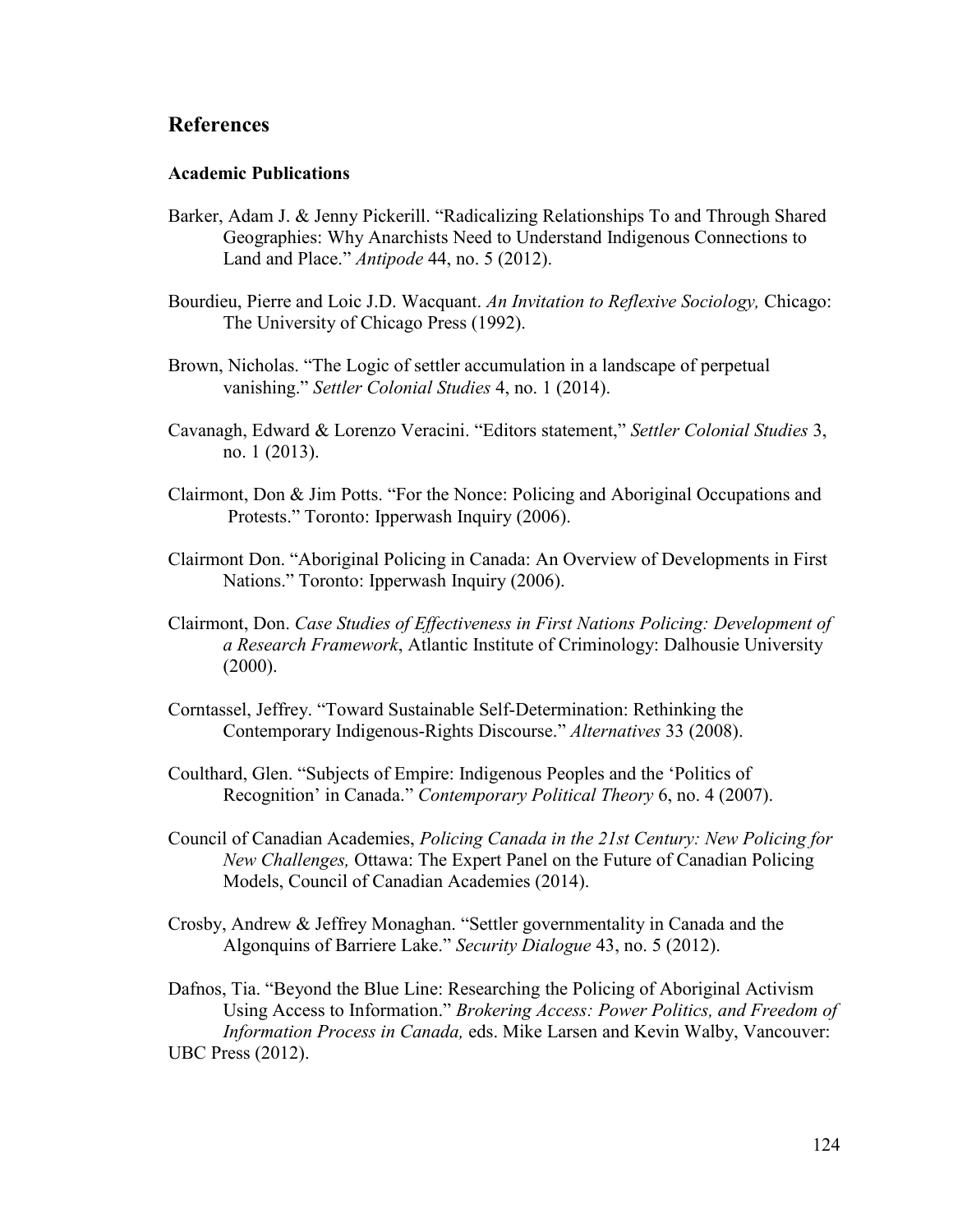- Dafnos. "Pacification and Indigenous Struggles in Canada." *Socialist Studies* 9, no. 2 (2013).
- Dafnos, Tia. "First Nations in the Crosshairs: As Canada moves to protect resource extraction, agencies accelerate spying on Indigenous activists." *Canadian Dimension* 29, issue 2 (March/April 2015).
- de Lint, William. "Public Order Policing in Canada: An Analysis of Operations in Recent High Stakes Events." *Ipperwash Inquiry* (2004).
- Diabo, R. & S. Pastarnak. "Canada has had first nations under surveillance: Harper has prepared for first nations 'unrest'." *First Nations Strategic Bulletin* 9, no. 1-5 (2011).
- Flyvbjerg, Bent. "Five Misunderstandings About Case-Study Research," *Qualitative Inquiry,* 12, no. 2 (2006).
- Geoman, Mishuana. "From Place to Territories and Back Again: Centering Storied Land in the discussion of Indigenous Nation-building." *International Journal of Critical Indigenous Studies* 1, no. 1 (2008).
- Graveline, Fyre Jean. "Idle No More: Enough Is Enough!" *Canadian Social Work Review,* vol. 29, no. 2 (2013).
- Gülden Özcan and Ersin Vedat Elgür, "A Taste for the Secret: Interview for Neocleous," *Critical Legal Thinking (*October 6, 2014).
- Hamilton, Dwight. "In the Army." *Inside Canadian Intelligence: Exposing the New Realities of Espionage and International Terrorism,* ed. Dwight Hamilton, Toronto: Dunburn Press (2006).
- Harris, Cole. "How Did Colonialism Dispossess? Comments from an Edge of Empire." *Annals of the Association of American Geographers* 94, no. 1 (2004).
- Hopkins Burke, Roger. *Hard Cop, Soft Cop: Dilemmas and debates in contemporary policing,* Portland: Willan Publishing (2004).
- Linden, Sidney. "Primer on Aboriginal Occupations." *Ipperwash Inquiry Report, Volume 2, Chapter 2* (2007).
- Maloney, Sean M. "Better Late than Never: Defence During the Mulroney Years." *Transforming the Nation: Canada and Brian Mulroney,* ed. Raymond Blake, Montreal: McGill University Press (2007).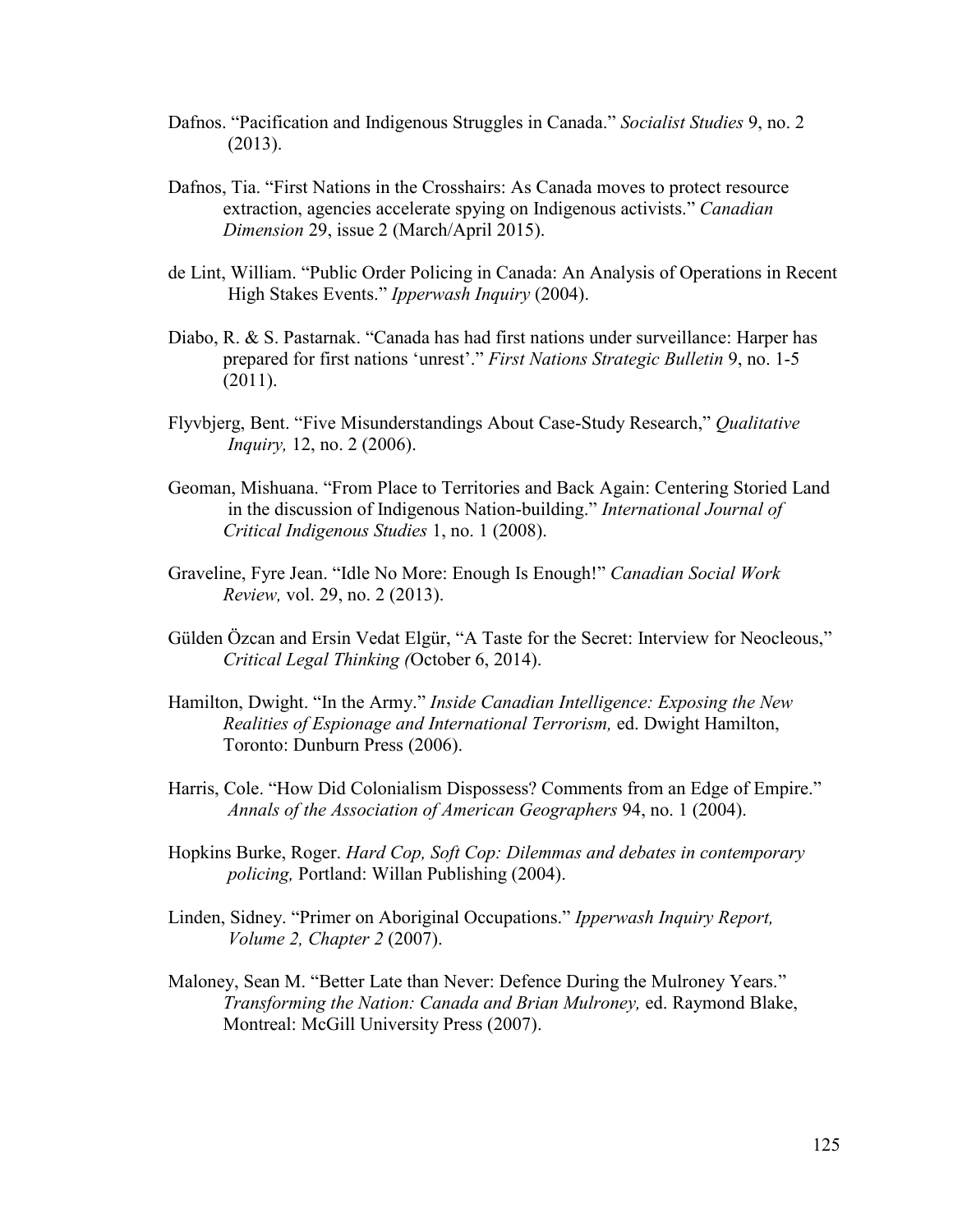- Mansvelt, J. & L.D. Berg. "Writing Qualitative Geographies, Constructing Geographical Knowledges." *Qualitative Research Methods in Human Geography,* ed. I. Hay, Don Mills, ON: Oxford University Press (2010).
- Monaghan, Jeffrey & Kevin Walby, "Making up 'Terror Identities': security intelligence, Canada's Integrated Threat Assessment Centre and social movement suppression," *Policing & Society* 22, no. 2 (June 2012).
- Moreton-Robinson, Aileen. "I Still Call Australia Home: Indigenous Belonging and Place in a White Postcolonizing Society." *Uprootings/Regroundings: Questions of Home and Migration,* eds. Sara Ahmed, Claudia Castaneda, Anne-Marie Fortier, and Mimi Sheller, Oxford: Berg Publishers (2003).
- Moreton-Robinson, Aileen. *Sovereign Subjects: Indigenous Sovereignty Matters,* Crows Nests, New South Wales: Allen & Unwin (2007).
- Neocleous, Mark & George Rigakos. "Anti-Security: A Declaration," *Anti-*Security, eds. Mark Neocleous & George Rigakos, Ottawa: Red Quill Books (2011).
- Neocleous, Mark. "Security as Pacification." *Anti-Security,* eds. Mark Neocleous & George Rigakos, Ottawa: Red Quill Books (2011).
- Pasternak, Shiri. "On Jurisdiction and Settler Colonialism: The Algonquins of Barriere Lake Against the Federal Land Claims Policy," PhD Dissertation, University of Toronto (2013).
- Rees, Ann. "Sustaining Secrecy: Executive Branch Resistance to Access to Information in Canada." *Brokering Access*: *Power, Politics, and Freedom of Information Process in Canada,* eds. Mike Larsen & Kevin Walby, Vancouver: UBC Press (2012).
- Rigakos, George. "To extend the scope of productive labour': Pacification as a police project." *Anti-Security*, eds. Mark Neocleous & George Rigakos, Ottawa: Red Quill Books (2011).
- Rimsa, Kostas. "The Horsemen." *Inside Canadian Intelligence: Exposing the New Realities of Espionage and International Terrorism,* ed. Dwight Hamilton, Toronto: Dunburn Press (2006).
- Rimsa, Kostas. "Spy Catchers." *Inside Canadian Intelligence: Exposing the New Realities of Espionage and International Terrorism,* ed. Dwight Hamilton, Toronto: Dunburn Press (2006).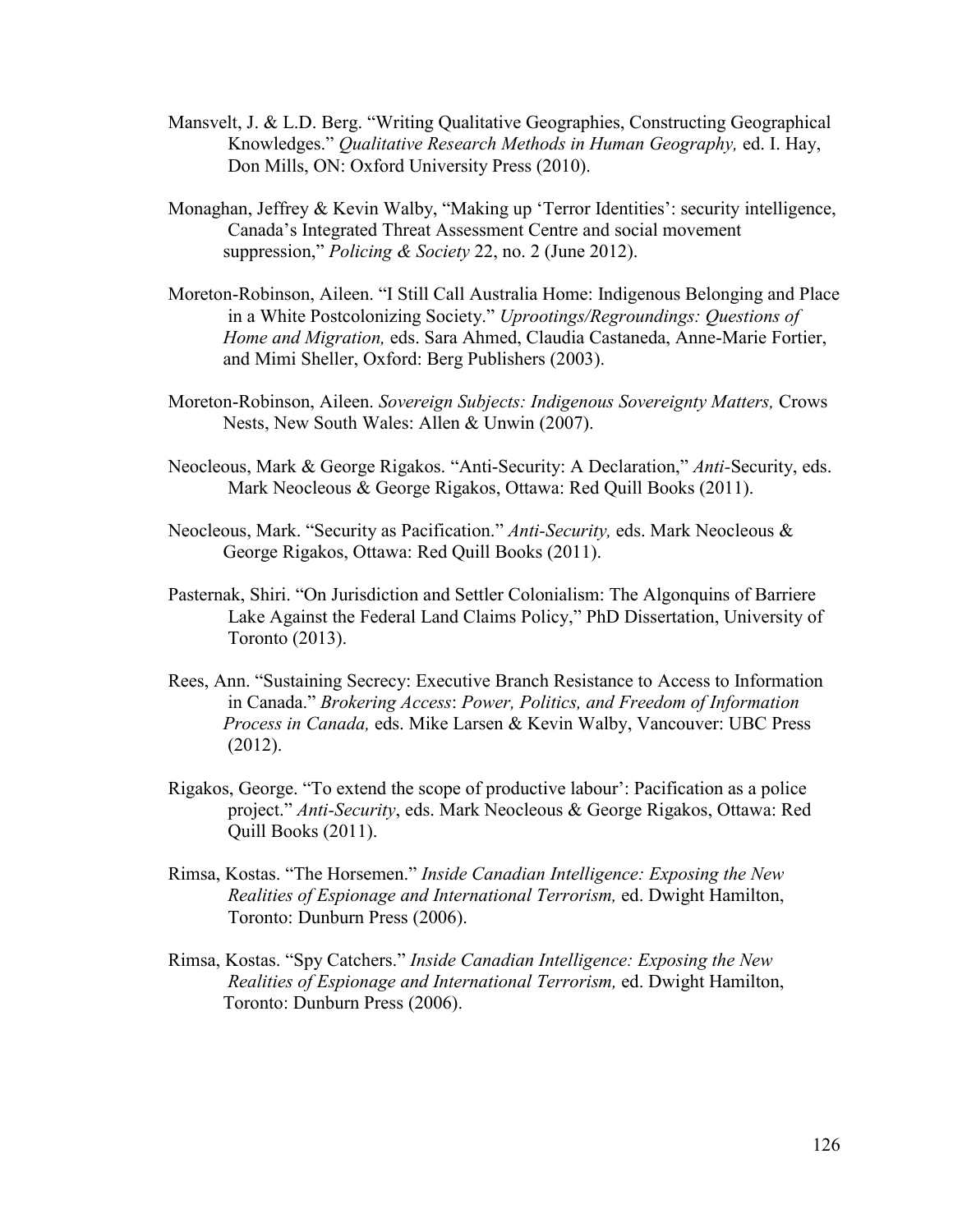- Samuelson, Les & Patricia Monture, "Aboriginal People and Social Control: The State, Law, and 'Policing.'" *Marginality and Condemnation: An Introduction to Criminology,* eds. C. Brooks and B. Schissel, Blackpoint, NS: Fernwood Publishing (2008).
- Scott, Dayna Nadine. "Commentary: The Forces That Conspire to Keep Us 'Idle,'" *Canadian Journal of Law and Society / Revue Canadienne Droit et Société* 28, no. 03 (October 14, 2013).
- Scott, Dayna Nadine. "The Networked Infrastructure of Fossil Capitalism: Implications of the New Pipeline Debates for Environmental Justice in Canada." *Revue Generale de Droit,* vol. 3 (2013).
- Shrubsole, Nicholas D. "The Sun Dance and the Gustafsen Lake Standoff: Healing Through Resistance and the Danger of Dismissing Religion." *The International Indigenous Policy Journal* 2, no. 1 (October 2011).
- Smith, Kevin. *Liberalism, Surveillance, and Resistance: Indigenous Communities in Western Canada 1877-1827,* Edmonton: AU Press (2009).
- Stewart, James G. "Intelligence Analysis of Transnational Crime: Assessing Canadian Preparedness." *The Journal of Conflict Studies* 16, no. 1 (1996).
- Sparks, Holloway. "Dissident Citizenship: Democratic Theory, Political Courage, and Activist Women." *Hypatia,* 12, no. 4 (Autumn 1997).
- Taiaiake Alfred. *Wasase: Indigenous Pathways of Action and Freedom*, Peterborough: Broadview Press (2005).
- Uglow, Steve. *Policing Liberal Society,* New York: Oxford University Press (1988).
- Walby, Kevin & Mike Larsen. "Access to Information and Freedom of Information Requests: Neglected Means of Data Production in the Social Sciences," *Qualitative Inquiry,* 18 (1), 2011.
- Wilkes, Rima. "First Nation Politics: Deprivation, Resources, and Participation in Collective Action," *Sociological Inquiry* (Nov. 2004): 570-589.
- Williams, Toni & Kim Murray. "Commentary: Police-Government Relations in the Context of State-Aboriginal Relations." *Police and Government Relations: Who's Calling the Shots,* eds. M. Beare and T. Murray, Toronto: University of Toronto Press (2007).
- Wolfe, Patrick. "Settler colonialism and the elimination of the native," *Journal of Genocide Research,* 8, no. 4 (2006).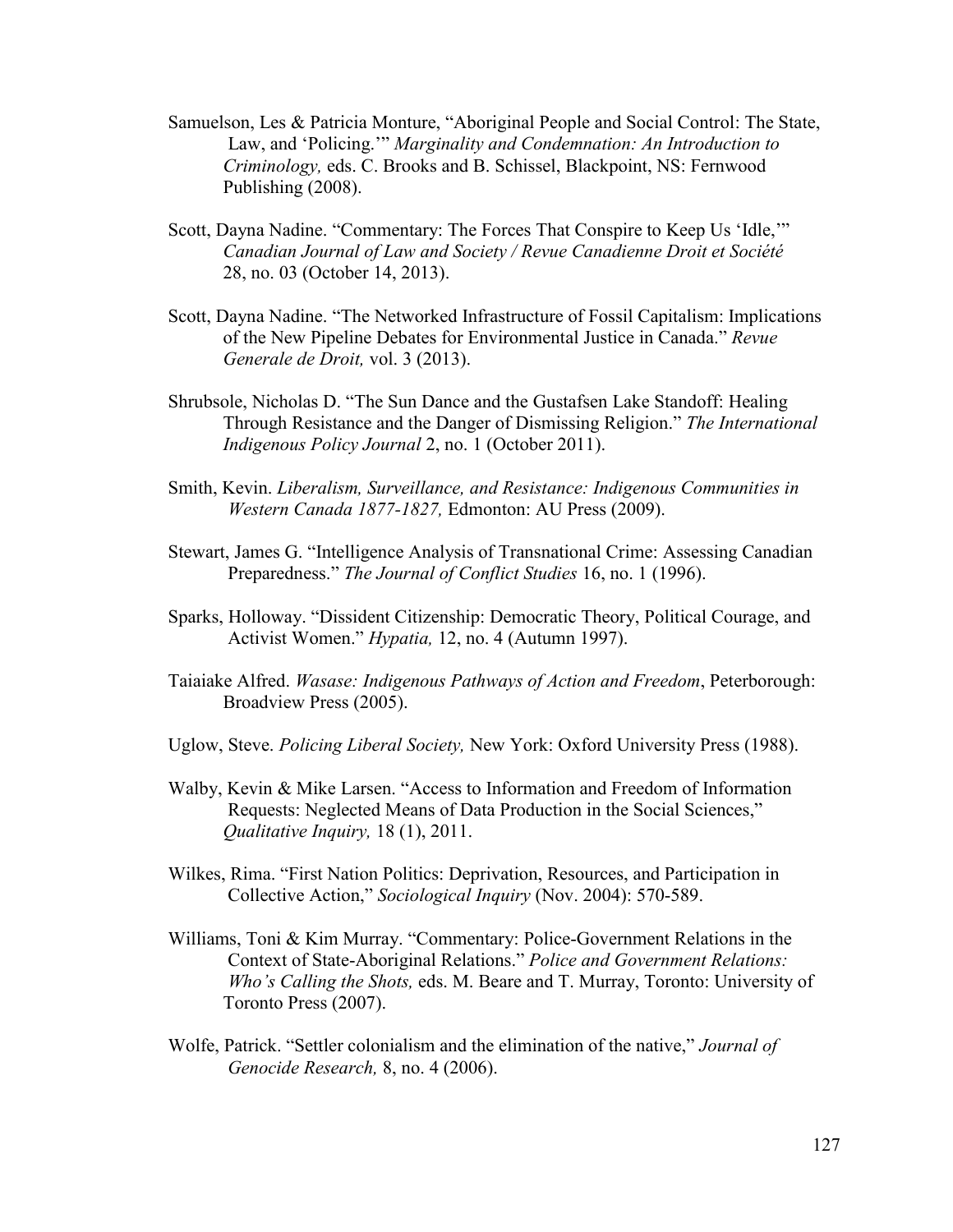Wood, Lesley J. *Crisis and Control: The Militarization of Protest Policing,* London: Pluto Press (2014).

Yin, R. K. *Case study research: Design and Methods.* Thousand Oaks, CA: Sage (2003).

### **Access to Information/Freedom of Information Requests**

Canadian Security Intelligence Service: A-2012-027.

Canadian Security Intelligence Service: A-2012-032.

Canadian Security Intelligence Service: A-2013-184.

Canadian Security Intelligence Service: A-2012-383.

Department of National Defence: A-2013-00679.

Ontario Ministry of Community Safety and Correctional Services: A-2014-03935.

Public Safety Canada: A-2012-00408,

Public Safety Canada: A-2012-00438

Public Safety Canada: A-2012-01680

Public Safety Canada: A-2013-00160.

Royal Canadian Mounted Police: A-2013-01297.

Sarnia Police Services: no. 14-0238.

### **Publicly Available Government and Court Records**

Emergency Management Ontario. *Emergency Management Doctrine of Ontario* (2010).

Ontario Ministry of Community Safety and Correctional Services. *Province of Ontario Emergency Response Plan* (2008).

Ontario Provincial Police. *OPP Public Order Units: A Comparison of 1995 to 2006* (2006).

Ontario Provincial Police*. A Framework for Police Preparedness for Aboriginal Critical Incidents* (2006).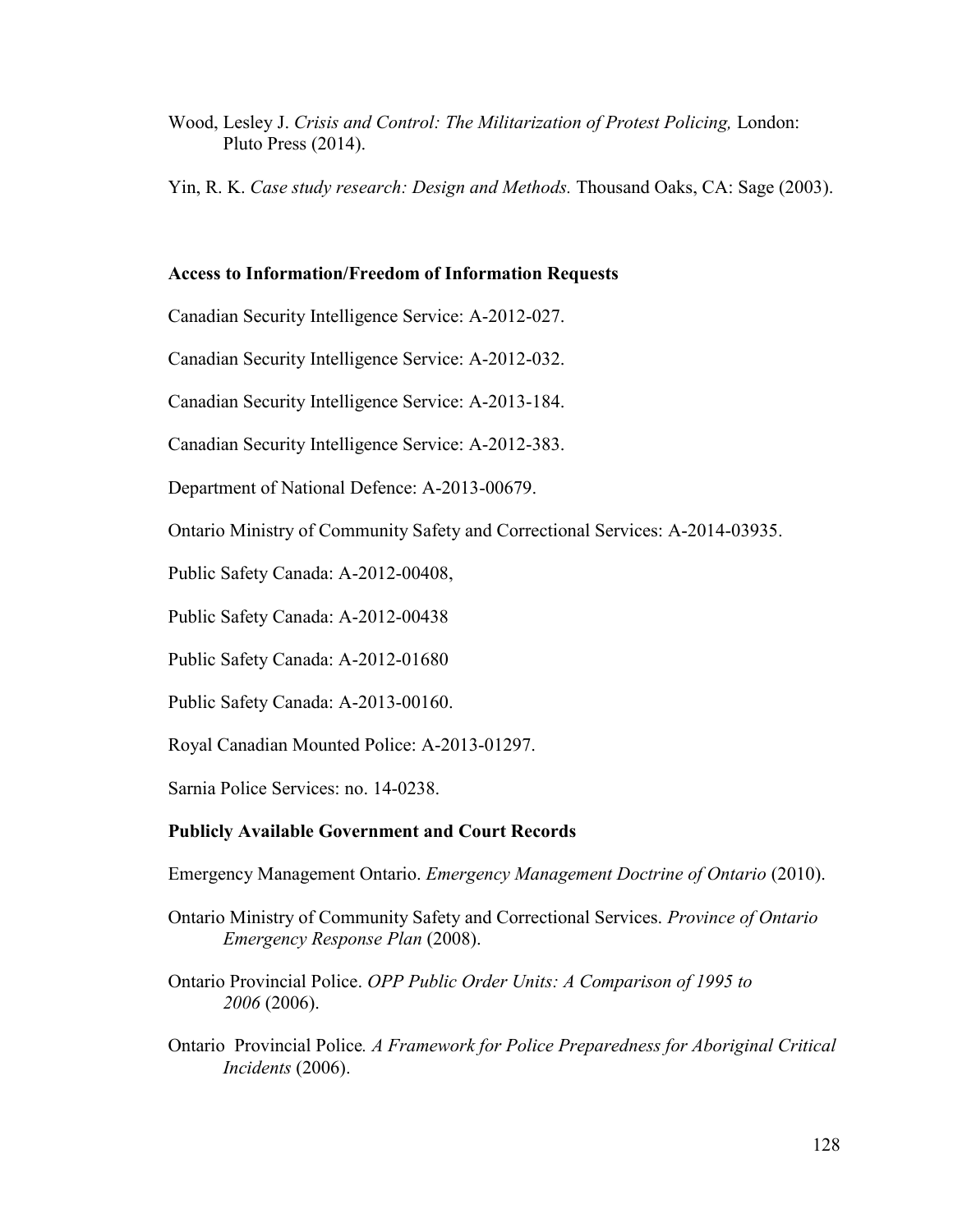- Ontario Provincial Police. *Aboriginal Initiatives Building Respectful Relationships* (2006).
- Ontario Provincial Police Intelligence Bureau. "OPP Intelligence Services: A Comparison of 1995 to 2006" *Ipperwash Inquiry* (2006).
- Ontario Superior Court of Justice, D.M. Brown J., *Canadian National Railway Co. V. Plain et al.,* December 27, 2012, ONSC 7356.
- Ontario Superior Court of Justice, D.M. Brown J., Canadian National Railway Co. V. Doe et al., January 7, 2013, ONSC 115.
- Public Safety Canada. *An Emergency Management Framework for Canada* (2007/2011).
- Public Safety Canada. *National Strategy for Critical Infrastructure Protection* (2009).
- Public Safety Canada. *2009-2010 Evaluation of the First Nations Policing Program* (2010).
- Public Safety Canada. *Federal Emergency Response Plan* (2011).
- Royal Canadian Mounted Police. *Public Safety Cooperation Protocol Between the Assembly of First Nations and Royal Canadian Mounted Police* (2004).
- The Court of Queen's Bench, Manitoba, Donald Bryk, *Canadian National Railway Co. v. Terrance Nelson, John Doe, Jane Doe, et al.,* No. CI 13-01-81569.
- Sarnia Police Service, "A Citizen's Guide to Sarnia Police Service" (2010).

### **Media Reports**

- "Idle No More protestors planning to block Blue Water Bridge traffic on Saturday," *The Observer,* January 5, 2013.
- "Ontario police officer defends handling of Idle No More blockades on Youtube." *The Canadian Press,* January 15, 2013.
- "Protestors end CN rail blockade near Portage la Prairie," *Winnipeg Free Press,* January 16, 2013.
- Barrera, Jorge. "Ottawa prepared for nation-wide protests following RCMP Elsipogtog raid: documents." *APTN National News,* January 8, 2014.
- Barrera, Jorge. "RCMP tracked movements of Indigenous activist from 'extremist' group: documents." *Aboriginal People's Television Network,* October 17, 2014.